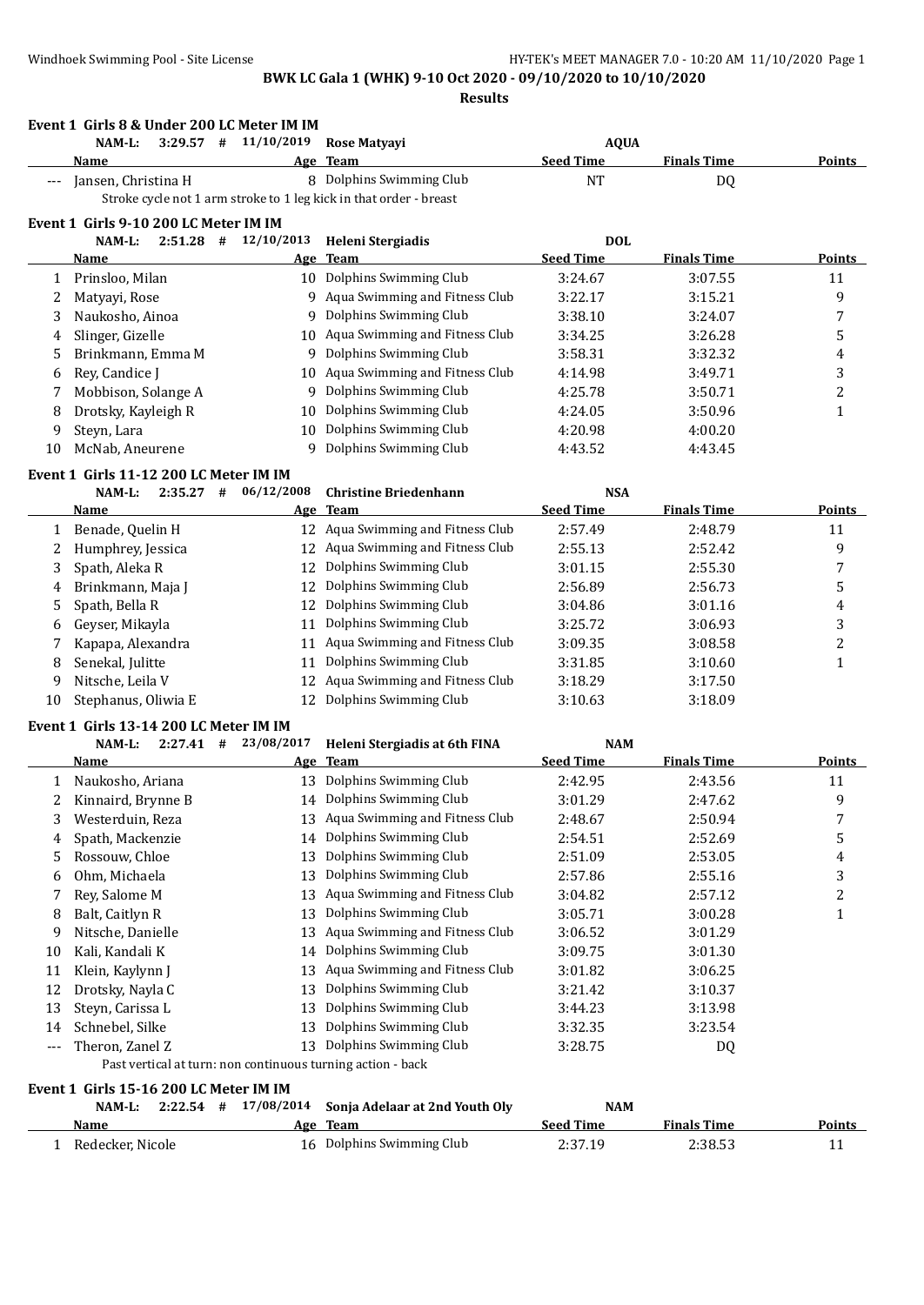|   |                                                             |                          | DWN LG Gala 1 (WIIN) 5-10 OCC 2020 - 03/10/2020 to 10/10/2020<br><b>Results</b> |                  |                    |                |
|---|-------------------------------------------------------------|--------------------------|---------------------------------------------------------------------------------|------------------|--------------------|----------------|
|   | (Event 1 Girls 15-16 200 LC Meter IM IM)<br>Name            |                          | Age Team                                                                        | <b>Seed Time</b> | <b>Finals Time</b> | Points         |
| 2 | Stange, Maya A                                              |                          | 15 Dolphins Swimming Club                                                       | 2:44.23          | 2:43.02            | 9              |
| 3 | Engelhard, Lisa                                             | 15                       | Dolphins Swimming Club                                                          | 2:54.55          | 2:53.91            | 7              |
| 4 | Coetzer, Caitlin A                                          | 15                       | Dolphins Swimming Club                                                          | 2:54.46          | 2:56.54            | 5              |
| 5 | Benjamin, Zunaid M                                          |                          | 16 Aqua Swimming and Fitness Club                                               | 3:00.28          | 2:59.89            | 4              |
| 6 | Tibazarwa, Sarah K                                          | 15                       | Aqua Swimming and Fitness Club                                                  | 2:58.77          | 3:00.90            | 3              |
| 7 | Mutumbulua, Trisha                                          | 15                       | Dolphins Swimming Club                                                          | 2:43.62          | 3:04.98            | $\overline{c}$ |
| 8 | Pretorius, Eldone D                                         | 15                       | Aqua Swimming and Fitness Club                                                  | 3:04.52          | 3:13.96            | $\mathbf{1}$   |
| 9 | Nakaleke, Ester                                             |                          | 15 Aqua Swimming and Fitness Club                                               | 3:03.18          | 3:16.03            |                |
|   | Event 1 Girls 17-18 200 LC Meter IM IM                      |                          |                                                                                 |                  |                    |                |
|   | NAM-L:                                                      | $2:26.88$ # $13/04/2015$ | Toni Roth at Sa National Aquat                                                  | <b>NASU-ZZ</b>   |                    |                |
|   | Name                                                        |                          | Age Team                                                                        | <b>Seed Time</b> | <b>Finals Time</b> | Points         |
| 1 | Stergiadis, Heleni                                          |                          | 17 Dolphins Swimming Club                                                       | 2:28.76          | 2:29.73            | 11             |
| 2 | Ellmies, Viktoria                                           | 17                       | Dolphins Swimming Club                                                          | 2:37.78          | 2:42.54            | 9              |
|   | Event 1 Girls 19 & Over 200 LC Meter IM IM                  |                          |                                                                                 |                  |                    |                |
|   | NAM-L:                                                      | $2:22.54$ # 17/08/2014   | Sonja Adelaar at 2nd Youth Oly                                                  | <b>NAM</b>       |                    |                |
|   | Name                                                        |                          | Age Team                                                                        | <b>Seed Time</b> | <b>Finals Time</b> | Points         |
|   | 1 Smalley, Molina M                                         |                          | 22 Dolphins Swimming Club                                                       | <b>NT</b>        | 2:31.20            | 11             |
|   | Event 2 Boys 8 & Under 200 LC Meter IM IM                   |                          |                                                                                 |                  |                    |                |
|   | NAM-L:                                                      | $3:21.33$ # $31/01/2020$ | <b>Andre Badenhorst</b>                                                         | <b>DOL</b>       |                    |                |
|   | Name                                                        |                          | Age Team                                                                        | <b>Seed Time</b> | <b>Finals Time</b> | <b>Points</b>  |
|   | 1 Prinsloo, Martin J                                        |                          | 8 Dolphins Swimming Club                                                        | 4:08.86          | 3:40.95            | 11             |
|   | Event 2 Boys 9-10 200 LC Meter IM IM                        |                          |                                                                                 |                  |                    |                |
|   | $2:47.68$ #<br>NAM-L:                                       | 03/04/2018               | <b>Oliver B. Durand at SA Level 3</b>                                           | <b>NASU</b>      |                    |                |
|   | Name                                                        |                          | Age Team                                                                        | <b>Seed Time</b> | <b>Finals Time</b> | <b>Points</b>  |
| 1 | Jansen, Ernst J                                             |                          | 10 Dolphins Swimming Club                                                       | 3:14.35          | 2:56.43            | 11             |
| 2 | Jiao, Naan                                                  |                          | 10 Dolphins Swimming Club                                                       | 3:04.12          | 2:56.70            | 9              |
| 3 | Steyn, Ryan P                                               | 9                        | Dolphins Swimming Club                                                          | 3:19.03          | 3:00.63            | 7              |
| 4 | Badenhorst, Andre                                           | 9                        | Dolphins Swimming Club                                                          | 3:21.33          | 3:19.39            | 5              |
| 5 | Hekandjo, Kabi A                                            | 9                        | Aqua Swimming and Fitness Club                                                  | 3:35.14          | 3:30.02            | 4              |
| 6 | Engelhard, Victor                                           | 10                       | Dolphins Swimming Club                                                          | 3:41.78          | 3:32.15            | 3              |
| 7 | Benade, Kayleb G                                            | 10                       | Aqua Swimming and Fitness Club                                                  | 3:46.93          | 3:36.01            | $\overline{c}$ |
| 8 | Badenhorst, Jurie J                                         |                          | 9 Dolphins Swimming Club                                                        | 3:54.88          | 3:38.17            | $\mathbf{1}$   |
|   | De Klerk, Elijah Y                                          |                          | 10 Dolphins Swimming Club                                                       | NT               | DQ                 |                |
|   | Past vertical at turn: non continuous turning action - back |                          |                                                                                 |                  |                    |                |
|   | Event 2 Boys 11-12 200 LC Meter IM IM                       |                          |                                                                                 |                  |                    |                |
|   | $2:26.33$ #<br>NAM-L:                                       | 17/03/2017               | Mikah K. Burger at SA National                                                  | <b>NASU</b>      |                    |                |
|   | <b>Name</b>                                                 | <u>Age</u>               | <b>Team</b>                                                                     | <b>Seed Time</b> | <b>Finals Time</b> | <b>Points</b>  |
| 1 | Kinnaird, Liam                                              |                          | 12 Dolphins Swimming Club                                                       | 2:59.61          | 2:50.24            | 11             |
| 2 | Nakaleke, Eliphas                                           | 11                       | Aqua Swimming and Fitness Club                                                  | NT               | 2:51.61            | 9              |
| 3 | Steyn, Fourie P                                             | 12                       | Dolphins Swimming Club                                                          | 3:06.31          | 2:51.74            | 7              |
| 4 | Esterhuizen, Lorenzo E                                      | 11                       | Aqua Swimming and Fitness Club                                                  | 3:03.82          | 2:54.85            | 5              |
| 5 | Langford, James J                                           |                          | 11 Dolphins Swimming Club                                                       | 3:19.74          | 2:55.64            | 4              |

6 Tibazarwa, Mark 11 Aqua Swimming and Fitness Club 3:08.24 3:02.61 3 7 Bauernschmitt, Michael B 12 Dolphins Swimming Club 3:11.38 3:07.26 3:07.26 8 Nell, Tristan T 12 Aqua Swimming and Fitness Club 3:13.89 3:07.31 1

9 Marggraff, Alex W 12 Dolphins Swimming Club NT 3:08.13 10 Gogol, Milano R 11 Dolphins Swimming Club 3:30.97 3:16.40 11 Badenhorst, Dirk C 11 Dolphins Swimming Club 3:25.28 3:20.80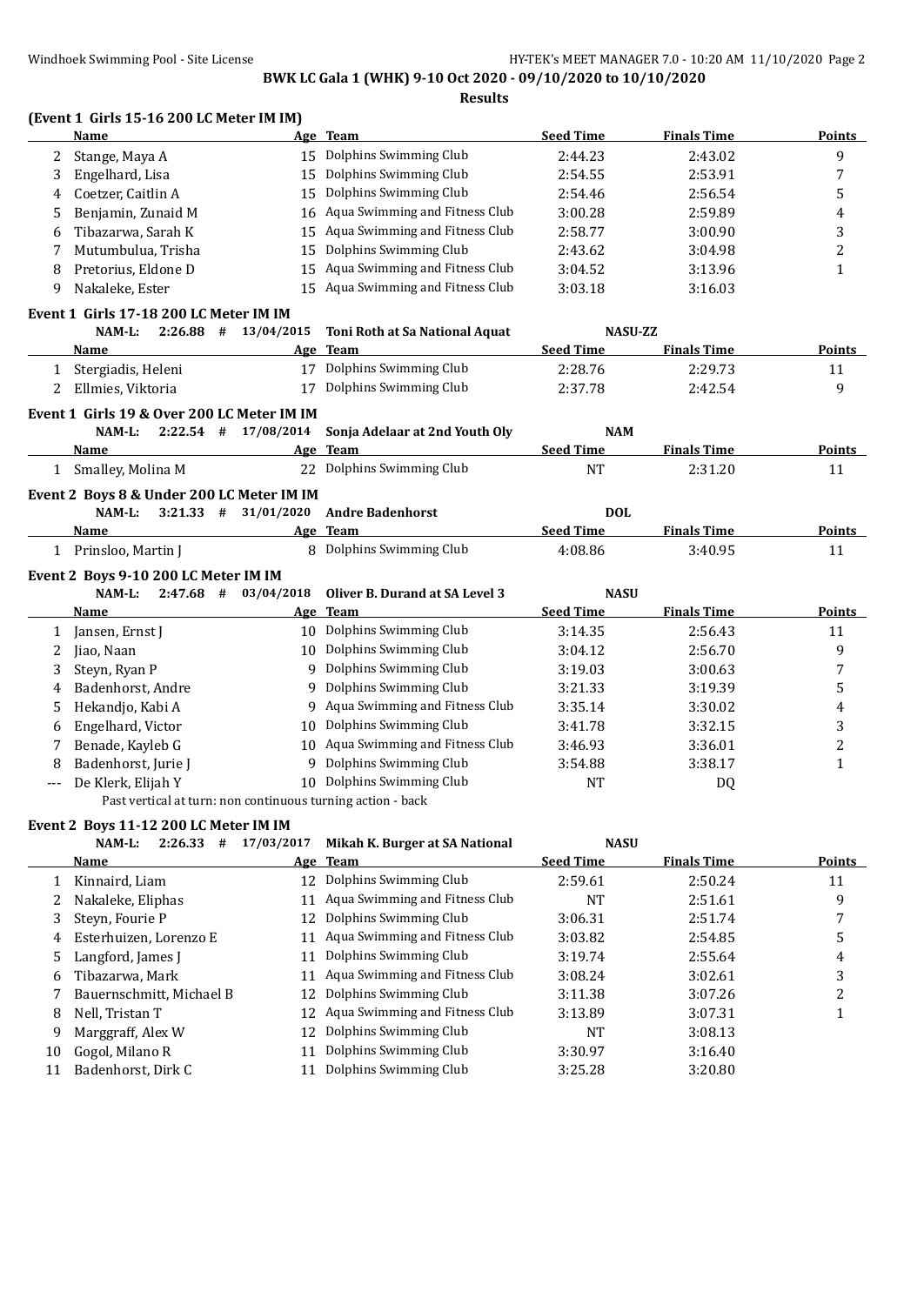|              | Event 2 Boys 13-14 200 LC Meter IM IM          |                        |                                                             |                                |                    |                          |
|--------------|------------------------------------------------|------------------------|-------------------------------------------------------------|--------------------------------|--------------------|--------------------------|
|              | $2:13.82$ #<br>NAM-L:                          | 11/09/2019             | <b>Jose Canjulo</b>                                         | <b>NAM</b><br><b>Seed Time</b> |                    |                          |
|              | Name                                           | Age                    | Team                                                        |                                | <b>Finals Time</b> | <b>Points</b>            |
| $\mathbf{1}$ | Durand, Oliver B                               |                        | 13 Dolphins Swimming Club                                   | 2:34.43                        | 2:30.58            | 11                       |
| 2            | Ohm, Oliver                                    |                        | 14 Dolphins Swimming Club                                   | 2:36.31                        | 2:30.73            | 9                        |
| 3            | Hekandjo, Kgosi O                              | 13                     | Aqua Swimming and Fitness Club                              | 2:41.54                        | 2:41.79            | 7                        |
| 4            | Zhou, Ruizhe                                   | 14                     | Dolphins Swimming Club                                      | 2:50.82                        | 2:44.05            | 5                        |
| 5            | Engelhard, Robin                               | 13                     | Dolphins Swimming Club                                      | 2:49.44                        | 2:45.93            | 4                        |
| 6            | Lasso Drews, Daniel                            |                        | 14 Dolphins Swimming Club                                   | 2:56.89                        | 2:51.55            | 3                        |
|              | Event 2 Boys 15-16 200 LC Meter IM IM          |                        |                                                             |                                |                    |                          |
|              | $2:13.00$ #<br>NAM-L:                          | 01/12/2017             | <b>Ronan Z. Wantenaar at WP SUMME</b>                       | <b>NSA</b>                     |                    |                          |
|              | Name                                           |                        | Age Team                                                    | <b>Seed Time</b>               | <b>Finals Time</b> | <b>Points</b>            |
|              | 1 Burger, Mikah K                              |                        | 16 Dolphins Swimming Club                                   | 2:19.92                        | 2:21.06            | 11                       |
| 2            | De Jager, Christopher                          |                        | 16 Aqua Swimming and Fitness Club                           | 2:29.40                        | 2:29.26            | 9                        |
| 3            | Magongo, Armas                                 | 16                     | Aqua Swimming and Fitness Club                              | 2:40.05                        | 2:37.74            | 7                        |
| 4            | Nell, Noah S                                   | 15                     | Aqua Swimming and Fitness Club                              | 2:44.58                        | 2:39.65            | 5                        |
| 5            | Rathenam, Keanet-Peter                         | 15                     | Dolphins Swimming Club                                      | 2:37.95                        | 2:41.67            | 4                        |
| 6            | Loxton, Dominic                                | 15                     | Aqua Swimming and Fitness Club                              | 3:13.12                        | 3:07.80            | 3                        |
|              | Event 2 Boys 17-18 200 LC Meter IM IM          |                        |                                                             |                                |                    |                          |
|              | NAM-L:                                         | $2:07.47$ # 20/08/2019 | Ronan Z. Wantenaar                                          | <b>NAM</b>                     |                    |                          |
|              | Name                                           |                        | Age Team                                                    | <b>Seed Time</b>               | <b>Finals Time</b> | <b>Points</b>            |
|              | 1 Wellmann, Arkell J                           |                        | 17 Dolphins Swimming Club                                   | 2:24.43                        | 2:23.11            | 11                       |
| 2            | Henning, Marco T                               | 17                     | Dolphins Swimming Club                                      | 2:35.87                        | 2:25.70            | 9                        |
| 3            | Gertze, Matthew R                              | 18                     | Dolphins Swimming Club                                      | 2:28.68                        | 2:29.50            | 7                        |
|              | Event 2 Boys 19 & Over 200 LC Meter IM IM      |                        |                                                             |                                |                    |                          |
|              | NAM-L:                                         | $2:07.47$ # 20/08/2019 | Ronan Z. Wantenaar                                          | <b>NAM</b>                     |                    |                          |
|              | Name                                           |                        | Age Team                                                    | <b>Seed Time</b>               | <b>Finals Time</b> | <b>Points</b>            |
|              | 1 Naukushu, Elago                              |                        | 19 Aqua Swimming and Fitness Club                           | 2:40.18                        | 2:44.36            | 11                       |
|              | Event 5 Girls 8 & Under 50 LC Meter Backstroke |                        |                                                             |                                |                    |                          |
|              | NAM-L:                                         | $42.35$ # $11/10/2019$ | <b>Rose Matyayi</b>                                         | <b>AQUA</b>                    |                    |                          |
|              | Name                                           |                        | Age Team                                                    | <b>Seed Time</b>               | <b>Finals Time</b> | <b>Points</b>            |
|              | 1 Jansen, Christina H                          |                        | 8 Dolphins Swimming Club                                    | NT                             | 51.30              | 11                       |
| 2            | Rukewe, Buno A                                 |                        | 7 Aqua Swimming and Fitness Club                            | <b>NT</b>                      | 58.85              | 9                        |
| 3            | Pretorius, Jayd K                              |                        | 7 Aqua Swimming and Fitness Club                            | 1:03.25                        | 1:00.29            | 7                        |
|              | Event 5 Girls 9-10 50 LC Meter Backstroke      |                        |                                                             |                                |                    |                          |
|              | NAM-L:                                         | $37.10$ # $04/12/2014$ | Tiana Esslinger at NTS Champio                              | <b>DOL</b>                     |                    |                          |
|              | <u>Name</u>                                    |                        | Age Team                                                    | <b>Seed Time</b>               | <b>Finals Time</b> | Points                   |
| $\mathbf{1}$ | Matyayi, Rose                                  |                        | 9 Aqua Swimming and Fitness Club                            | 41.62                          | 39.48              | 11                       |
| 2            | Naukosho, Ainoa                                |                        | 9 Dolphins Swimming Club                                    | 44.73                          | 43.08              | 9                        |
| 3            | Prinsloo, Milan                                | 10                     | Dolphins Swimming Club                                      | 45.46                          | 43.26              | 7                        |
| 4            | Slinger, Gizelle                               | 10                     | Aqua Swimming and Fitness Club                              | 47.50                          | 44.01              | 5                        |
| 5            | Brinkmann, Emma M                              | 9                      | Dolphins Swimming Club                                      | 50.31                          | 46.21              | 4                        |
|              |                                                |                        | Aqua Swimming and Fitness Club                              | 50.57                          | 49.65              | 3                        |
|              |                                                |                        |                                                             |                                |                    |                          |
| 6            | Rey, Candice J                                 | 10                     |                                                             |                                |                    |                          |
| 7            | Steyn, Lara                                    | 10                     | Dolphins Swimming Club                                      | 53.55                          | 50.07              | $\overline{c}$           |
| 8            | Drotsky, Kayleigh R                            | 10                     | Dolphins Swimming Club                                      | 56.54                          | 51.28              | $\mathbf{1}$             |
| 9            | Mobbison, Solange A                            | 9                      | Dolphins Swimming Club                                      | 58.42                          | 52.14              |                          |
| 10           | Rukewe, Omena T                                | 9                      | Aqua Swimming and Fitness Club                              | NT                             | 53.32              |                          |
| 11           | McNab, Aneurene                                | 9                      | Dolphins Swimming Club                                      | 55.39                          | 58.90              |                          |
|              | Event 5 Girls 11-12 50 LC Meter Backstroke     |                        |                                                             |                                |                    |                          |
|              | NAM-L:<br>33.74 #                              | 07/12/2016             | <b>Tiana Esslinger</b>                                      | <b>DOL</b>                     |                    |                          |
|              | <b>Name</b>                                    |                        | Age Team                                                    | <b>Seed Time</b>               | <b>Finals Time</b> |                          |
| 1<br>2       | Humphrey, Jessica<br>Brinkmann, Maja J         | 12                     | 12 Aqua Swimming and Fitness Club<br>Dolphins Swimming Club | 36.29<br>37.87                 | 34.92<br>36.45     | <b>Points</b><br>11<br>9 |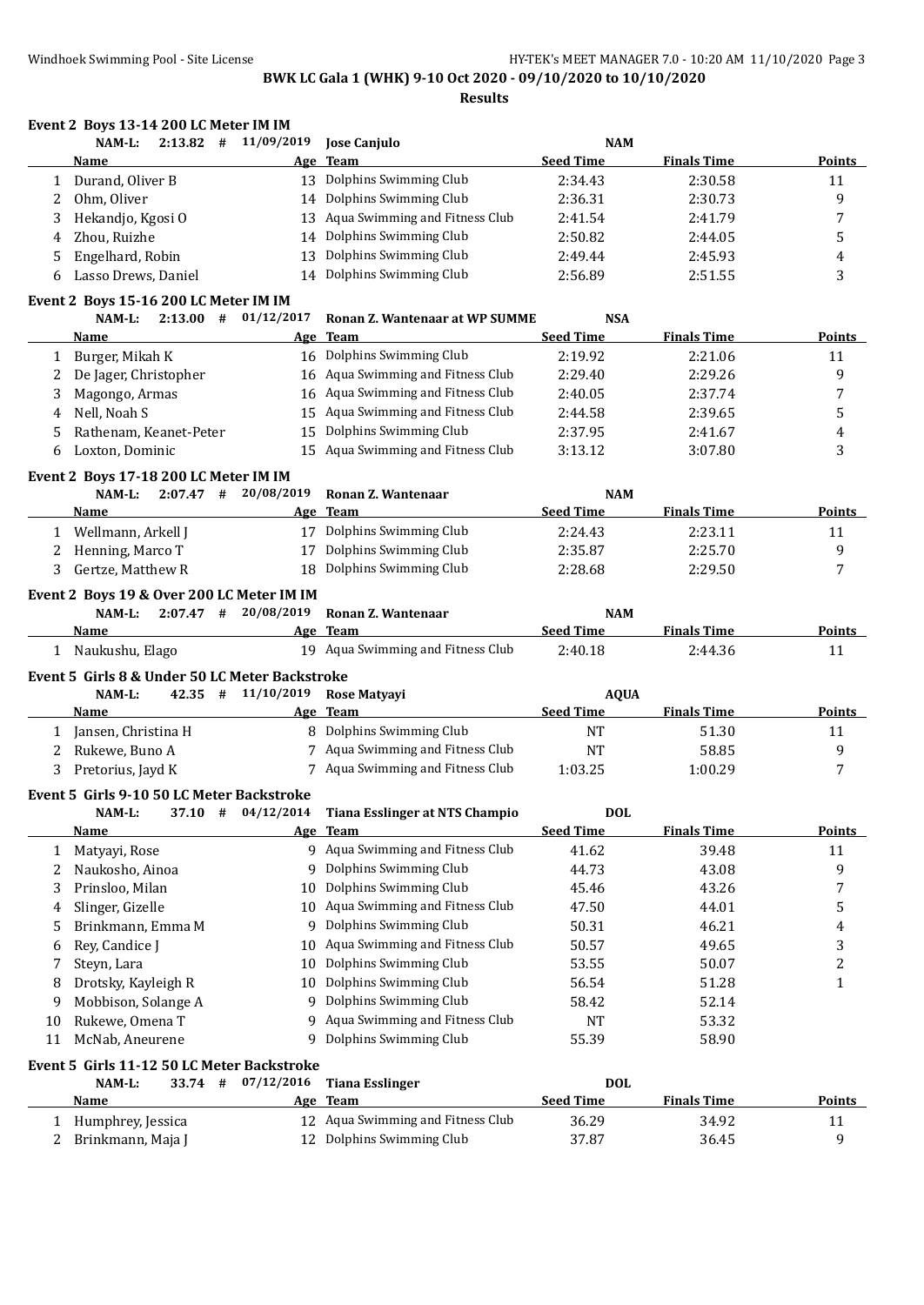**Results**

#### **(Event 5 Girls 11-12 50 LC Meter Backstroke)**

|    | Name                |    | Age Team                          | <b>Seed Time</b> | <b>Finals Time</b> | Points |
|----|---------------------|----|-----------------------------------|------------------|--------------------|--------|
| 3  | Benade, Quelin H    |    | 12 Aqua Swimming and Fitness Club | 40.68            | 37.87              |        |
| 4  | Spath, Aleka R      | 12 | Dolphins Swimming Club            | 40.35            | 38.42              | 5      |
|    | Kapapa, Alexandra   | 11 | Aqua Swimming and Fitness Club    | 40.80            | 39.71              | 4      |
| 6  | Geyser, Mikayla     | 11 | Dolphins Swimming Club            | 44.11            | 40.08              | 3      |
|    | Stephanus, Oliwia E | 12 | Dolphins Swimming Club            | 40.29            | 40.92              | າ      |
| 8  | Spath, Bella R      | 12 | Dolphins Swimming Club            | 43.08            | 40.94              |        |
| 9  | Bekker, Jemima      | 11 | Marlins Swimming Club             | <b>NT</b>        | 41.43              |        |
| 10 | Senekal, Julitte    | 11 | Dolphins Swimming Club            | 45.75            | 41.81              |        |
| 11 | Nel, Amy-Isabella   | 11 | Marlins Swimming Club             | 43.42            | 42.25              |        |
| 12 | Nitsche, Leila V    |    | 12 Agua Swimming and Fitness Club | 43.05            | 43.03              |        |
| 13 | Bergh, Madison S    | 11 | Aqua Swimming and Fitness Club    | <b>NT</b>        | 48.52              |        |
|    |                     |    |                                   |                  |                    |        |

#### **Event 5 Girls 13-14 50 LC Meter Backstroke**

|    | NAM-L:<br>30.89<br># | 25/04/2013 | <b>Zanre Oberholzer</b>           | <b>NAMIB</b>     |                    |               |
|----|----------------------|------------|-----------------------------------|------------------|--------------------|---------------|
|    | <b>Name</b>          |            | Age Team                          | <b>Seed Time</b> | <b>Finals Time</b> | <b>Points</b> |
|    | Westerduin, Reza     |            | 13 Aqua Swimming and Fitness Club | 35.65            | 35.65              | 11            |
|    | Kinnaird, Brynne B   | 14         | Dolphins Swimming Club            | 40.20            | 37.13              | 9             |
| 3  | Naukosho, Ariana     | 13         | Dolphins Swimming Club            | 36.22            | 37.18              | 7             |
| 4  | Ohm, Michaela        | 13         | Dolphins Swimming Club            | 35.54            | 37.41              | 5             |
| 5  | Rev. Salome M        | 13         | Aqua Swimming and Fitness Club    | 39.21            | 38.07              | 4             |
| 6  | Rossouw, Chloe       | 13         | Dolphins Swimming Club            | 38.02            | 38.52              | 3             |
|    | Balt, Caitlyn R      | 13         | Dolphins Swimming Club            | 40.86            | 39.08              | 2             |
| 8  | Klein, Kaylynn J     | 13         | Aqua Swimming and Fitness Club    | 40.35            | 39.10              | 1             |
| 9  | Spath, Mackenzie     |            | 14 Dolphins Swimming Club         | 38.03            | 39.68              |               |
| 10 | Kali, Kandali K      | 14         | Dolphins Swimming Club            | 41.21            | 41.07              |               |
| 11 | Steyn, Carissa L     | 13         | Dolphins Swimming Club            | 46.32            | 42.23              |               |
| 12 | Theron, Zanel Z      | 13         | Dolphins Swimming Club            | 41.54            | 42.64              |               |
| 13 | Schnebel, Silke      | 13         | Dolphins Swimming Club            | 44.96            | 42.97              |               |
| 14 | Nitsche, Danielle    | 13         | Aqua Swimming and Fitness Club    | 42.49            | 43.50              |               |
| 15 | Drotsky, Nayla C     | 13         | Dolphins Swimming Club            | 46.01            | 44.21              |               |

#### **Event 5 Girls 15-16 50 LC Meter Backstroke**

|    | $NAM-L$ :<br>30.09<br># | 10/12/2014 | Zanré Oberholzer at African Un    | <b>NAM</b>       |                    |        |
|----|-------------------------|------------|-----------------------------------|------------------|--------------------|--------|
|    | Name                    |            | Age Team                          | <b>Seed Time</b> | <b>Finals Time</b> | Points |
|    | Stange, Maya A          |            | 15 Dolphins Swimming Club         | 34.38            | 34.80              | 11     |
|    | Redecker, Nicole        | 16         | Dolphins Swimming Club            | 36.68            | 35.31              | 9      |
| 3  | Engelhard, Lisa         |            | 15 Dolphins Swimming Club         | 37.47            | 35.97              |        |
|    | Tibazarwa, Sarah K      |            | 15 Agua Swimming and Fitness Club | 40.40            | 38.71              |        |
| 5. | Mutumbulua, Trisha      |            | 15 Dolphins Swimming Club         | 33.73            | 39.95              | 4      |
| 6  | Benjamin, Zunaid M      |            | 16 Agua Swimming and Fitness Club | 39.31            | 40.05              | 3      |
|    | Coetzer, Caitlin A      | 15         | Dolphins Swimming Club            | 39.56            | 40.21              | າ      |
| 8  | Pretorius, Eldone D     |            | 15 Agua Swimming and Fitness Club | 40.06            | 42.48              |        |
|    | Nakaleke, Ester         |            | 15 Agua Swimming and Fitness Club | 42.23            | 42.99              |        |
|    |                         |            |                                   |                  |                    |        |

### **Event 5 Girls 17-18 50 LC Meter Backstroke**

| NAM-L:                                         | 30.49 | # |  | 25/02/2016 Zanre Oberholzer               | <b>NSA</b>       |                    |               |  |  |
|------------------------------------------------|-------|---|--|-------------------------------------------|------------------|--------------------|---------------|--|--|
| Name                                           |       |   |  | Age Team                                  | <b>Seed Time</b> | <b>Finals Time</b> | <b>Points</b> |  |  |
| Stergiadis, Heleni                             |       |   |  | Dolphins Swimming Club                    | 31.84            | 32.69              | 11            |  |  |
| 2 Ellmies, Viktoria                            |       |   |  | Dolphins Swimming Club                    | 35.77            | 36.47              | q             |  |  |
| Event 5 Girls 19 & Over 50 LC Meter Backstroke |       |   |  |                                           |                  |                    |               |  |  |
| NAM-L:                                         | 30.09 | # |  | 10/12/2014 Zanré Oberholzer at African Un | <b>NAM</b>       |                    |               |  |  |
| Name                                           |       |   |  | Age Team                                  | <b>Seed Time</b> | <b>Finals Time</b> | <b>Points</b> |  |  |
| Leitner, Janine T                              |       |   |  | 24 Aqua Swimming and Fitness Club         | NT               | 37.92              |               |  |  |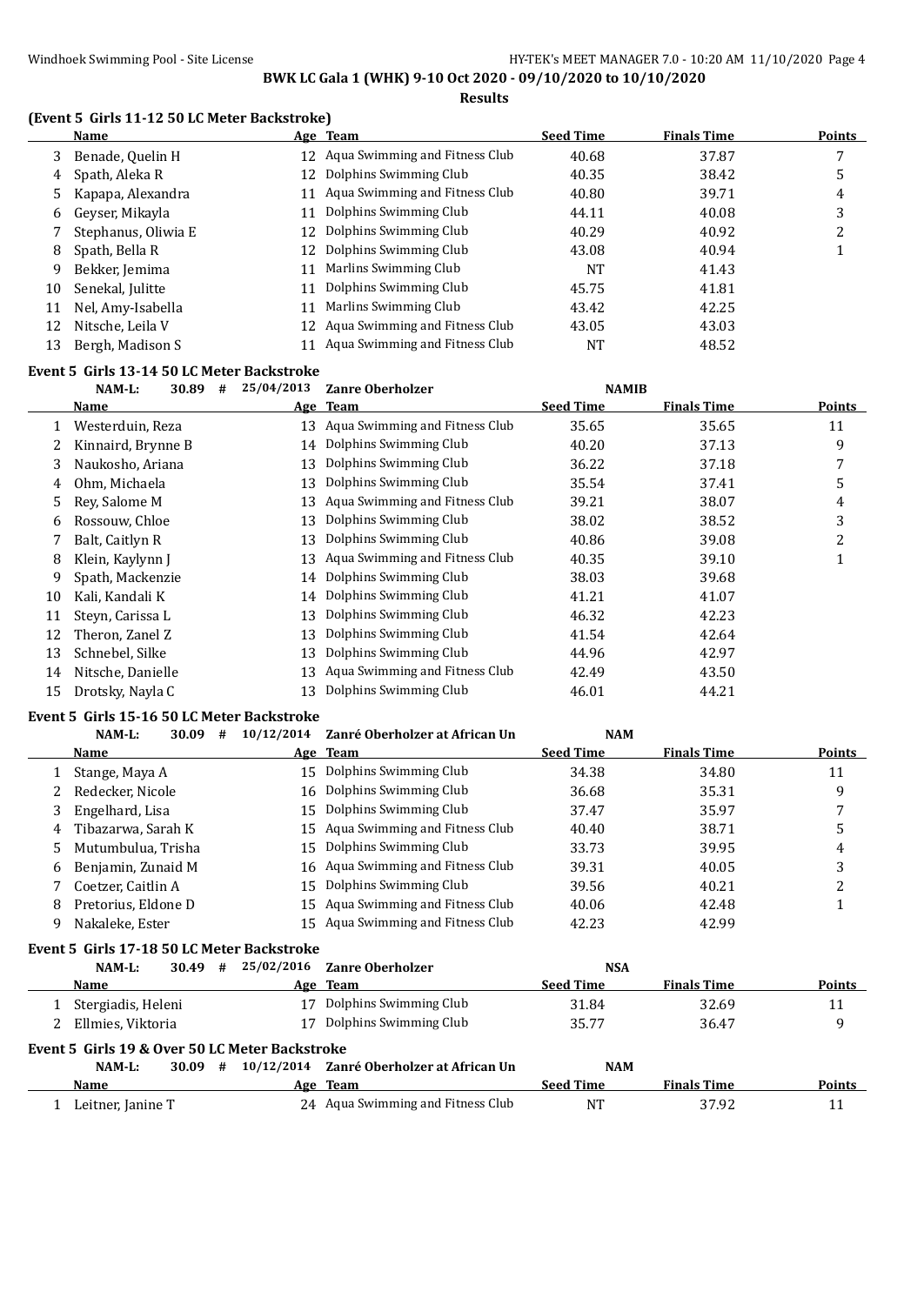**Event 6 Boys 8 & Under 50 LC Meter Backstroke**

### **BWK LC Gala 1 (WHK) 9-10 Oct 2020 - 09/10/2020 to 10/10/2020 Results**

**NAM-L: 41.79 # 11/10/2019 Ryan Steyn DOL**

|        | Name                                      |            | Age Team                          | <b>Seed Time</b> | <b>Finals Time</b> | <b>Points</b> |
|--------|-------------------------------------------|------------|-----------------------------------|------------------|--------------------|---------------|
|        | 1 Leitner, Zach M                         |            | 7 Aqua Swimming and Fitness Club  | 55.21            | 49.67              | 11            |
|        | 2 Prinsloo, Martin J                      | 8          | Dolphins Swimming Club            | 58.65            | 50.95              | 9             |
|        | Event 6 Boys 9-10 50 LC Meter Backstroke  |            |                                   |                  |                    |               |
|        | NAM-L:<br>37.22 #                         | 27/02/2020 | <b>Nathan Bock</b>                | <b>ORA</b>       |                    |               |
|        | Name                                      |            | Age Team                          | <b>Seed Time</b> | <b>Finals Time</b> | <b>Points</b> |
|        | Jansen, Ernst J                           |            | 10 Dolphins Swimming Club         | 39.86            | 38.58              | 11            |
| 1<br>2 |                                           |            | 9 Dolphins Swimming Club          | 41.19            | 39.51              | 9             |
|        | Steyn, Ryan P                             | 10         | Dolphins Swimming Club            | 41.09            | 39.61              |               |
| 3      | Jiao, Naan                                | 9.         | Aqua Swimming and Fitness Club    | 44.55            | 42.46              | 7             |
| 4      | Hekandjo, Kabi A<br>Badenhorst, Andre     | 9          | Dolphins Swimming Club            | 43.18            | 42.62              | 5             |
| 5      |                                           |            | Aqua Swimming and Fitness Club    | 47.50            | 46.59              | 4             |
| 6      | Benade, Kayleb G                          | 10         | Dolphins Swimming Club            |                  |                    | 3             |
| 7      | Engelhard, Victor                         | 10         |                                   | 48.61            | 48.67              | 2             |
| 8      | Badenhorst, Jurie J                       | 9          | Dolphins Swimming Club            | 49.99            | 48.72              | $\mathbf{1}$  |
| 9      | De Klerk, Elijah Y                        | 10         | Dolphins Swimming Club            | <b>NT</b>        | 56.00              |               |
|        | Event 6 Boys 11-12 50 LC Meter Backstroke |            |                                   |                  |                    |               |
|        | NAM-L:<br>$32.35$ #                       | 21/03/2018 | Jose N. Canjulo at SA National    | <b>NASU</b>      |                    |               |
|        | Name                                      |            | Age Team                          | <b>Seed Time</b> | <b>Finals Time</b> | <b>Points</b> |
| 1      | Kinnaird, Liam                            |            | 12 Dolphins Swimming Club         | 37.03            | 36.21              | 11            |
| 2      | Steyn, Fourie P                           | 12         | Dolphins Swimming Club            | 37.60            | 36.84              | 9             |
| 3      | Langford, James J                         | 11         | Dolphins Swimming Club            | 41.67            | 36.99              | 7             |
| 4      | Nakaleke, Eliphas                         |            | 11 Aqua Swimming and Fitness Club | <b>NT</b>        | 37.47              | 5             |
| 5      | Esterhuizen, Lorenzo E                    | 11         | Aqua Swimming and Fitness Club    | 39.30            | 38.24              | 4             |
| 6      | Bauernschmitt, Michael B                  | 12         | Dolphins Swimming Club            | 38.84            | 38.25              | 3             |
| 7      | Marggraff, Alex W                         | 12         | Dolphins Swimming Club            | NT               | 39.47              | 2             |
| 8      | Gogol, Milano R                           | 11         | Dolphins Swimming Club            | 43.84            | 40.72              | $\mathbf{1}$  |
| 9      | Nell, Tristan T                           | 12         | Aqua Swimming and Fitness Club    | 43.90            | 41.66              |               |
| 10     | Tibazarwa, Mark                           | 11         | Aqua Swimming and Fitness Club    | 43.38            | 41.84              |               |
| 11     | Armstrong, Lee-Jay N                      | 12         | Aqua Swimming and Fitness Club    | <b>NT</b>        | 44.62              |               |
| 12     | Badenhorst, Dirk C                        |            | 11 Dolphins Swimming Club         | 46.69            | 45.14              |               |
|        | Event 6 Boys 13-14 50 LC Meter Backstroke |            |                                   |                  |                    |               |
|        | NAM-L:<br>$28.67$ #                       | 11/09/2019 | Jose Canjulo                      | <b>NAM</b>       |                    |               |
|        | <u>Name</u>                               |            | Age Team                          | <b>Seed Time</b> | <b>Finals Time</b> | <b>Points</b> |
| 1      | Durand, Oliver B                          |            | 13 Dolphins Swimming Club         | 32.63            | 33.34              | 11            |
| 2      | Engelhard, Robin                          | 13         | Dolphins Swimming Club            | 34.87            | 33.88              | 9             |
| 3      | Ohm, Oliver                               |            | 14 Dolphins Swimming Club         | 33.99            | 33.95              | 7             |
| 4      | Hekandjo, Kgosi O                         | 13         | Aqua Swimming and Fitness Club    | 36.41            | 35.56              | 5             |
| 5      | Lasso Drews, Daniel                       | 14         | Dolphins Swimming Club            | 38.70            | 37.06              | 4             |
| 6      | Zhou, Ruizhe                              | 14         | Dolphins Swimming Club            | 36.99            | 38.43              | 3             |
| 7      | Bekker, Jeddidiah                         | 14         | Marlins Swimming Club             | 40.52            | 40.01              | 2             |
|        |                                           |            |                                   |                  |                    |               |
|        | Event 6 Boys 15-16 50 LC Meter Backstroke |            |                                   |                  |                    |               |
|        | NAM-L:<br>27.57 #                         | 01/12/2017 | Ronan Z. Wantenaar at WP SUMME    | <b>NSA</b>       |                    |               |
|        | Name                                      | <u>Age</u> | <b>Team</b>                       | <b>Seed Time</b> | <b>Finals Time</b> | <b>Points</b> |
| 1      | Canjulo, Jose N                           |            | 15 Aqua Swimming and Fitness Club | <b>NT</b>        | 28.31              | 11            |
| 2      | De Jager, Christopher                     | 16         | Aqua Swimming and Fitness Club    | 30.90            | 31.57              | 9             |
| 3      | Nell, Noah S                              | 15         | Aqua Swimming and Fitness Club    | 34.63            | 34.16              | 7             |
| 4      | Magongo, Armas                            | 16         | Aqua Swimming and Fitness Club    | 35.84            | 36.70              | 5             |
| 5      | Rathenam, Keanet-Peter                    | 15         | Dolphins Swimming Club            | 37.47            | 36.96              | 4             |
| 6      | Loxton, Dominic                           |            | 15 Aqua Swimming and Fitness Club | 41.47            | 41.52              | 3             |
|        |                                           |            |                                   |                  |                    |               |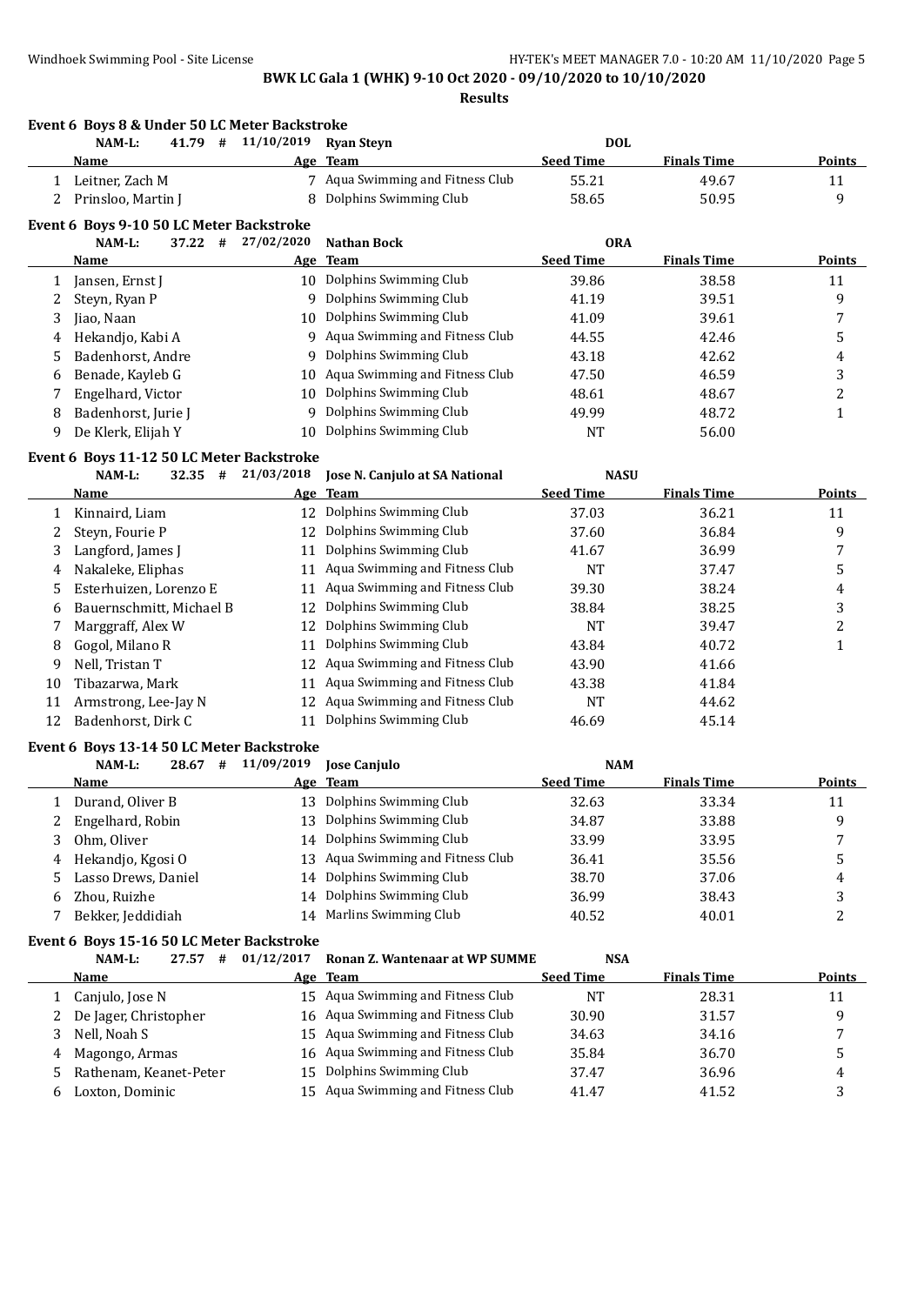|    | Event 6 Boys 17-18 50 LC Meter Backstroke       |                          |                                   |                  |                    |                |
|----|-------------------------------------------------|--------------------------|-----------------------------------|------------------|--------------------|----------------|
|    | NAM-L:<br>26.99                                 | 20/08/2019<br>#          | <b>Ronan Wantenaar</b>            | <b>NAM</b>       |                    |                |
|    | Name                                            | Age                      | <b>Team</b>                       | <b>Seed Time</b> | <b>Finals Time</b> | Points         |
| 1  | Wellmann, Arkell J                              |                          | 17 Dolphins Swimming Club         | 30.85            | 31.49              | 11             |
| 2  | Nakaleke, Elias E                               | 17                       | Aqua Swimming and Fitness Club    | 33.62            | 32.95              | 9              |
| 3  | Henning, Marco T                                | 17                       | Dolphins Swimming Club            | 32.40            | 33.20              | $\overline{7}$ |
| 4  | Gertze, Matthew R                               | 18                       | Dolphins Swimming Club            | 32.63            | 33.24              | 5              |
| 5  | Naukushu, Sam                                   |                          | 17 Aqua Swimming and Fitness Club | 37.91            | 36.99              | 4              |
|    | Event 6 Boys 19 & Over 50 LC Meter Backstroke   |                          |                                   |                  |                    |                |
|    | NAM-L:<br>$26.99$ #                             | 20/08/2019               | <b>Ronan Wantenaar</b>            | <b>NAM</b>       |                    |                |
|    | Name                                            |                          | Age Team                          | <b>Seed Time</b> | <b>Finals Time</b> | <b>Points</b>  |
|    | 1 Naukushu, Elago                               |                          | 19 Aqua Swimming and Fitness Club | 34.83            | 35.63              | 11             |
| 2  | Bekker, Johan                                   |                          | 51 Marlins Swimming Club          | <b>NT</b>        | 41.86              | 9              |
|    | Event 7 Women 25-44 50 LC Meter Backstroke      |                          |                                   |                  |                    |                |
|    | NAM-L:<br>$37.25$ #                             | 05/08/2019               | Sonja Obholzer                    | <b>MARL</b>      |                    |                |
|    | Name                                            | Age                      | <b>Team</b>                       | <b>Seed Time</b> | <b>Finals Time</b> | Points         |
|    | 1 De Klerk, Liza                                |                          | 26 Aqua Swimming and Fitness Club | <b>NT</b>        | 49.87              | 11             |
|    | Event 7 Women 45 & Over 50 LC Meter Backstroke  |                          |                                   |                  |                    |                |
|    | <b>Name</b>                                     |                          | Age Team                          | <b>Seed Time</b> | <b>Finals Time</b> | Points         |
|    | 1 Leitner, Ulrike C                             |                          | 52 Aqua Swimming and Fitness Club | <b>NT</b>        | 45.81              | 11             |
|    | Event 9 Girls 10 & Under 100 LC Meter Freestyle |                          |                                   |                  |                    |                |
|    | NAM-L:                                          | $1:07.28$ # $13/12/2006$ | <b>Christine Briedenhann</b>      | <b>NSANM</b>     |                    |                |
|    | Name                                            |                          | Age Team                          | <b>Seed Time</b> | <b>Finals Time</b> | Points         |
| 1  | Prinsloo, Milan                                 |                          | 10 Dolphins Swimming Club         | 1:24.69          | 1:20.70            | 11             |
| 2  | Naukosho, Ainoa                                 |                          | 9 Dolphins Swimming Club          | 1:32.29          | 1:23.33            | 9              |
| 3  | Matyayi, Rose                                   |                          | 9 Aqua Swimming and Fitness Club  | 1:25.91          | 1:23.79            | 7              |
| 4  | Slinger, Gizelle                                | 10                       | Aqua Swimming and Fitness Club    | 1:27.25          | 1:25.24            | 5              |
| 5  | Brinkmann, Emma M                               |                          | 9 Dolphins Swimming Club          | 1:42.72          | 1:32.11            | 4              |
| 6  | Rey, Candice J                                  | 10                       | Aqua Swimming and Fitness Club    | 1:45.26          | 1:35.29            | 3              |
|    | Jansen, Christina H                             | 8                        | Dolphins Swimming Club            | NT               | 1:41.51            | $\overline{c}$ |
| 8  | Steyn, Lara                                     | 10                       | Dolphins Swimming Club            | 1:45.75          | 1:43.05            | $\mathbf{1}$   |
| 9  | Drotsky, Kayleigh R                             | 10                       | Dolphins Swimming Club            | 1:58.64          | 1:43.07            |                |
| 10 | Mobbison, Solange A                             | 9                        | Dolphins Swimming Club            | 1:57.28          | 1:45.99            |                |
| 11 | Rukewe, Omena T                                 |                          | 9 Aqua Swimming and Fitness Club  | <b>NT</b>        | 1:48.12            |                |
| 12 | McNab, Aneurene                                 |                          | 9 Dolphins Swimming Club          | 2:03.39          | 2:05.07            |                |
|    |                                                 |                          |                                   |                  |                    |                |
|    | Event 9 Girls 11-12 100 LC Meter Freestyle      |                          |                                   |                  |                    |                |
|    | 1:02.08<br>NAM-L:                               | 22/08/2008<br>#          | <b>Christine Briedenhann</b>      | <b>NSA</b>       |                    |                |
|    | <b>Name</b>                                     |                          | Age Team                          | <b>Seed Time</b> | <b>Finals Time</b> | <b>Points</b>  |
| 1  | Benade, Quelin H                                | 12                       | Aqua Swimming and Fitness Club    | 1:18.60          | 1:09.53            | 11             |
| 2  | Humphrey, Jessica                               | 12                       | Aqua Swimming and Fitness Club    | 1:12.18          | 1:10.43            | 9              |
| 3  | Brinkmann, Maja J                               | 12                       | Dolphins Swimming Club            | 1:13.78          | 1:12.36            | 7              |
| 4  | Spath, Bella R                                  | 12                       | Dolphins Swimming Club            | 1:15.15          | 1:14.36            | 5              |
| 5  | Spath, Aleka R                                  | 12                       | Dolphins Swimming Club            | 1:18.78          | 1:16.64            | 4              |
| 6  | Senekal, Julitte                                | 11                       | Dolphins Swimming Club            | 1:25.17          | 1:20.55            | 3              |
| 7  | Nitsche, Leila V                                | 12                       | Aqua Swimming and Fitness Club    | 1:22.10          | 1:21.30            | $\overline{c}$ |
| 8  | Geyser, Mikayla                                 | 11                       | Dolphins Swimming Club            | 1:27.94          | 1:21.39            | $\mathbf{1}$   |
| 9  | Nel, Amy-Isabella                               | 11                       | Marlins Swimming Club             | 1:24.26          | 1:21.80            |                |
| 10 | Kapapa, Alexandra                               | 11                       | Aqua Swimming and Fitness Club    | 1:18.95          | 1:21.86            |                |
| 11 | Stephanus, Oliwia E                             | 12                       | Dolphins Swimming Club            | 1:20.11          | 1:22.03            |                |
| 12 | Bekker, Jemima                                  | 11                       | Marlins Swimming Club             | NT               | 1:24.41            |                |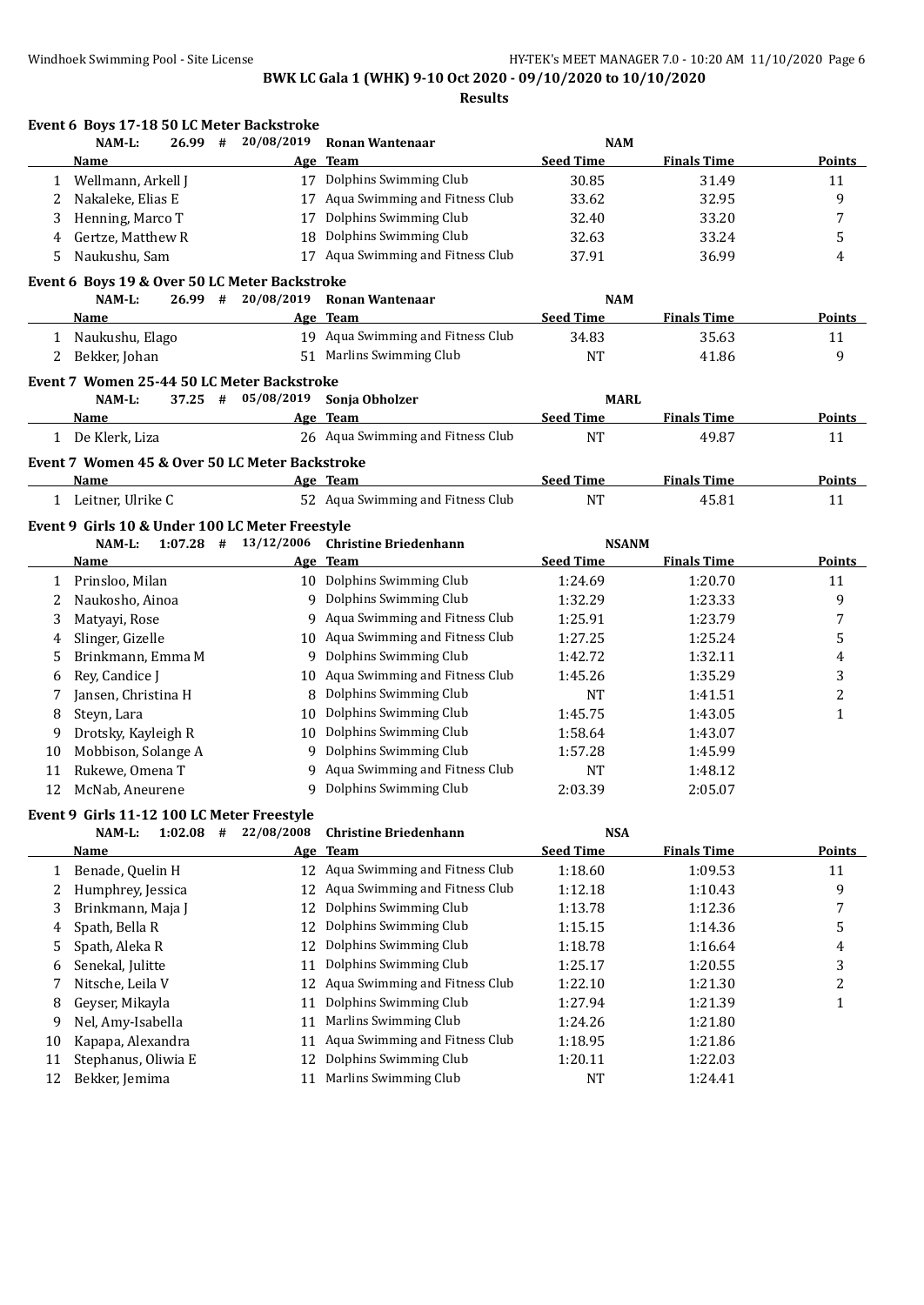**Results**

#### **Event 9 Girls 13-14 100 LC Meter Freestyle**

|    | and to the too burnette inceptive<br>1:00.53<br>NAM-L:<br># | 13/09/2010 | Christine M. Briedenhann at 10 | <b>NAM</b>       |                    |        |
|----|-------------------------------------------------------------|------------|--------------------------------|------------------|--------------------|--------|
|    | Name                                                        |            | Age Team                       | <b>Seed Time</b> | <b>Finals Time</b> | Points |
|    | Ohm, Michaela                                               | 13         | Dolphins Swimming Club         | 1:07.78          | 1:06.69            | 11     |
|    | Naukosho, Ariana                                            | 13         | Dolphins Swimming Club         | 1:08.80          | 1:08.63            | 9      |
| 3  | Westerduin, Reza                                            | 13         | Aqua Swimming and Fitness Club | 1:11.21          | 1:09.12            | 7      |
| 4  | Spath, Mackenzie                                            | 14         | Dolphins Swimming Club         | 1:07.58          | 1:09.23            | 5      |
| 5  | Rossouw, Chloe                                              | 13         | Dolphins Swimming Club         | 1:09.22          | 1:10.56            | 4      |
| 6  | Kinnaird, Brynne B                                          |            | 14 Dolphins Swimming Club      | 1:14.59          | 1:10.90            | 3      |
|    | Kali, Kandali K                                             | 14         | Dolphins Swimming Club         | 1:15.92          | 1:12.13            | 2      |
| 8  | Balt, Caitlyn R                                             | 13         | Dolphins Swimming Club         | 1:14.60          | 1:12.52            |        |
| 9  | Rev. Salome M                                               | 13         | Aqua Swimming and Fitness Club | 1:16.98          | 1:13.57            |        |
| 10 | Nitsche, Danielle                                           | 13         | Aqua Swimming and Fitness Club | 1:13.09          | 1:15.32            |        |
| 11 | Klein, Kaylynn J                                            | 13         | Aqua Swimming and Fitness Club | 1:17.94          | 1:15.94            |        |
| 12 | Steyn, Carissa L                                            | 13         | Dolphins Swimming Club         | 1:24.84          | 1:19.11            |        |
| 13 | Drotsky, Nayla C                                            | 13         | Dolphins Swimming Club         | 1:23.94          | 1:19.64            |        |
| 14 | Theron, Zanel Z                                             | 13         | Dolphins Swimming Club         | 1:22.40          | 1:23.04            |        |
| 15 | Schnebel, Silke                                             | 13         | Dolphins Swimming Club         | 1:29.74          | 1:28.69            |        |

#### **Event 9 Girls 15-16 100 LC Meter Freestyle**

|    | NAM-L:<br>58.53<br># | 14/06/2012 | <b>Christine M. Briedenhann</b>   | <b>NSA</b>       |                    |               |
|----|----------------------|------------|-----------------------------------|------------------|--------------------|---------------|
|    | <b>Name</b>          |            | Age Team                          | <b>Seed Time</b> | <b>Finals Time</b> | <b>Points</b> |
|    | Stange, Maya A       | 15         | Dolphins Swimming Club            | 1:05.47          | 1:04.67            | 11            |
|    | Redecker, Nicole     |            | 16 Dolphins Swimming Club         | 1:08.43          | 1:07.38            | 9             |
| 3  | Engelhard, Lisa      | 15         | Dolphins Swimming Club            | 1:08.32          | 1:08.98            |               |
| 4  | Tibazarwa, Sarah K   |            | 15 Aqua Swimming and Fitness Club | 1:12.87          | 1:10.46            | 5             |
| 5. | Benjamin, Zunaid M   |            | 16 Aqua Swimming and Fitness Club | 1:11.88          | 1:12.27            | 4             |
| 6  | Coetzer, Caitlin A   |            | 15 Dolphins Swimming Club         | 1:11.13          | 1:12.78            | 3             |
|    | Mutumbulua, Trisha   | 15         | Dolphins Swimming Club            | 1:03.46          | 1:13.51            |               |
| 8  | Nakaleke, Ester      | 15         | Aqua Swimming and Fitness Club    | 1:13.12          | 1:17.18            |               |
|    | Pretorius, Eldone D  | 15         | Aqua Swimming and Fitness Club    | 1:12.60          | 1:18.49            |               |

#### **Event 9 Girls 17-18 100 LC Meter Freestyle**

| 58.47<br>NAM-L:<br>#                           | 01/01/1900 | Monica Dahl               | <b>MARNM</b>     |                    |               |  |  |  |  |
|------------------------------------------------|------------|---------------------------|------------------|--------------------|---------------|--|--|--|--|
| Name                                           |            | Age Team                  | <b>Seed Time</b> | <b>Finals Time</b> | <b>Points</b> |  |  |  |  |
| Ellmies. Viktoria                              |            | 17 Dolphins Swimming Club | 1:02.17          | 1:02.62            |               |  |  |  |  |
| Event 9 Girls 19 & Over 100 LC Meter Freestyle |            |                           |                  |                    |               |  |  |  |  |

| $NAM-L$ :         | 57.63 | # | 01/07/1996 Monica Dahl            | <b>MARNM</b>     |                    |               |
|-------------------|-------|---|-----------------------------------|------------------|--------------------|---------------|
| Name              |       |   | Age Team                          | <b>Seed Time</b> | <b>Finals Time</b> | <b>Points</b> |
| Smalley, Molina M |       |   | 22 Dolphins Swimming Club         | ΝT               | 1:02.22            |               |
| Leitner, Janine T |       |   | 24 Aqua Swimming and Fitness Club | $N^{T}$          | 1:15.58            |               |

#### **Event 10 Boys 10 & Under 100 LC Meter Freestyle**

|    | 1:10.38<br>NAM-L:<br>#        | 05/12/2019 | <b>Nathan Bock</b>               | <b>ORA</b>       |                    |        |
|----|-------------------------------|------------|----------------------------------|------------------|--------------------|--------|
|    | 1:10.36<br>Nasu Long Co:<br>∗ | 05/12/2008 | Alexander Skinner                | <b>DOL</b>       |                    |        |
|    | Name                          |            | Age Team                         | <b>Seed Time</b> | <b>Finals Time</b> | Points |
|    | Jansen, Ernst J               | 10         | Dolphins Swimming Club           | 1:16.29          | 1:15.29            | 11     |
|    | Jiao, Naan                    | 10.        | Dolphins Swimming Club           | 1:20.08          | 1:16.10            | 9      |
| 3  | Steyn, Ryan P                 | q          | Dolphins Swimming Club           | 1:22.54          | 1:19.11            |        |
| 4  | Hekandjo, Kabi A              |            | 9 Aqua Swimming and Fitness Club | 1:22.57          | 1:22.67            | 5      |
|    | Badenhorst, Andre             |            | 9 Dolphins Swimming Club         | 1:21.93          | 1:23.40            | 4      |
| 6  | Badenhorst, Jurie J           | 9          | Dolphins Swimming Club           | 1:34.84          | 1:28.82            | 3      |
|    | Benade, Kayleb G              | 10.        | Aqua Swimming and Fitness Club   | 1:35.02          | 1:28.90            | າ      |
| 8  | Engelhard, Victor             | 10         | Dolphins Swimming Club           | 1:35.17          | 1:29.58            |        |
| 9  | Prinsloo, Martin J            | 8          | Dolphins Swimming Club           | 1:50.29          | 1:36.73            |        |
| 10 | Leitner, Zach M               |            | 7 Aqua Swimming and Fitness Club | NT               | 1:53.40            |        |
| 11 | De Klerk, Elijah Y            | 10         | Dolphins Swimming Club           | NT               | 1:59.38            |        |
|    |                               |            |                                  |                  |                    |        |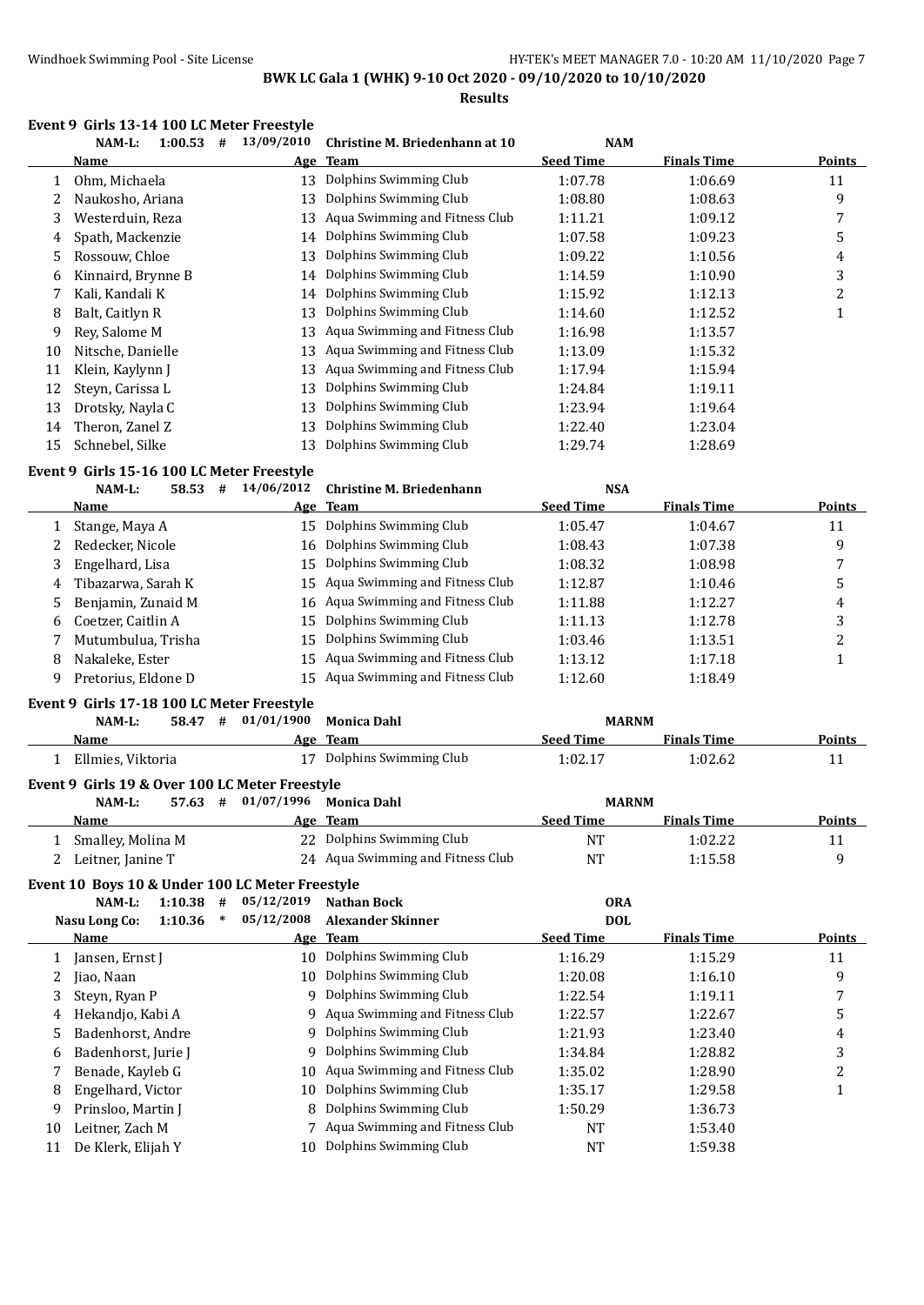**Results**

#### **Event 10 Boys 11-12 100 LC Meter Freestyle**

|    | 59.23<br>NAM-L:<br>#     | 17/03/2017 | Mikah K. Burger at SA National    | <b>NASU</b>      |                    |               |
|----|--------------------------|------------|-----------------------------------|------------------|--------------------|---------------|
|    | <b>Name</b>              |            | Age Team                          | <b>Seed Time</b> | <b>Finals Time</b> | <b>Points</b> |
|    | Kinnaird, Liam           | 12         | Dolphins Swimming Club            | 1:14.81          | 1:11.55            | 11            |
|    | Nakaleke, Eliphas        | 11         | Aqua Swimming and Fitness Club    | 1:13.42          | 1:11.73            | 9             |
| 3  | Steyn, Fourie P          | 12         | Dolphins Swimming Club            | 1:15.32          | 1:13.16            | 7             |
| 4  | Langford, James J        | 11         | Dolphins Swimming Club            | 1:19.70          | 1:14.54            | 5             |
| 5  | Tibazarwa, Mark          | 11         | Aqua Swimming and Fitness Club    | 1:13.90          | 1:14.71            | 4             |
| 6  | Nell. Tristan T          | 12         | Aqua Swimming and Fitness Club    | 1:18.48          | 1:15.66            | 3             |
|    | Esterhuizen, Lorenzo E   | 11         | Aqua Swimming and Fitness Club    | 1:16.79          | 1:16.99            | ົ             |
| 8  | Bauernschmitt. Michael B | 12         | Dolphins Swimming Club            | 1:22.04          | 1:17.15            |               |
| 9  | Marggraff, Alex W        | 12         | Dolphins Swimming Club            | NT               | 1:20.90            |               |
| 10 | Badenhorst, Dirk C       | 11         | Dolphins Swimming Club            | 1:24.50          | 1:22.72            |               |
| 11 | Gogol, Milano R          | 11         | Dolphins Swimming Club            | 1:27.18          | 1:25.71            |               |
| 12 | Armstrong, Lee-Jay N     |            | 12 Aqua Swimming and Fitness Club | NT               | 1:30.85            |               |

#### **Event 10 Boys 13-14 100 LC Meter Freestyle**

|    | NAM-L:<br>55.62<br>#  | 11/09/2019 | <b>Jose Canjulo</b>               | <b>NAM</b>       |                    |               |
|----|-----------------------|------------|-----------------------------------|------------------|--------------------|---------------|
|    | Name                  |            | Age Team                          | <b>Seed Time</b> | <b>Finals Time</b> | <b>Points</b> |
|    | Ohm. Oliver           | 14         | Dolphins Swimming Club            | 59.75            | 57.97              | 11            |
|    | 2 Durand, Oliver B    | 13.        | Dolphins Swimming Club            | 1:04.31          | 1:02.80            | q             |
|    | 3 Engelhard, Robin    | 13.        | Dolphins Swimming Club            | 1:06.08          | 1:05.07            |               |
| 4  | Hekandjo, Kgosi O     |            | 13 Agua Swimming and Fitness Club | 1:06.95          | 1:05.85            |               |
|    | 5 Lasso Drews, Daniel |            | 14 Dolphins Swimming Club         | 1:13.33          | 1:08.23            | 4             |
| 6. | Zhou, Ruizhe          | 14         | Dolphins Swimming Club            | 1:10.01          | 1:09.80            |               |
|    | Bekker, Jeddidiah     | 14         | Marlins Swimming Club             | 1:15.42          | 1:13.36            |               |

#### **Event 10 Boys 15-16 100 LC Meter Freestyle**

|    | NAM-L:<br>53.69<br>#    | 12/03/2015 | Alexander Skinner at SA Level     | <b>NASU-ZZ</b>   |                    |        |
|----|-------------------------|------------|-----------------------------------|------------------|--------------------|--------|
|    | Name                    |            | Age Team                          | <b>Seed Time</b> | <b>Finals Time</b> | Points |
|    | Canjulo, Jose N         |            | 15 Agua Swimming and Fitness Club | 55.62            | 55.61              | 11     |
|    | 2 De Jager, Christopher |            | 16 Aqua Swimming and Fitness Club | 1:00.02          | 59.86              | a      |
|    | Magongo, Armas          |            | 16 Aqua Swimming and Fitness Club | 1:02.90          | 1:02.15            |        |
| 4  | Rathenam, Keanet-Peter  |            | 15 Dolphins Swimming Club         | 1:00.99          | 1:03.27            |        |
|    | Nell, Noah S            |            | 15 Aqua Swimming and Fitness Club | 1:05.07          | 1:03.51            | 4      |
| b. | Loxton, Dominic         | 15.        | Aqua Swimming and Fitness Club    | 1:15.60          | 1:17.11            |        |

#### **Event 10 Boys 17-18 100 LC Meter Freestyle**

|   | NAM-L:<br>#<br>51.54 | 17/10/2016 Alexander Skinner   | <b>DOL</b>       |                    |        |
|---|----------------------|--------------------------------|------------------|--------------------|--------|
|   | <b>Name</b>          | Age Team                       | <b>Seed Time</b> | <b>Finals Time</b> | Points |
|   | Henning, Marco T     | Dolphins Swimming Club         | 58.92            | 57.65              | 11     |
|   | Wellmann, Arkell J   | Dolphins Swimming Club         | 58.86            | 58.05              |        |
|   | Gertze, Matthew R    | 18 Dolphins Swimming Club      | 1:00.03          | 1:00.12            |        |
| 4 | Nakaleke. Elias E    | Aqua Swimming and Fitness Club | 1:02.41          | 1:05.62            |        |
|   | Naukushu, Sam        | Aqua Swimming and Fitness Club | 1:06.75          | 1:06.34            | 4      |

#### **Event 10 Boys 19 & Over 100 LC Meter Freestyle**

| $NAM-L$ :<br>50.44<br># | 12/07/2019 | Alexander Skinner                 | <b>NAM</b>       |                    |        |
|-------------------------|------------|-----------------------------------|------------------|--------------------|--------|
| <b>Name</b>             | Age Team   |                                   | <b>Seed Time</b> | <b>Finals Time</b> | Points |
| Naukushu, Elago         |            | 19 Agua Swimming and Fitness Club | 1:05.97          | 1:06.44            |        |
| Bekker, Johan           |            | 51 Marlins Swimming Club          | 1:10.72          | 1:10.43            |        |

#### **Event 11 Women 25-44 100 LC Meter Freestyle**

| NAM-L:<br>1:09.02<br># | 05/08/2019 Sonja Obholzer         | <b>MARL</b>      |                    |               |
|------------------------|-----------------------------------|------------------|--------------------|---------------|
| <b>Name</b>            | Age Team                          | <b>Seed Time</b> | <b>Finals Time</b> | <b>Points</b> |
| Leitner, Chelsea L     | 25 Agua Swimming and Fitness Club | NT               | 1:24.78            |               |
| --- De Klerk, Liza     | 26 Aqua Swimming and Fitness Club | NT               | DQ                 |               |
|                        |                                   |                  |                    |               |

Swimmer did not finish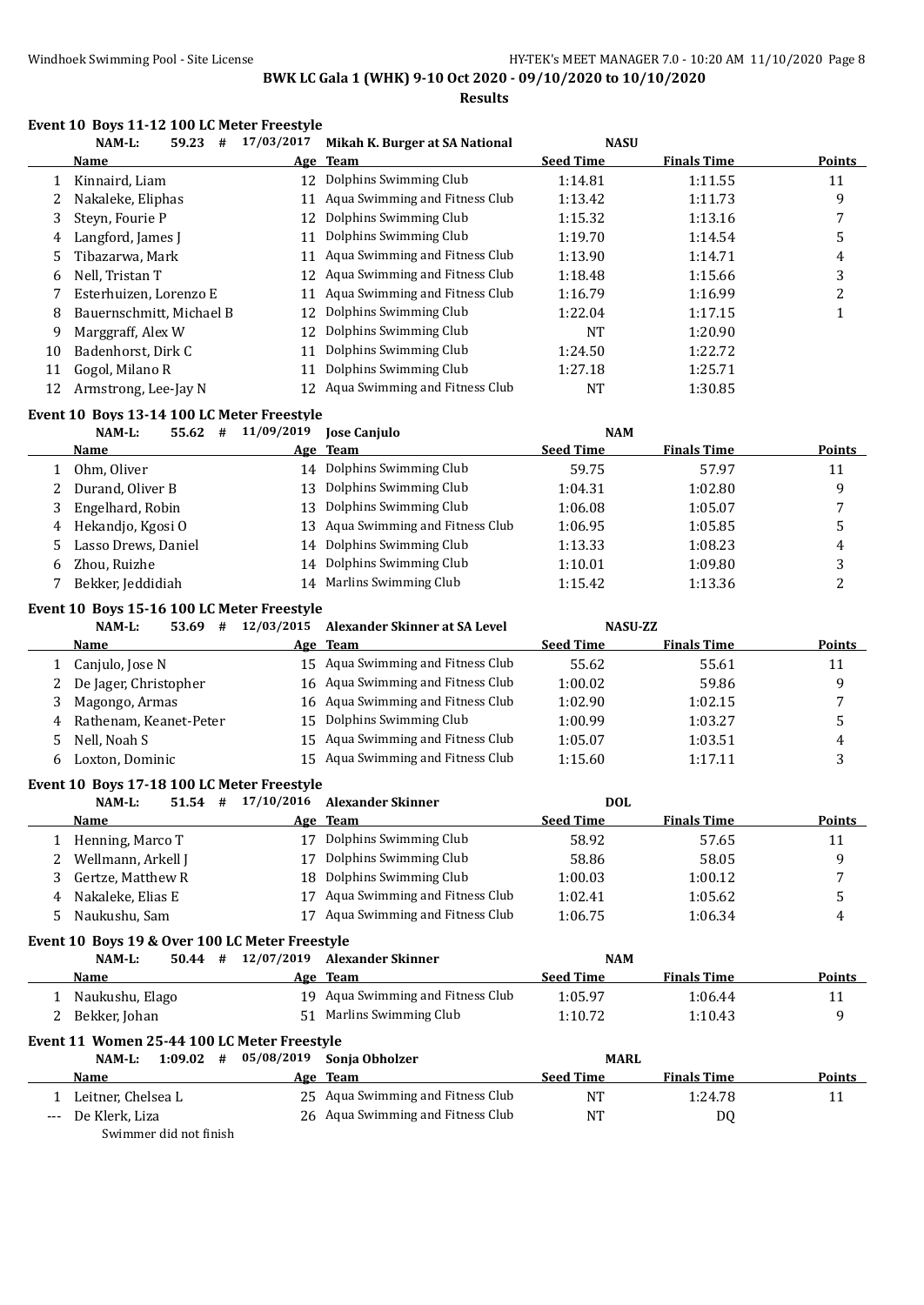**Results**

|     |                                      |                        |        | Event 11 Women 45 & Over 100 LC Meter Freestyle                       |                                                                                   |                                |                    |                       |
|-----|--------------------------------------|------------------------|--------|-----------------------------------------------------------------------|-----------------------------------------------------------------------------------|--------------------------------|--------------------|-----------------------|
|     | $NAM-L$ :                            | 1:23.39                | #      | 06/04/2019                                                            | <b>Zoe Mitchell</b>                                                               | <b>MARL</b>                    |                    |                       |
|     | Nasu Long Co:                        | $1:15.90$ *            |        | 06/04/2019                                                            | <b>Jane Samson</b>                                                                | <b>MARL</b>                    |                    |                       |
|     | Name                                 |                        |        |                                                                       | Age Team                                                                          | <b>Seed Time</b>               | <b>Finals Time</b> | <b>Points</b>         |
|     | Leitner, Ulrike C                    | Swimmer did not finish |        |                                                                       | 52 Aqua Swimming and Fitness Club                                                 | <b>NT</b>                      | <b>DNF</b>         |                       |
|     |                                      |                        |        | Event 13 Girls 12 & Under 200 LC Meter Butterfly                      |                                                                                   |                                |                    |                       |
|     |                                      |                        |        |                                                                       | NAM-L: 2:45.26 # 04/12/2014 Heleni Stergiadis at NTS Champ                        | <b>DOL</b>                     |                    |                       |
|     | Name                                 |                        |        |                                                                       | Age Team                                                                          | <b>Seed Time</b>               | <b>Finals Time</b> | <b>Points</b>         |
| 1   | Spath, Aleka R                       |                        |        |                                                                       | 12 Dolphins Swimming Club                                                         | <b>NT</b>                      | 3:03.22            | 11                    |
| 2   | Spath, Bella R                       |                        |        |                                                                       | 12 Dolphins Swimming Club                                                         | NT                             | 3:11.06            | 9                     |
| 3   | Prinsloo, Milan                      |                        |        |                                                                       | 10 Dolphins Swimming Club                                                         | <b>NT</b>                      | 3:25.04            | 7                     |
| 4   | Naukosho, Ainoa                      |                        |        |                                                                       | 9 Dolphins Swimming Club                                                          | <b>NT</b>                      | 3:55.67            | 5                     |
|     |                                      |                        |        | Event 13 Girls 13-14 200 LC Meter Butterfly                           |                                                                                   |                                |                    |                       |
|     | $NAM-L$ :                            | $2:32.26$ #            |        | 16/03/2017                                                            | Heleni Stergiadis                                                                 | <b>NASU</b>                    |                    |                       |
|     | Nasu Long Co:                        | 2:29.56                | $\ast$ | 17/03/2017                                                            | <b>Joanne Liebenberg at SA</b>                                                    |                                |                    |                       |
|     | Name                                 |                        |        |                                                                       | Age Team                                                                          | <b>Seed Time</b>               | <b>Finals Time</b> | Points                |
|     | 1 Naukosho, Ariana                   |                        |        |                                                                       | 13 Dolphins Swimming Club                                                         | 2:51.82                        | 2:53.97            | 11                    |
| 2   | Kinnaird, Brynne B                   |                        |        |                                                                       | 14 Dolphins Swimming Club                                                         | <b>NT</b>                      | 3:07.36            | 9                     |
| 3   | Kali, Kandali K                      |                        |        |                                                                       | 14 Dolphins Swimming Club                                                         | 3:36.35                        | 3:22.97            | 7                     |
|     |                                      |                        |        | Event 13 Girls 15-16 200 LC Meter Butterfly                           |                                                                                   |                                |                    |                       |
|     | NAM-L:                               |                        |        | $2:24.17$ # 07/07/2015                                                | Sonja Adelaar                                                                     | NSA-ZZ                         |                    |                       |
|     | Name                                 |                        |        |                                                                       | Age Team                                                                          | <b>Seed Time</b>               | <b>Finals Time</b> | Points                |
|     | 1 Redecker, Nicole                   |                        |        |                                                                       | 16 Dolphins Swimming Club                                                         | 2:51.60                        | 2:47.91            | 11                    |
| 2   | Engelhard, Lisa                      |                        |        |                                                                       | 15 Dolphins Swimming Club                                                         | 2:47.17                        | 2:51.52            | 9                     |
| 3   | Stange, Maya A                       |                        |        |                                                                       | 15 Dolphins Swimming Club                                                         | 3:06.70                        | 3:03.40            | 7                     |
|     |                                      |                        |        |                                                                       |                                                                                   |                                |                    |                       |
|     | NAM-L:                               |                        |        | Event 13 Girls 17-18 200 LC Meter Butterfly<br>$2:25.92$ # 01/01/1900 | <b>Dorothea Neumeister</b>                                                        | <b>MARNM</b>                   |                    |                       |
|     | <b>Name</b>                          |                        |        |                                                                       | Age Team                                                                          | <b>Seed Time</b>               | <b>Finals Time</b> | <b>Points</b>         |
|     | 1 Stergiadis, Heleni                 |                        |        |                                                                       | 17 Dolphins Swimming Club                                                         | 2:28.48                        | 2:28.77            | 11                    |
|     |                                      |                        |        |                                                                       |                                                                                   |                                |                    |                       |
|     |                                      |                        |        | Event 14 Boys 12 & Under 200 LC Meter Butterfly                       |                                                                                   |                                |                    |                       |
|     | NAM-L:<br><b>Name</b>                |                        |        |                                                                       | 2:31.62 # 16/02/2017 Mikah K. Burger at 2016 Cana Z<br>Age Team                   | <b>NAM</b><br><b>Seed Time</b> | <b>Finals Time</b> | <b>Points</b>         |
|     |                                      |                        |        |                                                                       | 10 Dolphins Swimming Club                                                         | 3:38.97                        | 3:05.78            | 11                    |
|     | 1 Jiao, Naan                         |                        |        |                                                                       | 12 Dolphins Swimming Club                                                         |                                |                    |                       |
| 2   | Steyn, Fourie P<br>3 Tibazarwa, Mark |                        |        |                                                                       | 11 Aqua Swimming and Fitness Club                                                 | <b>NT</b><br>$\rm{NT}$         | 3:05.80<br>3:09.84 | 9<br>$\boldsymbol{7}$ |
|     |                                      |                        |        |                                                                       | 11 Dolphins Swimming Club                                                         |                                |                    |                       |
| 4   | Langford, James J                    |                        |        |                                                                       | Dolphins Swimming Club                                                            | NT                             | 3:14.74            | 5                     |
| 5   | Kinnaird, Liam                       |                        |        | 12                                                                    | 12 Aqua Swimming and Fitness Club                                                 | 3:37.49                        | 3:16.41            | 4                     |
| 6   | Nell, Tristan T                      |                        |        |                                                                       | Aqua Swimming and Fitness Club                                                    | 3:38.63                        | 3:19.66            | 3                     |
| 7   | Nakaleke, Eliphas                    |                        |        | 11                                                                    |                                                                                   | NT                             | 3:29.20            | 2                     |
|     |                                      |                        |        | Event 14 Boys 13-14 200 LC Meter Butterfly                            |                                                                                   |                                |                    |                       |
|     | NAM-L:                               | $2:13.32$ #            |        | 17/03/2017                                                            | Corné Le Roux at SA National J                                                    | <b>NASU</b>                    |                    |                       |
|     | <u>Name</u>                          |                        |        |                                                                       | Age Team                                                                          | <b>Seed Time</b>               | <b>Finals Time</b> | <b>Points</b>         |
|     | 1 Durand, Oliver B                   |                        |        |                                                                       | 13 Dolphins Swimming Club                                                         | NT                             | 2:41.57            | 11                    |
| 2   | Hekandjo, Kgosi O                    |                        |        |                                                                       | 13 Aqua Swimming and Fitness Club                                                 | 3:12.70                        | 2:52.36            | 9                     |
| 3   | Zhou, Ruizhe                         |                        |        |                                                                       | 14 Dolphins Swimming Club                                                         | 3:31.99                        | 3:15.89            | 7                     |
| --- | Lasso Drews, Daniel                  |                        |        |                                                                       | 14 Dolphins Swimming Club                                                         | 2:59.76                        | DQ                 |                       |
|     |                                      |                        |        |                                                                       | Touch at the finish or turn was not made with both hands simultaneously/separated |                                |                    |                       |
|     |                                      |                        |        | Event 14 Boys 15-16 200 LC Meter Butterfly                            |                                                                                   |                                |                    |                       |
|     | NAM-L:                               |                        |        | $2:11.69$ # $23/04/2018$                                              | Corné Le Roux at Sa National A                                                    | <b>NASU</b>                    |                    |                       |
|     | <u>Name</u>                          |                        |        |                                                                       | Age Team                                                                          | <b>Seed Time</b>               | <b>Finals Time</b> | <b>Points</b>         |
| 1   | Burger, Mikah K                      |                        |        |                                                                       | 16 Dolphins Swimming Club                                                         | 2:17.05                        | 2:23.01            | 11                    |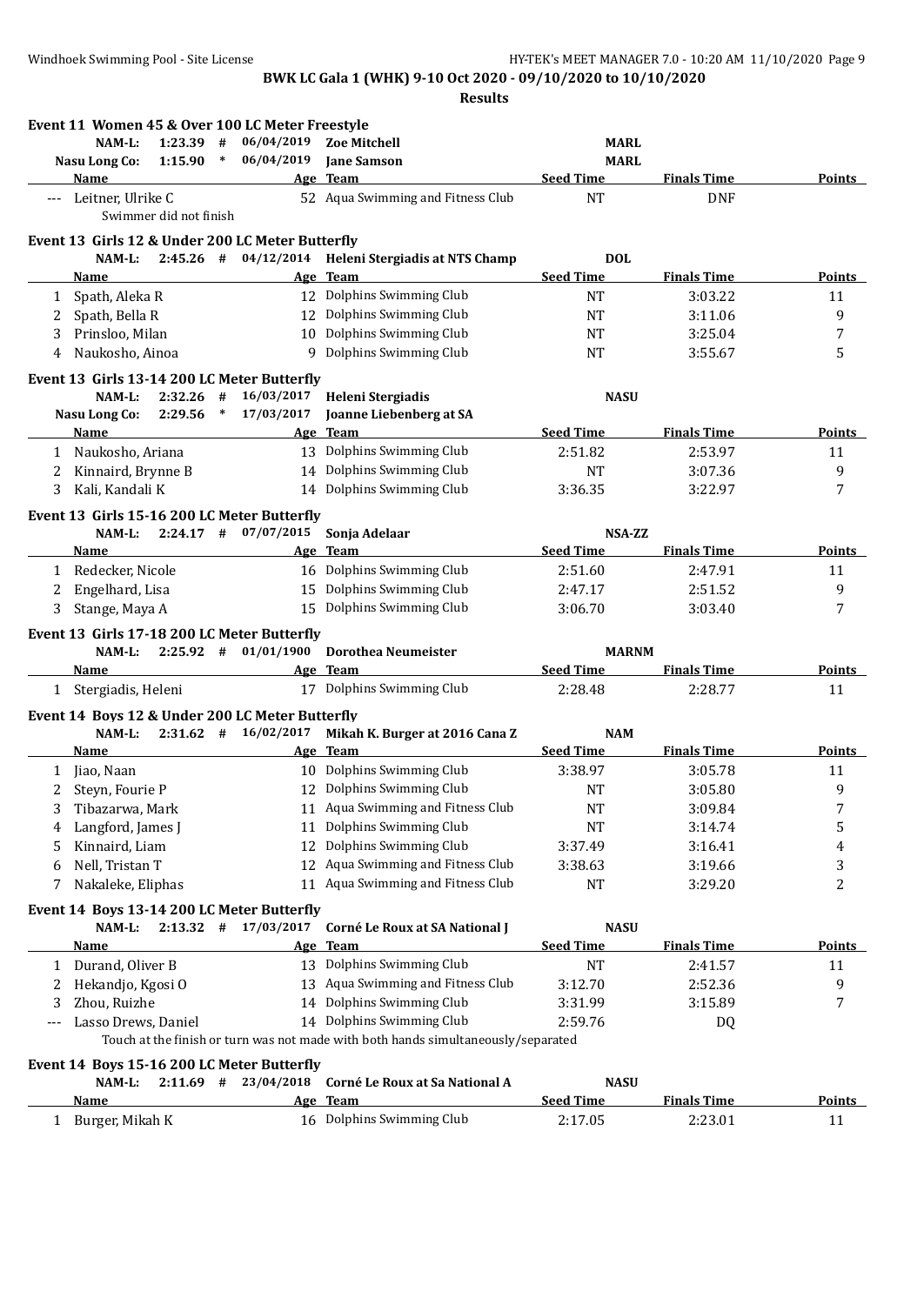|                            | (Event 14 Boys 15-16 200 LC Meter Butterfly)<br>Name                                                          |                                  | Age Team                                                                                                                                                                         | <b>Seed Time</b>                                            | <b>Finals Time</b>                                 | Points         |
|----------------------------|---------------------------------------------------------------------------------------------------------------|----------------------------------|----------------------------------------------------------------------------------------------------------------------------------------------------------------------------------|-------------------------------------------------------------|----------------------------------------------------|----------------|
| 2                          | Rathenam, Keanet-Peter                                                                                        |                                  | 15 Dolphins Swimming Club                                                                                                                                                        | 2:56.62                                                     | 2:55.25                                            | 9              |
| 3                          | Nell, Noah S                                                                                                  |                                  | 15 Aqua Swimming and Fitness Club                                                                                                                                                | 3:06.36                                                     | 3:03.98                                            | 7              |
| 4                          | Loxton, Dominic                                                                                               |                                  | 15 Aqua Swimming and Fitness Club                                                                                                                                                | <b>NT</b>                                                   | 3:27.07                                            | 5              |
|                            | Event 14 Boys 17-18 200 LC Meter Butterfly                                                                    |                                  |                                                                                                                                                                                  |                                                             |                                                    |                |
|                            | NAM-L:                                                                                                        | $2:08.88$ # $04/05/2004$         | <b>Günther Streit</b>                                                                                                                                                            | <b>MARNM</b>                                                |                                                    |                |
|                            | <b>Name</b>                                                                                                   |                                  | Age Team                                                                                                                                                                         | <b>Seed Time</b>                                            | <b>Finals Time</b>                                 | Points         |
|                            | 1 Henning, Marco T                                                                                            |                                  | 17 Dolphins Swimming Club                                                                                                                                                        | 2:27.39                                                     | 2:25.33                                            | 11             |
| 2                          | Wellmann, Arkell J                                                                                            |                                  | 17 Dolphins Swimming Club                                                                                                                                                        | 2:25.27                                                     | 2:28.08                                            | 9              |
|                            | Event 21 Girls 8 & Under 50 LC Meter Butterfly                                                                |                                  |                                                                                                                                                                                  |                                                             |                                                    |                |
|                            | NAM-L:                                                                                                        | 42.90 # 10/12/2004               | <b>Christine Briedenhann</b>                                                                                                                                                     | <b>NSANM</b>                                                |                                                    |                |
|                            | <b>Name</b>                                                                                                   |                                  | Age Team                                                                                                                                                                         | <b>Seed Time</b>                                            | <b>Finals Time</b>                                 | Points         |
|                            | 1 Jansen, Christina H                                                                                         |                                  | 8 Dolphins Swimming Club                                                                                                                                                         | <b>NT</b>                                                   | 51.26                                              | 11             |
|                            | 2 Pretorius, Jayd K                                                                                           |                                  | 7 Aqua Swimming and Fitness Club                                                                                                                                                 | <b>NT</b>                                                   | 1:12.60                                            | 9              |
|                            |                                                                                                               |                                  |                                                                                                                                                                                  |                                                             |                                                    |                |
|                            | Event 21 Girls 9-10 50 LC Meter Butterfly                                                                     |                                  |                                                                                                                                                                                  |                                                             |                                                    |                |
|                            | NAM-L:                                                                                                        | 33.96 # 13/12/2006               | <b>Christine Briedenhann</b>                                                                                                                                                     | <b>NSANM</b>                                                |                                                    |                |
|                            | Name                                                                                                          |                                  | Age Team                                                                                                                                                                         | <b>Seed Time</b>                                            | <b>Finals Time</b>                                 | <b>Points</b>  |
| 1                          | Matyayi, Rose                                                                                                 |                                  | 9 Aqua Swimming and Fitness Club                                                                                                                                                 | 38.53                                                       | 38.21                                              | 11             |
| 2                          | Prinsloo, Milan                                                                                               |                                  | 10 Dolphins Swimming Club                                                                                                                                                        | 42.59                                                       | 41.53                                              | 9              |
| 3                          | Slinger, Gizelle                                                                                              |                                  | 10 Aqua Swimming and Fitness Club                                                                                                                                                | 43.50                                                       | 43.98                                              | 7              |
| 4                          | Naukosho, Ainoa                                                                                               |                                  | 9 Dolphins Swimming Club                                                                                                                                                         | 47.20                                                       | 43.99                                              | 5              |
| 5                          | Rey, Candice J                                                                                                |                                  | 10 Aqua Swimming and Fitness Club                                                                                                                                                | 50.95                                                       | 48.30                                              | $\overline{4}$ |
| 6                          | Brinkmann, Emma M                                                                                             | 9                                | Dolphins Swimming Club                                                                                                                                                           | 49.90                                                       | 51.00                                              | 3              |
| 7                          | Drotsky, Kayleigh R                                                                                           | 10                               | Dolphins Swimming Club                                                                                                                                                           | 56.40                                                       | 52.77                                              | $\overline{c}$ |
| 8                          | Mobbison, Solange A                                                                                           | 9                                | Dolphins Swimming Club<br>Dolphins Swimming Club                                                                                                                                 | 56.70                                                       | 54.69                                              | $\mathbf{1}$   |
| 9                          | Steyn, Lara                                                                                                   | 10                               | Dolphins Swimming Club                                                                                                                                                           | 1:01.24                                                     | 59.26                                              |                |
| 10                         | McNab, Aneurene                                                                                               | 9                                | 9 Aqua Swimming and Fitness Club                                                                                                                                                 | 1:04.66<br><b>NT</b>                                        | 1:12.00                                            |                |
| $---$                      | Rukewe, Omena T                                                                                               |                                  | Touch at the finish or turn was not made with both hands simultaneously/separated                                                                                                |                                                             | DQ                                                 |                |
|                            |                                                                                                               |                                  |                                                                                                                                                                                  |                                                             |                                                    |                |
|                            | Event 21 Girls 11-12 50 LC Meter Butterfly<br>NAM-L:                                                          | $31.42$ # $01/12/2011$           | Sonja Adelaar at 9th Africa Ju                                                                                                                                                   | <b>NAMJR</b>                                                |                                                    |                |
|                            | Name                                                                                                          |                                  | Age Team                                                                                                                                                                         | <b>Seed Time</b>                                            | <b>Finals Time</b>                                 | <b>Points</b>  |
| $\mathbf{1}$               | Spath, Bella R                                                                                                |                                  | 12 Dolphins Swimming Club                                                                                                                                                        | 36.69                                                       | 35.10                                              | 11             |
| 2                          | Spath, Aleka R                                                                                                |                                  | 12 Dolphins Swimming Club                                                                                                                                                        | 36.15                                                       | 36.49                                              | 9              |
|                            | 3 Humphrey, Jessica                                                                                           |                                  | 12 Aqua Swimming and Fitness Club                                                                                                                                                | 36.74                                                       | 37.04                                              | 7              |
| 4                          | Brinkmann, Maja J                                                                                             | 12                               | Dolphins Swimming Club                                                                                                                                                           | 38.43                                                       | 38.10                                              | 5              |
| 5                          | Benade, Quelin H                                                                                              | 12                               | Aqua Swimming and Fitness Club                                                                                                                                                   | 39.84                                                       | 40.15                                              | 4              |
| 6                          | Kapapa, Alexandra                                                                                             | 11                               | Aqua Swimming and Fitness Club                                                                                                                                                   | 40.10                                                       | 40.93                                              | 3              |
| 7                          | Nitsche, Leila V                                                                                              | 12                               | Aqua Swimming and Fitness Club                                                                                                                                                   | 40.80                                                       | 41.77                                              | $\overline{c}$ |
| 8                          | Stephanus, Oliwia E                                                                                           | 12                               | Dolphins Swimming Club                                                                                                                                                           | 41.93                                                       | 42.66                                              | $\mathbf{1}$   |
| 9                          | Senekal, Julitte                                                                                              | 11                               | Dolphins Swimming Club                                                                                                                                                           | 47.67                                                       | 45.88                                              |                |
| 10                         | Bekker, Jemima                                                                                                | 11                               | Marlins Swimming Club                                                                                                                                                            | <b>NT</b>                                                   | 51.09                                              |                |
|                            |                                                                                                               |                                  |                                                                                                                                                                                  |                                                             |                                                    |                |
|                            | Event 21 Girls 13-14 50 LC Meter Butterfly<br>NAM-L:<br>$29.57$ #                                             | 13/09/2010                       | Christine M. Briedenhann at 10                                                                                                                                                   | <b>NSA</b>                                                  |                                                    |                |
|                            | <b>Name</b>                                                                                                   |                                  | Age Team                                                                                                                                                                         | <b>Seed Time</b>                                            | <b>Finals Time</b>                                 | <b>Points</b>  |
|                            |                                                                                                               |                                  |                                                                                                                                                                                  |                                                             |                                                    | 11             |
|                            |                                                                                                               |                                  |                                                                                                                                                                                  |                                                             |                                                    | 9              |
|                            |                                                                                                               |                                  |                                                                                                                                                                                  |                                                             |                                                    | 7              |
|                            |                                                                                                               |                                  |                                                                                                                                                                                  |                                                             |                                                    | 5              |
|                            |                                                                                                               |                                  |                                                                                                                                                                                  |                                                             |                                                    | 4              |
|                            |                                                                                                               |                                  |                                                                                                                                                                                  |                                                             |                                                    | 3              |
|                            | Kinnaird, Brynne B                                                                                            | 14                               | Dolphins Swimming Club                                                                                                                                                           |                                                             | 37.52                                              | $\overline{c}$ |
| 7                          |                                                                                                               |                                  |                                                                                                                                                                                  |                                                             |                                                    |                |
| 1<br>2<br>3<br>4<br>5<br>6 | Westerduin, Reza<br>Ohm, Michaela<br>Klein, Kaylynn J<br>Naukosho, Ariana<br>Rey, Salome M<br>Balt, Caitlyn R | 13<br>13<br>13<br>13<br>13<br>13 | Aqua Swimming and Fitness Club<br>Dolphins Swimming Club<br>Aqua Swimming and Fitness Club<br>Dolphins Swimming Club<br>Aqua Swimming and Fitness Club<br>Dolphins Swimming Club | 33.50<br>33.93<br>36.22<br>33.68<br>37.76<br>38.49<br>41.55 | 33.77<br>34.29<br>35.92<br>36.50<br>36.51<br>37.39 |                |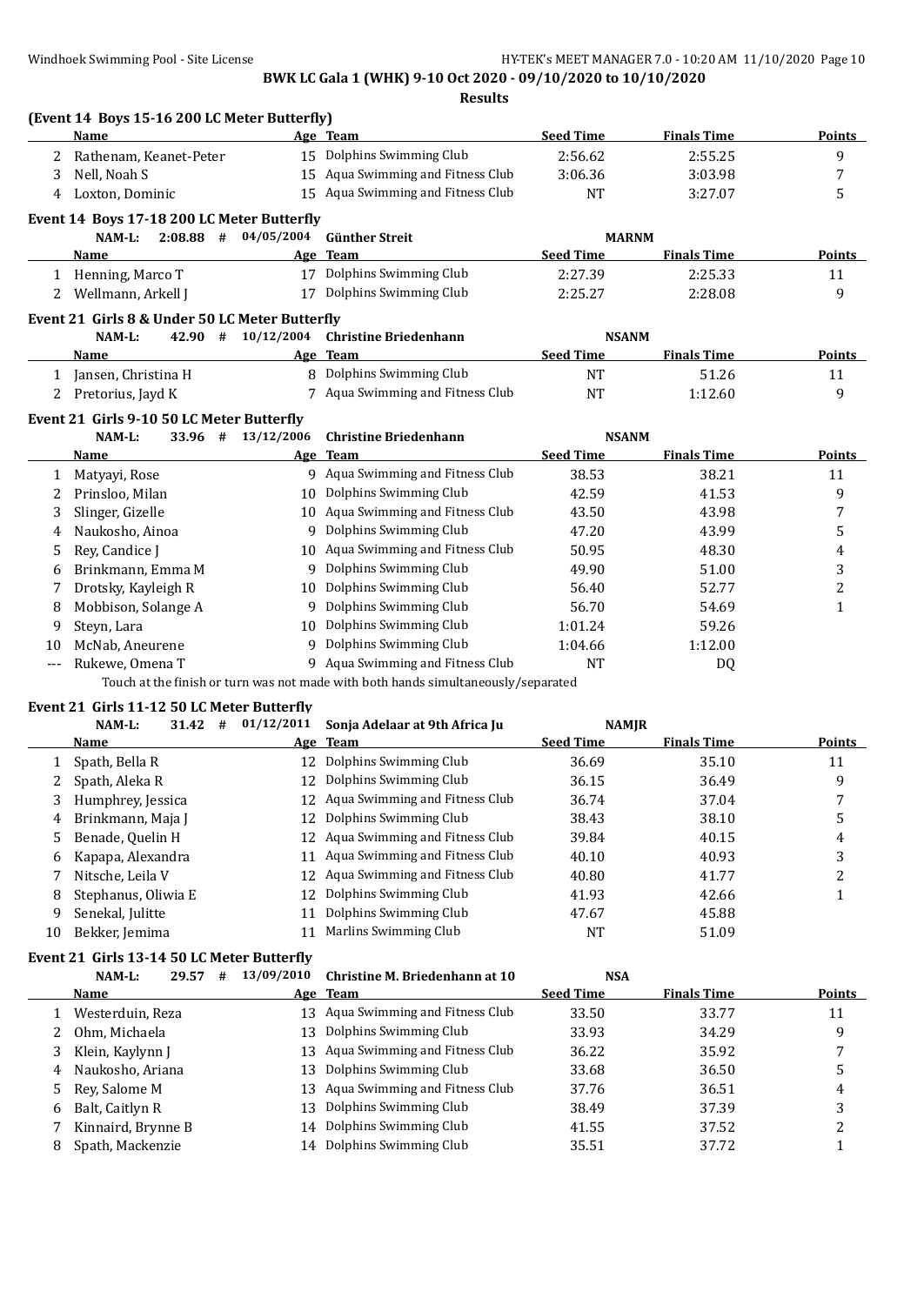|             | Name                                                            |                    | Age Team                                                    | <b>Seed Time</b> | <b>Finals Time</b> | <b>Points</b>    |
|-------------|-----------------------------------------------------------------|--------------------|-------------------------------------------------------------|------------------|--------------------|------------------|
| 9           | Rossouw, Chloe                                                  |                    | 13 Dolphins Swimming Club                                   | 35.44            | 38.21              |                  |
| 10          | Kali, Kandali K                                                 |                    | 14 Dolphins Swimming Club                                   | 36.98            | 38.23              |                  |
| 11          | Nitsche, Danielle                                               | 13                 | Aqua Swimming and Fitness Club                              | 40.86            | 39.36              |                  |
| 12          | Theron, Zanel Z                                                 | 13                 | Dolphins Swimming Club                                      | 39.95            | 40.63              |                  |
| 13          | Drotsky, Nayla C                                                | 13                 | Dolphins Swimming Club                                      | 43.88            | 42.70              |                  |
| 14          | Steyn, Carissa L                                                | 13                 | Dolphins Swimming Club                                      | 52.09            | 49.28              |                  |
|             | Event 21 Girls 15-16 50 LC Meter Butterfly                      |                    |                                                             |                  |                    |                  |
|             | NAM-L:<br>28.99#                                                | 07/04/2014         | Sonja Adelaar                                               | <b>NASU</b>      |                    |                  |
|             | Name                                                            |                    | Age Team                                                    | <b>Seed Time</b> | <b>Finals Time</b> | Points           |
| 1           | Redecker, Nicole                                                |                    | 16 Dolphins Swimming Club                                   | 32.31            | 32.59              | 11               |
| 2           | Engelhard, Lisa                                                 |                    | 15 Dolphins Swimming Club                                   | 33.30            | 33.29              | 9                |
| 3           | Benjamin, Zunaid M                                              |                    | 16 Aqua Swimming and Fitness Club                           | 34.27            | 34.83              | 7                |
| 4           | Tibazarwa, Sarah K                                              | 15                 | Aqua Swimming and Fitness Club                              | 35.65            | 35.96              | 5                |
|             |                                                                 | 15                 | Dolphins Swimming Club                                      | 33.35            | 36.54              |                  |
| 5<br>6      | Stange, Maya A<br>Nakaleke, Ester                               | 15                 | Aqua Swimming and Fitness Club                              | 35.56            | 38.46              | 4<br>3           |
|             |                                                                 | 15                 | Dolphins Swimming Club                                      |                  |                    | $\overline{c}$   |
| 7           | Coetzer, Caitlin A<br>Pretorius, Eldone D                       |                    | 15 Aqua Swimming and Fitness Club                           | 38.34<br>37.64   | 39.58<br>41.00     | $\mathbf{1}$     |
| 8           |                                                                 |                    |                                                             |                  |                    |                  |
|             | Event 21 Girls 17-18 50 LC Meter Butterfly                      |                    |                                                             |                  |                    |                  |
|             | NAM-L:<br>29.99 #                                               | 08/12/2008         | <b>Jonay Briedenhann</b>                                    | <b>NSA</b>       |                    |                  |
|             | Name                                                            |                    | Age Team                                                    | <b>Seed Time</b> | <b>Finals Time</b> | Points           |
| 1           | Stergiadis, Heleni                                              | 17                 | Dolphins Swimming Club                                      | 30.62            | 31.30              | 11               |
| 2           | Ellmies, Viktoria                                               |                    | 17 Dolphins Swimming Club                                   | 32.68            | 36.30              | 9                |
|             | Event 21 Girls 19 & Over 50 LC Meter Butterfly<br>NAM-L:        | 28.99 # 07/04/2014 | Sonja Adelaar                                               | <b>NASU</b>      |                    |                  |
|             | Name                                                            |                    | Age Team                                                    | <b>Seed Time</b> | <b>Finals Time</b> | <b>Points</b>    |
|             | 1 Smalley, Molina M                                             |                    | 22 Dolphins Swimming Club                                   | <b>NT</b>        | 31.16              | 11               |
|             | Event 22 Boys 8 & Under 50 LC Meter Butterfly                   |                    |                                                             |                  |                    |                  |
|             | NAM-L:                                                          | 39.85 # 03/11/2017 | Eliphas Nakaleke at BWK LC Gal                              | <b>AQUA</b>      |                    |                  |
|             | Name                                                            |                    | Age Team                                                    | <b>Seed Time</b> | <b>Finals Time</b> | Points           |
|             | 1 Prinsloo, Martin J                                            |                    | 8 Dolphins Swimming Club                                    | 53.87            | 48.27              | 11               |
| $2^{\circ}$ | Leitner, Zach M                                                 |                    | 7 Aqua Swimming and Fitness Club                            | <b>NT</b>        | 1:00.35            | 9                |
|             |                                                                 |                    |                                                             |                  |                    |                  |
|             | Event 22 Boys 9-10 50 LC Meter Butterfly<br>$32.87$ #<br>NAM-L: | 27/02/2020         | <b>Nathan Bock</b>                                          | <b>ORA</b>       |                    |                  |
|             | <u>Name</u>                                                     |                    | Age Team                                                    | Seed Time        | <b>Finals Time</b> | Points           |
| 1           | Jiao, Naan                                                      |                    | 10 Dolphins Swimming Club                                   | 39.18            | 37.73              | 11               |
|             | Jansen, Ernst J                                                 | 10                 | Dolphins Swimming Club                                      | 39.68            | 38.55              |                  |
| 2           |                                                                 | 9                  | Dolphins Swimming Club                                      |                  |                    | 9                |
| 3           | Steyn, Ryan P                                                   |                    | 10 Aqua Swimming and Fitness Club                           | 40.00            | 39.92              | 7                |
| 4           | Benade, Kayleb G                                                |                    |                                                             | 44.31            | 41.49              | 5                |
| 5           | Badenhorst, Andre                                               | 9                  | Dolphins Swimming Club<br>Dolphins Swimming Club            | 41.06            | 42.66              | $\boldsymbol{4}$ |
| 6           | Engelhard, Victor                                               | 10                 |                                                             | 45.29            | 45.22              | 3                |
| 7           | Hekandjo, Kabi A                                                | 9                  | Aqua Swimming and Fitness Club                              | 47.03            | 46.23              | $\overline{c}$   |
| 8           | Badenhorst, Jurie J                                             | 9                  | Dolphins Swimming Club                                      | 52.36            | 53.66              | $\mathbf{1}$     |
| ---         | De Klerk, Elijah Y                                              | 10                 | Dolphins Swimming Club                                      | <b>NT</b>        | DQ                 |                  |
|             | Arms not brought forward simultaneously over the water          |                    |                                                             |                  |                    |                  |
|             | Event 22 Boys 11-12 50 LC Meter Butterfly                       |                    |                                                             |                  |                    |                  |
|             | NAM-L:<br>$29.61$ #                                             | 17/03/2017         | Mikah K. Burger at SA National                              | <b>NASU</b>      |                    |                  |
|             | Name                                                            | <u>Age</u>         | <b>Team</b>                                                 | <b>Seed Time</b> | <b>Finals Time</b> | <b>Points</b>    |
|             |                                                                 |                    |                                                             |                  |                    |                  |
| 1           | Bauernschmitt, Michael B<br>Tibazarwa, Mark                     | 12                 | Dolphins Swimming Club<br>11 Aqua Swimming and Fitness Club | 36.52            | 34.31              | 11               |

3 Langford, James J 11 Dolphins Swimming Club 36.75 35.16 35.16 4 Steyn, Fourie P 12 Dolphins Swimming Club 36.54 35.38 5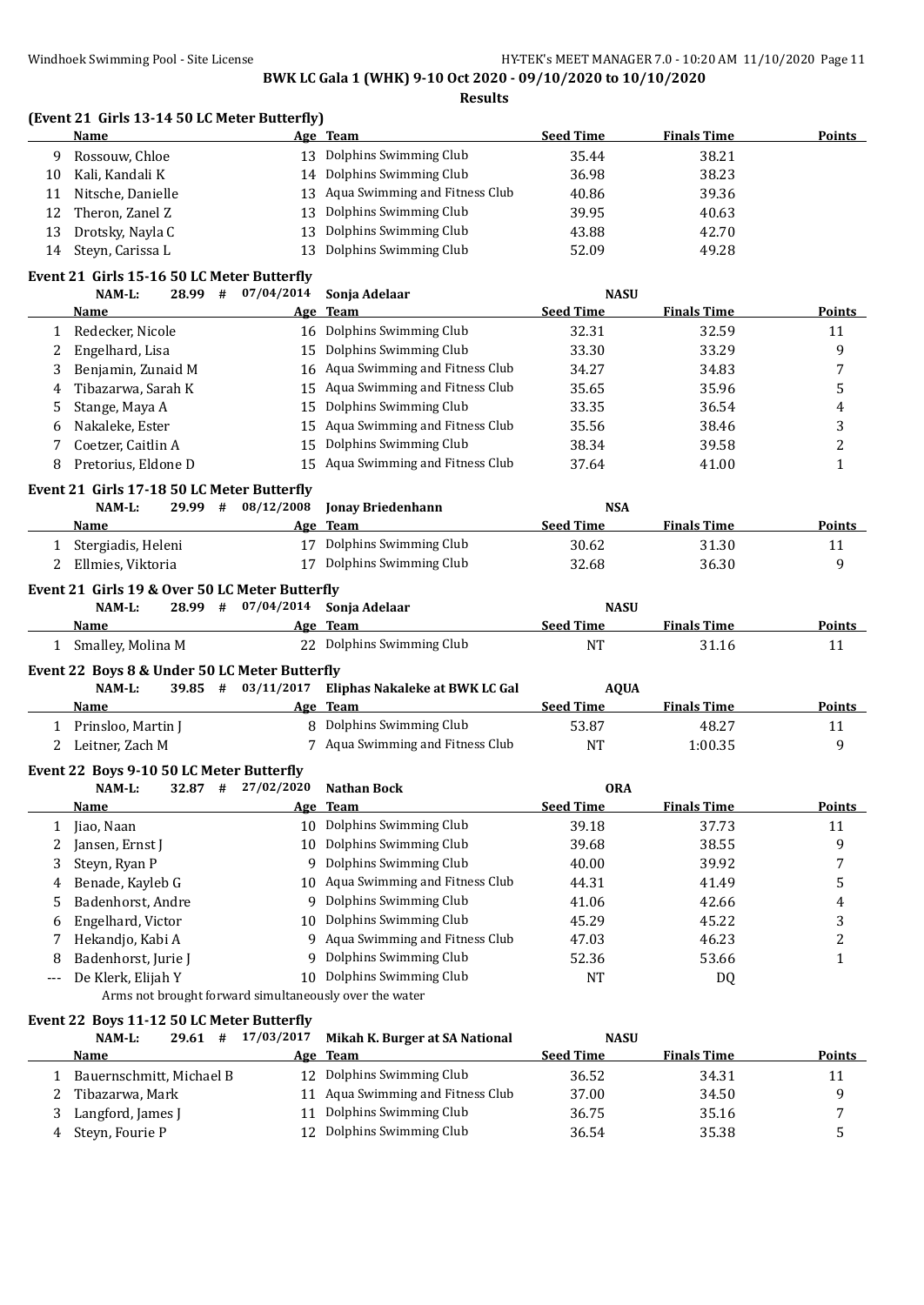**Results**

#### **(Event 22 Boys 11-12 50 LC Meter Butterfly)**

|    | Name                   |     | Age Team                          | <b>Seed Time</b> | <b>Finals Time</b> | <b>Points</b> |
|----|------------------------|-----|-----------------------------------|------------------|--------------------|---------------|
|    | Kinnaird, Liam         | 12  | Dolphins Swimming Club            | 37.92            | 36.03              | 4             |
| 6  | Nakaleke, Eliphas      |     | 11 Aqua Swimming and Fitness Club | NT               | 36.24              | 3             |
|    | Esterhuizen, Lorenzo E |     | 11 Aqua Swimming and Fitness Club | 39.09            | 37.76              | ▵             |
| 8  | Marggraff, Alex W      | 12. | Dolphins Swimming Club            | NT               | 37.97              |               |
| 9  | Nell, Tristan T        |     | 12 Aqua Swimming and Fitness Club | 38.28            | 37.98              |               |
| 10 | Gogol, Milano R        | 11  | Dolphins Swimming Club            | 40.70            | 40.18              |               |
| 11 | Badenhorst, Dirk C     | 11  | Dolphins Swimming Club            | 41.46            | 42.46              |               |
| 12 | Armstrong, Lee-Jay N   | 12. | Aqua Swimming and Fitness Club    | <b>NT</b>        | 48.60              |               |

### **Event 22 Boys 13-14 50 LC Meter Butterfly**

|    | NAM-L:<br>$26.92 +$ | 27/02/2020 | <b>Iose Caniulo</b>               | <b>MAC</b>       |                    |               |
|----|---------------------|------------|-----------------------------------|------------------|--------------------|---------------|
|    | <b>Name</b>         |            | Age Team                          | <b>Seed Time</b> | <b>Finals Time</b> | <b>Points</b> |
|    | Ohm, Oliver         | 14         | Dolphins Swimming Club            | 31.12            | 30.92              | 11            |
|    | Engelhard, Robin    | 13         | Dolphins Swimming Club            | 31.84            | 31.09              | q             |
|    | Durand, Oliver B    | 13         | Dolphins Swimming Club            | 32.17            | 31.82              | п,            |
|    | Hekandjo, Kgosi O   |            | 13 Aqua Swimming and Fitness Club | 33.40            | 32.26              | C             |
|    | Lasso Drews, Daniel | 14         | Dolphins Swimming Club            | 34.41            | 32.35              | 4             |
| 6. | Zhou, Ruizhe        | 14         | Dolphins Swimming Club            | 38.10            | 36.25              | ر             |
|    |                     |            |                                   |                  |                    |               |

# **Event 22 Boys 15-16 50 LC Meter Butterfly**

|    | NAM-L:<br>26.72#         | 02/11/2018 | <b>Rene Vilioen</b>               | <b>NSA</b>       |                    |               |
|----|--------------------------|------------|-----------------------------------|------------------|--------------------|---------------|
|    | <b>Name</b>              |            | Age Team                          | <b>Seed Time</b> | <b>Finals Time</b> | <b>Points</b> |
|    | 1 Canjulo, Jose N        |            | 15 Agua Swimming and Fitness Club | 26.92            | 27.24              | 11            |
|    | 2 De Jager, Christopher  |            | 16 Aqua Swimming and Fitness Club | 28.61            | 28.50              | q             |
|    | 3 Burger, Mikah K        |            | 16 Dolphins Swimming Club         | 27.76            | 28.68              |               |
| 4  | Nell, Noah S             |            | 15 Aqua Swimming and Fitness Club | 32.54            | 32.41              |               |
|    | 5 Rathenam, Keanet-Peter |            | 15 Dolphins Swimming Club         | 32.08            | 32.67              | 4             |
| 6. | Magongo, Armas           |            | 16 Aqua Swimming and Fitness Club | 32.41            | 34.37              | ا م           |
|    | Loxton, Dominic          |            | 15 Agua Swimming and Fitness Club | 33.97            | 36.13              |               |

#### **Event 22 Boys 17-18 50 LC Meter Butterfly**

| NAM-L:<br>25.98<br># |    |                                | <b>NAM</b>                                                                                           |                    |               |
|----------------------|----|--------------------------------|------------------------------------------------------------------------------------------------------|--------------------|---------------|
| Name                 |    |                                | <b>Seed Time</b>                                                                                     | <b>Finals Time</b> | <b>Points</b> |
| Viljoen, René H      |    |                                | NΊ                                                                                                   | 28.57              | 11            |
| Wellmann, Arkell J   | 17 | Dolphins Swimming Club         | 28.67                                                                                                | 29.14              | a             |
| Henning, Marco T     |    | Dolphins Swimming Club         | 28.80                                                                                                | 29.18              |               |
| 4 Gertze, Matthew R  |    |                                | 29.68                                                                                                | 29.42              | . .           |
| Nakaleke, Elias E    |    | Aqua Swimming and Fitness Club | 30.63                                                                                                | 30.57              | 4             |
| Naukushu, Sam        |    | Aqua Swimming and Fitness Club | 34.95                                                                                                | 34.71              | л.            |
|                      |    |                                | 25/08/2015<br>Lushano Lamprecht<br>Age Team<br>18 Marlins Swimming Club<br>18 Dolphins Swimming Club |                    |               |

#### **Event 22 Boys 19 & Over 50 LC Meter Butterfly**

| $NAM-L$ :       | 25.98 | # | 25/08/2015 Lushano Lamprecht      | <b>NAM</b>       |                    |               |
|-----------------|-------|---|-----------------------------------|------------------|--------------------|---------------|
| Name            |       |   | Age Team                          | <b>Seed Time</b> | <b>Finals Time</b> | <b>Points</b> |
| Naukushu, Elago |       |   | 19 Agua Swimming and Fitness Club | 31.52            | 32.15              |               |

#### **Event 25 Girls 12 & Under 200 LC Meter Backstroke**

|    | 2:33.54<br>NAM-L:<br># | 07/12/2016<br><b>Tiana Esslinger</b> | <b>DOL</b>       |                    |        |
|----|------------------------|--------------------------------------|------------------|--------------------|--------|
|    | <b>Name</b>            | Age Team                             | <b>Seed Time</b> | <b>Finals Time</b> | Points |
|    | Brinkmann, Maja J      | 12 Dolphins Swimming Club            | 2:47.03          | 2:47.50            | 11     |
|    | Benade, Quelin H       | 12 Aqua Swimming and Fitness Club    | 2:59.29          | 2:50.49            | 9      |
|    | Humphrey, Jessica      | 12 Aqua Swimming and Fitness Club    | 2:55.24          | 2:52.75            |        |
| 4  | Spath, Aleka R         | 12 Dolphins Swimming Club            | 3:10.30          | 3:07.60            | 5      |
| 5. | Prinsloo, Milan        | 10 Dolphins Swimming Club            | 3:27.49          | 3:12.86            | 4      |
| 6  | Kapapa, Alexandra      | Aqua Swimming and Fitness Club<br>11 | 3:21.32          | 3:13.35            | 3      |
|    | Matyayi, Rose          | Aqua Swimming and Fitness Club<br>9. | 3:19.66          | 3:13.43            |        |
| 8  | Nitsche, Leila V       | Aqua Swimming and Fitness Club<br>12 | 3:20.46          | 3:14.82            |        |
|    | Senekal, Julitte       | Dolphins Swimming Club               | 3:38.04          | 3:15.27            |        |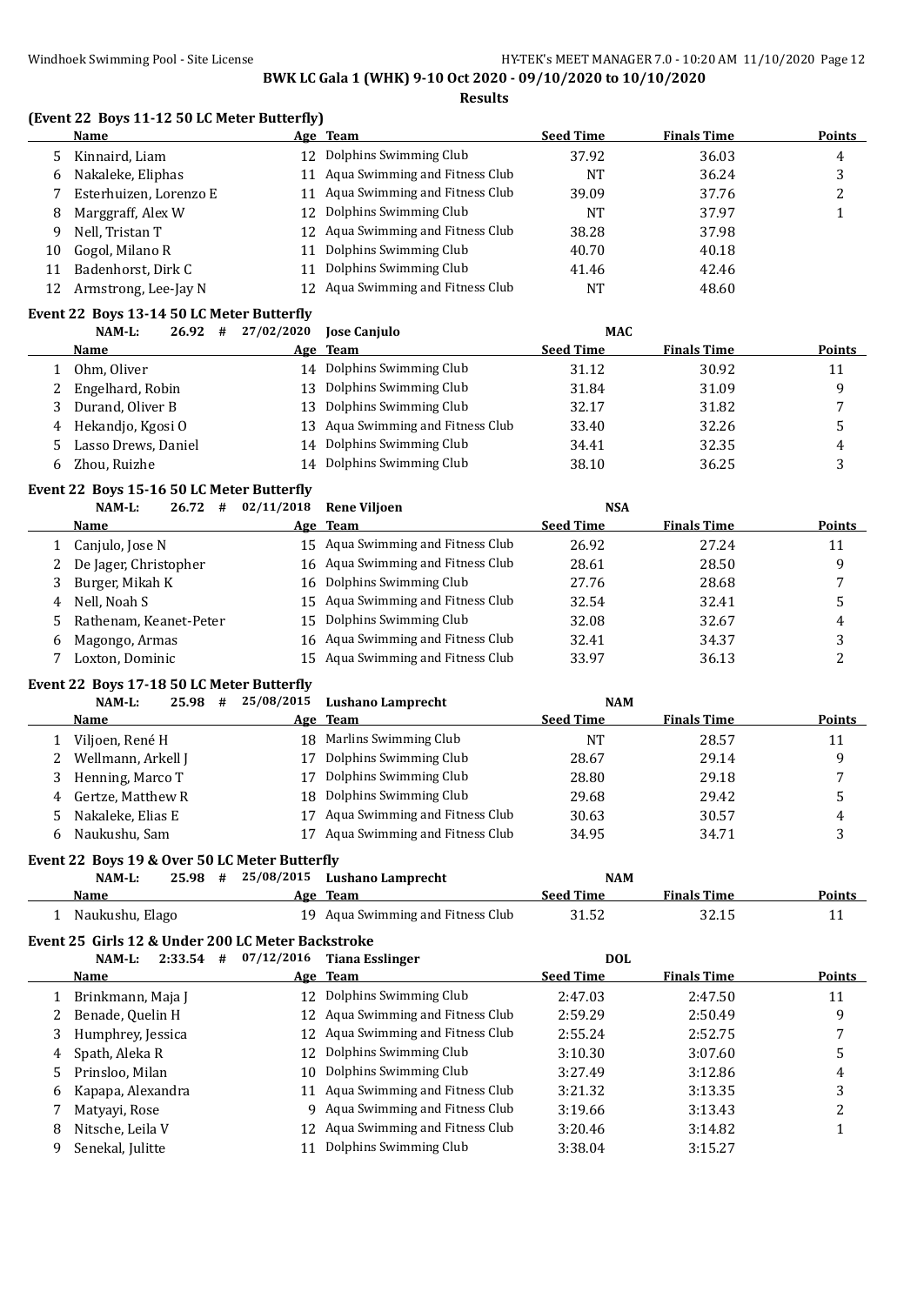#### **(Event 25 Girls 12 & Under 200 LC Meter Backstroke)**

|    | Name                | Age Team                          | <b>Seed Time</b> | <b>Finals Time</b> | <b>Points</b> |
|----|---------------------|-----------------------------------|------------------|--------------------|---------------|
| 10 | Spath, Bella R      | 12 Dolphins Swimming Club         | 3:28.89          | 3:16.78            |               |
| 11 | Stephanus, Oliwia E | 12 Dolphins Swimming Club         | 3:13.04          | 3:17.82            |               |
| 12 | Naukosho, Ainoa     | Dolphins Swimming Club            | 3:30.12          | 3:18.27            |               |
| 13 | Slinger, Gizelle    | 10 Aqua Swimming and Fitness Club | 3:31.19          | 3:28.62            |               |
| 14 | Brinkmann, Emma M   | Dolphins Swimming Club            | NT               | 3:38.28            |               |
| 15 | Rey, Candice J      | 10 Aqua Swimming and Fitness Club | NT               | 3:44.00            |               |

#### **Event 25 Girls 13-14 200 LC Meter Backstroke**

|    | 2:14.52<br>$NAM-L$ :<br># | 19/07/2013 | <b>Zanre Oberholzer</b>           | <b>NAM</b>       |                    |               |
|----|---------------------------|------------|-----------------------------------|------------------|--------------------|---------------|
|    | <b>Name</b>               |            | Age Team                          | <b>Seed Time</b> | <b>Finals Time</b> | <b>Points</b> |
|    | Westerduin, Reza          |            | 13 Agua Swimming and Fitness Club | 2:43.07          | 2:46.89            | 11            |
| 2  | Rev. Salome M             | 13         | Aqua Swimming and Fitness Club    | 2:56.67          | 2:50.54            | 9             |
| 3  | Kinnaird, Brynne B        |            | 14 Dolphins Swimming Club         | 3:04.30          | 2:54.38            |               |
| 4  | Rossouw, Chloe            | 13         | Dolphins Swimming Club            | 2:58.44          | 2:55.09            | 5             |
| 5. | Naukosho, Ariana          | 13         | Dolphins Swimming Club            | 2:44.00          | 2:56.41            | 4             |
| 6  | Klein, Kaylynn J          | 13         | Aqua Swimming and Fitness Club    | 3:01.00          | 2:58.75            | 3             |
|    | Ohm. Michaela             | 13         | Dolphins Swimming Club            | 3:08.13          | 2:59.72            | າ             |
| 8  | Spath, Mackenzie          |            | 14 Dolphins Swimming Club         | 2:58.86          | 3:04.62            |               |
| 9  | Balt, Caitlyn R           | 13         | Dolphins Swimming Club            | 3:30.24          | 3:05.64            |               |
| 10 | Kali, Kandali K           |            | 14 Dolphins Swimming Club         | 3:18.78          | 3:06.74            |               |
| 11 | Steyn, Carissa L          | 13         | Dolphins Swimming Club            | 3:42.19          | 3:11.00            |               |
| 12 | Drotsky, Nayla C          | 13         | Dolphins Swimming Club            | 3:21.42          | 3:17.07            |               |

#### **Event 25 Girls 15-16 200 LC Meter Backstroke**

|   | 2:16.99<br>NAM-L:<br># | 10/12/2014 | Zanré Oberholzer at African Un    | <b>NAM</b>       |                    |                |
|---|------------------------|------------|-----------------------------------|------------------|--------------------|----------------|
|   | <b>Name</b>            |            | Age Team                          | <b>Seed Time</b> | <b>Finals Time</b> | <b>Points</b>  |
|   | Redecker, Nicole       | 16         | Dolphins Swimming Club            | 2:47.01          | 2:43.98            | 11             |
|   | Engelhard, Lisa        |            | 15 Dolphins Swimming Club         | 3:01.34          | 2:54.43            | a              |
|   | Stange, Maya A         | 15.        | Dolphins Swimming Club            | 2:44.26          | 2:54.78            | $\overline{ }$ |
| 4 | Coetzer, Caitlin A     |            | 15 Dolphins Swimming Club         | 3:11.88          | 3:02.35            |                |
|   | Tibazarwa, Sarah K     |            | 15 Aqua Swimming and Fitness Club | 3:17.51          | 3:08.01            | 4              |
|   |                        |            |                                   |                  |                    |                |

#### **Event 25 Girls 17-18 200 LC Meter Backstroke**

| #<br>NAM-L:<br>2:20.65 | 17/03/2017<br>Zanré Oberholzer at SA Nationa | <b>TUKS-NT</b>                         |        |
|------------------------|----------------------------------------------|----------------------------------------|--------|
| Name                   | Age Team                                     | <b>Finals Time</b><br><b>Seed Time</b> | Points |
| Stergiadis, Heleni     | 17 Dolphins Swimming Club                    | 2:35.41<br>2:30.96                     |        |
| Ellmies, Viktoria      | 17 Dolphins Swimming Club                    | 2:45.88<br>2:52.85                     |        |

# **Event 26 Boys 12 & Under 200 LC Meter Backstroke**

|    | $NAM-L$ :<br>2:32.05<br># | 20/02/2020 | <b>Oliver Durand</b>           | <b>NAM</b>       |                    |        |
|----|---------------------------|------------|--------------------------------|------------------|--------------------|--------|
|    | Name                      |            | Age Team                       | <b>Seed Time</b> | <b>Finals Time</b> | Points |
|    | Esterhuizen, Lorenzo E    | 11         | Aqua Swimming and Fitness Club | 2:53.74          | 2:49.54            | 11     |
|    | Kinnaird, Liam            | 12         | Dolphins Swimming Club         | 2:55.07          | 2:50.18            | 9      |
| 3  | Nakaleke, Eliphas         | 11         | Aqua Swimming and Fitness Club | 2:58.13          | 2:51.03            | 7      |
| 4  | Jansen, Ernst J           | 10         | Dolphins Swimming Club         | 3:09.60          | 2:52.53            | 5      |
| 5  | Steyn, Fourie P           | 12         | Dolphins Swimming Club         | 3:08.66          | 2:56.42            | 4      |
| 6  | Jiao, Naan                | 10         | Dolphins Swimming Club         | 3:11.46          | 2:56.68            | 3      |
|    | Langford, James J         | 11         | Dolphins Swimming Club         | 3:17.40          | 2:58.44            | 2      |
| 8  | Steyn, Ryan P             | 9          | Dolphins Swimming Club         | 3:15.30          | 2:59.56            |        |
| 9  | Tibazarwa, Mark           | 11         | Aqua Swimming and Fitness Club | 3:24.66          | 3:06.85            |        |
| 10 | Bauernschmitt, Michael B  | 12         | Dolphins Swimming Club         | 3:22.78          | 3:08.43            |        |
| 11 | Gogol, Milano R           | 11         | Dolphins Swimming Club         | <b>NT</b>        | 3:10.18            |        |
| 12 | Nell, Tristan T           | 12         | Aqua Swimming and Fitness Club | 3:23.51          | 3:10.67            |        |
| 13 | Hekandjo, Kabi A          | 9          | Aqua Swimming and Fitness Club | 3:31.55          | 3:17.25            |        |
| 14 | Badenhorst, Dirk C        | 11         | Dolphins Swimming Club         | 3:36.12          | 3:30.07            |        |
| 15 | Benade, Kayleb G          | 10         | Aqua Swimming and Fitness Club | NT               | 3:46.94            |        |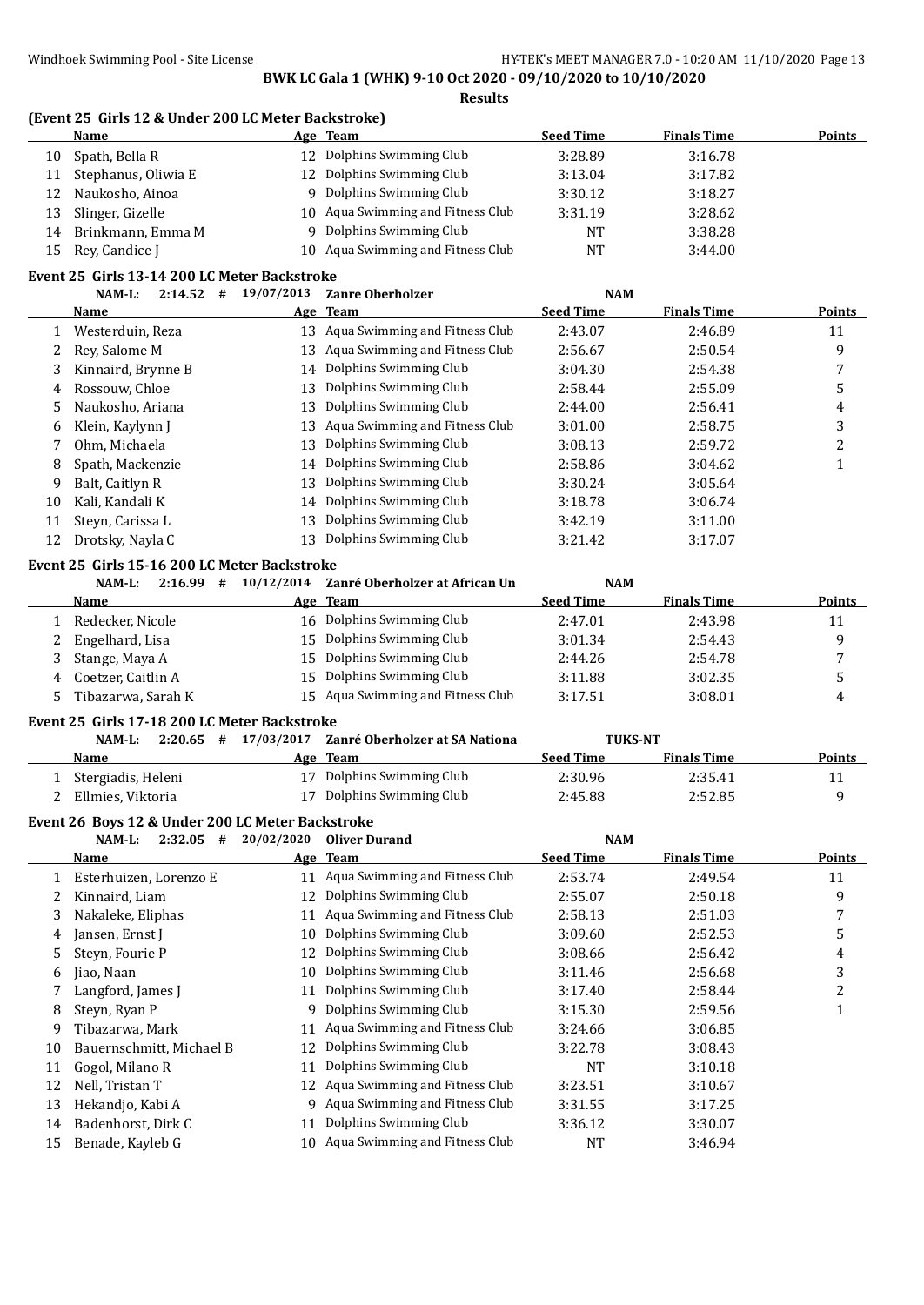|              | (Event 26 Boys 12 & Under 200 LC Meter Backstroke)<br>Name         |                                       | Age Team                                            | <b>Seed Time</b> | <b>Finals Time</b> | <b>Points</b> |
|--------------|--------------------------------------------------------------------|---------------------------------------|-----------------------------------------------------|------------------|--------------------|---------------|
| ---          | Badenhorst, Andre<br>False start                                   |                                       | 9 Dolphins Swimming Club                            | 3:24.06          | DQ                 |               |
| $---$        | Badenhorst, Jurie J                                                |                                       | 9 Dolphins Swimming Club                            | 4:04.31          | DQ                 |               |
| $---$        | Swimmer did no touch the wall during the turn<br>Marggraff, Alex W |                                       | 12 Dolphins Swimming Club                           | <b>NT</b>        | DQ                 |               |
|              | Past vertical at turn: independent strokes                         |                                       |                                                     |                  |                    |               |
|              | Event 26 Boys 13-14 200 LC Meter Backstroke                        |                                       |                                                     |                  |                    |               |
|              | NAM-L:                                                             | $2:14.74$ # $19/03/2019$ Jose Canjulo |                                                     | <b>NASU</b>      |                    |               |
|              | Name                                                               |                                       | Age Team                                            | <b>Seed Time</b> | <b>Finals Time</b> | Points        |
| $\mathbf{1}$ | Ohm, Oliver                                                        |                                       | 14 Dolphins Swimming Club                           | 2:35.94          | 2:31.52            | 11            |
| 2            | Durand, Oliver B                                                   |                                       | 13 Dolphins Swimming Club                           | 2:32.05          | 2:31.81            | 9             |
| 3            | Engelhard, Robin                                                   |                                       | 13 Dolphins Swimming Club                           | 2:54.95          | 2:47.00            | 7             |
| 4            | Hekandjo, Kgosi O                                                  |                                       | 13 Aqua Swimming and Fitness Club                   | 2:45.66          | 2:47.48            | 5             |
| 5            | Zhou, Ruizhe                                                       |                                       | 14 Dolphins Swimming Club                           | 2:58.83          | 2:57.90            | 4             |
| 6            | Lasso Drews, Daniel                                                |                                       | 14 Dolphins Swimming Club                           | 3:11.15          | 3:00.94            | 3             |
|              | Event 26 Boys 15-16 200 LC Meter Backstroke                        |                                       |                                                     |                  |                    |               |
|              | NAM-L:                                                             | $2:05.80$ # 17/08/2014                | Lushano P. Lamprecht at 2nd Yo                      | <b>NAM</b>       |                    |               |
|              | Name                                                               |                                       | Age Team                                            | <b>Seed Time</b> | <b>Finals Time</b> | Points        |
|              | 1 Nell, Noah S                                                     |                                       | 15 Aqua Swimming and Fitness Club                   | 2:51.31          | 2:43.32            | 11            |
|              | 2 Loxton, Dominic                                                  |                                       | 15 Aqua Swimming and Fitness Club                   | <b>NT</b>        | 3:30.70            | 9             |
|              | Event 26 Boys 17-18 200 LC Meter Backstroke                        |                                       |                                                     |                  |                    |               |
|              | NAM-L:                                                             |                                       | 2:05.26 # 26/03/2015 Lushano P. Lamprecht at 58th M | <b>NAMIB</b>     |                    |               |
|              | Name                                                               |                                       | Age Team                                            | <b>Seed Time</b> | <b>Finals Time</b> | Points        |
|              | 1 Wellmann, Arkell J                                               |                                       | 17 Dolphins Swimming Club                           | 2:24.81          | 2:26.57            | 11            |
|              | 2 Gertze, Matthew R                                                |                                       | 18 Dolphins Swimming Club                           | 2:30.73          | 2:32.21            | 9             |
|              | 3 Henning, Marco T                                                 |                                       | 17 Dolphins Swimming Club                           | 2:39.18          | 2:32.97            | 7             |
|              | Event 27 Women 45 & Over 200 LC Meter Backstroke                   |                                       |                                                     |                  |                    |               |
|              | Name                                                               |                                       | Age Team                                            | <b>Seed Time</b> | <b>Finals Time</b> | <b>Points</b> |
|              | 1 Leitner, Ulrike C                                                |                                       | 52 Aqua Swimming and Fitness Club                   | <b>NT</b>        | 3:38.55            | 11            |
|              | Event 29 Girls 8 & Under 50 LC Meter Freestyle                     |                                       |                                                     |                  |                    |               |
|              | NAM-L:                                                             |                                       | 36.82 # 28/01/2010 Zuné Weber at Namibian Nationa   | <b>NSA</b>       |                    |               |
|              | Name                                                               |                                       | Age Team                                            | <b>Seed Time</b> | <b>Finals Time</b> | <b>Points</b> |
|              | 1 Jansen, Christina H                                              |                                       | 8 Dolphins Swimming Club                            | <b>NT</b>        | 44.12              | 11            |
|              | 2 Pretorius, Jayd K                                                |                                       | 7 Aqua Swimming and Fitness Club                    | 55.71            | 51.22              | 9             |
| 3            | Rukewe, Buno A                                                     |                                       | 7 Aqua Swimming and Fitness Club                    | <b>NT</b>        | 1:03.70            | 7             |
|              |                                                                    |                                       |                                                     |                  |                    |               |
|              | Event 29 Girls 9-10 50 LC Meter Freestyle<br>30.89 #<br>NAM-L:     | 13/12/2006                            | <b>Christine Briedenhann</b>                        | <b>NSANM</b>     |                    |               |
|              | <u>Name</u>                                                        |                                       | Age Team                                            | <b>Seed Time</b> | <b>Finals Time</b> | <b>Points</b> |
|              |                                                                    |                                       | 9 Aqua Swimming and Fitness Club                    |                  |                    |               |
| 1            | Matyayi, Rose                                                      |                                       | Dolphins Swimming Club                              | 36.53<br>38.69   | 35.12              | 11            |
| 2            | Prinsloo, Milan<br>Naukosho, Ainoa                                 | 10                                    | Dolphins Swimming Club                              |                  | 36.91              | 9             |
| 3            |                                                                    | 9                                     | Aqua Swimming and Fitness Club                      | 37.56            | 38.17              | 7             |
| 4            | Slinger, Gizelle                                                   | 10                                    | Aqua Swimming and Fitness Club                      | 38.94            | 38.33              | 5             |
|              | Rey, Candice J<br>Brinkmann, Emma M                                | 10                                    |                                                     | 44.83            | 40.06              | 4             |
| 5            |                                                                    | 9                                     | Dolphins Swimming Club<br>Dolphins Swimming Club    | 42.55            | 41.96              | 3             |
| 6            |                                                                    |                                       |                                                     | 45.83            | 43.44              | 2             |
| 7            | Steyn, Lara                                                        | 10                                    |                                                     |                  |                    |               |
| 8            | Rukewe, Omena T                                                    | 9                                     | Aqua Swimming and Fitness Club                      | <b>NT</b>        | 43.50              | $\mathbf{1}$  |
| 9            | Drotsky, Kayleigh R                                                | 10                                    | Dolphins Swimming Club                              | 52.17            | 45.16              |               |
| 10           | Mobbison, Solange A                                                | 9                                     | Dolphins Swimming Club                              | 50.80            | 47.75              |               |
| 11<br>12     | McFarlane, Ayla<br>McNab, Aneurene                                 | 9<br>9                                | Dolphins Swimming Club<br>Dolphins Swimming Club    | 51.22<br>54.86   | 47.81<br>54.29     |               |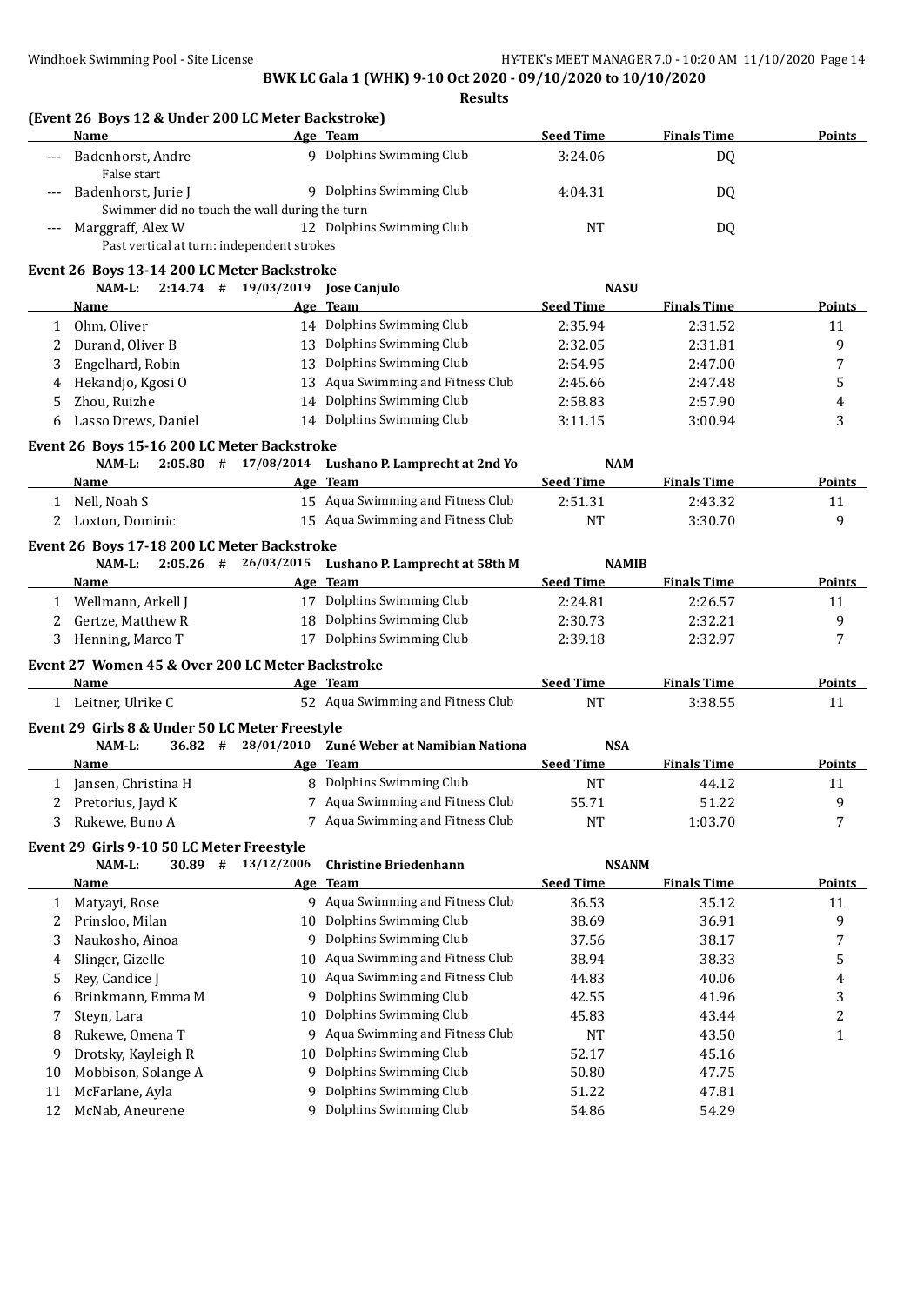#### Windhoek Swimming Pool - Site License **HY-TEK's MEET MANAGER 7.0 - 10:20 AM 11/10/2020** Page 15

**BWK LC Gala 1 (WHK) 9-10 Oct 2020 - 09/10/2020 to 10/10/2020**

**Results**

#### **Event 29 Girls 11-12 50 LC Meter Freestyle**

|      | NAM-L:<br>28.72<br># | 01/12/2008 | <b>Christine Briedenhann</b>      | <b>NSA</b>       |                    |        |
|------|----------------------|------------|-----------------------------------|------------------|--------------------|--------|
|      | <b>Name</b>          |            | Age Team                          | <b>Seed Time</b> | <b>Finals Time</b> | Points |
|      | Humphrey, Jessica    |            | 12 Agua Swimming and Fitness Club | 32.53            | 32.43              | 11     |
|      | Benade, Quelin H     |            | 12 Aqua Swimming and Fitness Club | 34.26            | 32.91              | 9      |
| 3    | Brinkmann, Maja J    |            | 12 Dolphins Swimming Club         | 33.67            | 33.11              | 7      |
| 4    | Spath, Bella R       |            | 12 Dolphins Swimming Club         | 34.72            | 33.90              | 5      |
| 5.   | Spath, Aleka R       |            | 12 Dolphins Swimming Club         | 35.17            | 34.87              | 4      |
| 6    | Bekker, Jemima       | 11         | Marlins Swimming Club             | NT               | 34.95              | 3      |
| $*7$ | Stephanus, Oliwia E  | 12.        | Dolphins Swimming Club            | 34.65            | 35.82              | 1.50   |
| $*7$ | Nitsche, Leila V     | 12         | Aqua Swimming and Fitness Club    | 35.84            | 35.82              | 1.50   |
| 9    | Senekal, Julitte     | 11         | Dolphins Swimming Club            | 37.34            | 36.36              |        |
| 10   | Kapapa, Alexandra    | 11         | Aqua Swimming and Fitness Club    | 35.66            | 36.94              |        |
| 11   | Bergh, Madison S     |            | Aqua Swimming and Fitness Club    | NT               | 44.12              |        |

#### **Event 29 Girls 13-14 50 LC Meter Freestyle**

|       | 27.26<br>NAM-L:    | # | 13/09/2010 | Christine M. Briedenhann at 10 | <b>NSA</b>       |                    |        |
|-------|--------------------|---|------------|--------------------------------|------------------|--------------------|--------|
|       | Name               |   |            | Age Team                       | <b>Seed Time</b> | <b>Finals Time</b> | Points |
|       | Ohm, Michaela      |   | 13         | Dolphins Swimming Club         | 30.85            | 31.07              | 11     |
|       | Naukosho, Ariana   |   | 13         | Dolphins Swimming Club         | 31.06            | 31.53              | 9      |
| 3     | Westerduin, Reza   |   | 13         | Aqua Swimming and Fitness Club | 32.81            | 31.62              | 7      |
| 4     | Spath, Mackenzie   |   | 14         | Dolphins Swimming Club         | 30.54            | 32.50              | 5      |
| 5.    | Rev. Salome M      |   | 13         | Aqua Swimming and Fitness Club | 35.69            | 32.93              | 4      |
| 6     | Rossouw, Chloe     |   | 13         | Dolphins Swimming Club         | 31.60            | 32.99              | 3      |
|       | Kinnaird, Brynne B |   | 14         | Dolphins Swimming Club         | 34.69            | 33.00              | 2      |
| 8     | Nitsche, Danielle  |   | 13         | Aqua Swimming and Fitness Club | 32.90            | 33.19              |        |
| 9     | Balt, Caitlyn R    |   | 13         | Dolphins Swimming Club         | 34.75            | 33.57              |        |
| $*10$ | Kali, Kandali K    |   | 14         | Dolphins Swimming Club         | 34.30            | 34.16              |        |
| $*10$ | Klein, Kaylynn J   |   | 13         | Aqua Swimming and Fitness Club | 34.67            | 34.16              |        |
| 12    | Steyn, Carissa L   |   | 13         | Dolphins Swimming Club         | 37.28            | 35.34              |        |
| 13    | Theron, Zanel Z    |   | 13         | Dolphins Swimming Club         | 35.35            | 35.80              |        |
| 14    | Drotsky, Nayla C   |   | 13         | Dolphins Swimming Club         | 38.18            | 36.45              |        |

#### **Event 29 Girls 15-16 50 LC Meter Freestyle**

|   | 27.25<br>NAM-L:<br># | 14/06/2012 | <b>Christine Briedenhann</b>      | <b>NSA</b>       |                    |               |
|---|----------------------|------------|-----------------------------------|------------------|--------------------|---------------|
|   | Name                 |            | Age Team                          | <b>Seed Time</b> | <b>Finals Time</b> | <b>Points</b> |
|   | Stange, Maya A       | 15         | Dolphins Swimming Club            | 29.39            | 30.68              | 11            |
|   | Engelhard, Lisa      | 15         | Dolphins Swimming Club            | 31.35            | 31.36              | 9             |
|   | Redecker, Nicole     | 16         | Dolphins Swimming Club            | 31.57            | 31.56              |               |
| 4 | Benjamin, Zunaid M   |            | 16 Aqua Swimming and Fitness Club | 32.40            | 32.56              | 5             |
|   | Coetzer, Caitlin A   | 15         | Dolphins Swimming Club            | 32.78            | 32.88              | 4             |
| 6 | Tibazarwa, Sarah K   |            | 15 Agua Swimming and Fitness Club | 32.25            | 33.11              | 3             |
|   | Nakaleke, Ester      |            | 15 Agua Swimming and Fitness Club | 31.69            | 33.54              |               |
| 8 | Pretorius, Eldone D  |            | 15 Agua Swimming and Fitness Club | 32.22            | 33.65              |               |

#### **Event 29 Girls 17-18 50 LC Meter Freestyle**

| NAM-L:               | 26.95 | # | 01/01/1900 | Monica Dahl               |                  | <b>MARNM</b>       |               |
|----------------------|-------|---|------------|---------------------------|------------------|--------------------|---------------|
| Name                 |       |   |            | Age Team                  | <b>Seed Time</b> | <b>Finals Time</b> | <b>Points</b> |
| Ellmies, Viktoria    |       |   |            | 17 Dolphins Swimming Club | 28.49            | 28.98              |               |
| 2 Stergiadis, Heleni |       |   |            | 17 Dolphins Swimming Club | 29.22            | 29.66              |               |

#### **Event 29 Girls 19 & Over 50 LC Meter Freestyle**

| NAM-L:            |  | 26.76 # 01/07/1996 Monica Dahl    | <b>MARNM</b>     |                    |               |
|-------------------|--|-----------------------------------|------------------|--------------------|---------------|
| Name              |  | Age Team                          | <b>Seed Time</b> | <b>Finals Time</b> | <b>Points</b> |
| Smalley, Molina M |  | 22 Dolphins Swimming Club         | NT               | 29.48              |               |
| Leitner, Janine T |  | 24 Agua Swimming and Fitness Club | NΤ               | 32.87              |               |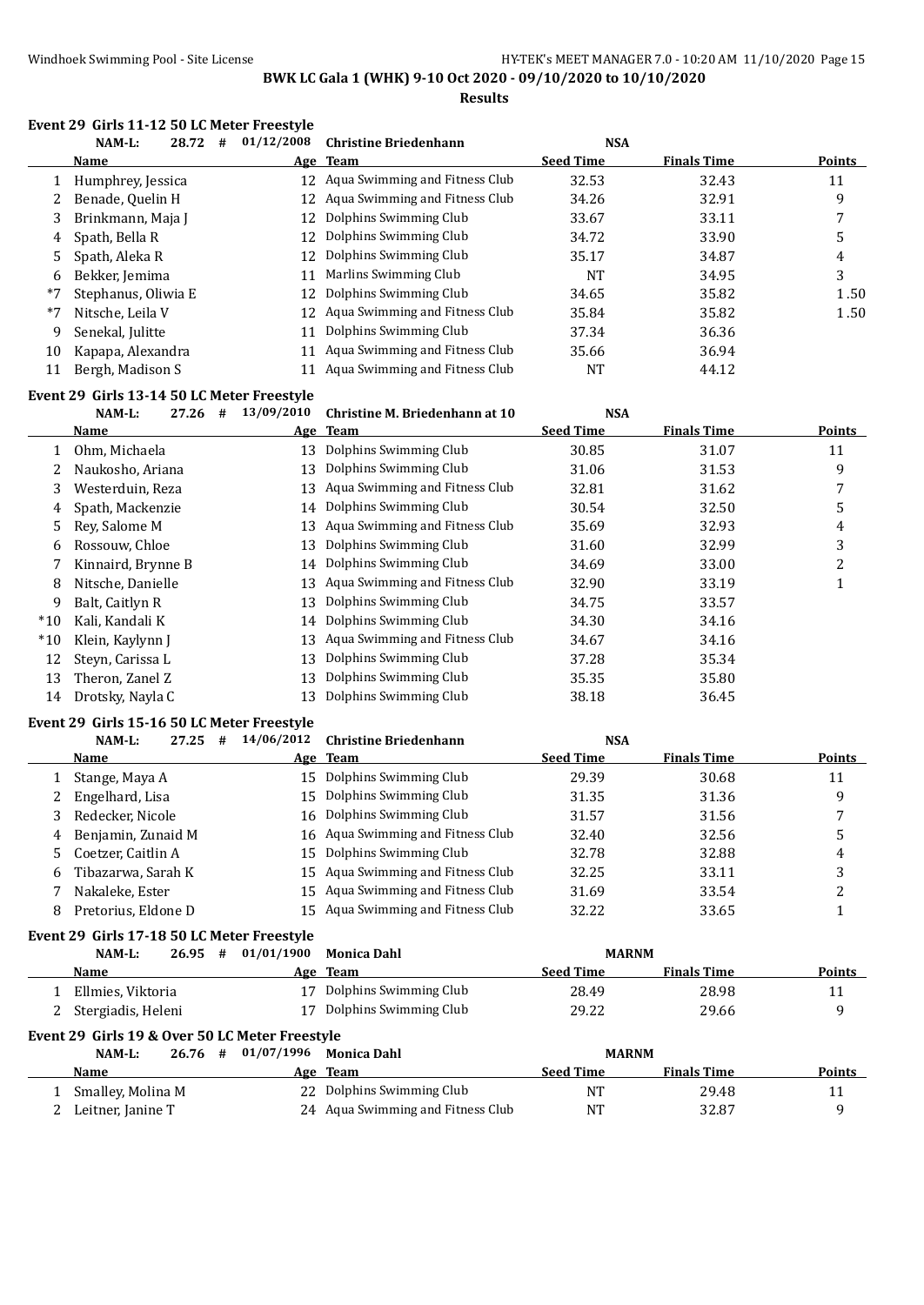|        | Event 30 Boys 8 & Under 50 LC Meter Freestyle |                    |                                                          |                                |                             |               |
|--------|-----------------------------------------------|--------------------|----------------------------------------------------------|--------------------------------|-----------------------------|---------------|
|        | $36.18$ #<br>NAM-L:                           | 30/11/2002         | <b>Hardus Louw</b>                                       | <b>NOONM</b>                   |                             |               |
|        | $\ast$<br>Nasu Long Co:<br>35.70              | 02/02/2007         | <b>Alexander Skinner</b>                                 | <b>DOL</b>                     |                             |               |
|        | Name                                          |                    | Age Team                                                 | <b>Seed Time</b>               | <b>Finals Time</b>          | Points        |
|        | 1 Prinsloo, Martin J                          |                    | 8 Dolphins Swimming Club                                 | 46.56                          | 41.71                       | 11            |
| 2      | Leitner, Zach M                               |                    | 7 Aqua Swimming and Fitness Club                         | 51.49                          | 48.66                       | 9             |
|        | Event 30 Boys 9-10 50 LC Meter Freestyle      |                    |                                                          |                                |                             |               |
|        | NAM-L:<br>30.70#                              | 05/12/2019         | <b>Nathan Bock</b>                                       | <b>ORA</b>                     |                             |               |
|        | Name                                          |                    | Age Team                                                 | <b>Seed Time</b>               | <b>Finals Time</b>          | <b>Points</b> |
| 1      | Jiao, Naan                                    |                    | 10 Dolphins Swimming Club                                | 35.87                          | 34.53                       | 11            |
| 2      | Jansen, Ernst J                               |                    | 10 Dolphins Swimming Club                                | 34.82                          | 34.56                       | 9             |
| 3      | Hekandjo, Kabi A                              |                    | 9 Aqua Swimming and Fitness Club                         | 38.10                          | 36.71                       | 7             |
| 4      | Steyn, Ryan P                                 | 9                  | Dolphins Swimming Club                                   | 36.41                          | 37.09                       | 5             |
| 5      | Benade, Kayleb G                              | 10                 | Aqua Swimming and Fitness Club                           | 38.73                          | 37.72                       | 4             |
| 6      | Badenhorst, Andre                             |                    | 9 Dolphins Swimming Club                                 | 36.65                          | 37.79                       | 3             |
| 7      | Engelhard, Victor                             | 10                 | Dolphins Swimming Club                                   | 41.46                          | 40.05                       | 2             |
| 8      | Badenhorst, Jurie J                           | 9                  | Dolphins Swimming Club<br>Dolphins Swimming Club         | 41.37                          | 41.44                       | $\mathbf{1}$  |
| 9      | De Klerk, Elijah Y                            | 10                 |                                                          | <b>NT</b>                      | 48.52                       |               |
|        | Event 30 Boys 11-12 50 LC Meter Freestyle     |                    |                                                          |                                |                             |               |
|        | NAM-L:<br>27.37 #                             | 17/03/2017         | Mikah K. Burger at SA National                           | <b>NASU</b>                    |                             |               |
|        | Name                                          |                    | Age Team                                                 | <b>Seed Time</b>               | <b>Finals Time</b>          | <b>Points</b> |
| 1      | Nakaleke, Eliphas                             | 11                 | Aqua Swimming and Fitness Club                           | 33.52                          | 31.81                       | 11            |
| 2      | Steyn, Fourie P                               | 12                 | Dolphins Swimming Club                                   | 33.32                          | 32.37                       | 9             |
| 3      | Kinnaird, Liam                                | 12                 | Dolphins Swimming Club                                   | 33.51                          | 32.70                       | 7             |
| 4      | Tibazarwa, Mark                               | 11                 | Aqua Swimming and Fitness Club<br>Dolphins Swimming Club | 32.78                          | 32.81                       | 5             |
| 5      | Langford, James J                             | 11                 | Dolphins Swimming Club                                   | 34.96                          | 33.00                       | 4             |
| 6      | Bauernschmitt, Michael B                      | 12                 | Dolphins Swimming Club                                   | 33.68                          | 33.19                       | 3             |
| 7      | McFarlane, Max<br>Esterhuizen, Lorenzo E      | 12                 | Aqua Swimming and Fitness Club                           | 35.02<br>35.13                 | 34.20<br>34.49              | 2             |
| 8<br>9 | Nell, Tristan T                               | 11<br>12           | Aqua Swimming and Fitness Club                           | 34.88                          | 34.60                       | 1             |
| 10     | Marggraff, Alex W                             | 12                 | Dolphins Swimming Club                                   | <b>NT</b>                      | 35.48                       |               |
| 11     | Gogol, Milano R                               | 11                 | Dolphins Swimming Club                                   | 38.14                          | 36.74                       |               |
| $*12$  | Armstrong, Lee-Jay N                          | 12                 | Aqua Swimming and Fitness Club                           | <b>NT</b>                      | 36.99                       |               |
| $*12$  | Badenhorst, Dirk C                            | 11                 | Dolphins Swimming Club                                   | 38.32                          | 36.99                       |               |
|        |                                               |                    |                                                          |                                |                             |               |
|        | Event 30 Boys 13-14 50 LC Meter Freestyle     |                    |                                                          |                                |                             |               |
|        | NAM-L:<br><b>Name</b>                         | 25.56 # 11/09/2019 | <b>Jose Canjulo</b>                                      | <b>NAM</b><br><b>Seed Time</b> |                             | <b>Points</b> |
| 1      | Ohm, Oliver                                   |                    | Age Team<br>14 Dolphins Swimming Club                    | 27.31                          | <b>Finals Time</b><br>27.09 | 11            |
| 2      | Engelhard, Robin                              | 13                 | Dolphins Swimming Club                                   | 29.49                          | 28.34                       | 9             |
| 3      | Durand, Oliver B                              | 13                 | Dolphins Swimming Club                                   | 30.81                          | 29.46                       | 7             |
| 4      | Lasso Drews, Daniel                           | 14                 | Dolphins Swimming Club                                   | 32.86                          | 30.68                       | 5             |
| 5      | Hekandjo, Kgosi O                             | 13                 | Aqua Swimming and Fitness Club                           | 30.99                          | 30.75                       | 4             |
| 6      | Zhou, Ruizhe                                  | 14                 | Dolphins Swimming Club                                   | 31.19                          | 31.47                       | 3             |
|        |                                               |                    |                                                          |                                |                             |               |
|        | Event 30 Boys 15-16 50 LC Meter Freestyle     |                    |                                                          |                                |                             |               |
|        | NAM-L:<br>$24.58$ #                           | 01/12/2017         | Ronan Z. Wantenaar at WP SUMME                           | <b>NSA</b><br><b>Seed Time</b> |                             |               |
|        | <b>Name</b>                                   | <u>Age</u>         | <b>Team</b><br>15 Aqua Swimming and Fitness Club         |                                | <b>Finals Time</b>          | <b>Points</b> |
| 1      | Canjulo, Jose N                               |                    | Aqua Swimming and Fitness Club                           | 26.03                          | 25.55                       | 11            |
| 2<br>3 | De Jager, Christopher<br>Burger, Mikah K      | 16                 | Dolphins Swimming Club                                   | 27.02<br>26.25                 | 26.84<br>26.96              | 9<br>7        |
| 4      | Rathenam, Keanet-Peter                        | 16<br>15           | Dolphins Swimming Club                                   | 28.25                          | 28.71                       | 5             |
| 5      | Magongo, Armas                                | 16                 | Aqua Swimming and Fitness Club                           | 28.68                          | 28.93                       | 4             |
| 6      | Nell, Noah S                                  | 15                 | Aqua Swimming and Fitness Club                           | 29.87                          | 29.19                       | 3             |
| 7      | Loxton, Dominic                               |                    | 15 Aqua Swimming and Fitness Club                        | 31.21                          | 33.80                       | 2             |
|        |                                               |                    |                                                          |                                |                             |               |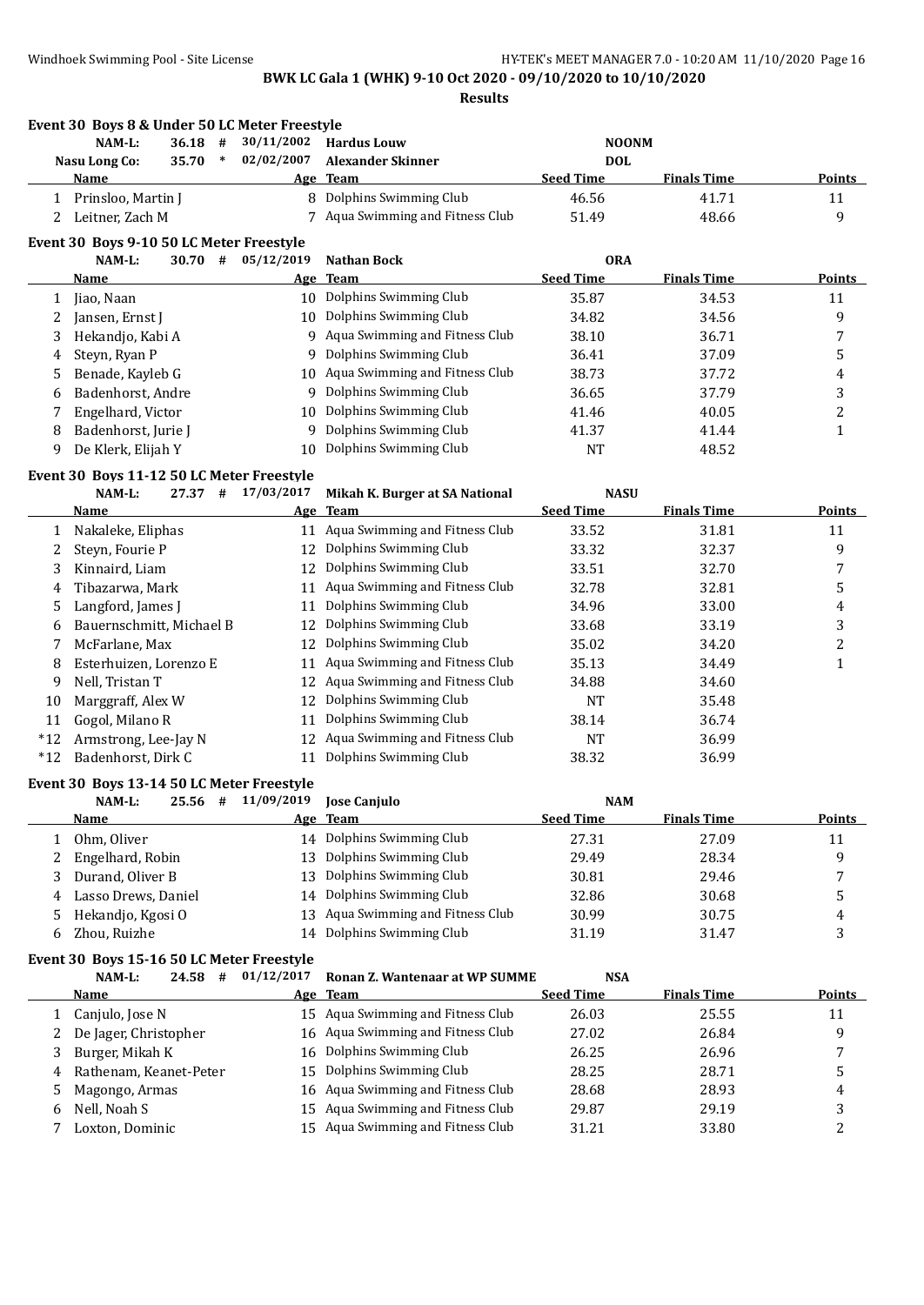|     | Event 30 Boys 17-18 50 LC Meter Freestyle           |        |                                  |                                                                                            |                  |                    |               |
|-----|-----------------------------------------------------|--------|----------------------------------|--------------------------------------------------------------------------------------------|------------------|--------------------|---------------|
|     | $23.58$ #<br>NAM-L:                                 |        | 22/10/2016                       | <b>Alexander Skinner</b>                                                                   | <b>NASU</b>      |                    |               |
|     | Name                                                |        |                                  | Age Team                                                                                   | <b>Seed Time</b> | <b>Finals Time</b> | Points        |
| 1   | Viljoen, René H                                     |        |                                  | 18 Marlins Swimming Club                                                                   | <b>NT</b>        | 26.72              | 11            |
| 2   | Henning, Marco T                                    |        | 17                               | Dolphins Swimming Club                                                                     | 26.78            | 27.14              | 9             |
| 3   | Wellmann, Arkell J                                  |        | 17                               | Dolphins Swimming Club                                                                     | 27.09            | 27.37              | 7             |
| 4   | Nakaleke, Elias E                                   |        | 17                               | Aqua Swimming and Fitness Club                                                             | 28.16            | 27.48              | 5             |
| 5   | Gertze, Matthew R                                   |        | 18                               | Dolphins Swimming Club                                                                     | 28.30            | 28.42              | 4             |
| 6   | Naukushu, Sam                                       |        |                                  | 17 Aqua Swimming and Fitness Club                                                          | 30.33            | 29.41              | 3             |
|     | Event 30 Boys 19 & Over 50 LC Meter Freestyle       |        |                                  |                                                                                            |                  |                    |               |
|     | NAM-L:                                              |        | $23.04$ # $12/07/2019$           | <b>Alexander Skinner</b>                                                                   | <b>NAM</b>       |                    |               |
|     | Name                                                |        |                                  | Age Team                                                                                   | <b>Seed Time</b> | <b>Finals Time</b> | Points        |
|     | 1 Naukushu, Elago                                   |        |                                  | 19 Aqua Swimming and Fitness Club                                                          | 30.44            | 29.91              | 11            |
|     | Event 31 Women 25-44 50 LC Meter Freestyle          |        |                                  |                                                                                            |                  |                    |               |
|     | NAM-L:<br>$30.45$ #                                 |        | 05/08/2019                       | Sonja Obholzer                                                                             | <b>MARL</b>      |                    |               |
|     | Name                                                |        | Age                              | <b>Team</b>                                                                                | <b>Seed Time</b> | <b>Finals Time</b> | Points        |
|     | 1 Leitner, Chelsea L                                |        |                                  | 25 Aqua Swimming and Fitness Club                                                          | <b>NT</b>        | 36.27              | 11            |
| 2   | De Klerk, Liza                                      |        |                                  | 26 Aqua Swimming and Fitness Club                                                          | <b>NT</b>        | 39.66              | 9             |
|     | Event 31 Women 45 & Over 50 LC Meter Freestyle      |        |                                  |                                                                                            |                  |                    |               |
|     | NAM-L:<br>38.12 #                                   |        | 20/03/2019                       | <b>Zoe Mitchell</b>                                                                        | <b>MARL</b>      |                    |               |
|     | <b>Nasu Long Co:</b><br>33.10                       | $\ast$ | 20/03/2019                       | <b>Jane Samson</b>                                                                         | <b>MARL</b>      |                    |               |
|     | Name                                                |        |                                  | Age Team                                                                                   | <b>Seed Time</b> | <b>Finals Time</b> | <b>Points</b> |
|     | 1 Leitner, Ulrike C                                 |        |                                  | 52 Aqua Swimming and Fitness Club                                                          | <b>NT</b>        | 39.27              | 11            |
|     | Event 33 Girls 10 & Under 100 LC Meter Breaststroke |        |                                  |                                                                                            |                  |                    |               |
|     | NAM-L:                                              |        | $1:32.11$ # $13/12/2006$         | <b>Christine Briedenhann</b>                                                               | <b>NSANM</b>     |                    |               |
|     | Name                                                |        |                                  | Age Team                                                                                   | <b>Seed Time</b> | <b>Finals Time</b> | Points        |
| 1   | Prinsloo, Milan                                     |        |                                  | 10 Dolphins Swimming Club                                                                  | 1:53.71          | 1:47.10            | 11            |
| 2   | Matyayi, Rose                                       |        |                                  | 9 Aqua Swimming and Fitness Club                                                           | 1:48.14          | 1:47.31            | 9             |
| 3   | Naukosho, Ainoa                                     |        |                                  | 9 Dolphins Swimming Club                                                                   | 2:05.19          | 1:50.35            | 7             |
| 4   | Brinkmann, Emma M                                   |        |                                  | 9 Dolphins Swimming Club                                                                   | 2:09.60          | 1:56.23            | 5             |
| 5   | Drotsky, Kayleigh R                                 |        | 10                               | Dolphins Swimming Club                                                                     | 2:06.82          | 2:00.59            | 4             |
| 6   | Slinger, Gizelle                                    |        |                                  | 10 Aqua Swimming and Fitness Club                                                          | 2:00.39          | 2:04.69            | 3             |
|     | Jansen, Christina H                                 |        | 8                                | Dolphins Swimming Club                                                                     | <b>NT</b>        | 2:07.10            | 2             |
| 8   | Steyn, Lara                                         |        |                                  | 10 Dolphins Swimming Club                                                                  | <b>NT</b>        | 2:12.67            | $\mathbf{1}$  |
| 9   | McNab, Aneurene                                     |        |                                  | 9 Dolphins Swimming Club                                                                   | 2:18.89          | 2:16.44            |               |
| 10  | Rey, Candice J                                      |        |                                  | 10 Aqua Swimming and Fitness Club                                                          | 2:22.43          | 2:21.97            |               |
|     | Mobbison, Solange A                                 |        |                                  | 9 Dolphins Swimming Club                                                                   | 2:11.01          | DQ                 |               |
|     |                                                     |        |                                  | Head did not break the surface before hands turned in at widest part of 2nd stroke after s |                  |                    |               |
| --- | McFarlane, Ayla                                     |        |                                  | 9 Dolphins Swimming Club                                                                   | 2:18.35          | DQ                 |               |
|     |                                                     |        |                                  | At the turn or finish did not touch with both hands simultaneously/separated               |                  |                    |               |
|     | Event 33 Girls 11-12 100 LC Meter Breaststroke      |        |                                  |                                                                                            |                  |                    |               |
|     | NAM-L:                                              |        | 1:22.17 # 01/01/1900 Gwen Currie |                                                                                            | <b>SWANM</b>     |                    |               |

| Name                |    | Age Team                          | <b>Seed Time</b>                                                                                                                                                                                                                 | <b>Finals Time</b> | <b>Points</b> |
|---------------------|----|-----------------------------------|----------------------------------------------------------------------------------------------------------------------------------------------------------------------------------------------------------------------------------|--------------------|---------------|
| Benade, Quelin H    |    | 12 Agua Swimming and Fitness Club | 1:35.01                                                                                                                                                                                                                          | 1:30.06            | 11            |
| Spath, Aleka R      |    |                                   | 1:30.29                                                                                                                                                                                                                          | 1:31.87            | 9             |
| Brinkmann, Maja J   |    |                                   | 1:38.54                                                                                                                                                                                                                          | 1:38.08            |               |
| 4 Spath, Bella R    |    |                                   | 1:39.26                                                                                                                                                                                                                          | 1:39.60            |               |
| Kapapa, Alexandra   | 11 |                                   | 1:38.84                                                                                                                                                                                                                          | 1:40.37            | 4             |
| Nitsche, Leila V    |    |                                   | 1:38.17                                                                                                                                                                                                                          | 1:40.59            | 3             |
| Humphrey, Jessica   |    |                                   | 1:39.60                                                                                                                                                                                                                          | 1:42.71            |               |
| Senekal, Julitte    |    | Dolphins Swimming Club            | 1:56.29                                                                                                                                                                                                                          | 1:42.88            |               |
| Stephanus, Oliwia E | 12 |                                   | 1:43.12                                                                                                                                                                                                                          | 1:48.73            |               |
|                     |    |                                   | Dolphins Swimming Club<br>12<br>12 Dolphins Swimming Club<br>Dolphins Swimming Club<br>12.<br>Aqua Swimming and Fitness Club<br>12 Aqua Swimming and Fitness Club<br>12 Agua Swimming and Fitness Club<br>Dolphins Swimming Club |                    |               |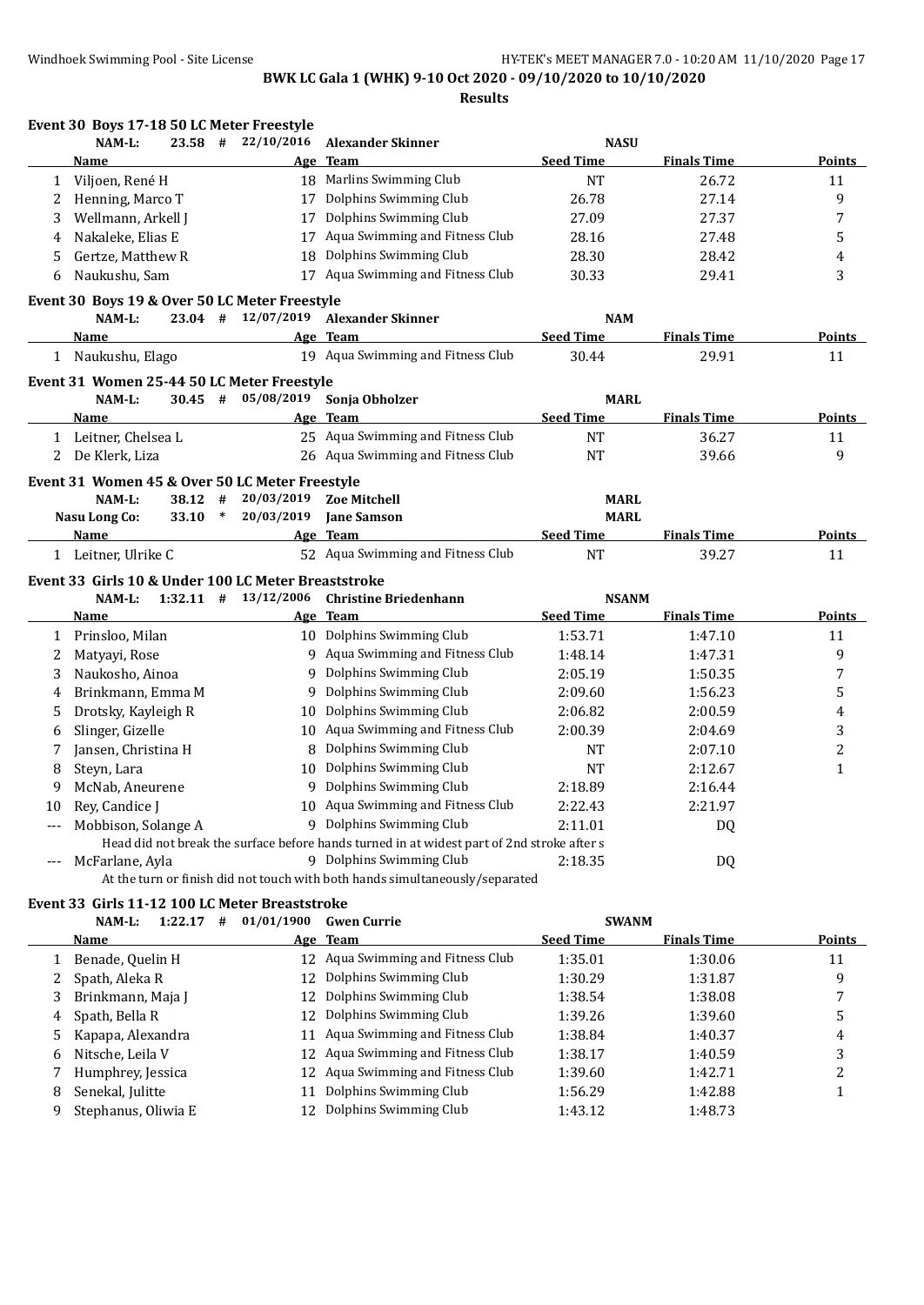**Results**

#### **(Event 33 Girls 11-12 100 LC Meter Breaststroke)**

|                                                           | Name                                            |  | Age Team              | <b>Seed Time</b> | <b>Finals Time</b> | Points        |  |  |  |  |
|-----------------------------------------------------------|-------------------------------------------------|--|-----------------------|------------------|--------------------|---------------|--|--|--|--|
|                                                           | Bekker, Jemima                                  |  | Marlins Swimming Club | NT               | DQ                 |               |  |  |  |  |
| Stroke cycle not 1 arm stroke to 1 leg kick in that order |                                                 |  |                       |                  |                    |               |  |  |  |  |
|                                                           | Event 33  Girls 13-14 100 LC Meter Breaststroke |  |                       |                  |                    |               |  |  |  |  |
|                                                           | 1:17.85 $\#$ 08/12/2012 Kiah T. Borg<br>NAM-L:  |  |                       | <b>NAM</b>       |                    |               |  |  |  |  |
|                                                           | <b>Name</b>                                     |  | Age Team              | <b>Seed Time</b> | <b>Finals Time</b> | <u>Points</u> |  |  |  |  |

|       |                    |    | ______                         |         |         |    |
|-------|--------------------|----|--------------------------------|---------|---------|----|
|       | Naukosho, Ariana   | 13 | Dolphins Swimming Club         | 1:27.44 | 1:28.83 | 11 |
|       | Rossouw. Chloe     | 13 | Dolphins Swimming Club         | 1:32.63 | 1:31.21 | 9  |
| 3     | Rev, Salome M      | 13 | Aqua Swimming and Fitness Club | 1:37.01 | 1:31.80 | 7  |
| 4     | Kinnaird, Brynne B | 14 | Dolphins Swimming Club         | 1:37.08 | 1:32.25 | 5  |
| 5.    | Klein, Kaylynn J   | 13 | Aqua Swimming and Fitness Club | 1:39.95 | 1:37.62 | 4  |
| 6     | Spath, Mackenzie   | 14 | Dolphins Swimming Club         | 1:39.33 | 1:39.26 | 3  |
|       | Nitsche, Danielle  | 13 | Aqua Swimming and Fitness Club | 1:40.99 | 1:41.12 | 2  |
| 8     | Balt, Caitlyn R    | 13 | Dolphins Swimming Club         | 1:39.31 | 1:41.43 |    |
| 9     | Drotsky, Nayla C   | 13 | Dolphins Swimming Club         | 1:46.60 | 1:42.85 |    |
| 10    | Steyn, Carissa L   | 13 | Dolphins Swimming Club         | 1:50.20 | 1:44.89 |    |
| 11    | Ohm, Michaela      | 13 | Dolphins Swimming Club         | 1:42.22 | 1:46.50 |    |
| 12    | Theron, Zanel Z    | 13 | Dolphins Swimming Club         | 1:50.71 | 1:54.32 |    |
| $---$ | Kali, Kandali K    | 14 | Dolphins Swimming Club         | 1:43.23 | DQ      |    |
|       | False start        |    |                                |         |         |    |

#### **Event 33 Girls 15-16 100 LC Meter Breaststroke**

|   | 1:15.78<br>NAM-L:<br># | 12/10/2008 | Daniela Lindemeier<br><b>NAMIU</b> |                  |                    |               |  |  |
|---|------------------------|------------|------------------------------------|------------------|--------------------|---------------|--|--|
|   | <b>Name</b>            |            | Age Team                           | <b>Seed Time</b> | <b>Finals Time</b> | <b>Points</b> |  |  |
|   | Redecker, Nicole       |            | 16 Dolphins Swimming Club          | 1:22.63          | 1:24.16            | 11            |  |  |
| 2 | Stange, Maya A         |            | 15 Dolphins Swimming Club          | 1:25.93          | 1:29.27            | 9             |  |  |
|   | Coetzer, Caitlin A     |            | 15 Dolphins Swimming Club          | 1:30.71          | 1:31.49            | п,            |  |  |
| 4 | Nakaleke, Ester        |            | 15 Aqua Swimming and Fitness Club  | 1:31.93          | 1:34.86            |               |  |  |
|   | Tibazarwa, Sarah K     |            | 15 Agua Swimming and Fitness Club  | 1:36.49          | 1:35.82            | 4             |  |  |
| 6 | Pretorius, Eldone D    |            | 15 Agua Swimming and Fitness Club  | 1:38.97          | 1:40.73            | 3             |  |  |
|   | Engelhard, Lisa        |            | 15 Dolphins Swimming Club          | 1:42.60          | 1:42.21            |               |  |  |
|   |                        |            |                                    |                  |                    |               |  |  |

### **Event 33 Girls 17-18 100 LC Meter Breaststroke**

| NAM-L:<br>1:13.82<br># | 25/07/2009<br>Daniela Lindemeier at 13th FIN | <b>DOL</b>       |                    |        |
|------------------------|----------------------------------------------|------------------|--------------------|--------|
| <b>Name</b>            | Age Team                                     | <b>Seed Time</b> | <b>Finals Time</b> | Points |
| Stergiadis, Heleni     | 17 Dolphins Swimming Club                    | 1:23.06          | 1:22.24            |        |
| Ellmies, Viktoria      | 17 Dolphins Swimming Club                    | 1:30.62          | 1:29.08            |        |

#### **Event 34 Boys 10 & Under 100 LC Meter Breaststroke**

|    | NAM-L:<br>1:27.24   | # | 03/04/2018 | Oliver B. Durand at SA Level 3    | <b>NASU</b>      |                    |               |
|----|---------------------|---|------------|-----------------------------------|------------------|--------------------|---------------|
|    | Name                |   |            | Age Team                          | <b>Seed Time</b> | <b>Finals Time</b> | <b>Points</b> |
|    | Jiao, Naan          |   | 10         | Dolphins Swimming Club            | 1:41.40          | 1:39.12            | 11            |
| 2  | Jansen, Ernst J     |   |            | 10 Dolphins Swimming Club         | 1:44.38          | 1:47.24            | 9             |
|    | Steyn, Ryan P       |   |            | 9 Dolphins Swimming Club          | 1:48.68          | 1:47.94            |               |
| 4  | Engelhard, Victor   |   |            | 10 Dolphins Swimming Club         | 1:47.16          | 1:52.49            | 5             |
| 5. | Badenhorst, Andre   |   |            | 9 Dolphins Swimming Club          | 1:56.80          | 1:55.78            | 4             |
| 6  | Benade, Kayleb G    |   |            | 10 Aqua Swimming and Fitness Club | 2:01.48          | 1:56.01            |               |
|    | Badenhorst, Jurie J |   |            | 9 Dolphins Swimming Club          | 2:06.50          | 2:03.35            |               |
| 8  | Hekandjo, Kabi A    |   |            | 9 Aqua Swimming and Fitness Club  | 1:57.85          | 2:04.02            |               |
| 9  | De Klerk, Elijah Y  |   |            | 10 Dolphins Swimming Club         | <b>NT</b>        | 2:23.31            |               |
|    | Prinsloo, Martin J  |   |            | 8 Dolphins Swimming Club          | 2:14.31          | DQ                 |               |
|    |                     |   |            |                                   |                  |                    |               |

More than one butterfly kick during the first arm stroke after start or turn

## **Event 34 Boys 11-12 100 LC Meter Breaststroke**

| NAM-L: 1:15.74 # 07/12/2016 Mikah Burger |                           | DOL              |                    |               |
|------------------------------------------|---------------------------|------------------|--------------------|---------------|
| Name                                     | Age Team                  | <b>Seed Time</b> | <b>Finals Time</b> | <b>Points</b> |
| Steyn, Fourie P                          | 12 Dolphins Swimming Club | 1:37.78          | 1:32.98            |               |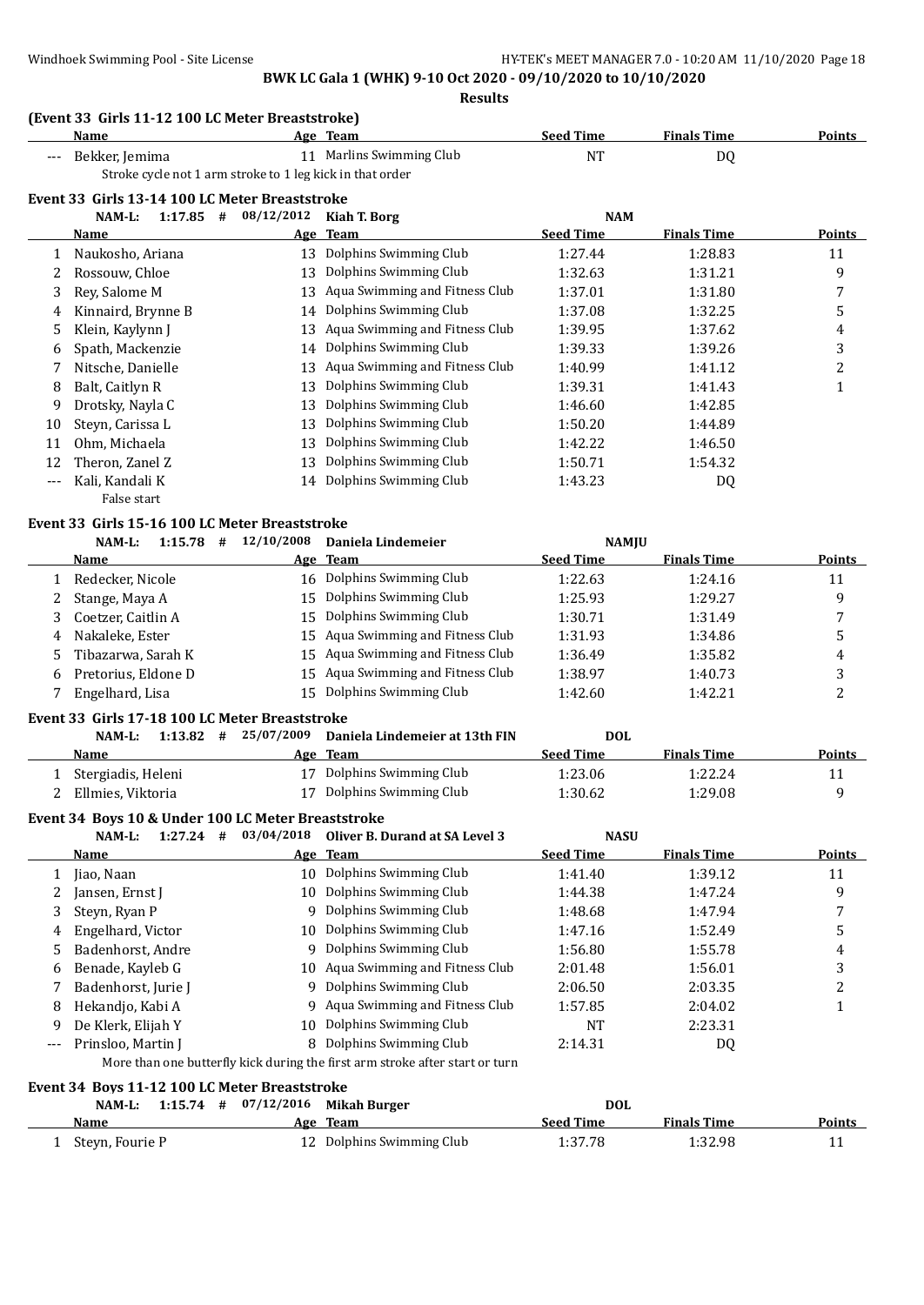**Results**

### **(Event 34 Boys 11-12 100 LC Meter Breaststroke)**

| Name                     |    |                                |                                                                                                                                                                                              |                  | <b>Points</b>      |
|--------------------------|----|--------------------------------|----------------------------------------------------------------------------------------------------------------------------------------------------------------------------------------------|------------------|--------------------|
| Langford, James J        |    | Dolphins Swimming Club         | 1:40.02                                                                                                                                                                                      | 1:36.28          | 9                  |
| Kinnaird, Liam           | 12 |                                | 1:39.82                                                                                                                                                                                      | 1:38.12          |                    |
| Bauernschmitt, Michael B | 12 |                                | 1:37.67                                                                                                                                                                                      | 1:38.38          | 5                  |
| Nakaleke, Eliphas        |    |                                | 1:32.43                                                                                                                                                                                      | 1:38.99          | 4                  |
| Esterhuizen, Lorenzo E   |    | Aqua Swimming and Fitness Club | 1:40.89                                                                                                                                                                                      | 1:42.46          | 3                  |
| Marggraff, Alex W        | 12 | Dolphins Swimming Club         | NT                                                                                                                                                                                           | 1:43.67          | ำ<br>∠             |
| Nell, Tristan T          | 12 |                                | 1:47.55                                                                                                                                                                                      | 1:43.81          |                    |
| McFarlane, Max           |    |                                | 1:46.17                                                                                                                                                                                      | 1:44.27          |                    |
| Badenhorst, Dirk C       |    | Dolphins Swimming Club         | 1:51.37                                                                                                                                                                                      | 1:51.11          |                    |
| Tibazarwa, Mark          |    | Aqua Swimming and Fitness Club | 1:47.88                                                                                                                                                                                      | 1:51.25          |                    |
| Gogol, Milano R          |    | Dolphins Swimming Club         | 2:06.80                                                                                                                                                                                      | 1:56.43          |                    |
| Armstrong, Lee-Jay N     |    |                                | NT                                                                                                                                                                                           | DQ               |                    |
|                          |    |                                | Age Team<br>Dolphins Swimming Club<br>Dolphins Swimming Club<br>Aqua Swimming and Fitness Club<br>Aqua Swimming and Fitness Club<br>Dolphins Swimming Club<br>Aqua Swimming and Fitness Club | <b>Seed Time</b> | <b>Finals Time</b> |

At the turn or finish did not touch with both hands simultaneously/separated

#### **Event 34 Boys 13-14 100 LC Meter Breaststroke**

|              | $1:09.50$ #<br>NAM-L:                              | 01/01/1900               | <b>Ricardo Eerenstein</b>             | <b>TIGNM</b>     |                    |                |
|--------------|----------------------------------------------------|--------------------------|---------------------------------------|------------------|--------------------|----------------|
|              | <b>Name</b>                                        |                          | Age Team                              | <b>Seed Time</b> | <b>Finals Time</b> | Points         |
| $\mathbf{1}$ | Zhou, Ruizhe                                       |                          | 14 Dolphins Swimming Club             | 1:22.10          | 1:22.86            | 11             |
| 2            | Durand, Oliver B                                   |                          | 13 Dolphins Swimming Club             | 1:20.16          | 1:22.97            | 9              |
| 3            | Ohm, Oliver                                        | 14                       | Dolphins Swimming Club                | 1:28.39          | 1:25.98            | 7              |
| 4            | Lasso Drews, Daniel                                | 14                       | Dolphins Swimming Club                | 1:39.43          | 1:32.84            | 5              |
| 5            | Engelhard, Robin                                   |                          | 13 Dolphins Swimming Club             | 1:36.10          | 1:34.44            | 4              |
|              | Event 34 Boys 15-16 100 LC Meter Breaststroke      |                          |                                       |                  |                    |                |
|              | NAM-L:                                             | $1:06.54$ # $01/12/2017$ | <b>Ronan Z. Wantenaar at WP SUMME</b> | <b>NSA</b>       |                    |                |
|              | Name                                               | <u>Age</u>               | <b>Team</b>                           | <b>Seed Time</b> | <b>Finals Time</b> | <b>Points</b>  |
| 1            | Burger, Mikah K                                    | 16                       | Dolphins Swimming Club                | 1:13.08          | 1:15.69            | 11             |
| 2            | De Jager, Christopher                              |                          | 16 Aqua Swimming and Fitness Club     | 1:19.65          | 1:15.95            | 9              |
| 3            | Rathenam, Keanet-Peter                             | 15                       | Dolphins Swimming Club                | 1:16.94          | 1:17.62            | 7              |
| 4            | Magongo, Armas                                     | 16                       | Aqua Swimming and Fitness Club        | 1:20.16          | 1:20.54            | 5              |
| 5            | Nell, Noah S                                       |                          | 15 Aqua Swimming and Fitness Club     | 1:27.77          | 1:24.50            | 4              |
| 6            | Loxton, Dominic                                    |                          | 15 Aqua Swimming and Fitness Club     | 1:45.56          | 1:49.96            | 3              |
|              | Event 34 Boys 17-18 100 LC Meter Breaststroke      |                          |                                       |                  |                    |                |
|              | $1:03.75$ #<br>NAM-L:                              | 20/08/2019               | <b>Ronan Z. Wantenaar</b>             | <b>NAM</b>       |                    |                |
|              | Name                                               | Age                      | <b>Team</b>                           | <b>Seed Time</b> | <b>Finals Time</b> | <b>Points</b>  |
|              | 1 Wellmann, Arkell J                               |                          | 17 Dolphins Swimming Club             | 1:19.18          | 1:19.37            | 11             |
| 2            | Naukushu, Sam                                      | 17                       | Aqua Swimming and Fitness Club        | 1:24.57          | 1:23.67            | 9              |
| 3            | Gertze, Matthew R                                  |                          | 18 Dolphins Swimming Club             | 1:19.49          | 1:26.70            | 7              |
|              | Event 34 Boys 19 & Over 100 LC Meter Breaststroke  |                          |                                       |                  |                    |                |
|              | $1:03.75$ #<br>NAM-L:                              | 20/08/2019               | <b>Ronan Wantenaar</b>                | <b>NAM</b>       |                    |                |
|              | Name                                               |                          | Age Team                              | <b>Seed Time</b> | <b>Finals Time</b> | <b>Points</b>  |
|              | 1 Naukushu, Elago                                  |                          | 19 Aqua Swimming and Fitness Club     | 1:20.81          | 1:20.64            | 11             |
|              | Event 35 Women 45 & Over 100 LC Meter Breaststroke |                          |                                       |                  |                    |                |
|              | $1:35.38$ *<br><b>Nasu Long Co:</b>                | 20/03/2019               | <b>Jane Samson</b>                    | <b>MARL</b>      |                    |                |
|              | <b>Name</b>                                        |                          | Age Team                              | <b>Seed Time</b> | <b>Finals Time</b> | Points         |
|              | 1 Hucke-McFarlane, Imme                            |                          | 46 Dolphins Swimming Club             | <b>NT</b>        | 1:44.87            | 11             |
|              | Event 37 Girls 12 & Under 400 LC Meter Freestyle   |                          |                                       |                  |                    |                |
|              | NAM-L:<br>5:01.68<br>#                             | 16/12/2007               | <b>Tiana Esslinger</b>                | <b>NASU-ZZ</b>   |                    |                |
|              | <b>Nasu Long Co:</b><br>4:42.54<br>$\ast$          | 18/03/2016               | Joanne Liebenberg                     | <b>NASU</b>      |                    |                |
|              | Name                                               |                          | Age Team                              | <b>Seed Time</b> | <b>Finals Time</b> | Points         |
|              | 1 Benade, Quelin H                                 |                          | 12 Aqua Swimming and Fitness Club     | 5:43.89          | 5:29.12            | 11             |
| 2            | Humphrey, Jessica                                  |                          | 12 Aqua Swimming and Fitness Club     | 5:33.00          | 5:31.89            | 9              |
| 3            | Brinkmann, Maja J                                  |                          | 12 Dolphins Swimming Club             | 6:00.31          | 5:38.05            | $\overline{7}$ |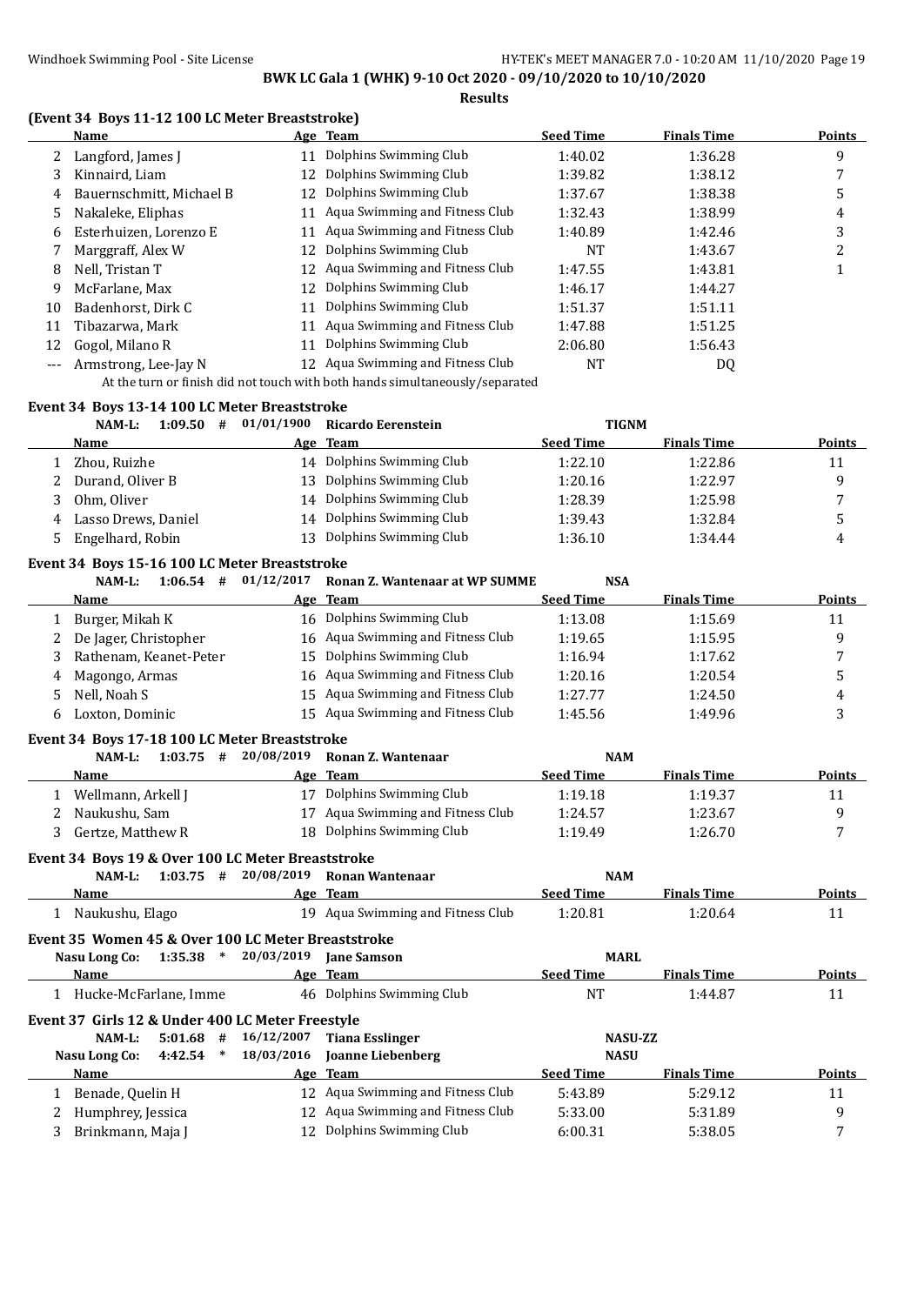**Results**

#### **(Event 37 Girls 12 & Under 400 LC Meter Freestyle)**

|    | Name                |     | Age Team                       | <b>Seed Time</b> | <b>Finals Time</b> | <b>Points</b> |
|----|---------------------|-----|--------------------------------|------------------|--------------------|---------------|
| 4  | Prinsloo, Milan     | 10. | Dolphins Swimming Club         | 6:22.09          | 6:05.81            | 5             |
| 5. | Nitsche, Leila V    | 12  | Aqua Swimming and Fitness Club | 6:24.13          | 6:09.85            | 4             |
| 6  | Spath, Bella R      | 12  | Dolphins Swimming Club         | 6:19.96          | 6:10.25            | 3             |
|    | Spath, Aleka R      | 12  | Dolphins Swimming Club         | 6:04.80          | 6:12.85            |               |
| 8  | Senekal, Julitte    | 11  | Dolphins Swimming Club         | <b>NT</b>        | 6:38.10            |               |
| 9  | Kapapa, Alexandra   | 11  | Aqua Swimming and Fitness Club | 6:18.96          | 6:38.68            |               |
| 10 | Matyayi, Rose       | q   | Aqua Swimming and Fitness Club | <b>NT</b>        | 6:39.84            |               |
| 11 | Stephanus, Oliwia E | 12. | Dolphins Swimming Club         | 6:48.32          | 6:42.13            |               |
| 12 | Slinger, Gizelle    | 10  | Aqua Swimming and Fitness Club | NT               | 6:50.52            |               |
| 13 | Brinkmann, Emma M   | Q.  | Dolphins Swimming Club         | NT               | 6:50.98            |               |
| 14 | Naukosho, Ainoa     |     | Dolphins Swimming Club         | NT               | 6:53.57            |               |
|    |                     |     |                                |                  |                    |               |

#### **Event 37 Girls 13-14 400 LC Meter Freestyle**

|    | $NAM-L$ :<br>4:37.61<br># | 23/08/2017 | Heleni Stergiadis at 6th FINA  | <b>NAM</b>       |                    |               |
|----|---------------------------|------------|--------------------------------|------------------|--------------------|---------------|
|    | <b>Name</b>               |            | Age Team                       | <b>Seed Time</b> | <b>Finals Time</b> | <b>Points</b> |
|    | Ohm, Michaela             | 13         | Dolphins Swimming Club         | 5:23.41          | 5:16.08            | 11            |
|    | Naukosho, Ariana          | 13         | Dolphins Swimming Club         | 5:14.81          | 5:19.88            | 9             |
| 3. | Westerduin, Reza          | 13         | Aqua Swimming and Fitness Club | 5:26.46          | 5:20.08            |               |
| 4  | Kinnaird, Brynne B        |            | 14 Dolphins Swimming Club      | 5:30.59          | 5:23.41            | 5             |
| 5. | Rossouw, Chloe            | 13         | Dolphins Swimming Club         | 5:26.13          | 5:31.18            | 4             |
| 6  | Rev. Salome M             | 13         | Aqua Swimming and Fitness Club | 5:47.54          | 5:39.44            | 3             |
|    | Spath, Mackenzie          | 14         | Dolphins Swimming Club         | 5:14.62          | 5:40.78            | 2             |
| 8  | Balt, Caitlyn R           | 13         | Dolphins Swimming Club         | 6:13.73          | 5:48.07            |               |
| 9  | Kali. Kandali K           | 14         | Dolphins Swimming Club         | 5:47.13          | 5:56.58            |               |
| 10 | Nitsche, Danielle         | 13         | Aqua Swimming and Fitness Club | 5:35.31          | 5:58.76            |               |
| 11 | Steyn, Carissa L          | 13         | Dolphins Swimming Club         | NT               | 6:04.98            |               |
| 12 | Drotsky, Nayla C          | 13         | Dolphins Swimming Club         | 6:38.47          | 6:10.79            |               |
| 13 | Theron, Zanel Z           | 13         | Dolphins Swimming Club         | 6:29.61          | 6:36.48            |               |

#### **Event 37 Girls 15-16 400 LC Meter Freestyle**

| NAM-L:<br>$4:33.99$ # | 01/01/1900 | Anita Kruger                      | <b>MARNM</b>     |                    |               |
|-----------------------|------------|-----------------------------------|------------------|--------------------|---------------|
| <b>Name</b>           |            | Age Team                          | <b>Seed Time</b> | <b>Finals Time</b> | <b>Points</b> |
| Redecker, Nicole      |            | 16 Dolphins Swimming Club         | 5:17.55          | 5:13.83            | 11            |
| Stange, Maya A        | 15.        | Dolphins Swimming Club            | 5:11.98          | 5:19.62            | a             |
| Engelhard, Lisa       | 15.        | Dolphins Swimming Club            | 5:43.85          | 5:33.70            |               |
| Coetzer, Caitlin A    | 15.        | Dolphins Swimming Club            | 6:00.55          | 5:35.07            |               |
| Tibazarwa, Sarah K    |            | 15 Aqua Swimming and Fitness Club | 5:58.21          | 5:46.22            | 4             |
|                       |            |                                   |                  |                    |               |

#### **Event 37 Girls 17-18 400 LC Meter Freestyle**

| NAM-L:<br>4:34.01<br># | 01/01/1900 Ilona Schutte  | <b>MARNM</b>     |                    |        |
|------------------------|---------------------------|------------------|--------------------|--------|
| <b>Name</b>            | Age Team                  | <b>Seed Time</b> | <b>Finals Time</b> | Points |
| Stergiadis, Heleni     | 17 Dolphins Swimming Club | 4:40.67          | 4:44.47            |        |
| Ellmies, Viktoria      | 17 Dolphins Swimming Club | 4:52.22          | 5:04.27            |        |
|                        |                           |                  |                    |        |

## **Event 37 Girls 19 & Over 400 LC Meter Freestyle**

| 4:33.47<br>NAM-L:<br>#                                          | 01/03/1996 Anita Kruger      | <b>MARNM</b>     |                    |        |
|-----------------------------------------------------------------|------------------------------|------------------|--------------------|--------|
| Name                                                            | Age Team                     | <b>Seed Time</b> | <b>Finals Time</b> | Points |
| .     Smalley, Molina M                                         | 22 Dolphins Swimming Club    | NT               | 4:48.87            |        |
| Event 38 Boys 12 & Under 400 LC Meter Freestyle<br>. <i>.</i> . | $1.00.00 \times 10.400$<br>. | $\cdots$         |                    |        |

|   | NAM-L:<br>4:39.03<br># |                                   | <b>NASU</b>      |                    |               |
|---|------------------------|-----------------------------------|------------------|--------------------|---------------|
|   | <b>Name</b>            | Age Team                          | <b>Seed Time</b> | <b>Finals Time</b> | <b>Points</b> |
|   | Tibazarwa, Mark        | 11 Agua Swimming and Fitness Club | 5:38.10          | 5:28.60            | 11            |
|   | Kinnaird, Liam         | 12 Dolphins Swimming Club         | 5:56.16          | 5:34.55            |               |
|   | Jansen, Ernst J        | 10 Dolphins Swimming Club         | 5:56.55          | 5:34.93            |               |
| 4 | Steyn, Fourie P        | 12 Dolphins Swimming Club         | 6:04.30          | 5:39.39            |               |
|   | Jiao, Naan             | 10 Dolphins Swimming Club         | 6:00.43          | 5:40.63            | 4             |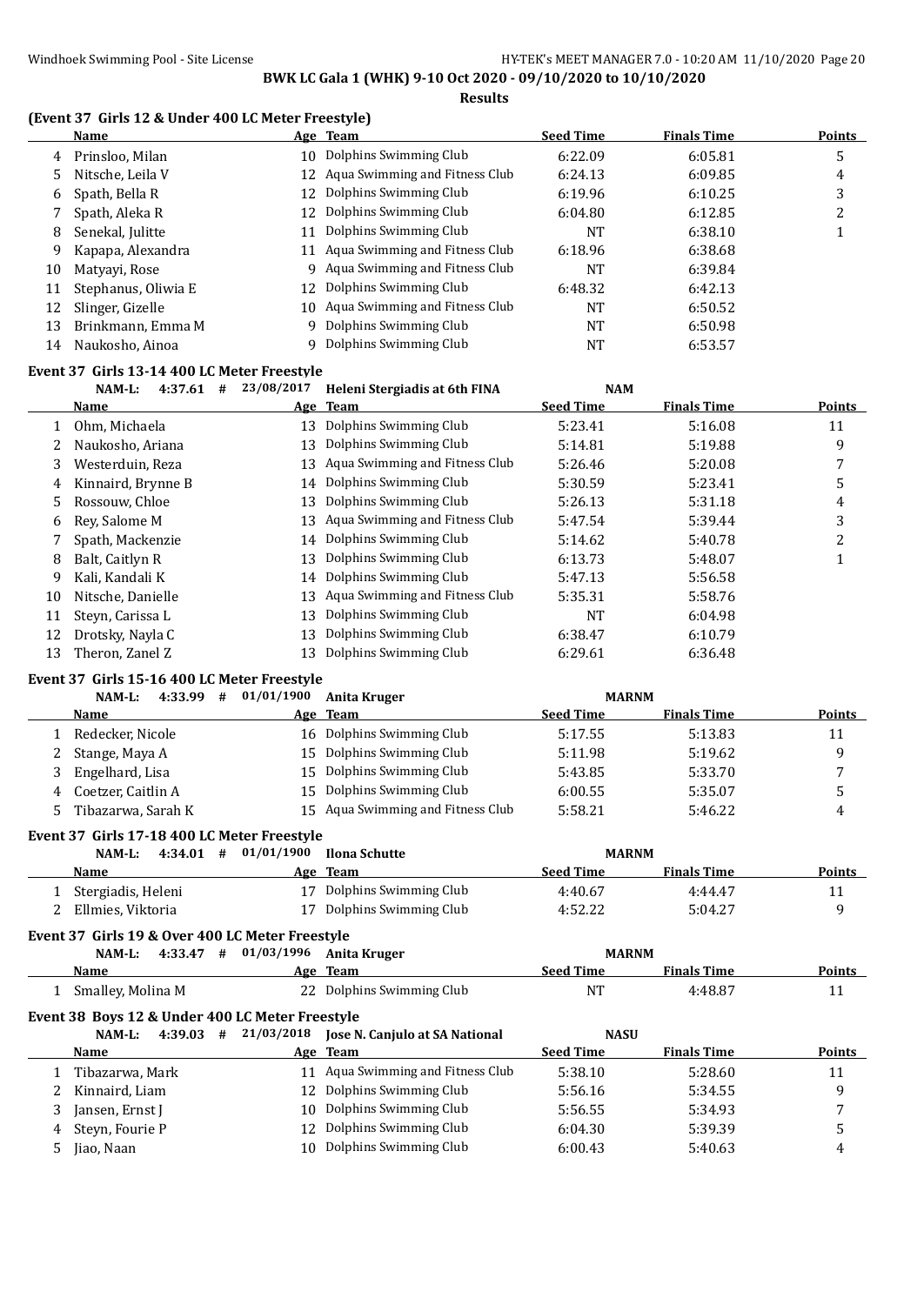**Results**

## **(Event 38 Boys 12 & Under 400 LC Meter Freestyle)**

|              | (Event 50 Doys 12 & Onder 400 LC Meter Preestyle)<br><b>Name</b> |                          | Age Team                                 | <b>Seed Time</b>      | <b>Finals Time</b>               | <b>Points</b>  |
|--------------|------------------------------------------------------------------|--------------------------|------------------------------------------|-----------------------|----------------------------------|----------------|
| 6            | Esterhuizen, Lorenzo E                                           |                          | 11 Aqua Swimming and Fitness Club        | 5:51.10               | 5:55.26                          | 3              |
| 7            | Nakaleke, Eliphas                                                |                          | 11 Aqua Swimming and Fitness Club        | <b>NT</b>             | 6:00.30                          | $\overline{c}$ |
| 8            | Nell, Tristan T                                                  | 12                       | Aqua Swimming and Fitness Club           | 6:24.74               | 6:01.75                          | $\mathbf{1}$   |
| 9            | Langford, James J                                                | 11                       | Dolphins Swimming Club                   | 6:46.32               | 6:02.13                          |                |
| 10           | Marggraff, Alex W                                                | 12                       | Dolphins Swimming Club                   | NT                    | 6:05.14                          |                |
| 11           | Badenhorst, Dirk C                                               | 11                       | Dolphins Swimming Club                   | 6:18.21               | 6:10.67                          |                |
| 12           | Steyn, Ryan P                                                    | 9                        | Dolphins Swimming Club                   | <b>NT</b>             | 6:12.24                          |                |
| 13           | Badenhorst, Andre                                                | 9                        | Dolphins Swimming Club                   | <b>NT</b>             | 6:16.75                          |                |
| 14           | Hekandjo, Kabi A                                                 | 9                        | Aqua Swimming and Fitness Club           | 6:34.54               | 6:18.66                          |                |
| 15           | Bauernschmitt, Michael B                                         | 12                       | Dolphins Swimming Club                   | 6:42.21               | 6:21.32                          |                |
| 16           | Gogol, Milano R                                                  | 11                       | Dolphins Swimming Club                   | <b>NT</b>             | 6:36.55                          |                |
| 17           | Badenhorst, Jurie J                                              | 9                        | Dolphins Swimming Club                   | 7:08.13               | 6:53.42                          |                |
| 18           | Benade, Kayleb G                                                 | 10                       | Aqua Swimming and Fitness Club           | <b>NT</b>             | 7:04.14                          |                |
|              |                                                                  |                          |                                          |                       |                                  |                |
|              | Event 38 Boys 13-14 400 LC Meter Freestyle<br>$4:14.45$ #        | 11/09/2019               |                                          |                       |                                  |                |
|              | NAM-L:<br><u>Name</u>                                            | Age                      | <b>Jose Canjulo</b><br><b>Team</b>       | <b>Seed Time</b>      | <b>NAM</b><br><b>Finals Time</b> | <b>Points</b>  |
| $\mathbf{1}$ | Ohm, Oliver                                                      |                          | 14 Dolphins Swimming Club                | 4:40.88               | 4:34.60                          | 11             |
|              |                                                                  | 13                       | Dolphins Swimming Club                   |                       |                                  |                |
| 2            | Durand, Oliver B                                                 |                          | Aqua Swimming and Fitness Club           | 5:00.15               | 4:58.67                          | 9              |
| 3            | Hekandjo, Kgosi O                                                | 13                       | Dolphins Swimming Club                   | 5:17.54               | 5:08.09                          | 7              |
| 4            | Lasso Drews, Daniel                                              | 14                       |                                          | 5:56.18               | 5:25.80                          | 5              |
| 5            | Engelhard, Robin                                                 | 13                       | Dolphins Swimming Club                   | 5:49.71               | 5:28.93                          | 4              |
| 6            | Zhou, Ruizhe                                                     |                          | 14 Dolphins Swimming Club                | 5:36.97               | 5:32.37                          | 3              |
|              | Event 38 Boys 15-16 400 LC Meter Freestyle                       |                          |                                          |                       |                                  |                |
|              | NAM-L:                                                           | $4:16.09$ # $13/03/2014$ | Nicolai Flemming                         |                       | <b>NASU-ZZ</b>                   |                |
|              | Name                                                             |                          | Age Team                                 | <b>Seed Time</b>      | <b>Finals Time</b>               | <b>Points</b>  |
| 1            | Canjulo, Jose N                                                  |                          | 15 Aqua Swimming and Fitness Club        | 4:29.46               | 4:27.29                          | 11             |
| 2            | Nell, Noah S                                                     | 15                       | Aqua Swimming and Fitness Club           | 5:02.69               | 5:01.52                          | 9              |
| 3            | Rathenam, Keanet-Peter                                           | 15                       | Dolphins Swimming Club                   | 4:53.42               | 5:01.69                          | 7              |
| 4            | Loxton, Dominic                                                  | 15                       | Aqua Swimming and Fitness Club           | <b>NT</b>             | 6:51.67                          | 5              |
|              | Event 38 Boys 17-18 400 LC Meter Freestyle                       |                          |                                          |                       |                                  |                |
|              | $4:09.35$ #<br>NAM-L:                                            | 10/04/2016               | <b>Philip Seidler</b>                    |                       | <b>NAMIB</b>                     |                |
|              | Name                                                             |                          | Age Team                                 | <b>Seed Time</b>      | <b>Finals Time</b>               | <b>Points</b>  |
| 1            | Henning, Marco T                                                 | 17                       | Dolphins Swimming Club                   | 4:38.17               | 4:40.60                          | 11             |
| 2            | Wellmann, Arkell J                                               |                          | 17 Dolphins Swimming Club                | 4:39.78               | 4:44.60                          | 9              |
|              | 3 Gertze, Matthew R                                              |                          | 18 Dolphins Swimming Club                | 4:37.31               | 4:45.52                          | 7              |
|              | Event 41 Mixed 10 & Under 400 LC Meter Medley Relay              |                          |                                          |                       |                                  |                |
|              | $6:15.75$ # $15/11/2019$<br>NAM-L:                               |                          | <b>Aqua Record Set LC Gala 2</b>         |                       | <b>AQUA</b>                      |                |
|              |                                                                  |                          | Esterhuizen, Kapapa, Nakaleke, Matyayi   |                       |                                  |                |
|              | Team                                                             |                          | <u>Relay</u>                             | <b>Seed Time</b>      | <b>Finals Time</b>               | <b>Points</b>  |
| 1            | Dolphins Swimming Club                                           |                          | A                                        | 6:24.38               | 6:09.36                          | 22             |
|              | 1) Naukosho, Ainoa W9                                            |                          | 2) Jansen, Ernst J M10                   | 3) Jiao, Naan M10     | 4) Prinsloo, Milan W10           |                |
|              | 2 Aqua Swimming and Fitness Club                                 |                          | A                                        | 6:51.53               | 6:42.26                          | 18             |
|              | 1) Hekandjo, Kabi A M9                                           |                          | 2) Benade, Kayleb G M10                  | 3) Matyayi, Rose W9   | 4) Slinger, Gizelle W10          |                |
| 3            | Dolphins Swimming Club                                           |                          | B                                        | 7:06.17               | 6:48.86                          | 14             |
|              | 1) Steyn, Lara W10                                               |                          | 2) Drotsky, Kayleigh R W10               | 3) Steyn, Ryan P M9   | 4) Badenhorst, Andre M9          |                |
|              | Event 41 Mixed 11-12 400 LC Meter Medley Relay                   |                          |                                          |                       |                                  |                |
|              | $5:42.71$ # $15/11/2019$<br>NAM-L:                               |                          | <b>Dolphins Rec Set</b>                  |                       | <b>DOL</b>                       |                |
|              |                                                                  |                          | M Ohm, O Durand, A Naukosho, R Engelhard |                       |                                  |                |
|              | Team                                                             |                          | <b>Relay</b>                             | <b>Seed Time</b>      | <b>Finals Time</b>               | <b>Points</b>  |
|              | 1 Dolphins Swimming Club                                         |                          | $\boldsymbol{A}$                         | 5:33.83               | 5:22.08#                         | 22             |
|              | 1) Brinkmann, Maja J W12                                         |                          | 2) Steyn, Fourie P M12                   | 3) Spath, Aleka R W12 | 4) Kinnaird, Liam M12            |                |
|              |                                                                  |                          |                                          |                       |                                  |                |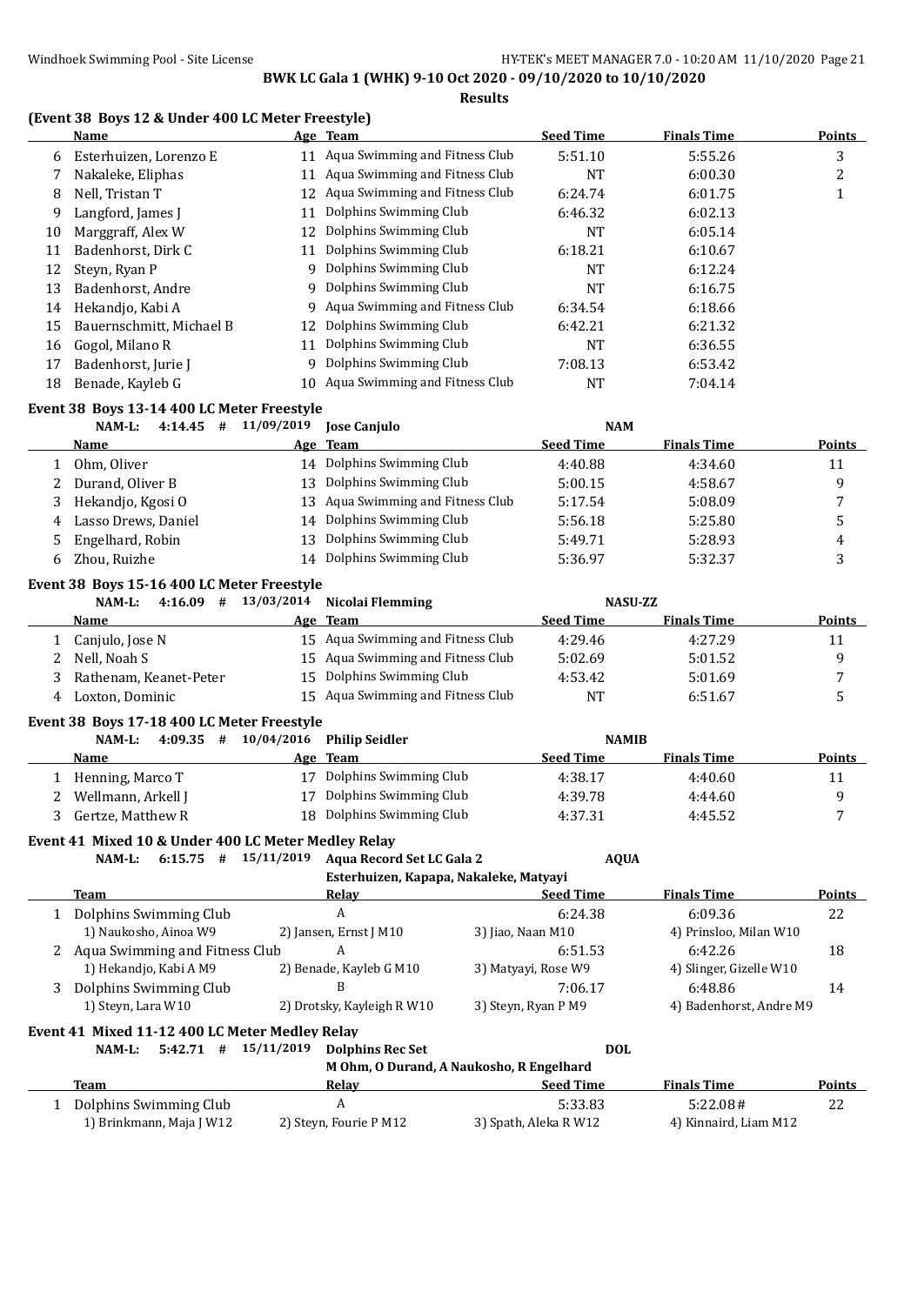|              | (Event 41 Mixed 11-12 400 LC Meter Medley Relay)    |                                                                     |                                                  |                               |               |
|--------------|-----------------------------------------------------|---------------------------------------------------------------------|--------------------------------------------------|-------------------------------|---------------|
|              | <b>Team</b>                                         | Relav                                                               | <b>Seed Time</b>                                 | <b>Finals Time</b>            | Points        |
| 2            | Aqua Swimming and Fitness Club                      | B                                                                   | 5:43.02                                          | 5:39.39                       | 18            |
|              | 1) Benade, Quelin H W12                             | 2) Kapapa, Alexandra W11                                            | 3) Tibazarwa, Mark M11                           | 4) Nell, Tristan T M12        |               |
| 3            | Dolphins Swimming Club                              | B                                                                   | 5:48.61                                          | 5:41.12#                      | 14            |
|              | 1) Langford, James J M11                            | 2) Bauernschmitt, Michael B M12 3) Spath, Bella R W12               |                                                  | 4) Stephanus, Oliwia E W12    |               |
|              | 4 Aqua Swimming and Fitness Club                    | A                                                                   | 5:57.77                                          | 5:41.37#                      | 10            |
|              | 1) Humphrey, Jessica W12                            | 2) Nitsche, Leila V W12                                             | 3) Nakaleke, Eliphas M11                         | 4) Esterhuizen, Lorenzo E M11 |               |
|              | Event 41 Mixed 13-14 400 LC Meter Medley Relay      |                                                                     |                                                  |                               |               |
|              | $5:05.95$ # $15/11/2019$<br>NAM-L:                  | <b>Dolphins Rec Set</b>                                             | <b>DOL</b>                                       |                               |               |
|              |                                                     | N Esslinger, M Stange, L Engelhard, O Ohm                           |                                                  |                               |               |
|              | <b>Team</b>                                         | Relay                                                               | <b>Seed Time</b>                                 | <b>Finals Time</b>            | Points        |
|              | 1 Dolphins Swimming Club                            | $\mathbf{A}$                                                        | 4:55.14                                          | 5:07.80                       | 22            |
|              | 1) Naukosho, Ariana W13                             | 2) Zhou, Ruizhe M14                                                 | 3) Durand, Oliver B M13                          | 4) Spath, Mackenzie W14       |               |
|              | 2 Dolphins Swimming Club                            | B                                                                   | 5:08.34                                          | 5:13.23                       | 18            |
|              | 1) Ohm, Michaela W13                                | 2) Rossouw, Chloe W13                                               | 3) Engelhard, Robin M13                          | 4) Ohm, Oliver M14            |               |
|              | Event 41 Mixed 15-16 400 LC Meter Medley Relay      |                                                                     |                                                  |                               |               |
|              | Nasu Long Co: 4:42.10 * 15/11/2019 Dolphins Rec Set |                                                                     | <b>DOL</b>                                       |                               |               |
|              |                                                     | <b>Esslinger, Rathenam, Henning, Ellmies</b>                        |                                                  |                               |               |
|              | <b>Team</b>                                         | Relav                                                               | <b>Seed Time</b>                                 | <b>Finals Time</b>            | <b>Points</b> |
|              | 1 Dolphins Swimming Club                            | $\mathbf{A}$                                                        | 4:36.55                                          | 4:45.57                       | 22            |
|              | 1) Burger, Mikah K M16                              | 2) Rathenam, Keanet-Peter M15                                       | 3) Redecker, Nicole W16                          | 4) Stange, Maya A W15         |               |
|              | 2 Aqua Swimming and Fitness Club                    | $\overline{A}$                                                      | <b>NT</b>                                        | 5:19.69                       | 18            |
|              | 1) Nell, Noah SM15                                  | 2) Nakaleke, Ester W15                                              | 3) Magongo, Armas M16                            | 4) Pretorius, Eldone D W15    |               |
|              | Aqua Swimming and Fitness Club                      | B                                                                   | 4:46.75                                          | DQ                            |               |
|              |                                                     | Changed order of swimmers: Interference with another swimmer - Misc |                                                  |                               |               |
|              | 1) Westerduin, Reza W13                             | 2) De Jager, Christopher M16                                        | 3) Canjulo, Jose N M15                           | 4) Benjamin, Zunaid M W16     |               |
|              | Event 41 Mixed 17-18 400 LC Meter Medley Relay      |                                                                     |                                                  |                               |               |
|              | Nasu Long Co: 4:45.84 * 15/11/2019                  | <b>Dolphins Rec Set</b>                                             | <b>DOL</b>                                       |                               |               |
|              |                                                     |                                                                     | J Liebenberg, A Wellmann, M Gertze, T Mutumbulua |                               |               |
|              | <b>Team</b>                                         | Relay                                                               | <b>Seed Time</b>                                 | <b>Finals Time</b>            | Points        |
| $\mathbf{1}$ | Dolphins Swimming Club                              | $\overline{A}$                                                      | 4:34.53                                          | $4:39.04*$                    | 22            |
|              | 1) Stergiadis, Heleni W17                           | 2) Wellmann, Arkell J M17                                           | 3) Henning, Marco T M17                          | 4) Ellmies, Viktoria W17      |               |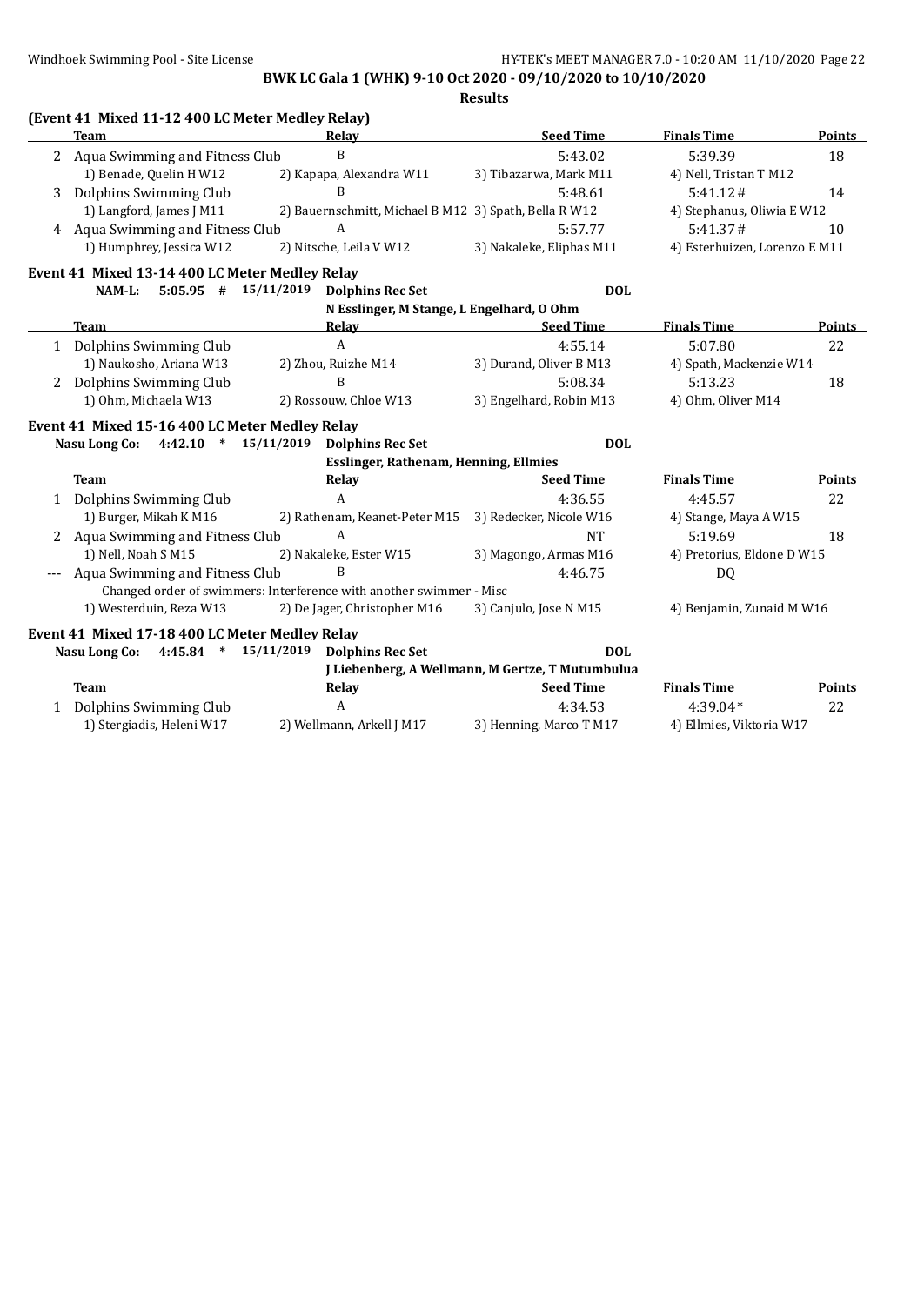#### **Individual Meet Results**

| <b>Time</b>               | F/P/S       | Event                     |             | Place          | <b>Points</b>  | <b>Improv</b>        |
|---------------------------|-------------|---------------------------|-------------|----------------|----------------|----------------------|
| Armstrong, Lee-Jay (12) M |             |                           |             |                |                |                      |
| 44.62L                    | $F$ # 6C    | Men 11-12 50 Back         | <b>AQUA</b> | 11             | ---            |                      |
| 1:30.85L                  | F<br># 10B  | Men 11-12 100 Free        | <b>AQUA</b> | 12             | ---            | ---                  |
| 48.60L                    | F<br># 22C  | Men 11-12 50 Fly          | <b>AQUA</b> | 12             | ---            | ---                  |
| 36.99L                    | F<br># 30C  | Men 11-12 50 Free         | <b>AQUA</b> | 12             | ---            | ---                  |
| 1:56.23L DQ               | F # 34B     | Men 11-12 100 Breast      | <b>AQUA</b> | $---$          | ---            |                      |
| Badenhorst, Andre (9) M   |             |                           |             |                |                |                      |
| 3:19.39L                  | # 2B<br>F   | Men 9-10 200 IM           | <b>DOL</b>  | 4              | 5              | $-1.94$              |
| 42.62L                    | F<br># $6B$ | Men 9-10 50 Back          | <b>DOL</b>  | 5              | 4              | $-0.56$              |
| 1:23.40L                  | F<br># 10A  | Men 10 & Under 100 Free   | <b>DOL</b>  | 5              | 4              | 1.47                 |
| 42.66L                    | F<br># 22B  | Men 9-10 50 Fly           | <b>DOL</b>  | 5              | $\overline{4}$ | 1.60                 |
| 3:21.42L DQ               | F<br># 26A  | Men 12 & Under 200 Back   | <b>DOL</b>  | $\overline{a}$ | ---            | $\sim$ $\sim$ $\sim$ |
| 37.79L                    | $F$ # 30B   | Men 9-10 50 Free          | <b>DOL</b>  | 6              | 3              | 1.14                 |
| 1:55.78L                  | F<br># 34A  | Men 10 & Under 100 Breast | <b>DOL</b>  | 5              | 4              | $-1.02$              |
| 6:16.75L                  | F<br># 38A  | Men 12 & Under 400 Free   | <b>DOL</b>  | 13             | ---            | ---                  |
| Badenhorst, Dirk (11) M   |             |                           |             |                |                |                      |
| 3:20.80L                  | $F$ # 2C    | Men 11-12 200 IM          | <b>DOL</b>  | 11             | ---            | -4.48                |
| 45.14L                    | # 6C<br>F   | Men 11-12 50 Back         | <b>DOL</b>  | 12             | ---            | $-1.32$              |
| 1:22.72L                  | F<br># 10B  | Men 11-12 100 Free        | <b>DOL</b>  | 10             | ---            | $-1.78$              |
| 42.46L                    | F<br># 22C  | Men 11-12 50 Fly          | <b>DOL</b>  | 11             | ---            | 1.00                 |
| 3:30.07L                  | F<br># 26A  | Men 12 & Under 200 Back   | <b>DOL</b>  | 14             | ---            | $-6.05$              |
| 36.99L                    | F<br># 30C  | Men 11-12 50 Free         | <b>DOL</b>  | 12             | ---            | $-1.33$              |
| 1:51.11L                  | F<br># 34B  | Men 11-12 100 Breast      | <b>DOL</b>  | 10             | ---            | $-0.26$              |
| 6:10.67L                  | F # 38A     | Men 12 & Under 400 Free   | <b>DOL</b>  | 11             | ---            | $-7.54$              |
| Badenhorst, Jurgens (9) M |             |                           |             |                |                |                      |
| 3:38.17L                  | $F$ # 2B    | Men 9-10 200 IM           | <b>DOL</b>  | 8              | $\mathbf{1}$   | $-16.71$             |
| 48.72L                    | F<br># 6B   | Men 9-10 50 Back          | <b>DOL</b>  | 8              | 1              | $-1.27$              |
| 1:28.82L                  | F<br># 10A  | Men 10 & Under 100 Free   | <b>DOL</b>  | 6              | 3              | $-6.02$              |
| 53.66L                    | F<br># 22B  | Men 9-10 50 Fly           | <b>DOL</b>  | 8              | 1              | 1.30                 |
| 3:46.05L DQ               | # 26A<br>F  | Men 12 & Under 200 Back   | <b>DOL</b>  | $\overline{a}$ | ---            | $\cdots$             |
| 41.44L                    | F<br># 30B  | Men 9-10 50 Free          | <b>DOL</b>  | 8              | 1              | 0.07                 |
| 2:03.35L                  | F<br># 34A  | Men 10 & Under 100 Breast | <b>DOL</b>  | 7              | 2              | $-3.15$              |
| 6:53.42L                  | F<br># 38A  | Men 12 & Under 400 Free   | <b>DOL</b>  | 17             | ---            | $-14.71$             |
| Balt, Caitlyn (13) W      |             |                           |             |                |                |                      |
| 3:00.28L                  | $F$ # 1D    | Women 13-14 200 IM        | $\rm DOL$   | 8              | $\mathbf{1}$   | $-5.43$              |
| 39.08L                    | $F$ # 5D    | Women 13-14 50 Back       | $\rm DOL$   | 7              | 2              | $-1.78$              |
| 1:12.52L                  | F<br># 9C   | Women 13-14 100 Free      | DOL         | 8              | $\mathbf{1}$   | $-2.08$              |
| 37.39L                    | F<br># 21D  | Women 13-14 50 Fly        | <b>DOL</b>  | 6              | 3              | $-1.10$              |
| 3:05.64L                  | F<br># 25B  | Women 13-14 200 Back      | <b>DOL</b>  | 9              | ---            | $-24.60$             |
| 33.57L                    | F<br># 29D  | Women 13-14 50 Free       | $\rm DOL$   | 9              | ---            | $-1.18$              |
| 1:41.43L                  | F<br># 33C  | Women 13-14 100 Breast    | <b>DOL</b>  | 8              | $\mathbf{1}$   | 2.12                 |
| 5:48.07L                  | F # 37B     | Women 13-14 400 Free      | <b>DOL</b>  | 8              | $\mathbf{1}$   | $-25.66$             |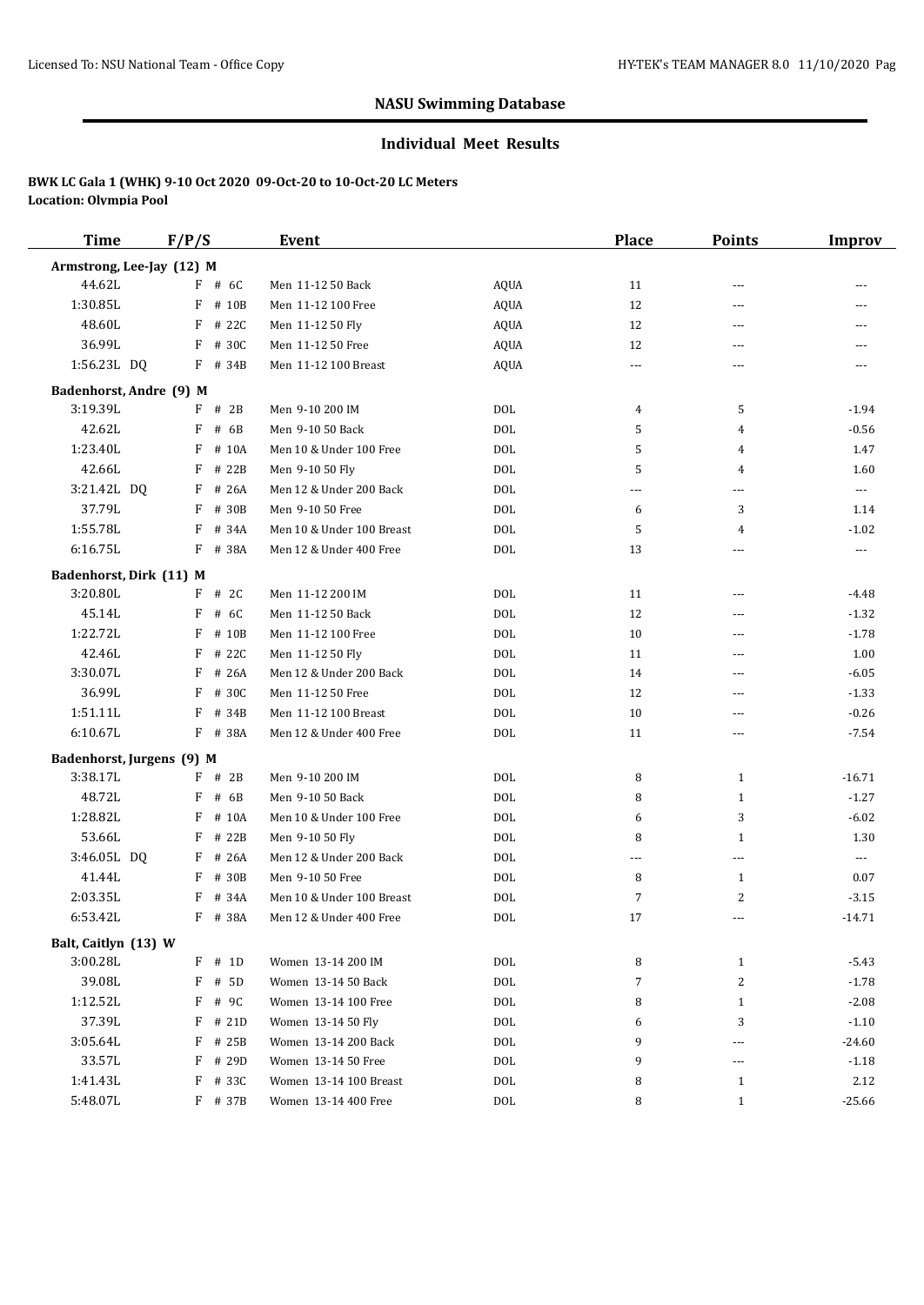#### **Individual Meet Results**

| <b>Time</b>                    | F/P/S        | <b>Event</b>              |             | <b>Place</b>   | <b>Points</b>            | <b>Improv</b>        |
|--------------------------------|--------------|---------------------------|-------------|----------------|--------------------------|----------------------|
| Bauernschmitt, Michael (12) M  |              |                           |             |                |                          |                      |
| 3:07.26L                       | $F$ # 2C     | Men 11-12 200 IM          | DOL         | 7              | 2                        | $-4.12$              |
| 38.25L                         | F<br># 6C    | Men 11-12 50 Back         | DOL         | 6              | 3                        | $-0.59$              |
| 1:17.15L                       | F<br># 10B   | Men 11-12 100 Free        | DOL         | 8              | $\mathbf{1}$             | $-4.89$              |
| 34.31L                         | # 22C<br>F   | Men 11-12 50 Fly          | <b>DOL</b>  | $\mathbf{1}$   | 11                       | $-2.21$              |
| 3:08.43L                       | F<br># 26A   | Men 12 & Under 200 Back   | <b>DOL</b>  | 10             | $\overline{\phantom{a}}$ | $-9.65$              |
| 33.19L                         | F<br># 30C   | Men 11-12 50 Free         | <b>DOL</b>  | 6              | 3                        | $-0.49$              |
| 1:38.38L                       | F<br># 34B   | Men 11-12 100 Breast      | <b>DOL</b>  | 4              | 5                        | 0.71                 |
| 6:21.32L                       | F # 38A      | Men 12 & Under 400 Free   | DOL         | 15             | ---                      | $-20.89$             |
| Bekker, Jeddidiah (14) M       |              |                           |             |                |                          |                      |
| 40.01L                         | F # 6D       | Men 13-14 50 Back         | MAC         | 7              | 2                        | $-0.51$              |
| 1:13.36L                       | $F$ # 10C    | Men 13-14 100 Free        | MAC         | 7              | $\overline{c}$           | $-2.06$              |
| Bekker, Jemima-Rose (11) W     |              |                           |             |                |                          |                      |
| 41.43L                         | $F$ # 5C     | Women 11-12 50 Back       | MAC         | 9              | ---                      | $---$                |
| 1:24.41L                       | F<br># 9B    | Women 11-12 100 Free      | MAC         | 12             | ---                      |                      |
| 51.09L                         | F<br># 21C   | Women 11-12 50 Fly        | MAC         | 10             | $\overline{a}$           | $---$                |
| 34.95L                         | F<br># 29C   | Women 11-12 50 Free       | MAC         | 6              | 3                        | $---$                |
| 2:07.79L DQ                    | F # 33B      | Women 11-12 100 Breast    | MAC         | $\overline{a}$ | ---                      | $---$                |
|                                |              |                           |             |                |                          |                      |
| Bekker, Johan (51) M<br>41.86L | $F$ # 6G     | Men 19 & Over 50 Back     | MAC         | 2              | 9                        | $\sim$ $\sim$ $\sim$ |
| 1:10.43L                       | $F$ # 10 $F$ | Men 19 & Over 100 Free    | MAC         | 2              | 9                        | $-0.29$              |
|                                |              |                           |             |                |                          |                      |
| Benade, Kayleb (10) M          |              |                           |             |                |                          |                      |
| 3:36.01L                       | F<br># 2B    | Men 9-10 200 IM           | <b>AQUA</b> | 7              | 2                        | $-10.92$             |
| 46.59L                         | F<br># 6B    | Men 9-10 50 Back          | <b>AQUA</b> | 6              | 3                        | $-0.91$              |
| 1:28.90L                       | F<br># 10A   | Men 10 & Under 100 Free   | <b>AQUA</b> | 7              | $\overline{c}$           | $-6.12$              |
| 41.49L                         | F<br># 22B   | Men 9-10 50 Fly           | AQUA        | 4              | 5                        | $-2.82$              |
| 3:46.94L                       | # 26A<br>F   | Men 12 & Under 200 Back   | AQUA        | 15             | $\ldots$                 | $\ldots$             |
| 37.72L                         | # 30B<br>F   | Men 9-10 50 Free          | AQUA        | 5              | 4                        | $-1.01$              |
| 1:56.01L                       | # 34A<br>F   | Men 10 & Under 100 Breast | AQUA        | 6              | 3                        | $-5.47$              |
| 7:04.14L                       | F<br># 38A   | Men 12 & Under 400 Free   | <b>AQUA</b> | 18             | ---                      | $\sim$ $\sim$        |
| Benade, Quelin (12) W          |              |                           |             |                |                          |                      |
| 2:48.79L                       | $F$ # 1C     | Women 11-12 200 IM        | <b>AQUA</b> | $\mathbf{1}$   | 11                       | $-8.70$              |
| 37.87L                         | $F$ # 5C     | Women 11-12 50 Back       | AQUA        | 3              | 7                        | $-2.03$              |
| 1:09.53L                       | F<br># 9B    | Women 11-12 100 Free      | AQUA        | $\mathbf{1}$   | 11                       | $-6.11$              |
| 40.15L                         | $F$ # 21C    | Women 11-12 50 Fly        | AQUA        | 5              | 4                        | 0.31                 |
| 2:50.49L                       | F<br># 25A   | Women 12 & Under 200 Back | AQUA        | 2              | 9                        | $-8.80$              |
| 32.91L                         | # 29C<br>F   | Women 11-12 50 Free       | <b>AQUA</b> | 2              | 9                        | $-1.35$              |
| 1:30.06L                       | $F$ # 33B    | Women 11-12 100 Breast    | AQUA        | 1              | 11                       | $-4.95$              |
| 5:29.12L                       | F # 37A      | Women 12 & Under 400 Free | <b>AQUA</b> | $\mathbf{1}$   | 11                       | $-14.77$             |
| Benjamin, Zunaid (16) W        |              |                           |             |                |                          |                      |
| 2:59.89L                       | $F$ # 1E     | Women 15-16 200 IM        | AQUA        | 5              | 4                        | $-0.39$              |
| 40.05L                         | F<br># 5E    | Women 15-16 50 Back       | AQUA        | 6              | 3                        | 0.74                 |
| 1:12.27L                       | F<br># 9D    | Women 15-16 100 Free      | AQUA        | 5              | 4                        | 0.39                 |
| 34.83L                         | # 21E<br>F   | Women 15-16 50 Fly        | AQUA        | 3              | 7                        | 0.56                 |
| 32.56L                         | $F$ # 29E    | Women 15-16 50 Free       | <b>AQUA</b> | 4              | 5                        | 0.16                 |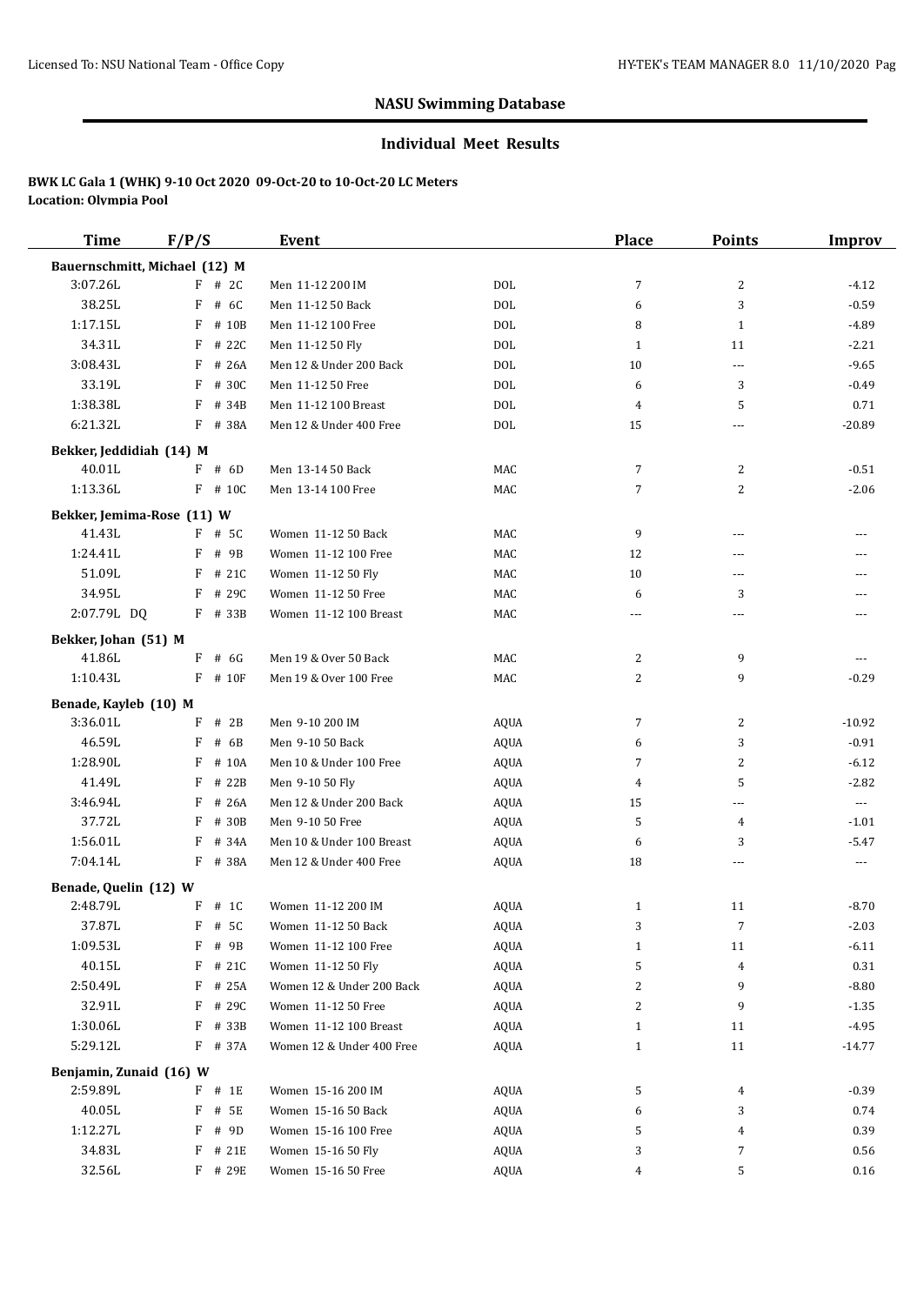#### **Individual Meet Results**

| <b>Time</b>             | F/P/S      | Event                       |             | <b>Place</b>   | <b>Points</b>  | <b>Improv</b>            |
|-------------------------|------------|-----------------------------|-------------|----------------|----------------|--------------------------|
| Bergh, Madison (11) W   |            |                             |             |                |                |                          |
| 48.52L                  | # 5C<br>F  | Women 11-12 50 Back         | <b>AQUA</b> | 13             | ---            |                          |
| 44.12L                  | $F$ # 29C  | Women 11-12 50 Free         | <b>AQUA</b> | 11             | ---            |                          |
| Brinkmann, Emma (9) W   |            |                             |             |                |                |                          |
| 3:32.32L                | $F$ # 1B   | Women 9-10 200 IM           | <b>DOL</b>  | 5              | 4              | $-25.99$                 |
| 46.21L                  | F<br># 5B  | Women 9-10 50 Back          | <b>DOL</b>  | 5              | 4              | $-4.10$                  |
| 1:32.11L                | F<br># 9A  | Women 10 & Under 100 Free   | <b>DOL</b>  | 5              | 4              | $-10.61$                 |
| 51.00L                  | F<br># 21B | Women 9-10 50 Fly           | <b>DOL</b>  | 6              | 3              | 1.10                     |
| 3:38.28L                | F<br># 25A | Women 12 & Under 200 Back   | <b>DOL</b>  | 14             | $\cdots$       | $\scriptstyle \cdots$    |
| 41.96L                  | F<br># 29B | Women 9-10 50 Free          | <b>DOL</b>  | 6              | 3              | $-0.59$                  |
| 1:56.23L                | # 33A<br>F | Women 10 & Under 100 Breast | DOL         | 4              | 5              | $-13.37$                 |
| 6:50.98L                | F # 37A    | Women 12 & Under 400 Free   | DOL         | 13             | $\cdots$       | $\overline{\phantom{a}}$ |
| Brinkmann, Maja (12) W  |            |                             |             |                |                |                          |
| 2:56.73L                | $F$ # 1C   | Women 11-12 200 IM          | <b>DOL</b>  | $\overline{4}$ | 5              | $-0.16$                  |
| 36.45L                  | F<br># 5C  | Women 11-12 50 Back         | DOL         | 2              | 9              | $-1.42$                  |
| 1:12.36L                | F<br># 9B  | Women 11-12 100 Free        | <b>DOL</b>  | 3              | $\overline{7}$ | $-1.42$                  |
| 38.10L                  | F<br># 21C | Women 11-12 50 Fly          | <b>DOL</b>  | 4              | 5              | $-0.33$                  |
| 2:47.50L                | # 25A<br>F | Women 12 & Under 200 Back   | <b>DOL</b>  | $\mathbf{1}$   | 11             | 0.59                     |
| 33.11L                  | F # 29C    | Women 11-12 50 Free         | <b>DOL</b>  | 3              | 7              | $-0.56$                  |
| 1:38.08L                | F # 33B    | Women 11-12 100 Breast      | DOL         | 3              | $\overline{7}$ | $-0.46$                  |
| 5:38.05L                | F # 37A    | Women 12 & Under 400 Free   | DOL         | 3              | $\overline{7}$ | $-22.26$                 |
| Burger, Mikah (16) M    |            |                             |             |                |                |                          |
| 2:21.06L                | $F$ # 2E   | Men 15-16 200 IM            | <b>DOL</b>  | $\mathbf{1}$   | 11             | 4.83                     |
| 2:23.01L                | $F$ # 14C  | Men 15-16 200 Fly           | <b>DOL</b>  | $\mathbf{1}$   | 11             | 8.88                     |
| 28.68L                  | # 22E<br>F | Men 15-16 50 Fly            | <b>DOL</b>  | 3              | 7              | 0.92                     |
| 26.96L                  | F<br># 30E | Men 15-16 50 Free           | <b>DOL</b>  | 3              | $\overline{7}$ | 0.86                     |
| 1:15.69L                | $F$ # 34D  | Men 15-16 100 Breast        | <b>DOL</b>  | $\mathbf{1}$   | 11             | 4.55                     |
| Canjulo, Jose (15) M    |            |                             |             |                |                |                          |
| 28.31L                  | $F$ # 6E   | Men 15-16 50 Back           | AQUA        | $\mathbf{1}$   | 11             | $-0.36$                  |
| 55.61L                  | $F$ # 10D  | Men 15-16 100 Free          | AQUA        | $\mathbf{1}$   | 11             | $-0.01$                  |
| 27.24L                  | F # 22E    | Men 15-16 50 Fly            | <b>AQUA</b> | $\mathbf{1}$   | 11             | 0.32                     |
| 25.55L                  | F # 30E    | Men 15-16 50 Free           | <b>AQUA</b> | 1              | 11             | $-0.01$                  |
| 4:27.29L                | F # 38C    | Men 15-16 400 Free          | AQUA        | $\mathbf{1}$   | 11             | 12.84                    |
| Coetzer, Caitlin (15) W |            |                             |             |                |                |                          |
| 2:56.54L                | F<br># 1E  | Women 15-16 200 IM          | $\rm DOL$   | 4              | 5              | 2.08                     |
| 40.21L                  | F<br># 5E  | Women 15-16 50 Back         | $\rm DOL$   | 7              | $\overline{c}$ | 0.65                     |
| 1:12.78L                | F # 9D     | Women 15-16 100 Free        | <b>DOL</b>  | 6              | 3              | 1.65                     |
| 39.58L                  | F # 21E    | Women 15-16 50 Fly          | DOL         | 7              | 2              | 1.24                     |
| 3:02.35L                | F # 25C    | Women 15-16 200 Back        | <b>DOL</b>  | 4              | 5              | $-9.53$                  |
| 32.88L                  | F<br># 29E | Women 15-16 50 Free         | DOL         | 5              | 4              | 0.10                     |
| 1:31.49L                | F<br># 33D | Women 15-16 100 Breast      | DOL         | 3              | 7              | 0.78                     |
| 5:35.07L                | F # 37C    | Women 15-16 400 Free        | DOL         | 4              | 5              | $-25.48$                 |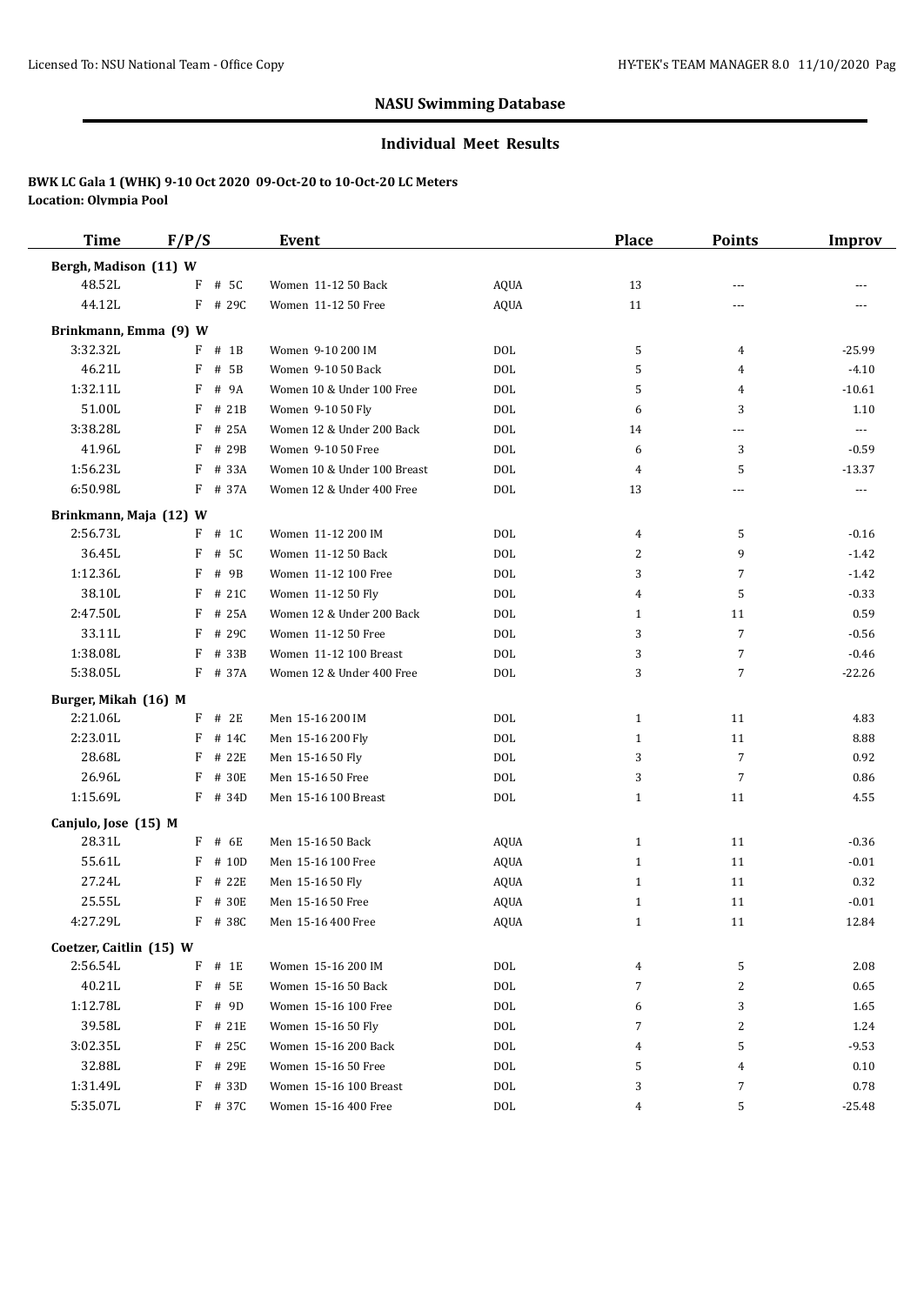#### **Individual Meet Results**

| <b>Time</b>                  | F/P/S      | <b>Event</b>                |             | <b>Place</b>             | <b>Points</b>            | <b>Improv</b> |
|------------------------------|------------|-----------------------------|-------------|--------------------------|--------------------------|---------------|
| De Jager, Christopher (16) M |            |                             |             |                          |                          |               |
| 2:29.26L                     | $F$ # 2E   | Men 15-16 200 IM            | AQUA        | 2                        | 9                        | 6.39          |
| 31.57L                       | F<br># 6E  | Men 15-16 50 Back           | AQUA        | 2                        | 9                        | 0.67          |
| 59.86L                       | F<br># 10D | Men 15-16 100 Free          | AQUA        | 2                        | 9                        | $-0.16$       |
| 28.50L                       | F # 22E    | Men 15-16 50 Fly            | AQUA        | 2                        | 9                        | $-0.11$       |
| 26.84L                       | F # 30E    | Men 15-16 50 Free           | AQUA        | 2                        | 9                        | $-0.18$       |
| 1:15.95L                     | F # 34D    | Men 15-16 100 Breast        | <b>AQUA</b> | 2                        | 9                        | $-3.40$       |
| De Klerk, Elijah (10) M      |            |                             |             |                          |                          |               |
| 4:30.46L DQ                  | $F$ # 2B   | Men 9-10 200 IM             | <b>DOL</b>  | $\overline{\phantom{a}}$ | ---                      | ---           |
| 56.00L                       | F<br># 6B  | Men 9-10 50 Back            | <b>DOL</b>  | 9                        | ---                      | ---           |
| 1:59.38L                     | F<br># 10A | Men 10 & Under 100 Free     | <b>DOL</b>  | 11                       | $\sim$ $\sim$            | ---           |
| 1:03.82L DQ                  | $F$ # 22B  | Men 9-10 50 Fly             | <b>DOL</b>  | ---                      | ---                      | ---           |
| 48.52L                       | F # 30B    | Men 9-10 50 Free            | <b>DOL</b>  | 9                        | $---$                    | ---           |
| 2:23.31L                     | F # 34A    | Men 10 & Under 100 Breast   | <b>DOL</b>  | 9                        | ---                      | ---           |
| De Klerk, Elizabeth (26) W   |            |                             |             |                          |                          |               |
| 49.87L                       | F # 7A     | Women 25-44 50 Back         | <b>AQUA</b> | $\mathbf{1}$             | 11                       |               |
| DQ                           | F<br># 11A | Women 25-44 100 Free        | AQUA        | $---$                    | $\overline{\phantom{a}}$ |               |
| 39.66L                       | F # 31A    | Women 25-44 50 Free         | <b>AQUA</b> | 2                        | 9                        |               |
| Drotsky, Kayleigh (10) W     |            |                             |             |                          |                          |               |
| 3:50.96L                     | $F$ # 1B   | Women 9-10 200 IM           | <b>DOL</b>  | 8                        | $\mathbf{1}$             | $-33.09$      |
| 51.28L                       | F<br># 5B  | Women 9-10 50 Back          | <b>DOL</b>  | 8                        | $\mathbf{1}$             | $-5.26$       |
| 1:43.07L                     | F<br># 9A  | Women 10 & Under 100 Free   | <b>DOL</b>  | 9                        | $---$                    | $-15.57$      |
| 52.77L                       | F # 21B    | Women 9-10 50 Fly           | <b>DOL</b>  | 7                        | 2                        | $-3.63$       |
| 45.16L                       | F # 29B    | Women 9-10 50 Free          | <b>DOL</b>  | 9                        | $---$                    | $-7.01$       |
| 2:00.59L                     | F # 33A    | Women 10 & Under 100 Breast | <b>DOL</b>  | 5                        | 4                        | $-6.23$       |
| Drotsky, Nayla (13) W        |            |                             |             |                          |                          |               |
| 3:10.37L                     | $F$ # 1D   | Women 13-14 200 IM          | <b>DOL</b>  | 12                       | ---                      | $-11.05$      |
| 44.21L                       | F<br># 5D  | Women 13-14 50 Back         | <b>DOL</b>  | 15                       | ---                      | $-1.80$       |
| 1:19.64L                     | F<br># 9C  | Women 13-14 100 Free        | <b>DOL</b>  | 13                       | $---$                    | $-4.30$       |
| 42.70L                       | $F$ # 21D  | Women 13-14 50 Fly          | <b>DOL</b>  | 13                       | ---                      | $-1.18$       |
| 3:17.07L                     | F<br># 25B | Women 13-14 200 Back        | DOL         | 12                       | $---$                    | $-4.35$       |
| 36.45L                       | $F$ # 29D  | Women 13-14 50 Free         | <b>DOL</b>  | 14                       | $\sim$ $\sim$            | $-1.73$       |
| 1:42.85L                     | F # 33C    | Women 13-14 100 Breast      | DOL         | 9                        | $- - -$                  | $-3.75$       |
| 6:10.79L                     | F # 37B    | Women 13-14 400 Free        | $\rm DOL$   | 12                       | ---                      | $-27.68$      |
| Durand, Oliver (13) M        |            |                             |             |                          |                          |               |
| 2:30.58L                     | $F$ # 2D   | Men 13-14 200 IM            | DOL         | $\mathbf{1}$             | 11                       | $-3.85$       |
| 33.34L                       | F # 6D     | Men 13-14 50 Back           | <b>DOL</b>  | $\mathbf{1}$             | $11\,$                   | 0.71          |
| 1:02.80L                     | F # 10C    | Men 13-14 100 Free          | <b>DOL</b>  | 2                        | 9                        | $-1.51$       |
| 2:41.57L                     | F # 14B    | Men 13-14 200 Fly           | <b>DOL</b>  | $\mathbf{1}$             | 11                       | $-13.36$      |
| 31.82L                       | F # 22D    | Men 13-14 50 Fly            | DOL         | 3                        | $\overline{7}$           | $-0.35$       |
| 2:31.81L                     | F # 26B    | Men 13-14 200 Back          | <b>DOL</b>  | 2                        | 9                        | $-0.24$       |
| 29.46L                       | F # 30D    | Men 13-14 50 Free           | DOL         | 3                        | $\overline{7}$           | $-1.35$       |
| 1:22.97L                     | F # 34C    | Men 13-14 100 Breast        | $\rm DOL$   | 2                        | 9                        | 2.81          |
| 4:58.67L                     | F # 38B    | Men 13-14 400 Free          | $\rm DOL$   | 2                        | 9                        | $-1.48$       |
|                              |            |                             |             |                          |                          |               |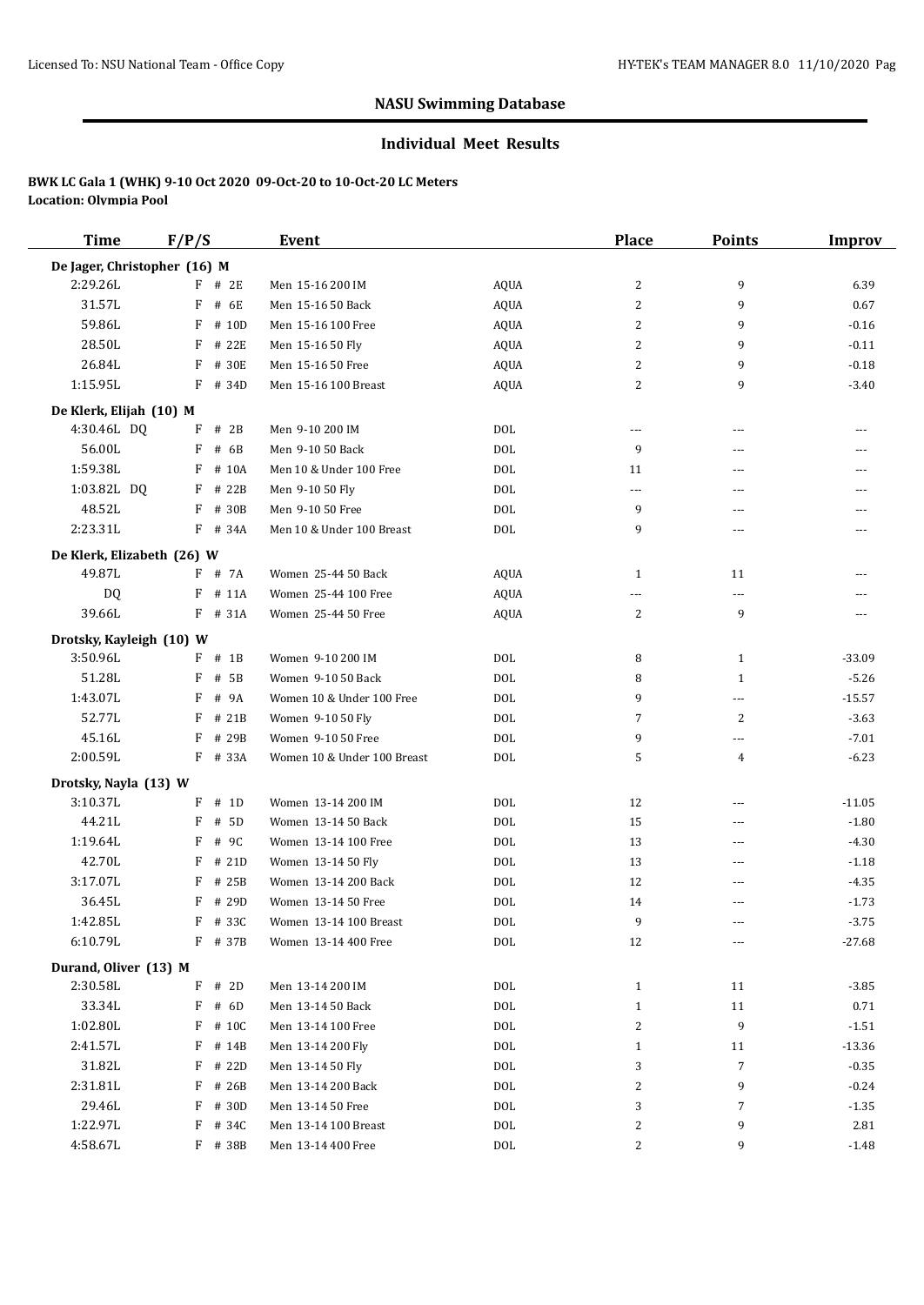#### **Individual Meet Results**

| <b>Time</b>                 | F/P/S      | Event                     |             | Place          | <b>Points</b>  | Improv   |
|-----------------------------|------------|---------------------------|-------------|----------------|----------------|----------|
| Ellmies, Viktoria (17) W    |            |                           |             |                |                |          |
| 2:42.54L                    | $F$ # 1F   | Women 17-18 200 IM        | <b>DOL</b>  | 2              | 9              | 7.61     |
| 36.47L                      | F<br># 5F  | Women 17-18 50 Back       | <b>DOL</b>  | $\overline{c}$ | 9              | 2.17     |
| 1:02.62L                    | F<br># 9E  | Women 17-18 100 Free      | <b>DOL</b>  | $\mathbf{1}$   | 11             | 2.12     |
| 36.30L                      | F<br># 21F | Women 17-18 50 Fly        | <b>DOL</b>  | 2              | 9              | 3.62     |
| 2:52.85L                    | F<br># 25D | Women 17-18 200 Back      | <b>DOL</b>  | 2              | 9              | 14.51    |
| 28.98L                      | F<br># 29F | Women 17-18 50 Free       | <b>DOL</b>  | $\mathbf{1}$   | 11             | 0.56     |
| 1:29.08L                    | F<br># 33E | Women 17-18 100 Breast    | <b>DOL</b>  | 2              | 9              | 4.03     |
| 5:04.27L                    | F # 37D    | Women 17-18 400 Free      | <b>DOL</b>  | 2              | 9              | 22.93    |
| Engelhard, Lisa (15) W      |            |                           |             |                |                |          |
| 2:53.91L                    | F<br># 1E  | Women 15-16 200 IM        | DOL         | 3              | 7              | $-0.64$  |
| 35.97L                      | F<br># 5E  | Women 15-16 50 Back       | <b>DOL</b>  | 3              | $\overline{7}$ | $-1.50$  |
| 1:08.98L                    | F<br># 9D  | Women 15-16 100 Free      | <b>DOL</b>  | 3              | $\overline{7}$ | 0.66     |
| 2:51.52L                    | F<br># 13C | Women 15-16 200 Fly       | <b>DOL</b>  | 2              | 9              | 4.35     |
| 33.29L                      | F<br># 21E | Women 15-16 50 Fly        | <b>DOL</b>  | 2              | 9              | $-0.01$  |
| 2:54.43L                    | F<br># 25C | Women 15-16 200 Back      | <b>DOL</b>  | 2              | 9              | $-6.91$  |
| 31.36L                      | F<br># 29E | Women 15-16 50 Free       | <b>DOL</b>  | 2              | 9              | 0.01     |
| 1:42.21L                    | F<br># 33D | Women 15-16 100 Breast    | <b>DOL</b>  | 7              | 2              | $-0.39$  |
| 5:33.70L                    | F<br># 37C | Women 15-16 400 Free      | <b>DOL</b>  | 3              | 7              | $-10.15$ |
| Engelhard, Robin (13) M     |            |                           |             |                |                |          |
| 2:45.93L                    | $F$ # 2D   | Men 13-14 200 IM          | <b>DOL</b>  | 5              | 4              | $-3.51$  |
| 33.88L                      | F<br># 6D  | Men 13-14 50 Back         | <b>DOL</b>  | 2              | 9              | $-0.99$  |
| 1:05.07L                    | F<br># 10C | Men 13-14 100 Free        | <b>DOL</b>  | 3              | $\overline{7}$ | $-1.01$  |
| 31.09L                      | F<br># 22D | Men 13-14 50 Fly          | <b>DOL</b>  | 2              | 9              | $-0.75$  |
| 2:47.00L                    | F<br># 26B | Men 13-14 200 Back        | <b>DOL</b>  | 3              | $\overline{7}$ | $-7.95$  |
| 28.34L                      | F<br># 30D | Men 13-14 50 Free         | <b>DOL</b>  | 2              | 9              | $-1.15$  |
| 1:34.44L                    | F<br># 34C | Men 13-14 100 Breast      | <b>DOL</b>  | 5              | 4              | $-1.66$  |
| 5:28.93L                    | F # 38B    | Men 13-14 400 Free        | <b>DOL</b>  | 5              | 4              | $-20.78$ |
| Engelhard, Victor (10) M    |            |                           |             |                |                |          |
| 3:32.15L                    | $F$ # 2B   | Men 9-10 200 IM           | <b>DOL</b>  | 6              | 3              | $-9.63$  |
| 48.67L                      | F<br># 6B  | Men 9-10 50 Back          | <b>DOL</b>  | 7              | 2              | 0.06     |
| 1:29.58L                    | F<br># 10A | Men 10 & Under 100 Free   | <b>DOL</b>  | 8              | 1              | $-5.59$  |
| 45.22L                      | F<br># 22B | Men 9-10 50 Fly           | <b>DOL</b>  | 6              | 3              | $-0.07$  |
| 40.05L                      | F # 30B    | Men 9-10 50 Free          | <b>DOL</b>  | 7              | 2              | $-1.41$  |
| 1:52.49L                    | F # 34A    | Men 10 & Under 100 Breast | $\rm DOL$   | 4              | 5              | 5.33     |
| Esterhuizen, Lorenzo (11) M |            |                           |             |                |                |          |
| 2:54.85L                    | $F$ # 2C   | Men 11-12 200 IM          | <b>AQUA</b> | 4              | 5              | $-8.97$  |
| 38.24L                      | $F$ # 6C   | Men 11-12 50 Back         | <b>AQUA</b> | 5              | 4              | $-1.06$  |
| 1:16.99L                    | F # 10B    | Men 11-12 100 Free        | <b>AQUA</b> | 7              | 2              | 0.20     |
| 37.76L                      | F # 22C    | Men 11-12 50 Fly          | <b>AQUA</b> | 7              | 2              | $-1.33$  |
| 2:49.54L                    | F # 26A    | Men 12 & Under 200 Back   | AQUA        | $\mathbf{1}$   | 11             | $-4.20$  |
| 34.49L                      | F # 30C    | Men 11-12 50 Free         | AQUA        | 8              | $\mathbf{1}$   | $-0.64$  |
| 1:42.46L                    | F<br># 34B | Men 11-12 100 Breast      | AQUA        | 6              | 3              | 1.57     |
| 5:55.26L                    | F # 38A    | Men 12 & Under 400 Free   | AQUA        | 6              | 3              | 4.16     |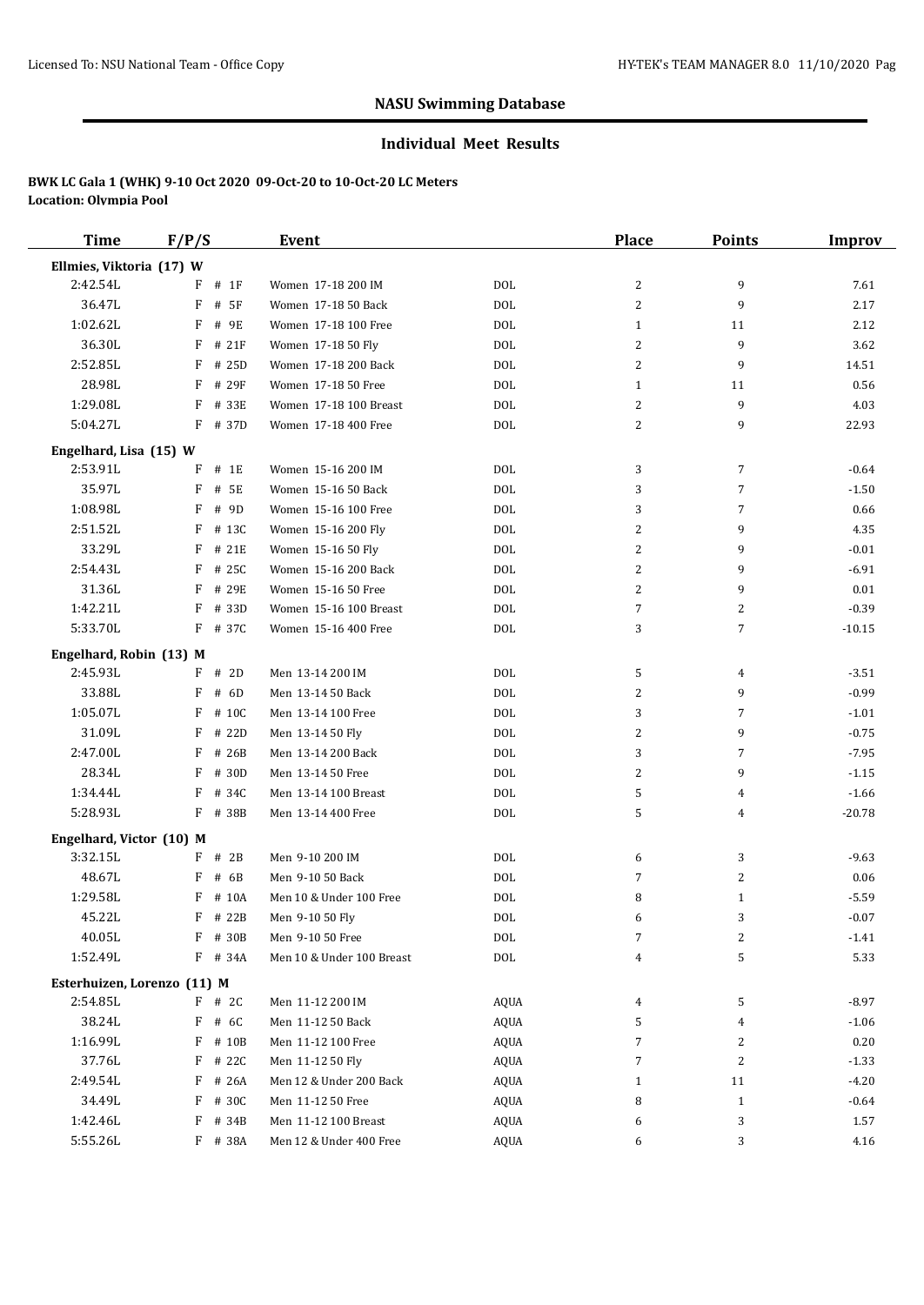#### **Individual Meet Results**

| <b>Time</b>              | F/P/S       | <b>Event</b>              |             | <b>Place</b>             | <b>Points</b>            | <b>Improv</b>         |
|--------------------------|-------------|---------------------------|-------------|--------------------------|--------------------------|-----------------------|
| Gertze, Matthew (18) M   |             |                           |             |                          |                          |                       |
| 2:29.50L                 | F<br>#2F    | Men 17-18 200 IM          | <b>DOL</b>  | 3                        | $\overline{7}$           | 0.82                  |
| 33.24L                   | F<br># 6F   | Men 17-18 50 Back         | DOL         | 4                        | 5                        | 0.61                  |
| 1:00.12L                 | F<br># 10E  | Men 17-18 100 Free        | <b>DOL</b>  | 3                        | $\overline{7}$           | 0.09                  |
| 29.42L                   | F<br># 22F  | Men 17-18 50 Fly          | <b>DOL</b>  | 4                        | 5                        | $-0.20$               |
| 2:32.21L                 | F<br># 26D  | Men 17-18 200 Back        | <b>DOL</b>  | 2                        | 9                        | 2.51                  |
| 28.42L                   | F<br># 30F  | Men 17-18 50 Free         | <b>DOL</b>  | 5                        | 4                        | 0.45                  |
| 1:26.70L                 | F<br># 34E  | Men 17-18 100 Breast      | <b>DOL</b>  | 3                        | $\overline{7}$           | 7.21                  |
| 4:45.52L                 | F<br># 38D  | Men 17-18 400 Free        | DOL         | 3                        | $\overline{7}$           | 8.21                  |
| Geyser, Mikayla (11) W   |             |                           |             |                          |                          |                       |
| 3:06.93L                 | F<br># 1C   | Women 11-12 200 IM        | <b>DOL</b>  | 6                        | 3                        | $-18.79$              |
| 40.08L                   | F<br># 5C   | Women 11-12 50 Back       | <b>DOL</b>  | 6                        | 3                        | $-4.03$               |
| 1:21.39L                 | F<br># 9B   | Women 11-12 100 Free      | DOL         | 8                        | $\mathbf{1}$             | $-6.55$               |
| Gogol, Milano (11) M     |             |                           |             |                          |                          |                       |
| 3:16.40L                 | $F$ # 2C    | Men 11-12 200 IM          | DOL         | 10                       | $\overline{\phantom{a}}$ | $-14.57$              |
| 40.72L                   | F<br># 6C   | Men 11-12 50 Back         | <b>DOL</b>  | 8                        | $\mathbf{1}$             | $-3.12$               |
| 1:25.71L                 | F<br># 10B  | Men 11-12 100 Free        | DOL         | 11                       | ---                      | $-1.47$               |
| 40.18L                   | F<br># 22C  | Men 11-12 50 Fly          | DOL         | 10                       | ---                      | $-0.52$               |
| 3:10.18L                 | F<br># 26A  | Men 12 & Under 200 Back   | DOL         | 11                       | ---                      | $\cdots$              |
| 36.74L                   | F<br># 30C  | Men 11-12 50 Free         | <b>DOL</b>  | 11                       | $\overline{\phantom{a}}$ | $-1.40$               |
| 1:56.43L                 | F<br># 34B  | Men 11-12 100 Breast      | <b>DOL</b>  | 12                       | ---                      | $-10.37$              |
| 6:36.55L                 | F # 38A     | Men 12 & Under 400 Free   | DOL         | 16                       | $---$                    | $\cdots$              |
| Hekandjo, Kabelo (9) M   |             |                           |             |                          |                          |                       |
| 3:30.02L                 | F<br># $2B$ | Men 9-10 200 IM           | AQUA        | 5                        | 4                        | $-5.12$               |
| 42.46L                   | F<br># 6B   | Men 9-10 50 Back          | AQUA        | 4                        | 5                        | $-2.09$               |
| 1:22.67L                 | F<br># 10A  | Men 10 & Under 100 Free   | AQUA        | 4                        | 5                        | 0.10                  |
| 46.23L                   | F<br># 22B  | Men 9-10 50 Fly           | AQUA        | 7                        | 2                        | $-0.80$               |
| 3:17.25L                 | F<br># 26A  | Men 12 & Under 200 Back   | <b>AQUA</b> | 13                       | $\cdots$                 | $-14.30$              |
| 36.71L                   | F<br># 30B  | Men 9-10 50 Free          | <b>AQUA</b> | 3                        | $\overline{7}$           | $-1.39$               |
| 2:04.02L                 | # 34A<br>F  | Men 10 & Under 100 Breast | AQUA        | 8                        | $\mathbf{1}$             | 6.17                  |
| 6:18.66L                 | # 38A<br>F  | Men 12 & Under 400 Free   | AQUA        | 14                       | $\overline{\phantom{a}}$ | $-15.88$              |
| 1:36.38L                 | $F$ # 41C   | 400 Medley Relay Lead Off | <b>AQUA</b> | $\overline{a}$           | ---                      | $-1.64$               |
| Hekandjo, Kgosana (13) M |             |                           |             |                          |                          |                       |
| 2:41.79L                 | F<br># 2D   | Men 13-14 200 IM          | AQUA        | 3                        | 7                        | 0.25                  |
| 35.56L                   | # 6D<br>F   | Men 13-14 50 Back         | AQUA        | 4                        | 5                        | $-0.85$               |
| 1:05.85L                 | F<br># 10C  | Men 13-14 100 Free        | AQUA        | 4                        | 5                        | $-1.10$               |
| 2:52.36L                 | F<br># 14B  | Men 13-14 200 Fly         | AQUA        | 2                        | 9                        | $-20.34$              |
| 32.26L                   | F<br># 22D  | Men 13-14 50 Fly          | AQUA        | 4                        | 5                        | $-1.14$               |
| 2:47.48L                 | F<br># 26B  | Men 13-14 200 Back        | AQUA        | 4                        | 5                        | 1.82                  |
| 30.75L                   | F<br># 30D  | Men 13-14 50 Free         | AQUA        | 5                        | 4                        | $-0.24$               |
| $_{\rm NS}$              | # 34C<br>F  | Men 13-14 100 Breast      | AQUA        | $\overline{\phantom{a}}$ | ---                      | $\scriptstyle \cdots$ |
| 5:08.09L                 | F # 38B     | Men 13-14 400 Free        | AQUA        | 3                        | 7                        | $-9.45$               |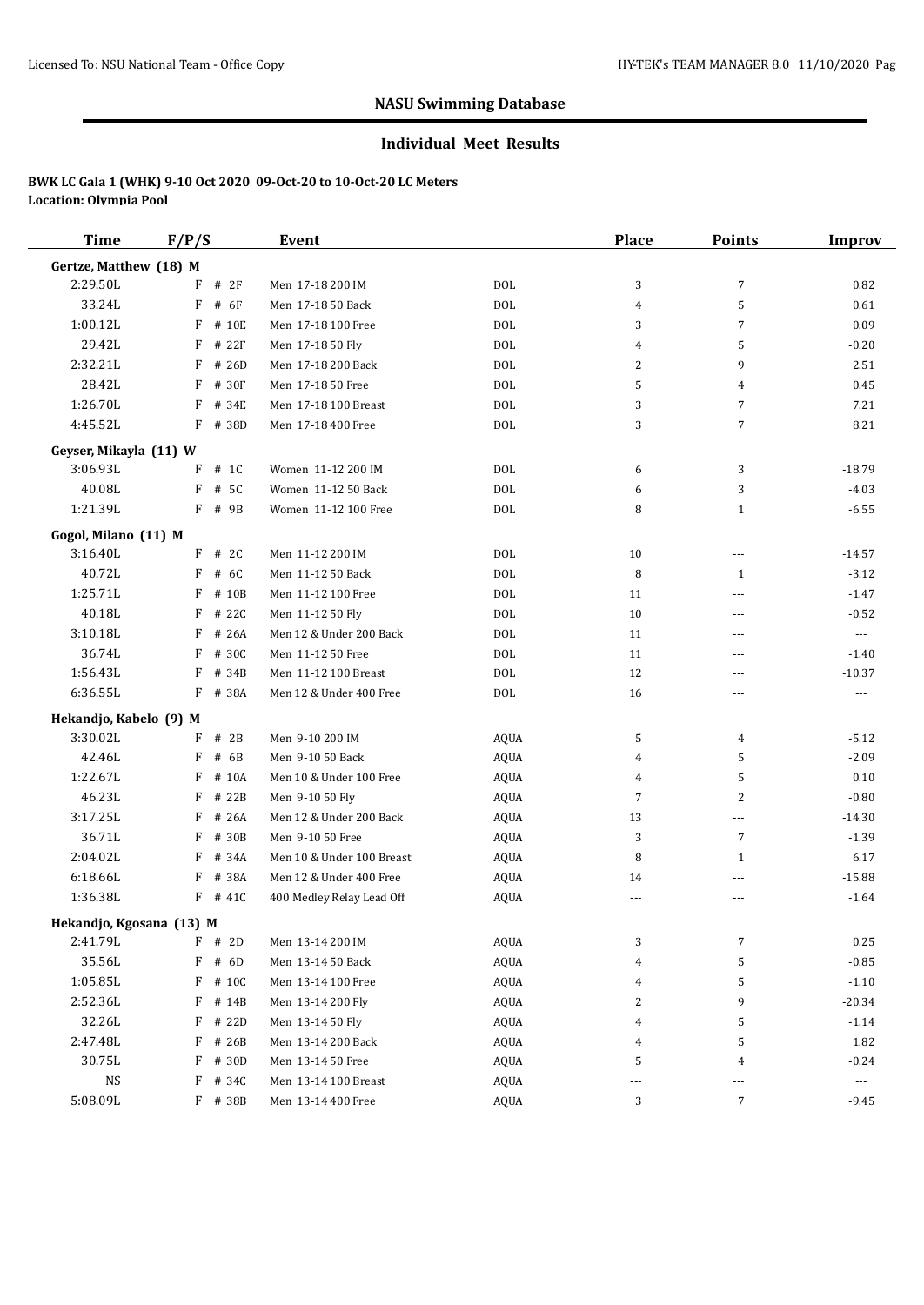#### **Individual Meet Results**

| <b>Time</b>                            | F/P/S                        | <b>Event</b>                                |                 | <b>Place</b>             | <b>Points</b>  | <b>Improv</b> |
|----------------------------------------|------------------------------|---------------------------------------------|-----------------|--------------------------|----------------|---------------|
| Henning, Marco (17) M                  |                              |                                             |                 |                          |                |               |
| 2:25.70L                               | F<br># 2F                    | Men 17-18 200 IM                            | DOL             | 2                        | 9              | $-5.60$       |
| 33.20L                                 | F<br># 6F                    | Men 17-18 50 Back                           | DOL             | 3                        | $\overline{7}$ | 1.74          |
| 57.65L                                 | F<br># 10E                   | Men 17-18 100 Free                          | <b>DOL</b>      | $\mathbf{1}$             | 11             | $-1.27$       |
| 2:25.33L                               | F<br># 14D                   | Men 17-18 200 Fly                           | <b>DOL</b>      | $\mathbf{1}$             | 11             | $-2.06$       |
| 29.18L                                 | F<br># 22F                   | Men 17-18 50 Fly                            | DOL             | 3                        | $\overline{7}$ | 0.38          |
| 2:32.97L                               | F<br># 26D                   | Men 17-18 200 Back                          | DOL             | 3                        | $\overline{7}$ | 0.25          |
| 27.14L                                 | # 30F<br>F                   | Men 17-18 50 Free                           | DOL             | 2                        | 9              | 0.36          |
| 4:40.60L                               | F<br># 38D                   | Men 17-18 400 Free                          | DOL             | $\mathbf{1}$             | 11             | 2.43          |
|                                        | Hucke-McFarlane, Imme (46) W |                                             |                 |                          |                |               |
| 1:44.87L                               | F # 35B                      | Women 45 & Over 100 Breast                  | DOL             | $\mathbf{1}$             | 11             | $\cdots$      |
| Humphrey, Jessica (12) W               |                              |                                             |                 |                          |                |               |
| 2:52.42L                               | $F$ # 1C                     | Women 11-12 200 IM                          | AQUA            | 2                        | 9              | $-2.71$       |
| 34.92L                                 | F<br># 5C                    | Women 11-12 50 Back                         | AQUA            | 1                        | 11             | $-1.37$       |
| 1:10.43L                               | F<br># 9B                    | Women 11-12 100 Free                        | AQUA            | 2                        | 9              | $-1.75$       |
| 37.04L                                 | # 21C<br>F                   | Women 11-12 50 Fly                          | <b>AQUA</b>     | 3                        | $\overline{7}$ | 0.30          |
| 2:52.75L                               | # 25A<br>F                   | Women 12 & Under 200 Back                   | AQUA            | 3                        | $\overline{7}$ | $-2.49$       |
| 32.43L                                 | F<br># 29C                   | Women 11-12 50 Free                         | AQUA            | 1                        | 11             | $-0.10$       |
| 1:42.71L                               | # 33B<br>F                   | Women 11-12 100 Breast                      | AQUA            | 7                        | 2              | 3.11          |
| 5:31.89L                               | F<br># 37A                   | Women 12 & Under 400 Free                   | AQUA            | 2                        | 9              | $-1.11$       |
| 1:18.84L                               | $F$ # 41F                    | 400 Medley Relay Lead Off                   | AQUA            | ---                      | ---            | $-1.29$       |
|                                        |                              |                                             |                 |                          |                |               |
| Jansen, Christina (8) W<br>4:09.62L DQ | F<br># 1A                    | Women 8 & Under 200 IM                      | DOL             | $\overline{\phantom{a}}$ | $\cdots$       | $---$         |
| 51.30L                                 | F<br># 5A                    | Women 8 & Under 50 Back                     | DOL             | 1                        | 11             | ---           |
| 1:41.51L                               | F<br># 9A                    | Women 10 & Under 100 Free                   | DOL             | 7                        | 2              | ---           |
| 51.26L                                 | F<br># 21A                   | Women 8 & Under 50 Fly                      | DOL             | $\mathbf{1}$             | 11             |               |
| 44.12L                                 | F<br># 29A                   | Women 8 & Under 50 Free                     | DOL             | $\mathbf{1}$             | 11             | $---$         |
| 2:07.10L                               | F # 33A                      | Women 10 & Under 100 Breast                 | <b>DOL</b>      | 7                        | 2              | $---$         |
|                                        |                              |                                             |                 |                          |                |               |
| Jansen, Ernst (10) M<br>2:56.43L       | F<br># 2B                    |                                             | DOL             | 1                        | 11             |               |
| 38.58L                                 | F                            | Men 9-10 200 IM                             |                 |                          |                | $-17.92$      |
| 1:15.29L                               | # 6B                         | Men 9-10 50 Back                            | DOL             | $\mathbf{1}$             | 11             | $-1.28$       |
|                                        | # 10A<br>F                   | Men 10 & Under 100 Free                     | <b>DOL</b>      | $\mathbf{1}$             | 11<br>9        | $-1.00$       |
| 38.55L                                 | $F$ # 22B                    | Men 9-10 50 Fly                             | DO <sub>L</sub> | 2                        |                | $-1.13$       |
| 2:52.53L<br>34.56L                     | $F$ # 26A<br># 30B           | Men 12 & Under 200 Back<br>Men 9-10 50 Free | DOL             | 4                        | 5<br>9         | $-17.07$      |
|                                        | F                            |                                             | DOL             | 2                        |                | $-0.26$       |
| 1:47.24L<br>5:34.93L                   | # 34A<br>F                   | Men 10 & Under 100 Breast                   | DOL             | 2<br>3                   | 9<br>7         | 2.86          |
|                                        | $F$ # 38A                    | Men 12 & Under 400 Free                     | DOL             |                          |                | $-21.62$      |
| Jiao, Naan (10) M                      |                              |                                             |                 |                          |                |               |
| 2:56.70L                               | # 2B<br>F                    | Men 9-10 200 IM                             | DOL             | 2                        | 9              | $-7.42$       |
| 39.61L                                 | F<br># 6B                    | Men 9-10 50 Back                            | DOL             | 3                        | 7              | $-1.48$       |
| 1:16.10L                               | F<br># 10A                   | Men 10 & Under 100 Free                     | DOL             | 2                        | 9              | $-3.98$       |
| 3:05.78L                               | F<br># 14A                   | Men 12 & Under 200 Fly                      | DOL             | $\mathbf{1}$             | 11             | $-33.19$      |
| 37.73L                                 | # 22B<br>F                   | Men 9-10 50 Fly                             | DOL             | $\mathbf{1}$             | 11             | $-1.45$       |
| 2:56.68L                               | # 26A<br>F                   | Men 12 & Under 200 Back                     | DOL             | 6                        | 3              | $-14.78$      |
| 34.53L                                 | F<br># 30B                   | Men 9-10 50 Free                            | DOL             | $\mathbf{1}$             | 11             | $-1.34$       |
| 1:39.12L                               | # 34A<br>F                   | Men 10 & Under 100 Breast                   | DOL             | $\mathbf{1}$             | 11             | $-2.28$       |
| 5:40.63L                               | F # 38A                      | Men 12 & Under 400 Free                     | DOL             | 5                        | 4              | $-19.80$      |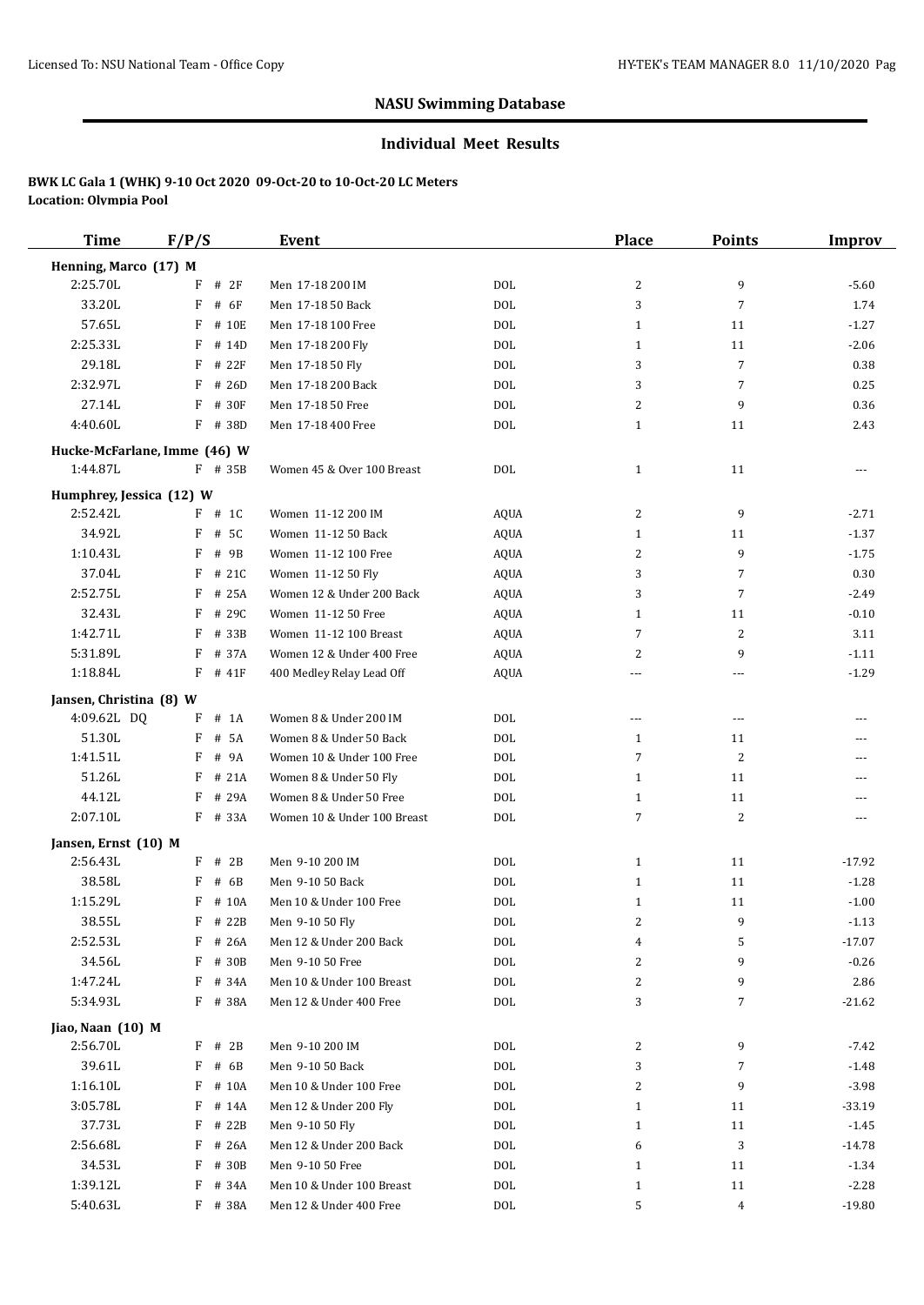#### **Individual Meet Results**

| Time                     | F/P/S      | Event                     |             | Place          | <b>Points</b>  | Improv   |
|--------------------------|------------|---------------------------|-------------|----------------|----------------|----------|
| Kali, Martha (14) W      |            |                           |             |                |                |          |
| 3:01.30L                 | $F$ # 1D   | Women 13-14 200 IM        | <b>DOL</b>  | 10             | ---            | $-8.45$  |
| 41.07L                   | F<br># 5D  | Women 13-14 50 Back       | <b>DOL</b>  | 10             | ---            | $-0.14$  |
| 1:12.13L                 | F<br># 9C  | Women 13-14 100 Free      | <b>DOL</b>  | 7              | $\overline{2}$ | $-3.79$  |
| 3:22.97L                 | F<br># 13B | Women 13-14 200 Fly       | <b>DOL</b>  | 3              | 7              | $-13.38$ |
| 38.23L                   | F<br># 21D | Women 13-14 50 Fly        | <b>DOL</b>  | 10             | ---            | 1.25     |
| 3:06.74L                 | F<br># 25B | Women 13-14 200 Back      | <b>DOL</b>  | 10             | ---            | $-12.04$ |
| 34.16L                   | F<br># 29D | Women 13-14 50 Free       | <b>DOL</b>  | 10             | ---            | $-0.14$  |
| 1:45.10L DQ              | $F$ # 33C  | Women 13-14 100 Breast    | <b>DOL</b>  | $---$          | ---            | ---      |
| 5:56.58L                 | F # 37B    | Women 13-14 400 Free      | <b>DOL</b>  | 9              | ---            | 9.45     |
|                          |            |                           |             |                |                |          |
| Kapapa, Alexandra (11) W |            |                           |             |                |                |          |
| 3:08.58L                 | $F$ # 1C   | Women 11-12 200 IM        | AQUA        | 7              | 2              | $-0.77$  |
| 39.71L                   | # 5C<br>F  | Women 11-12 50 Back       | AQUA        | 5              | 4              | $-1.09$  |
| 1:21.86L                 | F<br># 9B  | Women 11-12 100 Free      | AQUA        | 10             | ---            | 2.91     |
| 40.93L                   | F<br># 21C | Women 11-12 50 Fly        | <b>AQUA</b> | 6              | 3              | 0.83     |
| 3:13.35L                 | F # 25A    | Women 12 & Under 200 Back | <b>AQUA</b> | 6              | 3              | $-7.97$  |
| 36.94L                   | F<br># 29C | Women 11-12 50 Free       | <b>AQUA</b> | 10             | ---            | 1.28     |
| 1:40.37L                 | F<br># 33B | Women 11-12 100 Breast    | <b>AQUA</b> | 5              | 4              | 1.53     |
| 6:38.68L                 | F # 37A    | Women 12 & Under 400 Free | AQUA        | 9              | ---            | 19.72    |
| Kinnaird, Levette (14) W |            |                           |             |                |                |          |
| 2:47.62L                 | $F$ # 1D   | Women 13-14 200 IM        | DOL         | 2              | 9              | $-12.98$ |
| 37.13L                   | F<br># 5D  | Women 13-14 50 Back       | <b>DOL</b>  | 2              | 9              | $-3.07$  |
| 1:10.90L                 | F<br># 9C  | Women 13-14 100 Free      | <b>DOL</b>  | 6              | 3              | $-3.69$  |
| 3:07.36L                 | F<br># 13B | Women 13-14 200 Fly       | <b>DOL</b>  | 2              | 9              | $-21.06$ |
| 37.52L                   | F<br># 21D | Women 13-14 50 Fly        | <b>DOL</b>  | $\overline{7}$ | $\overline{2}$ | $-2.63$  |
| 2:54.38L                 | F<br># 25B | Women 13-14 200 Back      | <b>DOL</b>  | 3              | $\overline{7}$ | $-9.92$  |
| 33.00L                   | F # 29D    | Women 13-14 50 Free       | <b>DOL</b>  | 7              | 2              | $-1.69$  |
| 1:32.25L                 | F<br># 33C | Women 13-14 100 Breast    | <b>DOL</b>  | 4              | 5              | $-0.47$  |
| 5:23.41L                 | F # 37B    | Women 13-14 400 Free      | <b>DOL</b>  | 4              | 5              | $-7.18$  |
|                          |            |                           |             |                |                |          |
| Kinnaird, Liam (12) M    |            |                           |             |                |                |          |
| 2:50.24L                 | $F$ # 2C   | Men 11-12 200 IM          | <b>DOL</b>  | $\mathbf{1}$   | 11             | $-9.37$  |
| 36.21L                   | F<br># 6C  | Men 11-12 50 Back         | <b>DOL</b>  | $\mathbf{1}$   | 11             | $-0.82$  |
| 1:11.55L                 | F # 10B    | Men 11-12 100 Free        | <b>DOL</b>  | $\mathbf{1}$   | 11             | $-3.26$  |
| 3:16.41L                 | F # 14A    | Men 12 & Under 200 Fly    | $\rm DOL$   | 5              | 4              | $-21.08$ |
| 36.03L                   | # 22C<br>F | Men 11-12 50 Fly          | $\rm DOL$   | 5              | 4              | $-1.89$  |
| 2:50.18L                 | F<br># 26A | Men 12 & Under 200 Back   | $\rm DOL$   | 2              | 9              | $-4.89$  |
| 32.70L                   | F # 30C    | Men 11-12 50 Free         | <b>DOL</b>  | 3              | 7              | $-0.81$  |
| 1:38.12L                 | $F$ # 34B  | Men 11-12 100 Breast      | DOL         | 3              | 7              | $-1.70$  |
| 5:34.55L                 | F # 38A    | Men 12 & Under 400 Free   | DOL         | 2              | 9              | $-21.61$ |
| Klein, Kaylynn (13) W    |            |                           |             |                |                |          |
| 3:06.25L                 | $F$ # 1D   | Women 13-14 200 IM        | AQUA        | 11             | ---            | 4.43     |
| 39.10L                   | F<br># 5D  | Women 13-14 50 Back       | AQUA        | 8              | 1              | $-1.25$  |
| 1:15.94L                 | F<br># 9C  | Women 13-14 100 Free      | AQUA        | 11             | ---            | $-0.69$  |
| 35.92L                   | $F$ # 21D  | Women 13-14 50 Fly        | AQUA        | 3              | 7              | $-0.30$  |
| 2:58.75L                 | F<br># 25B | Women 13-14 200 Back      | AQUA        | 6              | 3              | $-2.25$  |
| 34.16L                   | F<br># 29D | Women 13-14 50 Free       | AQUA        | 10             | ---            | $-0.51$  |
| 1:37.62L                 | $F$ # 330  | Women 13-14 100 Breast    | AQUA        | 5              | 4              | $-2.33$  |
|                          |            |                           |             |                |                |          |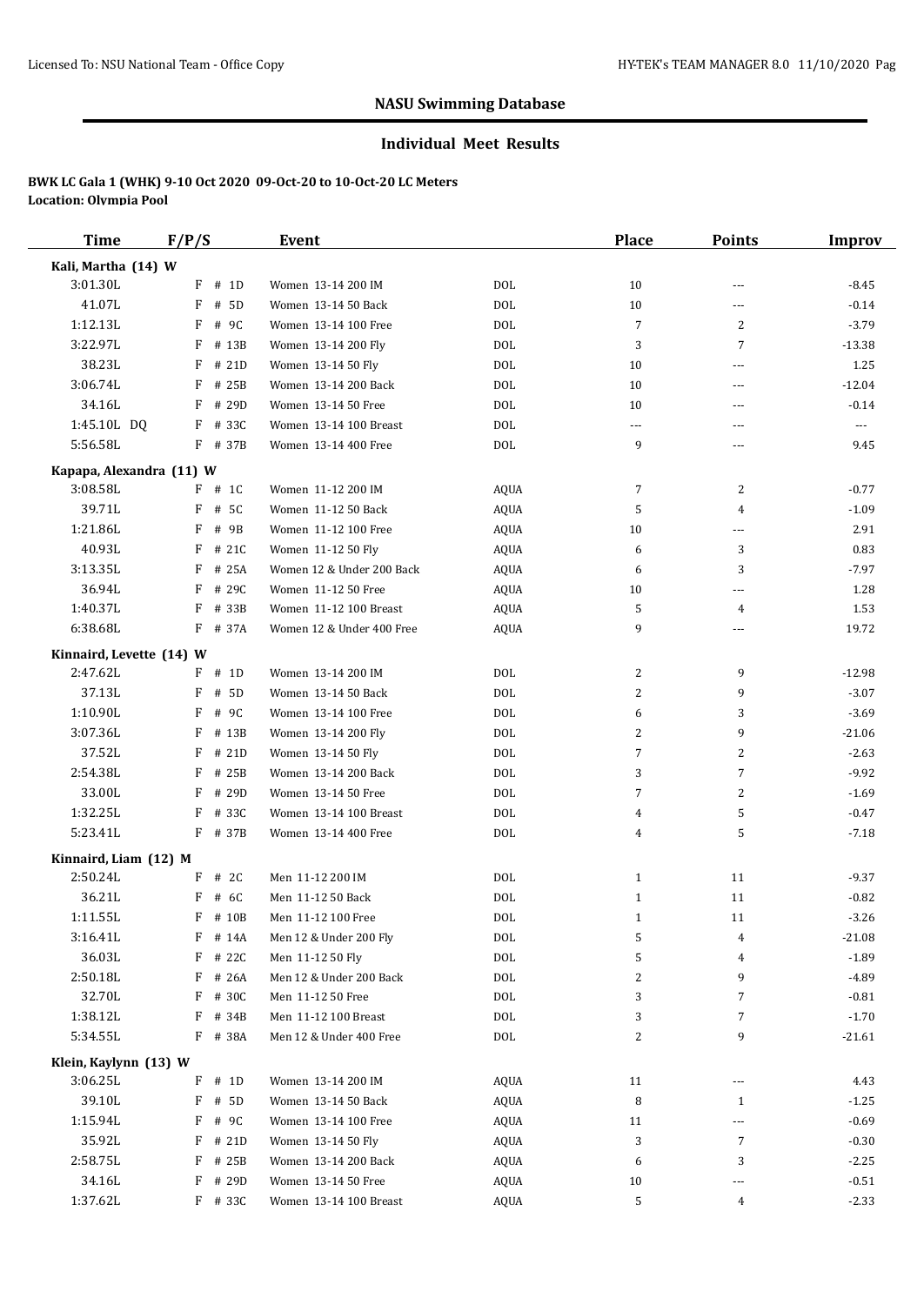#### **Individual Meet Results**

| <b>Time</b>                | F/P/S                 | Event                     |             | Place          | <b>Points</b>            | <b>Improv</b>            |
|----------------------------|-----------------------|---------------------------|-------------|----------------|--------------------------|--------------------------|
| Langford, Johannes (11) M  |                       |                           |             |                |                          |                          |
| 2:55.64L                   | $F$ # 2C              | Men 11-12 200 IM          | <b>DOL</b>  | 5              | 4                        | $-24.10$                 |
| 36.99L                     | F<br># 6C             | Men 11-12 50 Back         | <b>DOL</b>  | 3              | 7                        | $-4.68$                  |
| 1:14.54L                   | F<br># 10B            | Men 11-12 100 Free        | <b>DOL</b>  | 4              | 5                        | $-5.16$                  |
| 3:14.74L                   | F<br># 14A            | Men 12 & Under 200 Fly    | <b>DOL</b>  | 4              | 5                        | $---$                    |
| 35.16L                     | F<br># 22C            | Men 11-12 50 Fly          | <b>DOL</b>  | 3              | $\overline{7}$           | $-1.59$                  |
| 2:58.44L                   | F<br># 26A            | Men 12 & Under 200 Back   | <b>DOL</b>  | 7              | 2                        | $-18.96$                 |
| 33.00L                     | F<br># 30C            | Men 11-12 50 Free         | <b>DOL</b>  | 5              | 4                        | $-1.96$                  |
| 1:36.28L                   | F<br># 34B            | Men 11-12 100 Breast      | <b>DOL</b>  | 2              | 9                        | $-3.74$                  |
| 6:02.13L                   | F<br># 38A            | Men 12 & Under 400 Free   | <b>DOL</b>  | 9              | ---                      | $-44.19$                 |
| 1:23.37L                   | $F$ # 41F             | 400 Medley Relay Lead Off | <b>DOL</b>  | $\overline{a}$ | ---                      | -3.44                    |
| Lasso Drews, Daniel (14) M |                       |                           |             |                |                          |                          |
| 2:51.55L                   | $F$ # 2D              | Men 13-14 200 IM          | DOL         | 6              | 3                        | $-5.34$                  |
| 37.06L                     | # 6D<br>F             | Men 13-14 50 Back         | <b>DOL</b>  | 5              | 4                        | $-1.64$                  |
| 1:08.23L                   | F<br># 10C            | Men 13-14 100 Free        | <b>DOL</b>  | 5              | 4                        | $-5.10$                  |
| 2:48.32L DQ                | F # 14B               | Men 13-14 200 Fly         | <b>DOL</b>  | ---            | ---                      | $\overline{\phantom{a}}$ |
| 32.35L                     | F<br># 22D            | Men 13-14 50 Fly          | <b>DOL</b>  | 5              | 4                        | $-2.06$                  |
| 3:00.94L                   | F<br># 26B            | Men 13-14 200 Back        | <b>DOL</b>  | 6              | 3                        | $-10.21$                 |
| 30.68L                     | F<br># 30D            | Men 13-14 50 Free         | <b>DOL</b>  | 4              | 5                        | $-2.18$                  |
| 1:32.84L                   | F<br># 34C            | Men 13-14 100 Breast      | <b>DOL</b>  | 4              | 5                        | $-6.59$                  |
| 5:25.80L                   | F<br># 38B            | Men 13-14 400 Free        | <b>DOL</b>  | 4              | 5                        | $-30.38$                 |
| Leitner, Chelsea (25) W    |                       |                           |             |                |                          |                          |
| 1:24.78L                   | F<br># 11A            | Women 25-44 100 Free      | AQUA        | $\mathbf{1}$   | 11                       |                          |
| 36.27L                     | $F$ # 31A             | Women 25-44 50 Free       | <b>AQUA</b> | $\mathbf{1}$   | 11                       | ---                      |
|                            |                       |                           |             |                |                          |                          |
| Leitner, Janine (24) W     |                       |                           |             |                |                          |                          |
| 37.92L<br>1:15.58L         | $F$ # 5G<br>F<br># 9F | Women 19 & Over 50 Back   | AQUA        | $\mathbf{1}$   | 11<br>9                  | $-3.91$                  |
|                            |                       | Women 19 & Over 100 Free  | AQUA        | 2              |                          | $-1.33$                  |
| 32.87L                     | $F$ # 29G             | Women 19 & Over 50 Free   | <b>AQUA</b> | 2              | 9                        | $-1.05$                  |
| Leitner, Ulrike (52) W     |                       |                           |             |                |                          |                          |
| 45.81L                     | F # 7B                | Women 45 & Over 50 Back   | AQUA        | $\mathbf{1}$   | 11                       |                          |
| <b>DNF</b>                 | F<br># 11B            | Women 45 & Over 100 Free  | <b>AQUA</b> |                | $\overline{\phantom{a}}$ |                          |
| 3:38.55L                   | F # 27B               | Women 45 & Over 200 Back  | <b>AQUA</b> | $\mathbf{1}$   | 11                       |                          |
| 39.27L                     | $F$ # 31B             | Women 45 & Over 50 Free   | AQUA        | $\mathbf{1}$   | 11                       |                          |
| Leitner, Zachary (7) M     |                       |                           |             |                |                          |                          |
| 49.67L                     | F<br># 6A             | Men 8 & Under 50 Back     | <b>AQUA</b> | $\mathbf{1}$   | 11                       | $-5.54$                  |
| 1:53.40L                   | F<br># 10A            | Men 10 & Under 100 Free   | <b>AQUA</b> | $10\,$         | ---                      |                          |
| 1:00.35L                   | F<br># 22A            | Men 8 & Under 50 Fly      | <b>AQUA</b> | 2              | 9                        | ---                      |
| 48.66L                     | F # 30A               | Men 8 & Under 50 Free     | <b>AQUA</b> | 2              | 9                        | $-2.83$                  |
| Loxton, Dominic (15) M     |                       |                           |             |                |                          |                          |
| 3:07.80L                   | F<br># 2E             | Men 15-16 200 IM          | <b>AQUA</b> | 6              | 3                        | $-5.32$                  |
| 41.52L                     | F<br># 6E             | Men 15-16 50 Back         | <b>AQUA</b> | 6              | 3                        | 0.05                     |
| 1:17.11L                   | $F$ # 10D             | Men 15-16 100 Free        | <b>AQUA</b> | 6              | 3                        | 1.51                     |
| 3:27.07L                   | F<br># 14C            | Men 15-16 200 Fly         | <b>AQUA</b> | 4              | 5                        | $\scriptstyle \cdots$    |
| 36.13L                     | F<br># 22E            | Men 15-16 50 Fly          | <b>AQUA</b> | 7              | 2                        | 2.16                     |
| 3:30.70L                   | F<br># 26C            | Men 15-16 200 Back        | <b>AQUA</b> | 2              | 9                        | ---                      |
| 33.80L                     | F<br># 30E            | Men 15-16 50 Free         | <b>AQUA</b> | 7              | $\overline{c}$           | 2.59                     |
| 1:49.96L                   | F<br># 34D            | Men 15-16 100 Breast      | AQUA        | 6              | 3                        | 4.40                     |
| 6:51.67L                   | F # 38C               | Men 15-16 400 Free        | <b>AQUA</b> | 4              | 5                        | $\cdots$                 |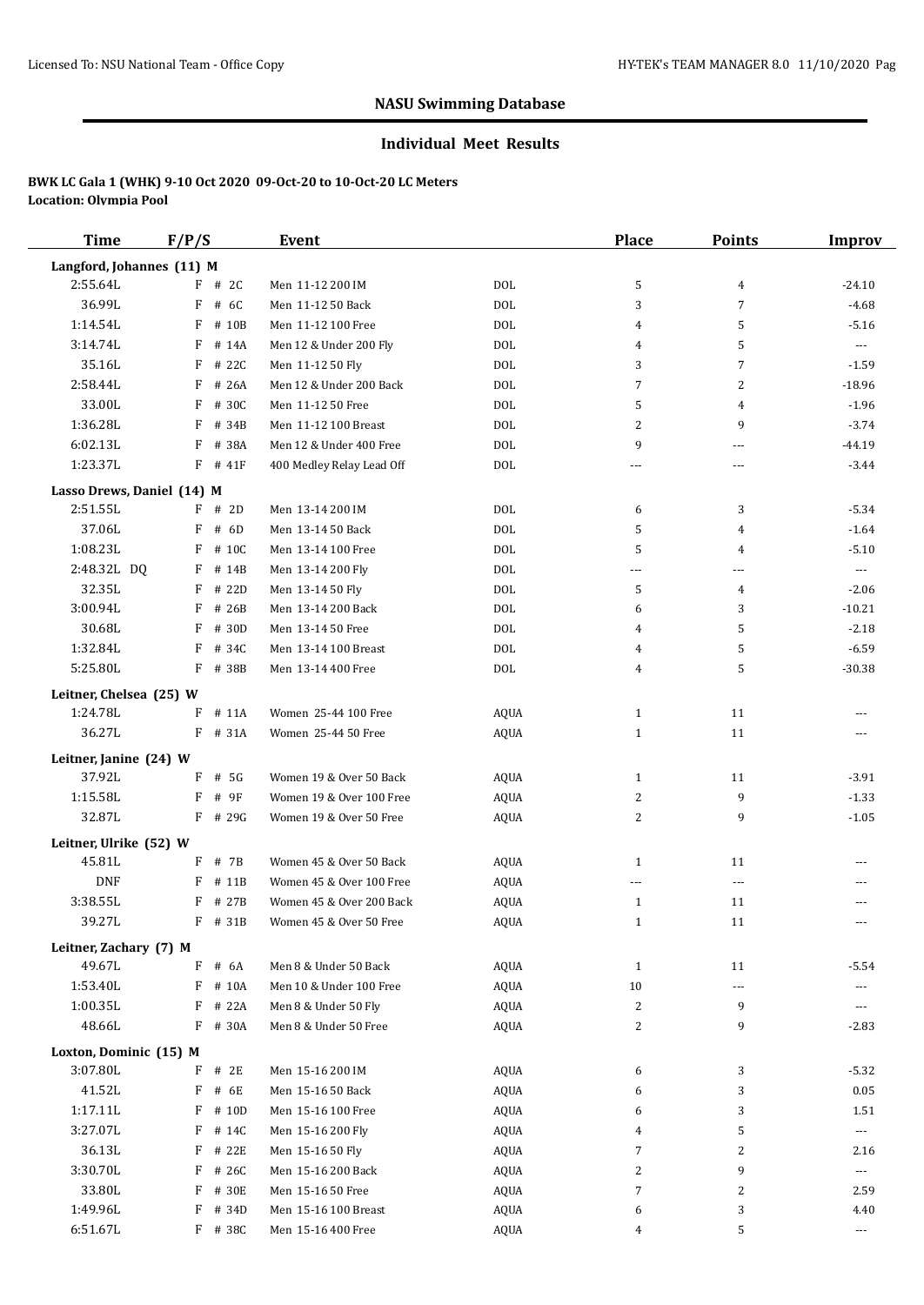#### **Individual Meet Results**

| <b>Time</b>              | F/P/S |           | <b>Event</b>                |             | <b>Place</b>           | <b>Points</b>   | <b>Improv</b>                          |
|--------------------------|-------|-----------|-----------------------------|-------------|------------------------|-----------------|----------------------------------------|
| Magongo, Armas (16) M    |       |           |                             |             |                        |                 |                                        |
| 2:37.74L                 | F     | # 2E      | Men 15-16 200 IM            | AQUA        | 3                      | $\overline{7}$  | $-2.31$                                |
| 36.70L                   | F     | # 6E      | Men 15-16 50 Back           | AQUA        | 4                      | 5               | 0.86                                   |
| 1:02.15L                 | F     | # 10D     | Men 15-16 100 Free          | <b>AQUA</b> | 3                      | 7               | $-0.75$                                |
| 34.37L                   | F     | # 22E     | Men 15-16 50 Fly            | AQUA        | 6                      | 3               | 1.96                                   |
| 28.93L                   | F     | # 30E     | Men 15-16 50 Free           | AQUA        | 5                      | 4               | 0.25                                   |
| 1:20.54L                 |       | F # 34D   | Men 15-16 100 Breast        | AQUA        | 4                      | 5               | 0.38                                   |
| Marggraff, Alex (12) M   |       |           |                             |             |                        |                 |                                        |
| 3:08.13L                 | F     | # 2C      | Men 11-12 200 IM            | DOL         | 9                      | $\cdots$        |                                        |
| 39.47L                   | F     | # 6C      | Men 11-12 50 Back           | <b>DOL</b>  | 7                      | $\overline{c}$  |                                        |
| 1:20.90L                 | F     | # 10B     | Men 11-12 100 Free          | DOL         | 9                      | ---             | ---                                    |
| 37.97L                   | F     | # 22C     | Men 11-12 50 Fly            | DOL         | 8                      | $\mathbf{1}$    | ---                                    |
| 3:08.75L DQ              | F     | # 26A     | Men 12 & Under 200 Back     | <b>DOL</b>  | ---                    | ---             | $---$                                  |
| 35.48L                   | F     | # 30C     | Men 11-12 50 Free           | DOL         | 10                     | $\cdots$        | $---$                                  |
| 1:43.67L                 | F     | # 34B     | Men 11-12 100 Breast        | <b>DOL</b>  | 7                      | 2               | $---$                                  |
| 6:05.14L                 |       | F # 38A   | Men 12 & Under 400 Free     | <b>DOL</b>  | 10                     | ---             | $---$                                  |
| Matyayi, Roselinda (9) W |       |           |                             |             |                        |                 |                                        |
| 3:15.21L                 |       | $F$ # 1B  | Women 9-10 200 IM           | AQUA        | 2                      | 9               | $-6.96$                                |
| 39.48L                   | F     | # 5B      | Women 9-10 50 Back          | AQUA        | $\mathbf{1}$           | 11              | $-2.14$                                |
| 1:23.79L                 | F     | # 9A      | Women 10 & Under 100 Free   | AQUA        | 3                      | $\overline{7}$  | $-2.12$                                |
| 38.21L                   | F     | # 21B     | Women 9-10 50 Fly           | AQUA        | 1                      | 11              | $-0.32$                                |
| 3:13.43L                 | F     | # 25A     | Women 12 & Under 200 Back   | AQUA        | 7                      | 2               | $-6.23$                                |
| 35.12L                   | F     | # 29B     | Women 9-10 50 Free          | <b>AQUA</b> | 1                      | 11              | $-1.41$                                |
| 1:47.31L                 | F     | # 33A     | Women 10 & Under 100 Breast | <b>AQUA</b> | 2                      | 9               | $-0.83$                                |
| 6:39.84L                 |       | F # 37A   | Women 12 & Under 400 Free   | <b>AQUA</b> | 10                     | ---             | $\sim$ $\sim$ $\sim$                   |
| McFarlane, Ayla (9) W    |       |           |                             |             |                        |                 |                                        |
| 47.81L                   | F     | # 29B     | Women 9-10 50 Free          | DOL         | 11                     | ---             | $-3.41$                                |
| 2:06.04L DQ              |       | F # 33A   | Women 10 & Under 100 Breast | DOL         | ---                    | ---             | $\scriptstyle\cdots\scriptstyle\cdots$ |
| McFarlane, Max (12) M    |       |           |                             |             |                        |                 |                                        |
| 34.20L                   |       | $F$ # 30C | Men 11-12 50 Free           | DOL         | 7                      | 2               | $-0.82$                                |
| 1:44.27L                 | F     | # 34B     | Men 11-12 100 Breast        | DOL         | 9                      | ---             | $-1.90$                                |
| McNab, Aneurene (9) W    |       |           |                             |             |                        |                 |                                        |
| 4:43.45L                 |       | $F$ # 1B  | Women 9-10 200 IM           | DOL         | 10                     |                 | $-0.07$                                |
| 58.90L                   |       | $F$ # 5B  | Women 9-10 50 Back          | DOL         | 11                     | ---             | 3.51                                   |
| 2:05.07L                 | F     | # 9A      | Women 10 & Under 100 Free   | DOL         | 12                     | ---             | 1.68                                   |
| 1:12.00L                 | F     | # 21B     | Women 9-10 50 Fly           | DOL         | 10                     | ---             | 7.34                                   |
| 54.29L                   | F     | # 29B     | Women 9-10 50 Free          | DOL         | 12                     |                 | $-0.57$                                |
| 2:16.44L                 |       | F # 33A   | Women 10 & Under 100 Breast | DOL         | 9                      | ---             | $-2.45$                                |
| Mobbison, Solange (9) W  |       |           |                             |             |                        |                 |                                        |
| 3:50.71L                 |       | $F$ # 1B  | Women 9-10 200 IM           | DOL         | 7                      | 2               | $-35.07$                               |
| 52.14L                   | F     | # 5B      | Women 9-10 50 Back          | <b>DOL</b>  | 9                      | ---             | $-6.28$                                |
| 1:45.99L                 | F     | # 9A      | Women 10 & Under 100 Free   | DOL         | 10                     | $-\, -\, -$     | $-11.29$                               |
| 54.69L                   | F     | # 21B     | Women 9-10 50 Fly           | DOL         | 8                      | $\mathbf{1}$    | $-2.01$                                |
| 47.75L                   |       | $F$ # 29B | Women 9-10 50 Free          | DOL         | 10                     |                 | $-3.05$                                |
| 2:07.17L DQ              |       | F # 33A   | Women 10 & Under 100 Breast | DOL         | $\scriptstyle\cdots$ . | ---<br>$\cdots$ | $\scriptstyle\cdots$                   |
|                          |       |           |                             |             |                        |                 |                                        |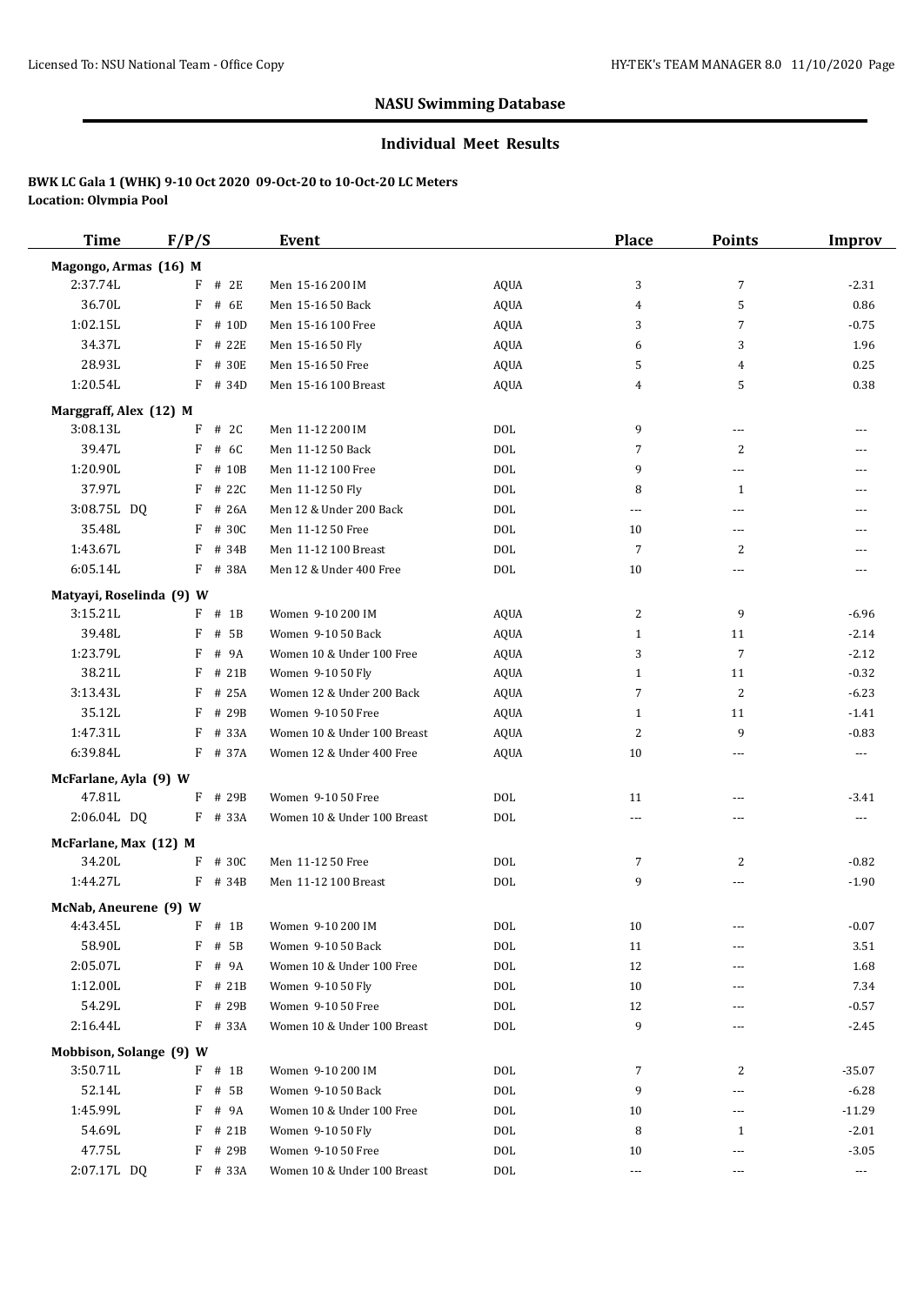#### **Individual Meet Results**

| <b>Time</b>               | F/P/S       | <b>Event</b>                |             | <b>Place</b> | <b>Points</b>  | <b>Improv</b> |
|---------------------------|-------------|-----------------------------|-------------|--------------|----------------|---------------|
| Mutumbulua, Trisha (15) W |             |                             |             |              |                |               |
| 3:04.98L                  | F<br># 1E   | Women 15-16 200 IM          | DOL         | 7            | 2              | 21.78         |
| 39.95L                    | F<br># 5E   | Women 15-16 50 Back         | DOL         | 5            | $\overline{4}$ | 6.22          |
| 1:13.51L                  | F<br># 9D   | Women 15-16 100 Free        | DOL         | 7            | 2              | 10.05         |
| Nakaleke, Elias (17) M    |             |                             |             |              |                |               |
| 32.95L                    | # 6F<br>F   | Men 17-18 50 Back           | AQUA        | 2            | 9              | $-0.67$       |
| 1:05.62L                  | F<br># 10E  | Men 17-18 100 Free          | AQUA        | 4            | 5              | 3.21          |
| 30.57L                    | # 22F<br>F  | Men 17-18 50 Fly            | AQUA        | 5            | 4              | $-0.06$       |
| 27.48L                    | F # 30F     | Men 17-18 50 Free           | AQUA        | 4            | 5              | $-0.68$       |
|                           |             |                             |             |              |                |               |
| Nakaleke, Eliphas (11) M  |             |                             |             |              |                |               |
| 2:51.61L                  | $F$ # 2C    | Men 11-12 200 IM            | AQUA        | 2            | 9              | $-9.38$       |
| 37.47L                    | F<br># 6C   | Men 11-12 50 Back           | AQUA        | 4            | 5              | $-1.49$       |
| 1:11.73L                  | F<br># 10B  | Men 11-12 100 Free          | AQUA        | 2            | 9              | $-1.69$       |
| 3:29.20L                  | F<br># 14A  | Men 12 & Under 200 Fly      | <b>AQUA</b> | 7            | 2              | $-12.30$      |
| 36.24L                    | # 22C<br>F  | Men 11-12 50 Fly            | <b>AQUA</b> | 6            | 3              | 0.89          |
| 2:51.03L                  | F<br># 26A  | Men 12 & Under 200 Back     | <b>AQUA</b> | 3            | $\overline{7}$ | $-7.10$       |
| 31.81L                    | # 30C<br>F  | Men 11-12 50 Free           | AQUA        | $\mathbf{1}$ | 11             | $-1.71$       |
| 1:38.99L                  | # 34B<br>F  | Men 11-12 100 Breast        | AQUA        | 5            | 4              | 6.56          |
| 6:00.30L                  | F # 38A     | Men 12 & Under 400 Free     | AQUA        | 7            | 2              | $-41.01$      |
| Nakaleke, Ester (15) W    |             |                             |             |              |                |               |
| 3:16.03L                  | F<br># 1E   | Women 15-16 200 IM          | AQUA        | 9            | $---$          | 14.16         |
| 42.99L                    | F<br># 5E   | Women 15-16 50 Back         | AQUA        | 9            | ---            | 1.36          |
| 1:17.18L                  | # 9D<br>F   | Women 15-16 100 Free        | <b>AQUA</b> | 8            | $\mathbf{1}$   | 4.06          |
| 38.46L                    | F<br># 21E  | Women 15-16 50 Fly          | AQUA        | 6            | 3              | 2.90          |
| 33.54L                    | # 29E<br>F  | Women 15-16 50 Free         | <b>AQUA</b> | 7            | 2              | 1.85          |
| 1:34.86L                  | F<br># 33D  | Women 15-16 100 Breast      | AQUA        | 4            | 5              | 6.82          |
| Naukosho, Ainoa (9) W     |             |                             |             |              |                |               |
| 3:24.07L                  | $#$ 1B<br>F | Women 9-10 200 IM           | DOL         | 3            | $\overline{7}$ | $-14.03$      |
| 43.08L                    | # 5B<br>F   | Women 9-10 50 Back          | DOL         | 2            | 9              | $-1.65$       |
| 1:23.33L                  | F<br># 9A   | Women 10 & Under 100 Free   | DOL         | 2            | 9              | $-8.96$       |
| 3:55.67L                  | F<br># 13A  | Women 12 & Under 200 Fly    | DOL         | 4            | 5              | $\cdots$      |
| 43.99L                    | F # 21B     | Women 9-10 50 Fly           | <b>DOL</b>  | 4            | 5              | $-3.21$       |
| 3:18.27L                  | $F$ # 25A   | Women 12 & Under 200 Back   | DOL         | 12           | ---            | $-11.85$      |
| 38.17L                    | F<br># 29B  | Women 9-10 50 Free          | DOL         | 3            | $\overline{7}$ | 0.61          |
| 1:50.35L                  | # 33A<br>F  | Women 10 & Under 100 Breast | DOL         | 3            | $\overline{7}$ | $-14.84$      |
| 6:53.57L                  | F # 37A     | Women 12 & Under 400 Free   | DOL         | 14           | ---            | $\cdots$      |
| Naukosho, Ariana (13) W   |             |                             |             |              |                |               |
| 2:43.56L                  | $F$ # 1D    | Women 13-14 200 IM          | DOL         | $\mathbf{1}$ | 11             | 0.61          |
| 37.18L                    | F<br># 5D   | Women 13-14 50 Back         | DOL         | 3            | 7              | 0.96          |
| 1:08.63L                  | F<br># 9C   | Women 13-14 100 Free        | DOL         | 2            | 9              | $-0.17$       |
| 2:53.97L                  | F<br># 13B  | Women 13-14 200 Fly         | DOL         | $\mathbf{1}$ | 11             | 2.15          |
| 36.50L                    | F<br># 21D  | Women 13-14 50 Fly          | DOL         | 4            | 5              | 2.82          |
| 2:56.41L                  | F<br># 25B  | Women 13-14 200 Back        | DOL         | 5            | 4              | 12.41         |
| 31.53L                    | F<br># 29D  | Women 13-14 50 Free         | DOL         | 2            | 9              | 0.47          |
| 1:28.83L                  | F<br># 33C  | Women 13-14 100 Breast      | DOL         | $\mathbf{1}$ | 11             | 1.39          |
| 5:19.88L                  | F<br># 37B  | Women 13-14 400 Free        | DOL         | 2            | 9              | 5.07          |
| 1:19.78L                  | $F$ # 411   | 400 Medley Relay Lead Off   | DOL         | $\cdots$     | $\ldots$       | 3.73          |
|                           |             |                             |             |              |                |               |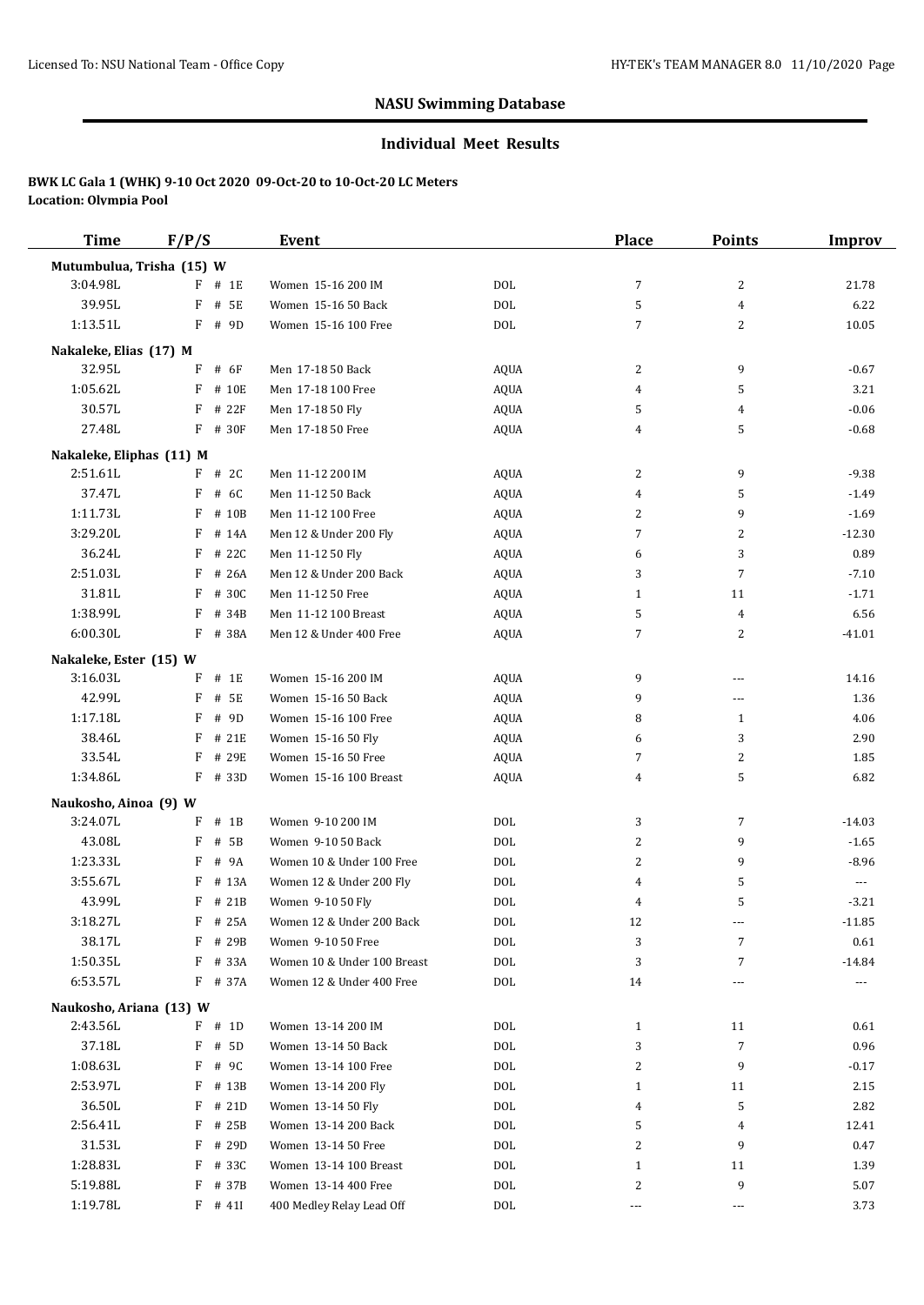#### **Individual Meet Results**

| <b>Time</b>              | F/P/S      | Event                     |             | <b>Place</b> | <b>Points</b>  | Improv   |
|--------------------------|------------|---------------------------|-------------|--------------|----------------|----------|
| Naukushu, Elago (19) M   |            |                           |             |              |                |          |
| 2:44.36L                 | $F$ # 2G   | Men 19 & Over 200 IM      | AQUA        | $\mathbf{1}$ | 11             | 4.18     |
| 35.63L                   | F<br># 6G  | Men 19 & Over 50 Back     | <b>AQUA</b> | $\mathbf{1}$ | 11             | 1.15     |
| 1:06.44L                 | F<br># 10F | Men 19 & Over 100 Free    | <b>AQUA</b> | $\mathbf{1}$ | 11             | 1.16     |
| 32.15L                   | F<br># 22G | Men 19 & Over 50 Fly      | <b>AQUA</b> | $\mathbf{1}$ | 11             | 0.63     |
| 29.91L                   | F<br># 30G | Men 19 & Over 50 Free     | <b>AQUA</b> | $\mathbf{1}$ | 11             | $-0.29$  |
| 1:20.64L                 | F # 34F    | Men 19 & Over 100 Breast  | <b>AQUA</b> | $\mathbf{1}$ | 11             | $-0.17$  |
| Naukushu, Samora (17) M  |            |                           |             |              |                |          |
| 36.99L                   | $F$ # 6F   | Men 17-18 50 Back         | AQUA        | 5            | 4              | $-0.92$  |
| 1:06.34L                 | F # 10E    | Men 17-18 100 Free        | <b>AQUA</b> | 5            | 4              | $-0.41$  |
| 34.71L                   | F<br># 22F | Men 17-18 50 Fly          | <b>AQUA</b> | 6            | 3              | $-0.24$  |
| 29.41L                   | F<br># 30F | Men 17-18 50 Free         | <b>AQUA</b> | 6            | 3              | $-0.92$  |
| 1:23.67L                 | F # 34E    | Men 17-18 100 Breast      | <b>AQUA</b> | 2            | 9              | $-0.90$  |
| Nel, Amy-Isabella (11) W |            |                           |             |              |                |          |
| 42.25L                   | F # 5C     | Women 11-12 50 Back       | MAC         | 11           | ---            | $-1.17$  |
| 1:21.80L                 | F # 9B     | Women 11-12 100 Free      | MAC         | 9            | ---            | $-2.46$  |
| Nell, Noah (15) M        |            |                           |             |              |                |          |
| 2:39.65L                 | $F$ # 2E   | Men 15-16 200 IM          | <b>AQUA</b> | 4            | 5              | $-4.93$  |
| 34.16L                   | F<br># 6E  | Men 15-16 50 Back         | <b>AQUA</b> | 3            | 7              | $-0.47$  |
| 1:03.51L                 | F<br># 10D | Men 15-16 100 Free        | <b>AQUA</b> | 5            | 4              | $-1.56$  |
| 3:03.98L                 | F<br># 14C | Men 15-16 200 Fly         | <b>AQUA</b> | 3            | $\overline{7}$ | $-4.10$  |
| 32.41L                   | F<br># 22E | Men 15-16 50 Fly          | <b>AQUA</b> | 4            | 5              | $-0.13$  |
| 2:43.32L                 | F<br># 26C | Men 15-16 200 Back        | <b>AQUA</b> | $\mathbf{1}$ | 11             | $-7.99$  |
| 29.19L                   | F<br># 30E | Men 15-16 50 Free         | <b>AQUA</b> | 6            | 3              | $-0.68$  |
| 1:24.50L                 | F<br># 34D | Men 15-16 100 Breast      | <b>AQUA</b> | 5            | 4              | $-3.27$  |
| 5:01.52L                 | F<br># 38C | Men 15-16 400 Free        | <b>AQUA</b> | 2            | 9              | $-1.17$  |
| 1:15.19L                 | $F$ # 41L  | 400 Medley Relay Lead Off | <b>AQUA</b> | ---          | ---            | 0.71     |
| Nell, Tristan (12) M     |            |                           |             |              |                |          |
| 3:07.31L                 | $F$ # 2C   | Men 11-12 200 IM          | <b>AQUA</b> | 8            | $\mathbf{1}$   | $-6.58$  |
| 41.66L                   | F<br># 6C  | Men 11-12 50 Back         | <b>AQUA</b> | 9            | ---            | $-2.24$  |
| 1:15.66L                 | F<br># 10B | Men 11-12 100 Free        | <b>AQUA</b> | 6            | 3              | $-2.82$  |
| 3:19.66L                 | F<br># 14A | Men 12 & Under 200 Fly    | <b>AQUA</b> | 6            | 3              | $---$    |
| 37.98L                   | $F$ # 22C  | Men 11-12 50 Fly          | <b>AQUA</b> | 9            | ---            | $-0.30$  |
| 3:10.67L                 | F # 26A    | Men 12 & Under 200 Back   | AQUA        | 12           | ---            | $-12.84$ |
| 34.60L                   | F # 30C    | Men 11-12 50 Free         | AQUA        | 9            | ---            | $-0.28$  |
| 1:43.81L                 | F<br># 34B | Men 11-12 100 Breast      | AQUA        | 8            | $\mathbf{1}$   | $-3.74$  |
| 6:01.75L                 | F # 38A    | Men 12 & Under 400 Free   | AQUA        | 8            | $\mathbf{1}$   | $-22.99$ |
| Nitsche, Danielle (13) W |            |                           |             |              |                |          |
| 3:01.29L                 | $F$ # 1D   | Women 13-14 200 IM        | AQUA        | 9            | ---            | $-5.23$  |
| 43.50L                   | F<br># 5D  | Women 13-14 50 Back       | AQUA        | 14           | ---            | 1.01     |
| 1:15.32L                 | F # 9C     | Women 13-14 100 Free      | AQUA        | 10           | ---            | 2.23     |
| 39.36L                   | $F$ # 21D  | Women 13-14 50 Fly        | AQUA        | 11           | ---            | $-1.50$  |
| 33.19L                   | F<br># 29D | Women 13-14 50 Free       | AQUA        | 8            | 1              | 0.29     |
| 1:41.12L                 | F # 33C    | Women 13-14 100 Breast    | AQUA        | 7            | 2              | 0.13     |
| 5:58.76L                 | F # 37B    | Women 13-14 400 Free      | AQUA        | 10           | ---            | 23.45    |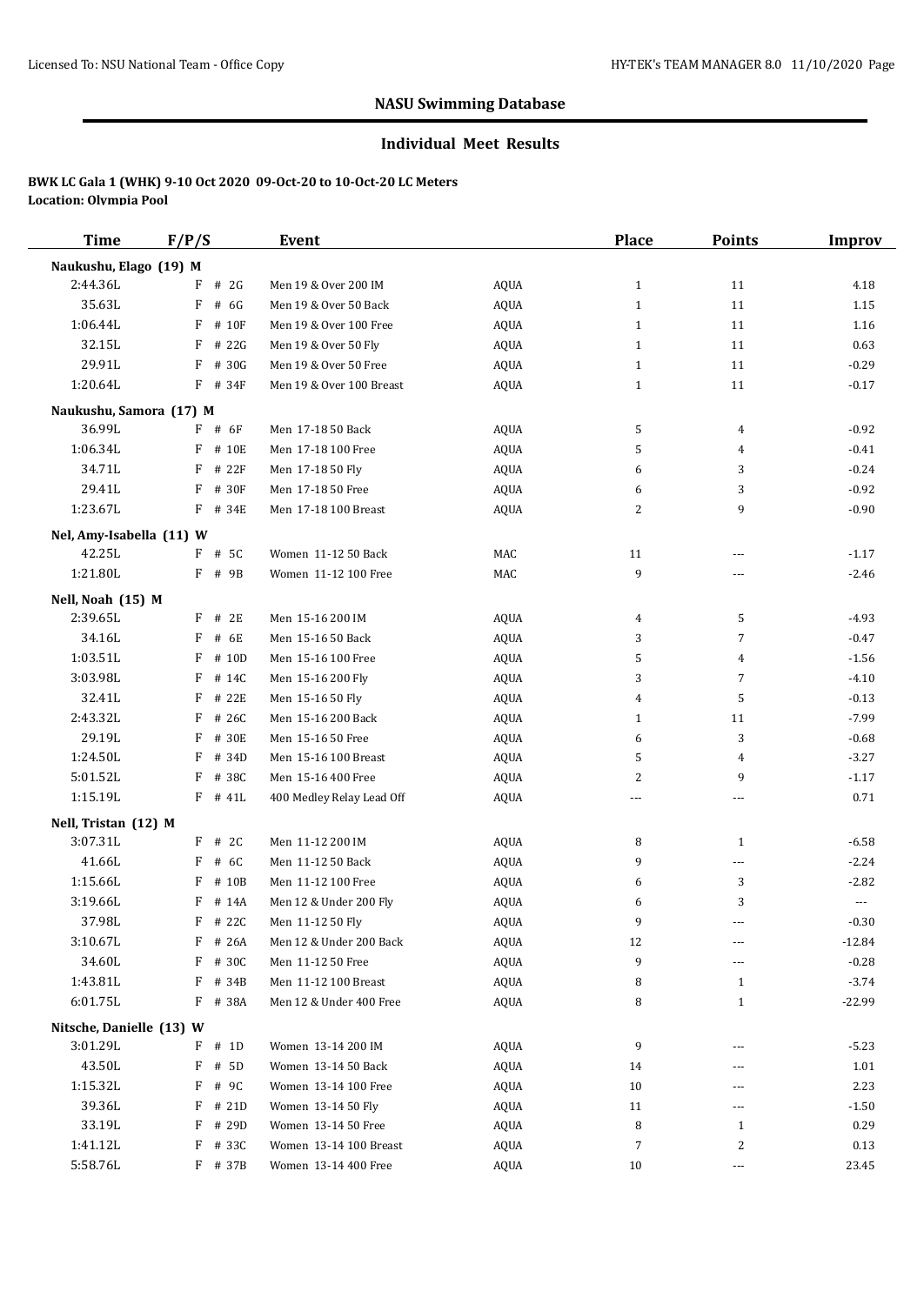#### **Individual Meet Results**

| <b>Time</b>              | F/P/S      | Event                     |             | Place                  | <b>Points</b>            | <b>Improv</b>        |
|--------------------------|------------|---------------------------|-------------|------------------------|--------------------------|----------------------|
| Nitsche, Leila (12) W    |            |                           |             |                        |                          |                      |
| 3:17.50L                 | $F$ # 1C   | Women 11-12 200 IM        | <b>AQUA</b> | 9                      | ---                      | $-0.79$              |
| 43.03L                   | F<br># 5C  | Women 11-12 50 Back       | AQUA        | 12                     | ---                      | $-0.02$              |
| 1:21.30L                 | F<br># 9B  | Women 11-12 100 Free      | AQUA        | 7                      | $\overline{2}$           | $-0.80$              |
| 41.77L                   | F<br># 21C | Women 11-12 50 Fly        | <b>AQUA</b> | 7                      | $\overline{2}$           | 0.97                 |
| 3:14.82L                 | F<br># 25A | Women 12 & Under 200 Back | <b>AQUA</b> | 8                      | $\mathbf{1}$             | $-5.64$              |
| 35.82L                   | F<br># 29C | Women 11-12 50 Free       | <b>AQUA</b> | 7                      | 1.5                      | $-0.02$              |
| 1:40.59L                 | F<br># 33B | Women 11-12 100 Breast    | <b>AQUA</b> | 6                      | 3                        | 2.42                 |
| 6:09.85L                 | F # 37A    | Women 12 & Under 400 Free | AQUA        | 5                      | 4                        | $-14.28$             |
| Ohm, Michaela (13) W     |            |                           |             |                        |                          |                      |
| 2:55.16L                 | F<br># 1D  | Women 13-14 200 IM        | DOL         | 6                      | 3                        | $-2.70$              |
| 37.41L                   | F<br># 5D  | Women 13-14 50 Back       | <b>DOL</b>  | 4                      | 5                        | 1.87                 |
| 1:06.69L                 | F<br># 9C  | Women 13-14 100 Free      | <b>DOL</b>  | $\mathbf{1}$           | 11                       | $-1.09$              |
| 34.29L                   | F<br># 21D | Women 13-14 50 Fly        | <b>DOL</b>  | 2                      | 9                        | 0.36                 |
| 2:59.72L                 | F<br># 25B | Women 13-14 200 Back      | <b>DOL</b>  | $\overline{7}$         | $\overline{2}$           | $-8.41$              |
| 31.07L                   | F<br># 29D | Women 13-14 50 Free       | <b>DOL</b>  | $\mathbf{1}$           | 11                       | 0.22                 |
| 1:46.50L                 | F<br># 33C | Women 13-14 100 Breast    | <b>DOL</b>  | 11                     | ---                      | 4.28                 |
| 5:16.08L                 | F<br># 37B | Women 13-14 400 Free      | <b>DOL</b>  | $\mathbf{1}$           | 11                       | $-7.33$              |
| 1:23.16L                 | $F$ # 411  | 400 Medley Relay Lead Off | <b>DOL</b>  | ---                    | ---                      | 2.84                 |
| Ohm, Oliver (14) M       |            |                           |             |                        |                          |                      |
| 2:30.73L                 | $F$ # 2D   | Men 13-14 200 IM          | DOL         | 2                      | 9                        | $-5.58$              |
| 33.95L                   | F<br># 6D  | Men 13-14 50 Back         | <b>DOL</b>  | 3                      | $\overline{7}$           | $-0.04$              |
| 57.97L                   | F<br># 10C | Men 13-14 100 Free        | <b>DOL</b>  | $\mathbf{1}$           | 11                       | $-1.78$              |
| 30.92L                   | F<br># 22D | Men 13-14 50 Fly          | <b>DOL</b>  | $\mathbf{1}$           | 11                       | $-0.20$              |
| 2:31.52L                 | F<br># 26B | Men 13-14 200 Back        | <b>DOL</b>  | $\mathbf{1}$           | 11                       | $-4.42$              |
| 27.09L                   | F<br># 30D | Men 13-14 50 Free         | <b>DOL</b>  | $\mathbf{1}$           | 11                       | $-0.22$              |
| 1:25.98L                 | F<br># 34C | Men 13-14 100 Breast      | <b>DOL</b>  | 3                      | $\overline{7}$           | $-2.41$              |
| 4:34.60L                 | F # 38B    | Men 13-14 400 Free        | <b>DOL</b>  | $\mathbf{1}$           | 11                       | $-6.28$              |
| Pretorius, Eldone (15) W |            |                           |             |                        |                          |                      |
| 3:13.96L                 | $F$ # 1E   | Women 15-16 200 IM        | <b>AQUA</b> | 8                      | $\mathbf{1}$             | 9.44                 |
| 42.48L                   | F<br># 5E  | Women 15-16 50 Back       | AQUA        | 8                      | 1                        | 2.42                 |
| 1:18.49L                 | F<br># 9D  | Women 15-16 100 Free      | <b>AQUA</b> | 9                      | ---                      | 5.89                 |
| 41.00L                   | F<br># 21E | Women 15-16 50 Fly        | AQUA        | 8                      | $\mathbf{1}$             | 3.36                 |
| 33.65L                   | F # 29E    | Women 15-16 50 Free       | AQUA        | 8                      | $\mathbf{1}$             | 1.43                 |
| 1:40.73L                 | F # 33D    | Women 15-16 100 Breast    | AQUA        | 6                      | 3                        | 3.00                 |
| Pretorius, Jayd (7) W    |            |                           |             |                        |                          |                      |
| 1:00.29L                 | F # 5A     | Women 8 & Under 50 Back   | <b>AQUA</b> | 3                      | 7                        | $-2.96$              |
| 1:12.60L                 | $F$ # 21A  | Women 8 & Under 50 Fly    | AQUA        | 2                      | 9                        | $\cdots$             |
| 51.22L                   | F # 29A    | Women 8 & Under 50 Free   | AQUA        | 2                      | 9                        | -4.49                |
| Prinsloo, Martin (8) M   |            |                           |             |                        |                          |                      |
| 3:40.95L                 | F<br># 2A  | Men 8 & Under 200 IM      | DOL         |                        | 11                       | $-27.91$             |
| 50.95L                   | F<br># 6A  | Men 8 & Under 50 Back     | <b>DOL</b>  | $\mathbf{1}$<br>2      | 9                        | $-7.70$              |
| 1:36.73L                 | F<br># 10A | Men 10 & Under 100 Free   | <b>DOL</b>  | 9                      | $\sim$ $\sim$ $\sim$     | $-13.56$             |
| 48.27L                   | $F$ # 22A  | Men 8 & Under 50 Fly      | $\rm DOL$   | $\mathbf{1}$           | 11                       | $-5.60$              |
| 41.71L                   | F # 30A    | Men 8 & Under 50 Free     | <b>DOL</b>  |                        | 11                       | $-4.85$              |
| 2:04.53L DQ              |            |                           |             | $\mathbf{1}$           | $\overline{\phantom{a}}$ |                      |
|                          | F # 34A    | Men 10 & Under 100 Breast | <b>DOL</b>  | $\scriptstyle\cdots$ . |                          | $\scriptstyle\cdots$ |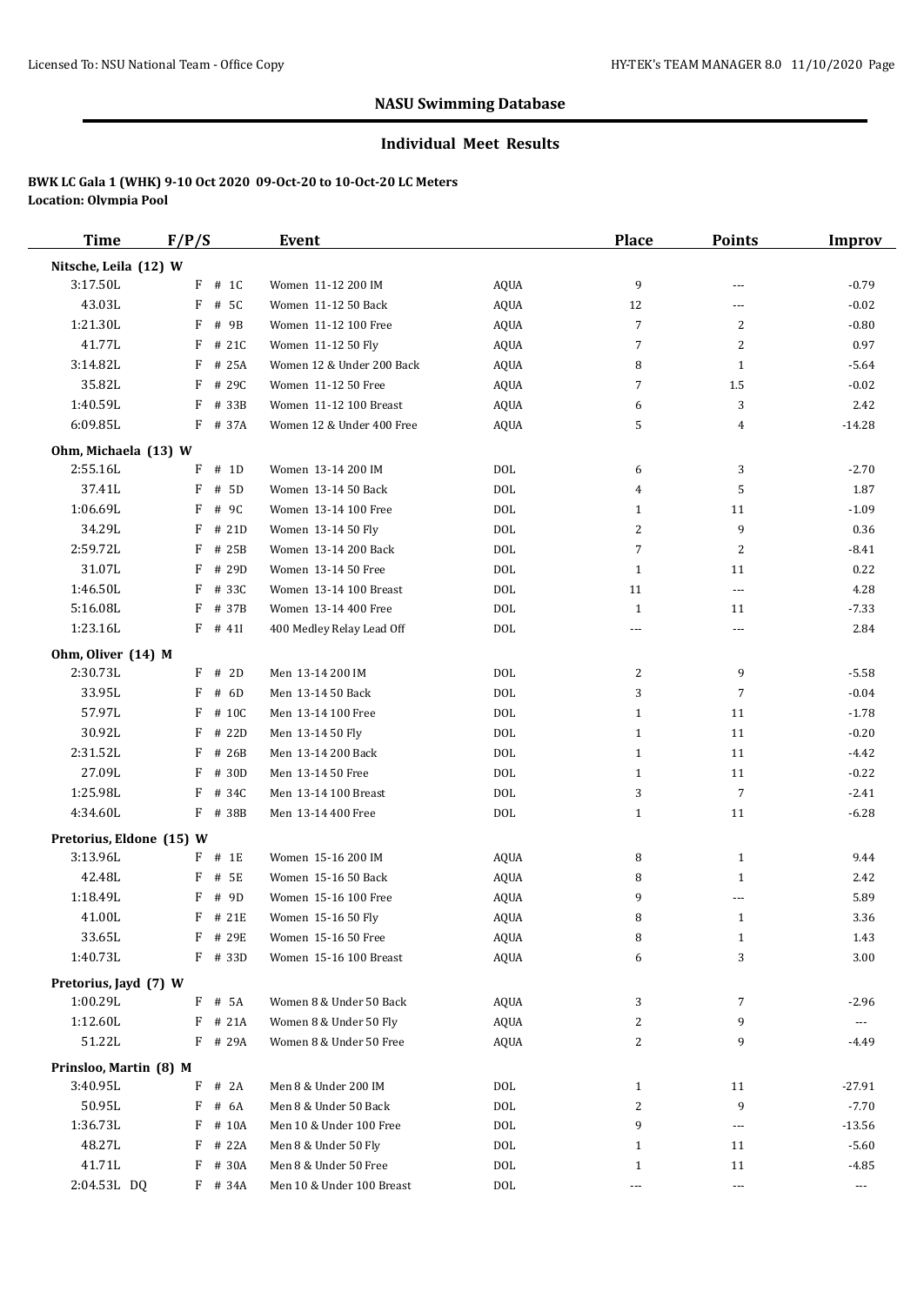#### **Individual Meet Results**

| Time                                | F/P/S                         | Event                       |             | Place        | <b>Points</b>  | Improv   |
|-------------------------------------|-------------------------------|-----------------------------|-------------|--------------|----------------|----------|
| Prinsloo, Milan (10) W              |                               |                             |             |              |                |          |
| 3:07.55L                            | $F$ # 1B                      | Women 9-10 200 IM           | <b>DOL</b>  | $\mathbf{1}$ | 11             | $-17.12$ |
| 43.26L                              | F<br># 5B                     | Women 9-10 50 Back          | <b>DOL</b>  | 3            | $\overline{7}$ | $-2.20$  |
| 1:20.70L                            | F<br># 9A                     | Women 10 & Under 100 Free   | <b>DOL</b>  | $\mathbf{1}$ | 11             | $-3.99$  |
| 3:25.04L                            | F<br># 13A                    | Women 12 & Under 200 Fly    | <b>DOL</b>  | 3            | 7              | $\cdots$ |
| 41.53L                              | F<br># 21B                    | Women 9-10 50 Fly           | <b>DOL</b>  | 2            | 9              | $-1.06$  |
| 3:12.86L                            | F<br># 25A                    | Women 12 & Under 200 Back   | <b>DOL</b>  | 5            | 4              | $-14.63$ |
| 36.91L                              | F<br># 29B                    | Women 9-10 50 Free          | <b>DOL</b>  | 2            | 9              | $-1.78$  |
| 1:47.10L                            | F<br># 33A                    | Women 10 & Under 100 Breast | <b>DOL</b>  | $\mathbf{1}$ | 11             | $-6.61$  |
| 6:05.81L                            | F # 37A                       | Women 12 & Under 400 Free   | <b>DOL</b>  | 4            | 5              | $-16.28$ |
|                                     | Rathenam, Keanet-Peter (15) M |                             |             |              |                |          |
| 2:41.67L                            | $F$ # 2E                      | Men 15-16 200 IM            | DOL         | 5            | 4              | 3.72     |
| 36.96L                              | # 6E<br>F                     | Men 15-16 50 Back           | <b>DOL</b>  | 5            | 4              | ---      |
| 1:03.27L                            | F<br># 10D                    | Men 15-16 100 Free          | <b>DOL</b>  | 4            | 5              | 2.28     |
| 2:55.25L                            | F<br># 14C                    | Men 15-16 200 Fly           | <b>DOL</b>  | 2            | 9              | $-1.37$  |
| 32.67L                              | F # 22E                       | Men 15-16 50 Fly            | <b>DOL</b>  | 5            | $\overline{4}$ | 0.59     |
| 28.71L                              | F<br># 30E                    | Men 15-16 50 Free           | <b>DOL</b>  | 4            | 5              | 0.46     |
| 1:17.62L                            | F<br># 34D                    | Men 15-16 100 Breast        | <b>DOL</b>  | 3            | $\overline{7}$ | 0.68     |
| 5:01.69L                            | F # 38C                       | Men 15-16 400 Free          | <b>DOL</b>  | 3            | $\overline{7}$ | 8.27     |
|                                     |                               |                             |             |              |                |          |
| Redecker, Nicole (16) W<br>2:38.53L | $F$ # 1E                      | Women 15-16 200 IM          | DOL         | $\mathbf{1}$ | 11             | 1.34     |
| 35.31L                              | F<br># 5E                     | Women 15-16 50 Back         | <b>DOL</b>  | 2            | 9              | $-1.37$  |
| 1:07.38L                            | F<br># 9D                     | Women 15-16 100 Free        | <b>DOL</b>  | 2            | 9              | $-1.05$  |
| 2:47.91L                            | F<br># 13C                    | Women 15-16 200 Fly         | <b>DOL</b>  | $\mathbf{1}$ | 11             | $-3.69$  |
| 32.59L                              | F<br># 21E                    | Women 15-16 50 Fly          | <b>DOL</b>  | $\mathbf{1}$ | 11             | 0.28     |
| 2:43.98L                            | F<br># 25C                    | Women 15-16 200 Back        | <b>DOL</b>  | $\mathbf{1}$ | 11             | $-0.70$  |
| 31.56L                              | F # 29E                       | Women 15-16 50 Free         | <b>DOL</b>  | 3            | 7              | $-0.01$  |
| 1:24.16L                            | F<br># 33D                    | Women 15-16 100 Breast      | <b>DOL</b>  | $\mathbf{1}$ | 11             | 1.53     |
| 5:13.83L                            | F # 37C                       | Women 15-16 400 Free        | <b>DOL</b>  | $\mathbf{1}$ | 11             | $-3.72$  |
|                                     |                               |                             |             |              |                |          |
| Rey, Candice (10) W                 |                               |                             |             |              |                |          |
| 3:49.71L                            | $F$ # 1B                      | Women 9-10 200 IM           | <b>AQUA</b> | 6            | 3              | $-25.27$ |
| 49.65L                              | F<br># 5B                     | Women 9-10 50 Back          | <b>AQUA</b> | 6            | 3              | $-0.92$  |
| 1:35.29L                            | F<br># 9A                     | Women 10 & Under 100 Free   | <b>AQUA</b> | 6            | 3              | $-9.97$  |
| 48.30L                              | F # 21B                       | Women 9-10 50 Fly           | AQUA        | 5            | 4              | $-2.65$  |
| 3:44.00L                            | F<br># 25A                    | Women 12 & Under 200 Back   | AQUA        | 15           | ---            |          |
| 40.06L                              | F<br># 29B                    | Women 9-10 50 Free          | AQUA        | 5            | 4              | -4.77    |
| 2:21.97L                            | F # 33A                       | Women 10 & Under 100 Breast | AQUA        | 10           | ---            | $-0.46$  |
| Rey, Salome (13) W                  |                               |                             |             |              |                |          |
| 2:57.12L                            | $F$ # 1D                      | Women 13-14 200 IM          | AQUA        | 7            | 2              | $-7.70$  |
| 38.07L                              | F # 5D                        | Women 13-14 50 Back         | AQUA        | 5            | 4              | $-1.14$  |
| 1:13.57L                            | F # 9C                        | Women 13-14 100 Free        | AQUA        | 9            | ---            | $-3.41$  |
| 36.51L                              | $F$ # 21D                     | Women 13-14 50 Fly          | AQUA        | 5            | 4              | $-1.25$  |
| 2:50.54L                            | F<br># 25B                    | Women 13-14 200 Back        | AQUA        | 2            | 9              | $-6.13$  |
| 32.93L                              | F<br># 29D                    | Women 13-14 50 Free         | AQUA        | 5            | 4              | $-2.76$  |
| 1:31.80L                            | F<br># 33C                    | Women 13-14 100 Breast      | AQUA        | 3            | 7              | $-5.21$  |
| 5:39.44L                            | F # 37B                       | Women 13-14 400 Free        | <b>AQUA</b> | 6            | 3              | $-8.10$  |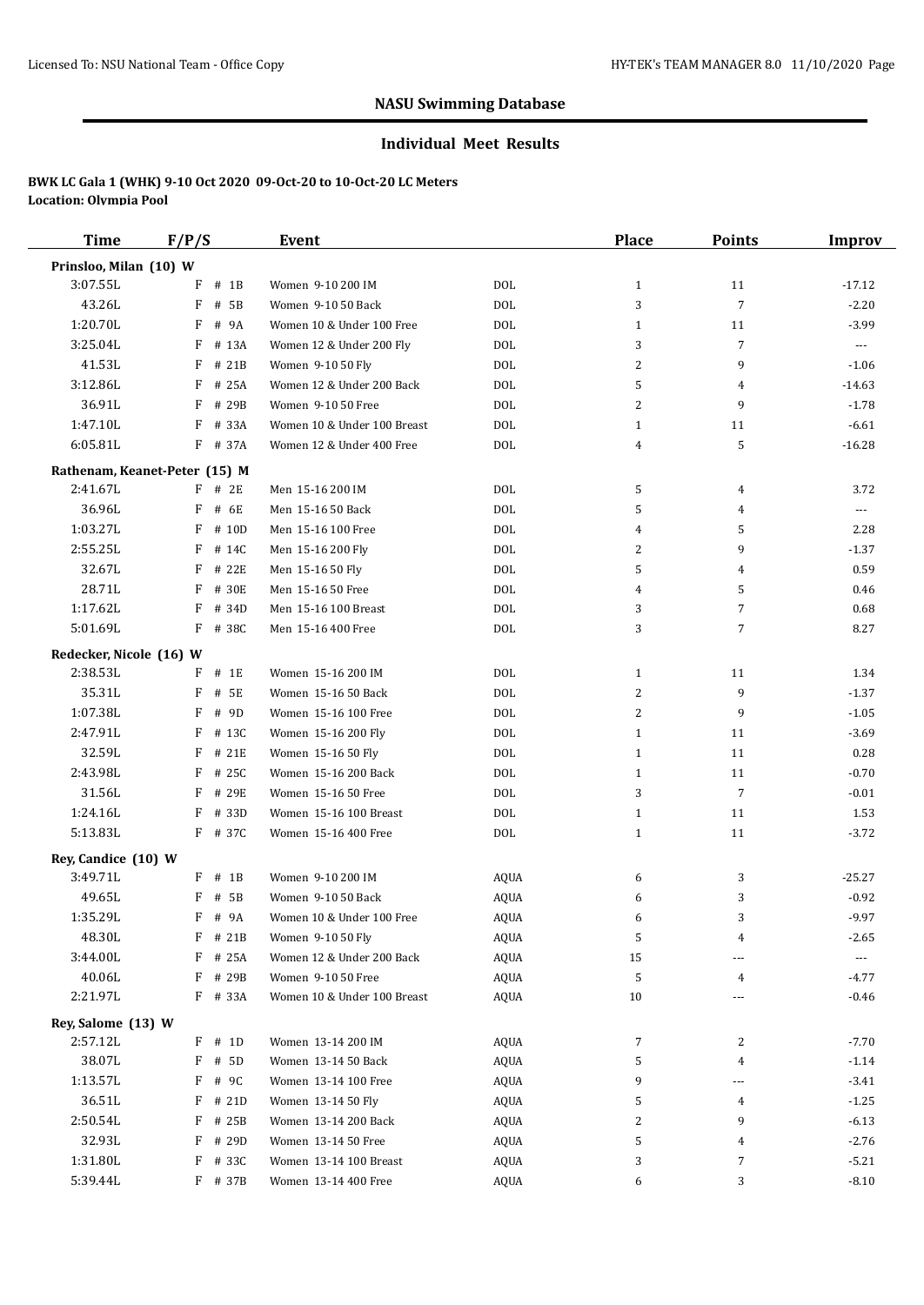#### **Individual Meet Results**

| <b>Time</b>                      | F/P/S       | <b>Event</b>                |             | <b>Place</b> | <b>Points</b>  | <b>Improv</b> |
|----------------------------------|-------------|-----------------------------|-------------|--------------|----------------|---------------|
| Rossouw, Chloe (13) W            |             |                             |             |              |                |               |
| 2:53.05L                         | F<br># 1D   | Women 13-14 200 IM          | DOL         | 5            | 4              | 1.96          |
| 38.52L                           | F<br># 5D   | Women 13-14 50 Back         | DOL         | 6            | 3              | 0.50          |
| 1:10.56L                         | F<br># 9C   | Women 13-14 100 Free        | DOL         | 5            | 4              | 1.34          |
| 38.21L                           | F<br># 21D  | Women 13-14 50 Fly          | DOL         | 9            | ---            | 2.77          |
| 2:55.09L                         | F<br># 25B  | Women 13-14 200 Back        | <b>DOL</b>  | 4            | 5              | $-3.35$       |
| 32.99L                           | F<br># 29D  | Women 13-14 50 Free         | DOL         | 6            | 3              | 1.39          |
| 1:31.21L                         | F<br># 33C  | Women 13-14 100 Breast      | DOL         | 2            | 9              | $-1.42$       |
| 5:31.18L                         | $F$ # 37B   | Women 13-14 400 Free        | DOL         | 5            | 4              | 5.05          |
| Rukewe, Buno (7) W               |             |                             |             |              |                |               |
| 58.85L                           | $F$ # 5A    | Women 8 & Under 50 Back     | AQUA        | 2            | 9              | ---           |
| 1:03.70L                         | $F$ # 29A   | Women 8 & Under 50 Free     | <b>AQUA</b> | 3            | $\overline{7}$ | ---           |
|                                  |             |                             |             |              |                |               |
| Rukewe, Omena (9) W<br><b>NS</b> | F<br>$#$ 1B | Women 9-10 200 IM           | AQUA        | $---$        | ---            |               |
| 53.32L                           | F<br># 5B   | Women 9-10 50 Back          | AQUA        | 10           | ---            | ---           |
| 1:48.12L                         | F<br># 9A   | Women 10 & Under 100 Free   | AQUA        | 11           | ---            | ---           |
| DQ                               | F<br># 21B  | Women 9-10 50 Fly           | <b>AQUA</b> | $\cdots$     | ---            | ---           |
| 43.50L                           | F<br># 29B  | Women 9-10 50 Free          | AQUA        | 8            | $\mathbf{1}$   | ---           |
|                                  |             |                             |             |              |                |               |
| Schnebel, Silke (13) W           |             |                             |             |              |                |               |
| 3:23.54L                         | F<br># 1D   | Women 13-14 200 IM          | DOL         | 14           | ---            | $-8.81$       |
| 42.97L                           | F<br># 5D   | Women 13-14 50 Back         | DOL         | 13           | ---            | $-1.99$       |
| 1:28.69L                         | F # 9C      | Women 13-14 100 Free        | <b>DOL</b>  | 15           | ---            | $-1.05$       |
| Senekal, Julitte (11) W          |             |                             |             |              |                |               |
| 3:10.60L                         | F<br># 1C   | Women 11-12 200 IM          | DOL         | 8            | $\mathbf{1}$   | $-21.25$      |
| 41.81L                           | F<br># 5C   | Women 11-12 50 Back         | DOL         | 10           | ---            | $-3.94$       |
| 1:20.55L                         | F<br># 9B   | Women 11-12 100 Free        | DOL         | 6            | 3              | $-4.62$       |
| 45.88L                           | # 21C<br>F  | Women 11-12 50 Fly          | <b>DOL</b>  | 9            | ---            | $-1.79$       |
| 3:15.27L                         | # 25A<br>F  | Women 12 & Under 200 Back   | DOL         | 9            | $---$          | $-22.77$      |
| 36.36L                           | F<br># 29C  | Women 11-12 50 Free         | <b>DOL</b>  | 9            | ---            | $-0.98$       |
| 1:42.88L                         | # 33B<br>F  | Women 11-12 100 Breast      | DOL         | 8            | $\mathbf{1}$   | $-13.41$      |
| 6:38.10L                         | F # 37A     | Women 12 & Under 400 Free   | DOL         | 8            | $\mathbf{1}$   | $\cdots$      |
| Slinger, Gizelle (10) W          |             |                             |             |              |                |               |
| 3:26.28L                         | $F$ # 1B    | Women 9-10 200 IM           | AQUA        |              | 5              | -7.97         |
| 44.01L                           | F<br># 5B   | Women 9-10 50 Back          | AQUA        | 4            | 5              | $-3.49$       |
| 1:25.24L                         | F<br># 9A   | Women 10 & Under 100 Free   | AQUA        | 4            | 5              | $-2.01$       |
| 43.98L                           | # 21B<br>F  | Women 9-10 50 Fly           | AQUA        | 3            | $\overline{7}$ | 0.48          |
| 3:28.62L                         | # 25A<br>F  | Women 12 & Under 200 Back   | AQUA        | 13           | ---            | $-2.57$       |
| 38.33L                           | # 29B<br>F  | Women 9-10 50 Free          | AQUA        | 4            | 5              | $-0.61$       |
| 2:04.69L                         | F<br># 33A  | Women 10 & Under 100 Breast | AQUA        | 6            | 3              | 4.30          |
| 6:50.52L                         | F<br># 37A  | Women 12 & Under 400 Free   | <b>AQUA</b> | 12           | ---            | ---           |
| Smalley, Molina (22) W           |             |                             |             |              |                |               |
| 2:31.20L                         | F<br># 1G   | Women 19 & Over 200 IM      | DOL         | $\mathbf{1}$ | 11             | 3.02          |
| 1:02.22L                         | F<br># 9F   | Women 19 & Over 100 Free    | DOL         | $\mathbf{1}$ | 11             | 0.78          |
| 31.16L                           | # 21G<br>F  | Women 19 & Over 50 Fly      | DOL         | $\mathbf{1}$ | 11             | 1.15          |
| 29.48L                           | F<br># 29G  | Women 19 & Over 50 Free     | DOL         | $\mathbf{1}$ | 11             | 0.43          |
| 4:48.87L                         | F # 37E     | Women 19 & Over 400 Free    | DOL         | $\mathbf{1}$ | 11             | 8.14          |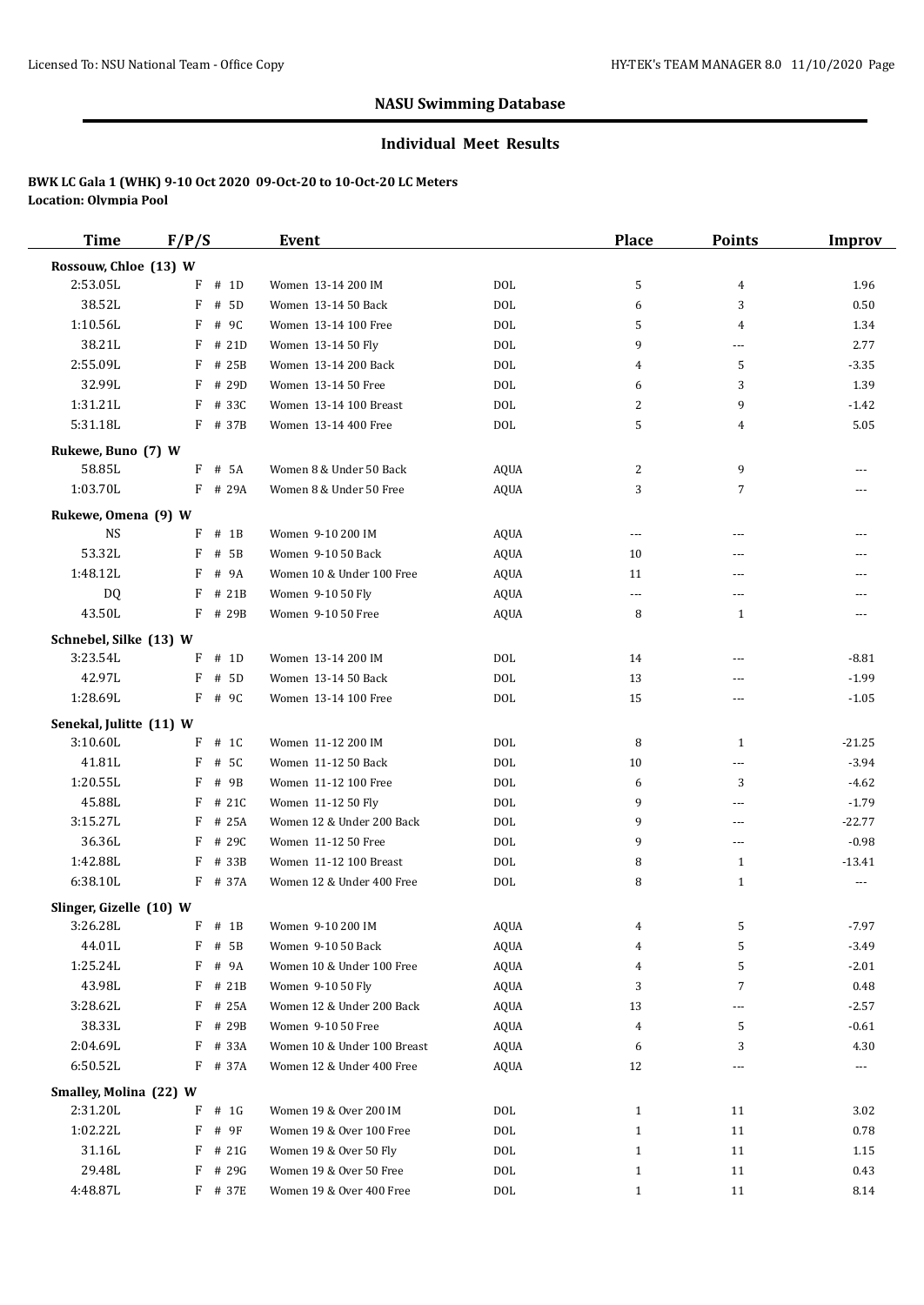#### **Individual Meet Results**

| <b>Time</b>              | F/P/S                 | Event                                          |                          | Place               | <b>Points</b>  | <b>Improv</b>    |
|--------------------------|-----------------------|------------------------------------------------|--------------------------|---------------------|----------------|------------------|
| Spath, Aleka (12) W      |                       |                                                |                          |                     |                |                  |
| 2:55.30L                 | $F$ # 1C              | Women 11-12 200 IM                             | <b>DOL</b>               | 3                   | $\overline{7}$ | $-5.85$          |
| 38.42L                   | F<br># 5C             | Women 11-12 50 Back                            | <b>DOL</b>               | $\overline{4}$      | 5              | $-1.93$          |
| 1:16.64L                 | F<br># 9B             | Women 11-12 100 Free                           | <b>DOL</b>               | 5                   | 4              | $-2.14$          |
| 3:03.22L                 | F<br># 13A            | Women 12 & Under 200 Fly                       | <b>DOL</b>               | $\mathbf{1}$        | 11             | $---$            |
| 36.49L                   | F<br># 21C            | Women 11-12 50 Fly                             | <b>DOL</b>               | 2                   | 9              | 0.34             |
| 3:07.60L                 | F<br># 25A            | Women 12 & Under 200 Back                      | <b>DOL</b>               | 4                   | 5              | $-2.70$          |
| 34.87L                   | F<br># 29C            | Women 11-12 50 Free                            | <b>DOL</b>               | 5                   | 4              | $-0.30$          |
| 1:31.87L                 | F<br># 33B            | Women 11-12 100 Breast                         | <b>DOL</b>               | 2                   | 9              | 1.58             |
| 6:12.85L                 | F<br># 37A            | Women 12 & Under 400 Free                      | <b>DOL</b>               | $\overline{7}$      | 2              | 8.05             |
| Spath, Isabelle (12) W   |                       |                                                |                          |                     |                |                  |
| 3:01.16L                 | $F$ # 1C              | Women 11-12 200 IM                             | <b>DOL</b>               | 5                   | 4              | $-3.70$          |
| 40.94L                   | F<br># 5C             | Women 11-12 50 Back                            | <b>DOL</b>               | 8                   | 1              | $-2.14$          |
| 1:14.36L                 | # 9B<br>F             | Women 11-12 100 Free                           | <b>DOL</b>               | 4                   | 5              | $-0.79$          |
| 3:11.06L                 | F<br># 13A            | Women 12 & Under 200 Fly                       | <b>DOL</b>               | 2                   | 9              | $\cdots$         |
| 35.10L                   | F<br># 21C            | Women 11-12 50 Fly                             | <b>DOL</b>               | $\mathbf{1}$        | 11             | $-1.59$          |
| 3:16.78L                 | F<br># 25A            | Women 12 & Under 200 Back                      | <b>DOL</b>               | 10                  | $---$          | $-12.11$         |
| 33.90L                   | F<br># 29C            | Women 11-12 50 Free                            | <b>DOL</b>               | 4                   | 5              | $-0.82$          |
| 1:39.60L                 | F<br># 33B            | Women 11-12 100 Breast                         | <b>DOL</b>               | 4                   | 5              | 0.34             |
| 6:10.25L                 | F # 37A               | Women 12 & Under 400 Free                      | <b>DOL</b>               | 6                   | 3              | $-9.71$          |
|                          |                       |                                                |                          |                     |                |                  |
| Spath, Mackenzie (14) W  |                       |                                                |                          |                     |                |                  |
| 2:52.69L<br>39.68L       | $F$ # 1D              | Women 13-14 200 IM                             | DOL                      | 4                   | 5              | $-1.82$          |
|                          | # 5D<br>F             | Women 13-14 50 Back                            | <b>DOL</b>               | 9                   | ---            | 1.65             |
| 1:09.23L<br>37.72L       | F<br># 9C             | Women 13-14 100 Free                           | <b>DOL</b>               | 4                   | 5              | 1.65             |
| 3:04.62L                 | F<br># 21D            | Women 13-14 50 Fly                             | <b>DOL</b>               | 8                   | 1              | 2.21             |
| 32.50L                   | F # 25B<br>F<br># 29D | Women 13-14 200 Back                           | <b>DOL</b><br><b>DOL</b> | 8<br>4              | 1<br>5         | 5.76             |
| 1:39.26L                 | F                     | Women 13-14 50 Free                            |                          |                     |                | 1.96             |
| 5:40.78L                 | # 33C<br>F # 37B      | Women 13-14 100 Breast<br>Women 13-14 400 Free | <b>DOL</b><br><b>DOL</b> | 6<br>$\overline{7}$ | 3<br>2         | $-0.07$<br>26.16 |
|                          |                       |                                                |                          |                     |                |                  |
| Stange, Maya (15) W      |                       |                                                |                          |                     |                |                  |
| 2:43.02L                 | $F$ # 1E              | Women 15-16 200 IM                             | DOL                      | 2                   | 9              | $-1.21$          |
| 34.80L                   | F<br># 5E             | Women 15-16 50 Back                            | <b>DOL</b>               | $\mathbf{1}$        | 11             | 0.42             |
| 1:04.67L                 | F # 9D                | Women 15-16 100 Free                           | <b>DOL</b>               | $\mathbf{1}$        | 11             | $-0.80$          |
| 3:03.40L                 | F # 13C               | Women 15-16 200 Fly                            | <b>DOL</b>               | 3                   | $\overline{7}$ | $-3.30$          |
| 36.54L                   | # 21E<br>F            | Women 15-16 50 Fly                             | $\rm DOL$                | 5                   | 4              | 3.19             |
| 2:54.78L                 | $F$ # 25C             | Women 15-16 200 Back                           | $\rm DOL$                | 3                   | 7              | 10.52            |
| 30.68L                   | F # 29E               | Women 15-16 50 Free                            | <b>DOL</b>               | 1                   | 11             | 1.29             |
| 1:29.27L                 | $F$ # 33D             | Women 15-16 100 Breast                         | <b>DOL</b>               | 2                   | 9              | 3.34             |
| 5:19.62L                 | $F$ # 37C             | Women 15-16 400 Free                           | DOL                      | 2                   | 9              | 7.64             |
| Stephanus, Oliwia (12) W |                       |                                                |                          |                     |                |                  |
| 3:18.09L                 | $F$ # 1C              | Women 11-12 200 IM                             | <b>DOL</b>               | 10                  | ---            | 7.46             |
| 40.92L                   | F # 5C                | Women 11-12 50 Back                            | <b>DOL</b>               | 7                   | 2              | 0.63             |
| 1:22.03L                 | F<br># 9B             | Women 11-12 100 Free                           | DOL                      | 11                  | ---            | 1.92             |
| 42.66L                   | $F$ # 210             | Women 11-12 50 Fly                             | <b>DOL</b>               | 8                   | $\mathbf{1}$   | 0.73             |
| 3:17.82L                 | F<br># 25A            | Women 12 & Under 200 Back                      | <b>DOL</b>               | 11                  | ---            | 4.78             |
| 35.82L                   | # 29C<br>F            | Women 11-12 50 Free                            | <b>DOL</b>               | 7                   | 1.5            | 1.17             |
| 1:48.73L                 | $F$ # 33B             | Women 11-12 100 Breast                         | <b>DOL</b>               | 9                   | ---            | 5.61             |
| 6:42.13L                 | F # 37A               | Women 12 & Under 400 Free                      | <b>DOL</b>               | 11                  | ---            | $-6.19$          |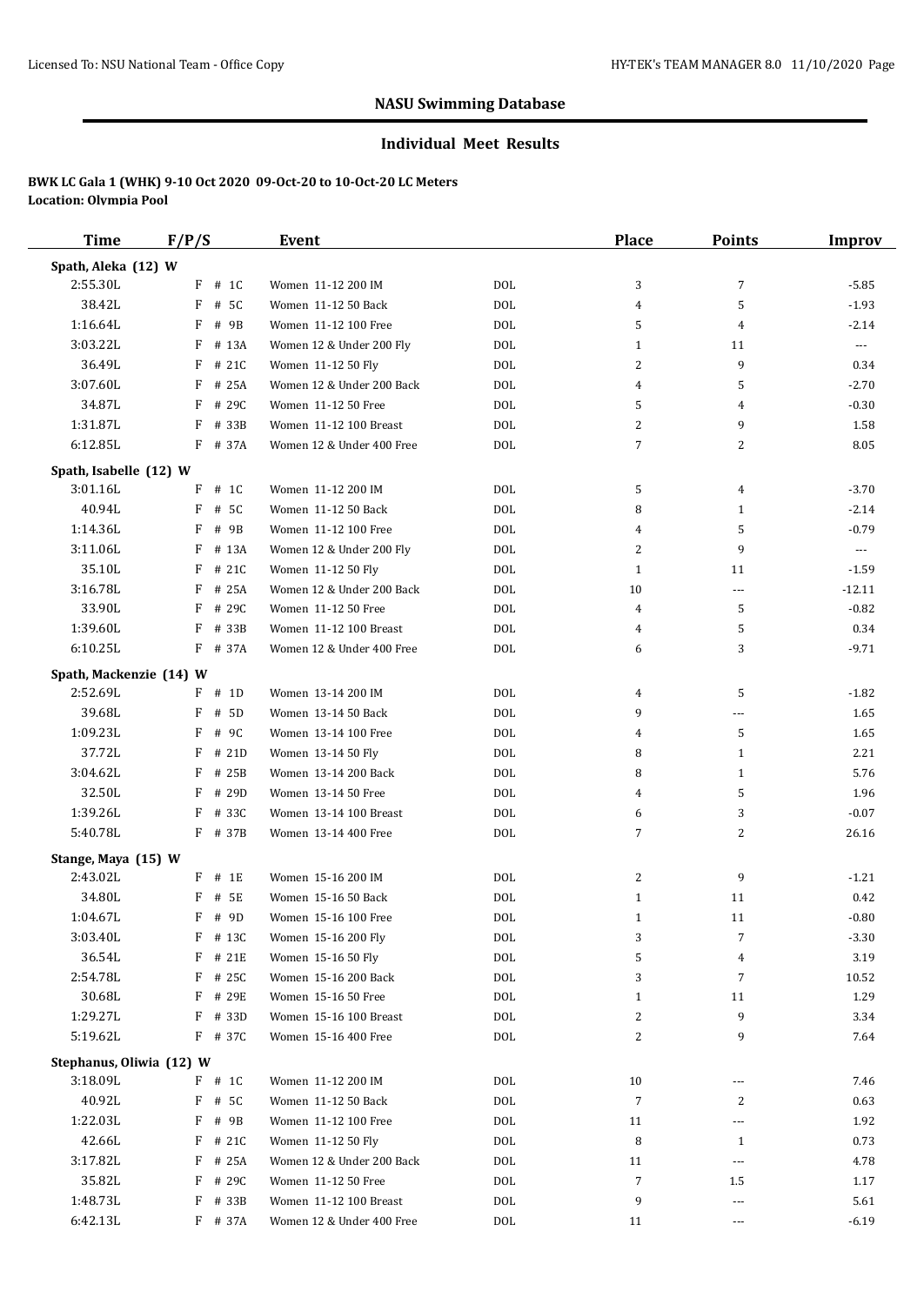#### **Individual Meet Results**

| <b>Time</b>                      | F/P/S      | Event                                      |            | Place          | <b>Points</b>  | Improv                   |
|----------------------------------|------------|--------------------------------------------|------------|----------------|----------------|--------------------------|
| Stergiadis, Heleni (17) W        |            |                                            |            |                |                |                          |
| 2:29.73L                         | $F$ # 1F   | Women 17-18 200 IM                         | <b>DOL</b> | $\mathbf{1}$   | 11             | 4.23                     |
| 32.69L                           | F<br># 5F  | Women 17-18 50 Back                        | <b>DOL</b> | $\mathbf{1}$   | 11             | 1.12                     |
| 2:28.77L                         | F<br># 13D | Women 17-18 200 Fly                        | <b>DOL</b> | $\mathbf{1}$   | 11             | 0.29                     |
| 31.30L                           | F<br># 21F | Women 17-18 50 Fly                         | <b>DOL</b> | $\mathbf{1}$   | 11             | 0.70                     |
| 2:35.41L                         | F<br># 25D | Women 17-18 200 Back                       | <b>DOL</b> | $\mathbf{1}$   | 11             | 12.38                    |
| 29.66L                           | F<br># 29F | Women 17-18 50 Free                        | <b>DOL</b> | 2              | 9              | 0.44                     |
| 1:22.24L                         | F<br># 33E | Women 17-18 100 Breast                     | <b>DOL</b> | $\mathbf{1}$   | 11             | 1.32                     |
| 4:44.47L                         | F<br># 37D | Women 17-18 400 Free                       | <b>DOL</b> | $\mathbf{1}$   | 11             | 8.89                     |
| 2:32.89L                         | $F$ # 410  | 400 Medley Relay Lead Off                  | <b>DOL</b> | $\overline{a}$ | ---            | 85.02                    |
| Steyn, Carissa (13) W            |            |                                            |            |                |                |                          |
| 3:13.98L                         | $F$ # 1D   | Women 13-14 200 IM                         | DOL        | 13             | ---            | $-30.25$                 |
| 42.23L                           | # 5D<br>F  | Women 13-14 50 Back                        | <b>DOL</b> | 11             | ---            | $-4.09$                  |
| 1:19.11L                         | F<br># 9C  | Women 13-14 100 Free                       | <b>DOL</b> | 12             | ---            | $-5.73$                  |
| 49.28L                           | F<br># 21D | Women 13-14 50 Fly                         | <b>DOL</b> | 14             | ---            | $-2.81$                  |
| 3:11.00L                         | F<br># 25B | Women 13-14 200 Back                       | <b>DOL</b> | 11             | ---            | $-31.19$                 |
| 35.34L                           | F<br># 29D | Women 13-14 50 Free                        | <b>DOL</b> | 12             | ---            | $-1.94$                  |
| 1:44.89L                         | F<br># 33C | Women 13-14 100 Breast                     | <b>DOL</b> | 10             | ---            | $-5.31$                  |
| 6:04.98L                         | F # 37B    | Women 13-14 400 Free                       | <b>DOL</b> | 11             | ---            | $---$                    |
|                                  |            |                                            |            |                |                |                          |
| Steyn, Fourie (12) M<br>2:51.74L | $F$ # 2C   | Men 11-12 200 IM                           | DOL        | 3              | 7              | $-14.57$                 |
| 36.84L                           | F<br># 6C  | Men 11-12 50 Back                          | <b>DOL</b> | 2              | 9              | $-0.76$                  |
| 1:13.16L                         | F<br># 10B | Men 11-12 100 Free                         | <b>DOL</b> | 3              | $\overline{7}$ | $-2.16$                  |
| 3:05.80L                         | F<br># 14A |                                            | <b>DOL</b> | 2              | 9              | $\overline{\phantom{a}}$ |
| 35.38L                           | F<br># 22C | Men 12 & Under 200 Fly<br>Men 11-12 50 Fly | <b>DOL</b> | $\overline{4}$ | 5              | $-1.16$                  |
| 2:56.42L                         | # 26A<br>F | Men 12 & Under 200 Back                    | <b>DOL</b> | 5              | 4              | $-11.23$                 |
| 32.37L                           | F<br># 30C | Men 11-12 50 Free                          | <b>DOL</b> | 2              | 9              | $-0.95$                  |
| 1:32.98L                         | F<br># 34B | Men 11-12 100 Breast                       | <b>DOL</b> | $\mathbf{1}$   | 11             | $-3.83$                  |
| 5:39.39L                         | F<br># 38A | Men 12 & Under 400 Free                    | <b>DOL</b> | 4              | 5              | $-24.91$                 |
|                                  |            |                                            |            |                |                |                          |
| Steyn, Lara (10) W               |            |                                            |            |                |                |                          |
| 4:00.20L                         | $F$ # 1B   | Women 9-10 200 IM                          | <b>DOL</b> | 9              | ---            | $-20.78$                 |
| 50.07L                           | F<br># 5B  | Women 9-10 50 Back                         | <b>DOL</b> | 7              | $\overline{2}$ | $-3.48$                  |
| 1:43.05L                         | F<br># 9A  | Women 10 & Under 100 Free                  | <b>DOL</b> | 8              | $\mathbf{1}$   | $-2.70$                  |
| 59.26L                           | F # 21B    | Women 9-10 50 Fly                          | $\rm DOL$  | 9              | ---            | $-1.98$                  |
| 43.44L                           | F<br># 29B | Women 9-10 50 Free                         | $\rm DOL$  | 7              | 2              | $-2.39$                  |
| 2:12.67L                         | F<br># 33A | Women 10 & Under 100 Breast                | $\rm DOL$  | 8              | $\mathbf{1}$   | ---                      |
| 3:46.46L                         | $F$ # 41C  | 400 Medley Relay Lead Off                  | $\rm DOL$  |                | ---            | 113.40                   |
| Steyn, Ryan (9) M                |            |                                            |            |                |                |                          |
| 3:00.63L                         | $F$ # 2B   | Men 9-10 200 IM                            | <b>DOL</b> | 3              | $\overline{7}$ | $-18.40$                 |
| 39.51L                           | F # 6B     | Men 9-10 50 Back                           | $\rm DOL$  | 2              | 9              | $-1.68$                  |
| 1:19.11L                         | F # 10A    | Men 10 & Under 100 Free                    | $\rm DOL$  | 3              | 7              | $-3.43$                  |
| 39.92L                           | F # 22B    | Men 9-10 50 Fly                            | <b>DOL</b> | 3              | 7              | $-0.08$                  |
| 2:59.56L                         | F<br># 26A | Men 12 & Under 200 Back                    | $\rm DOL$  | 8              | $\mathbf{1}$   | $-15.74$                 |
| 37.09L                           | F<br># 30B | Men 9-10 50 Free                           | <b>DOL</b> | 4              | 5              | 0.68                     |
| 1:47.94L                         | F<br># 34A | Men 10 & Under 100 Breast                  | <b>DOL</b> | 3              | $\overline{7}$ | $-0.74$                  |
| 6:12.24L                         | F # 38A    | Men 12 & Under 400 Free                    | <b>DOL</b> | 12             | ---            | ---                      |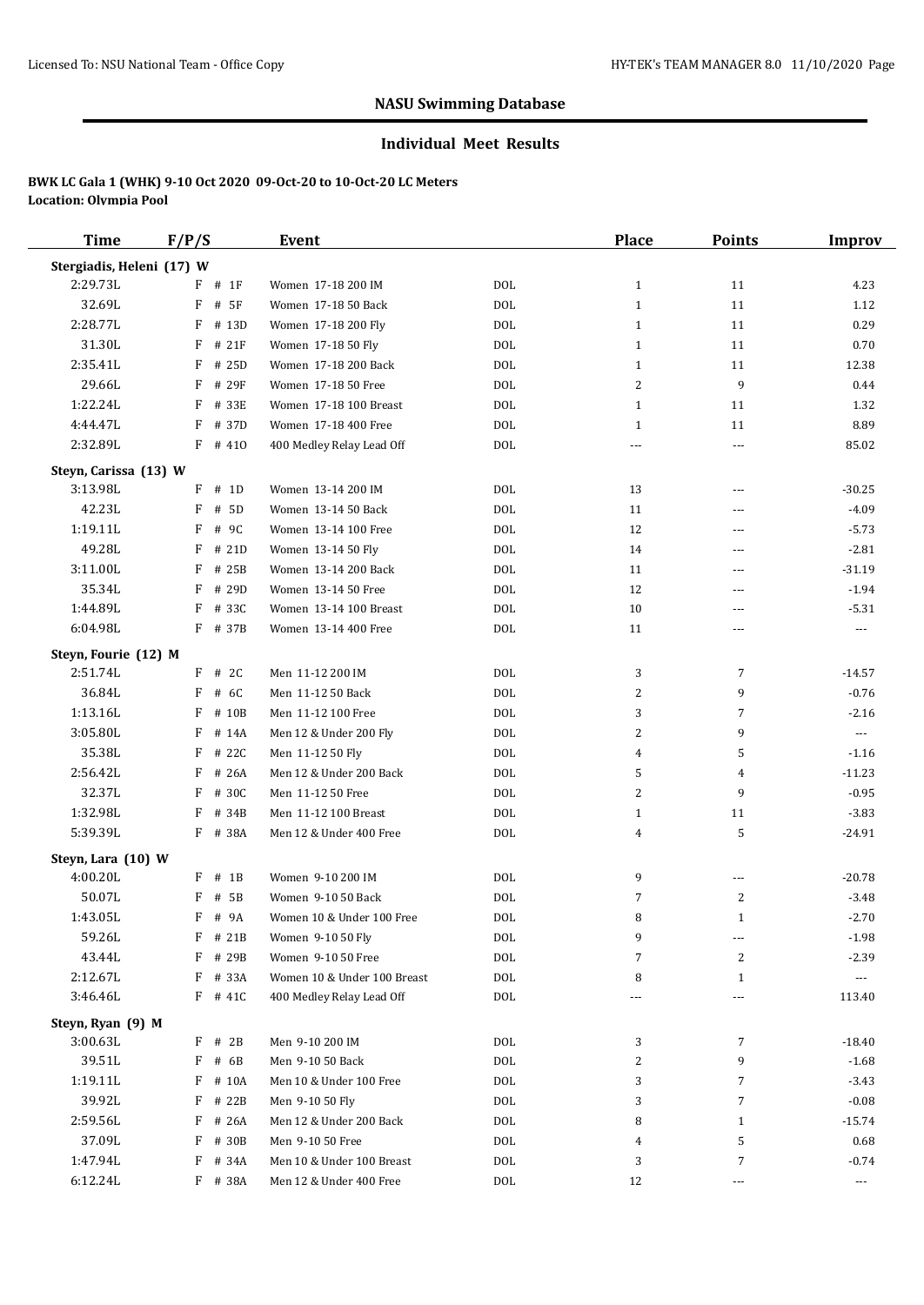#### **Individual Meet Results**

| <b>Time</b>             | F/P/S |           | Event                   |             | Place                    | <b>Points</b>  | <b>Improv</b>        |
|-------------------------|-------|-----------|-------------------------|-------------|--------------------------|----------------|----------------------|
| Theron, Cornelia (13) W |       |           |                         |             |                          |                |                      |
| 3:23.17L DQ             |       | $F$ # 1D  | Women 13-14 200 IM      | <b>DOL</b>  | $\overline{\phantom{a}}$ | ---            | ---                  |
| 42.64L                  | F     | # 5D      | Women 13-14 50 Back     | <b>DOL</b>  | 12                       | ---            | 1.10                 |
| 1:23.04L                | F     | # 9C      | Women 13-14 100 Free    | <b>DOL</b>  | 14                       | ---            | 0.64                 |
| 40.63L                  | F     | # 21D     | Women 13-14 50 Fly      | <b>DOL</b>  | 12                       | ---            | 0.68                 |
| 35.80L                  |       | F # 29D   | Women 13-14 50 Free     | <b>DOL</b>  | 13                       | ---            | 0.45                 |
| 1:54.32L                | F     | # 33C     | Women 13-14 100 Breast  | <b>DOL</b>  | 12                       | ---            | 3.61                 |
| 6:36.48L                |       | F # 37B   | Women 13-14 400 Free    | <b>DOL</b>  | 13                       | ---            | 6.87                 |
| Tibazarwa, Mark (11) M  |       |           |                         |             |                          |                |                      |
| 3:02.61L                |       | $F$ # 2C  | Men 11-12 200 IM        | AQUA        | 6                        | 3              | $-5.63$              |
| 41.84L                  | F     | # 6C      | Men 11-12 50 Back       | <b>AQUA</b> | 10                       | ---            | $-1.54$              |
| 1:14.71L                | F     | # 10B     | Men 11-12 100 Free      | <b>AQUA</b> | 5                        | 4              | 0.81                 |
| 3:09.84L                |       | $F$ # 14A | Men 12 & Under 200 Fly  | <b>AQUA</b> | 3                        | $\overline{7}$ | $\scriptstyle\cdots$ |
| 34.50L                  | F     | # 22C     | Men 11-12 50 Fly        | <b>AQUA</b> | 2                        | 9              | $-2.50$              |
| 3:06.85L                | F     | # 26A     | Men 12 & Under 200 Back | <b>AQUA</b> | 9                        | ---            | $-17.81$             |
| 32.81L                  | F     | # 30C     | Men 11-12 50 Free       | <b>AQUA</b> | 4                        | 5              | 0.03                 |
| 1:51.25L                | F     | # 34B     | Men 11-12 100 Breast    | <b>AQUA</b> | 11                       | ---            | 3.37                 |
| 5:28.60L                |       | F # 38A   | Men 12 & Under 400 Free | <b>AQUA</b> | $\mathbf{1}$             | 11             | $-9.50$              |
| Tibazarwa, Sarah (15) W |       |           |                         |             |                          |                |                      |
| 3:00.90L                |       | $F$ # 1E  | Women 15-16 200 IM      | AQUA        | 6                        | 3              | 2.13                 |
| 38.71L                  | F     | # 5E      | Women 15-16 50 Back     | AQUA        | 4                        | 5              | $-1.69$              |
| 1:10.46L                | F     | # 9D      | Women 15-16 100 Free    | <b>AQUA</b> | 4                        | 5              | $-2.41$              |
| 35.96L                  | F     | # 21E     | Women 15-16 50 Fly      | <b>AQUA</b> | 4                        | 5              | 0.31                 |
| 3:08.01L                | F     | # 25C     | Women 15-16 200 Back    | AQUA        | 5                        | 4              | $-9.50$              |
| 33.11L                  | F     | # 29E     | Women 15-16 50 Free     | <b>AQUA</b> | 6                        | 3              | 0.86                 |
| 1:35.82L                | F     | # 33D     | Women 15-16 100 Breast  | <b>AQUA</b> | 5                        | 4              | $-0.67$              |
| 5:46.22L                |       | F # 37C   | Women 15-16 400 Free    | <b>AQUA</b> | 5                        | 4              | $-11.99$             |
| Viljoen, René (18) M    |       |           |                         |             |                          |                |                      |
| 28.57L                  |       | F # 22F   | Men 17-18 50 Fly        | MAC         | $\mathbf{1}$             | 11             | 1.85                 |
| 26.72L                  |       | F # 30F   | Men 17-18 50 Free       | MAC         | $\mathbf{1}$             | 11             | 1.46                 |
| Wellmann, Arkell (17) M |       |           |                         |             |                          |                |                      |
| 2:23.11L                |       | $F$ # 2F  | Men 17-18 200 IM        | <b>DOL</b>  | $\mathbf{1}$             | 11             | $-1.32$              |
| 31.49L                  | F     | # 6F      | Men 17-18 50 Back       | <b>DOL</b>  | $\mathbf{1}$             | 11             | 0.64                 |
| 58.05L                  |       | F # 10E   | Men 17-18 100 Free      | $\rm DOL$   | 2                        | 9              | $-0.81$              |
| 2:28.08L                |       | F # 14D   | Men 17-18 200 Fly       | $\rm DOL$   | 2                        | 9              | 2.81                 |
| 29.14L                  |       | $F$ # 22F | Men 17-18 50 Fly        | $\rm DOL$   | 2                        | 9              | 0.47                 |
| 2:26.57L                |       | $F$ # 26D | Men 17-18 200 Back      | <b>DOL</b>  | $\mathbf{1}$             | 11             | 1.76                 |
| 27.37L                  |       | F # 30F   | Men 17-18 50 Free       | <b>DOL</b>  | 3                        | $\overline{7}$ | 0.28                 |
| 1:19.37L                |       | F # 34E   | Men 17-18 100 Breast    | DOL         | $\mathbf{1}$             | 11             | 0.19                 |
| 4:44.60L                |       | F # 38D   | Men 17-18 400 Free      | <b>DOL</b>  | 2                        | 9              | 4.82                 |
|                         |       |           |                         |             |                          |                |                      |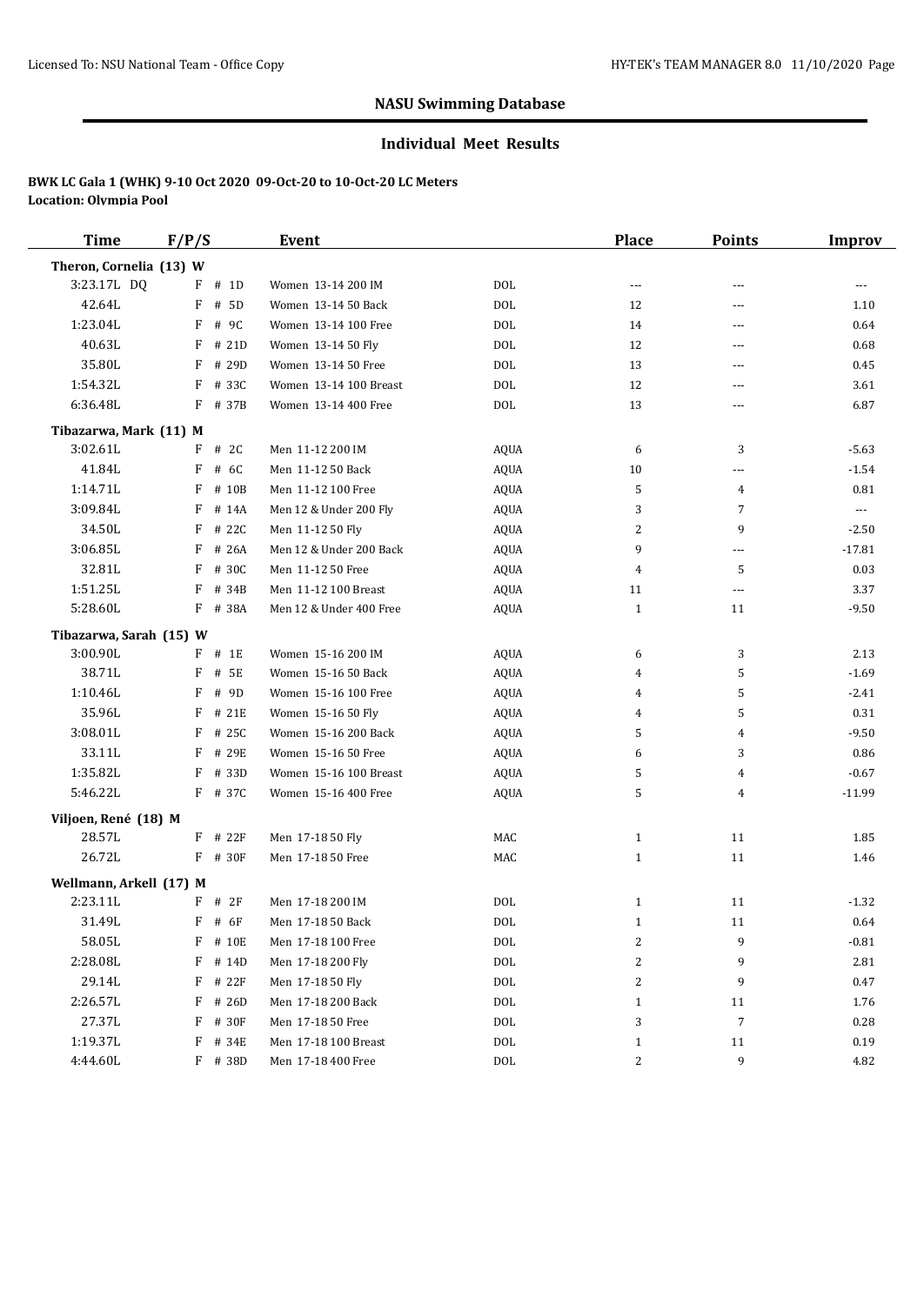#### **Individual Meet Results**

| <b>Time</b>             | F/P/S      | Event                     |             | <b>Place</b>   | <b>Points</b> | Improv   |
|-------------------------|------------|---------------------------|-------------|----------------|---------------|----------|
| Westerduin, Reza (13) W |            |                           |             |                |               |          |
| 2:50.94L                | F<br># 1D  | Women 13-14 200 IM        | <b>AQUA</b> | 3              | 7             | 2.27     |
| 35.65L                  | F<br># 5D  | Women 13-14 50 Back       | <b>AQUA</b> | 1              | 11            | ---      |
| 1:09.12L                | F<br># 9C  | Women 13-14 100 Free      | AQUA        | 3              | 7             | $-2.09$  |
| 33.77L                  | F<br># 21D | Women 13-14 50 Fly        | <b>AQUA</b> | $\mathbf{1}$   | 11            | 0.27     |
| 2:46.89L                | F<br># 25B | Women 13-14 200 Back      | <b>AQUA</b> | 1              | 11            | 3.82     |
| 31.62L                  | # 29D<br>F | Women 13-14 50 Free       | <b>AQUA</b> | 3              | 7             | $-1.19$  |
| 5:20.08L                | F<br># 37B | Women 13-14 400 Free      | <b>AQUA</b> | 3              | 7             | $-6.38$  |
| 1:17.92L                | F<br># 41L | 400 Medley Relay Lead Off | <b>AQUA</b> | ---            | ---           | 2.10     |
| Zhou, Ruizhe (14) M     |            |                           |             |                |               |          |
| 2:44.05L                | F<br># 2D  | Men 13-14 200 IM          | <b>DOL</b>  | $\overline{4}$ | 5             | $-6.77$  |
| 38.43L                  | F<br># 6D  | Men 13-14 50 Back         | <b>DOL</b>  | 6              | 3             | 1.44     |
| 1:09.80L                | F<br># 10C | Men 13-14 100 Free        | <b>DOL</b>  | 6              | 3             | $-0.21$  |
| 3:15.89L                | F<br># 14B | Men 13-14 200 Fly         | <b>DOL</b>  | 3              | 7             | $-16.10$ |
| 36.25L                  | F<br># 22D | Men 13-14 50 Fly          | <b>DOL</b>  | 6              | 3             | $-1.85$  |
| 2:57.90L                | F<br># 26B | Men 13-14 200 Back        | DOL         | 5              | 4             | $-0.93$  |
| 31.47L                  | F<br># 30D | Men 13-14 50 Free         | DOL         | 6              | 3             | 0.28     |
| 1:22.86L                | F<br># 34C | Men 13-14 100 Breast      | <b>DOL</b>  | $\mathbf{1}$   | 11            | 0.76     |
| 5:32.37L                | F<br># 38B | Men 13-14 400 Free        | <b>DOL</b>  | 6              | 3             | $-4.60$  |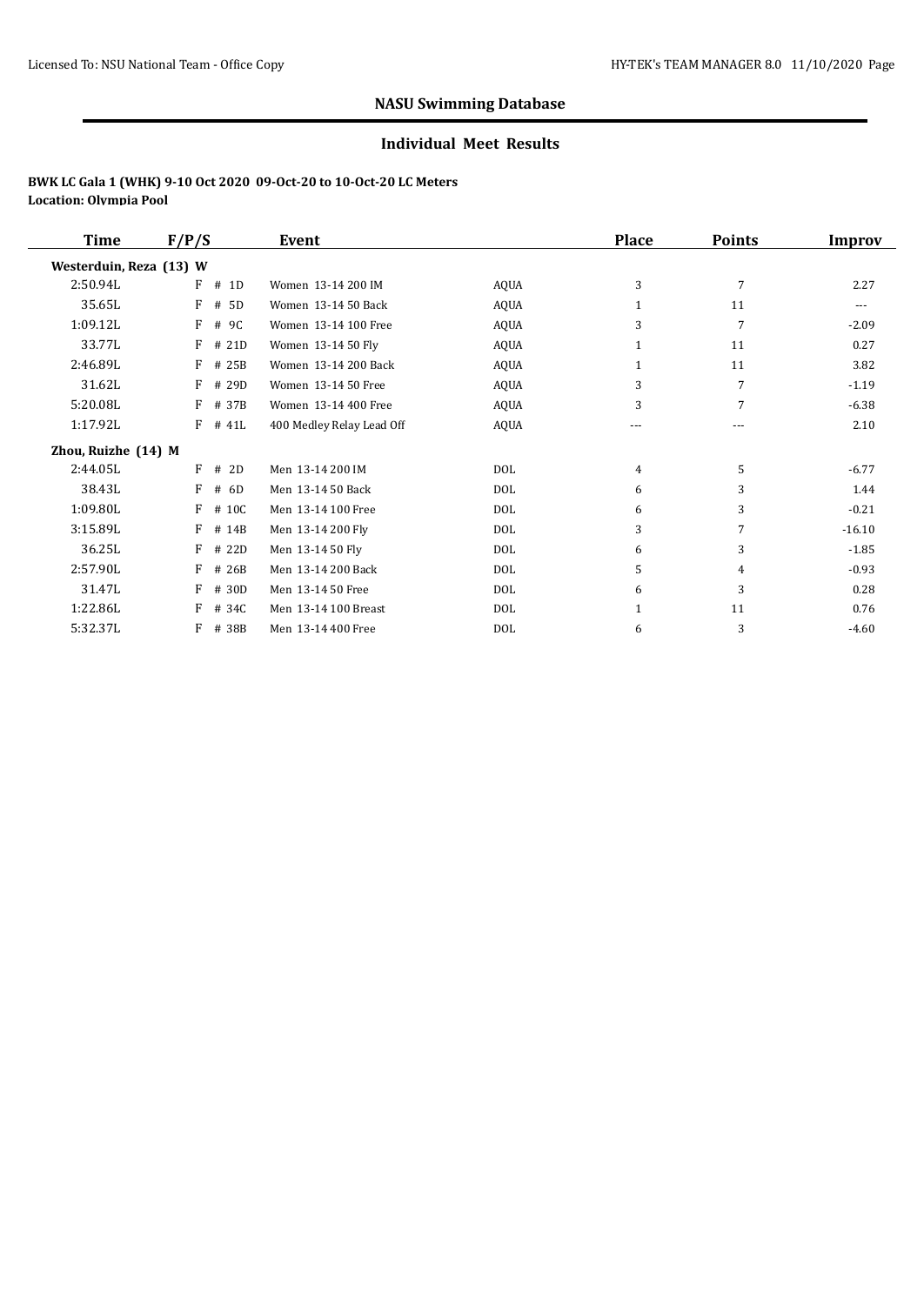$\sim$ 

## **BWK LC Gala 1 (WHK) 9-10 Oct 2020 - 09/10/2020 to 10/10/2020**

|              | Name                  | Gender                    | Age | <b>Team</b> | Event                  | Round | Time    | Points |
|--------------|-----------------------|---------------------------|-----|-------------|------------------------|-------|---------|--------|
| $\mathbf{1}$ | Canjulo, Jose N       | M                         | 15  | <b>AQUA</b> | Boys 15-16 50 Back     | F     | 28.31   | 609    |
| 2            | Canjulo, Jose N       | M                         | 15  | <b>AQUA</b> | Boys 15-16 100 Free    | F     | 55.61   | 600    |
| 3            | Stergiadis, Heleni    | F                         | 17  | <b>DOL</b>  | Girls 17-18 200 IM     | F     | 2:29.73 | 597    |
| 4            | Smalley, Molina M     | F                         | 22  | <b>DOL</b>  | Girls 19&0 200 IM      | F     | 2:31.20 | 580    |
| 5            | Stergiadis, Heleni    | F                         | 17  | <b>DOL</b>  | Girls 17-18 400 Free   | F     | 4:44.47 | 574    |
| 6            | Smalley, Molina M     | $\boldsymbol{\mathrm{F}}$ | 22  | <b>DOL</b>  | Girls 19&0 100 Free    | F     | 1:02.22 | 574    |
| 7            | Ellmies, Viktoria     | F                         | 17  | <b>DOL</b>  | Girls 17-18 100 Free   | F     | 1:02.62 | 563    |
| 8            | Stergiadis, Heleni    | F                         | 17  | <b>DOL</b>  | Girls 17-18 50 Back    | F     | 32.69   | 562    |
| 9            | Canjulo, Jose N       | M                         | 15  | AQUA        | Boys 15-16 400 Free    | F     | 4:27.29 | 558    |
| 10           | Canjulo, Jose N       | M                         | 15  | <b>AQUA</b> | Boys 15-16 50 Free     | F     | 25.55   | 548    |
| 11           | Smalley, Molina M     | F                         | 22  | <b>DOL</b>  | Girls 19&0 400 Free    | F     | 4:48.87 | 548    |
| 12           | Stergiadis, Heleni    | F                         | 17  | <b>DOL</b>  | Girls 17-18 200 Fly    | F     | 2:28.77 | 548    |
| 13           | Canjulo, Jose N       | M                         | 15  | <b>AQUA</b> | Boys 15-16 50 Fly      | F     | 27.24   | 546    |
| 14           | Ellmies, Viktoria     | F                         | 17  | <b>DOL</b>  | Girls 17-18 50 Free    | F     | 28.98   | 544    |
| 15           | Henning, Marco T      | M                         | 17  | $\rm DOL$   | Boys 17-18 100 Free    | F     | 57.65   | 538    |
| 16           | Ohm, Oliver           | М                         | 14  | DOL         | Boys 13-14 100 Free    | F     | 57.97   | 529    |
| 17           | Burger, Mikah K       | М                         | 16  | <b>DOL</b>  | Boys 15-16 200 IM      | F     | 2:21.06 | 527    |
| 18           | Wellmann, Arkell J    | M                         | 17  | <b>DOL</b>  | Boys 17-18 100 Free    | F     | 58.05   | 527    |
| 19           | Smalley, Molina M     | F                         | 22  | <b>DOL</b>  | Girls 19&0 50 Free     | F     | 29.48   | 517    |
| 20           | Ohm, Oliver           | M                         | 14  | <b>DOL</b>  | Boys 13-14 400 Free    | F     | 4:34.60 | 514    |
| 21           | Stange, Maya A        | F                         | 15  | <b>DOL</b>  | Girls 15-16 100 Free   | F     | 1:04.67 | 511    |
| 22           | Stergiadis, Heleni    | F                         | 17  | DOL         | Girls 17-18 50 Free    | F     | 29.66   | 508    |
| 23           | Wellmann, Arkell J    | М                         | 17  | <b>DOL</b>  | Boys 17-18 200 IM      | F     | 2:23.11 | 505    |
| 24           | Redecker, Nicole      | F                         | 16  | <b>DOL</b>  | Girls 15-16 200 IM     | F     | 2:38.53 | 503    |
| 25           | Stergiadis, Heleni    | F                         | 17  | <b>DOL</b>  | Girls 17-18 200 Back   | F     | 2:35.41 | 500    |
| 26           | Henning, Marco T      | М                         | 17  | <b>DOL</b>  | Boys 17-18 400 Free    | F     | 4:40.60 | 482    |
| 27           | De Jager, Christopher | М                         | 16  | <b>AQUA</b> | Boys 15-16 100 Free    | F     | 59.86   | 481    |
| 28           | Smalley, Molina M     | F                         | 22  | DOL         | Girls 19&0 50 Fly      | F     | 31.16   | 481    |
| 29           | Henning, Marco T      | М                         | 17  | <b>DOL</b>  | Boys 17-18 200 IM      | F     | 2:25.70 | 479    |
| 30           | Viljoen, René H       | М                         | 18  | MAC         | Boys 17-18 50 Free     | F     | 26.72   | 479    |
| 31           | De Jager, Christopher | М                         | 16  | <b>AQUA</b> | Boys 15-16 50 Fly      | F     | 28.50   | 477    |
| 32           | Gertze, Matthew R     | М                         | 18  | <b>DOL</b>  | Boys 17-18 100 Free    | F     | 1:00.12 | 475    |
| 33           | Stergiadis, Heleni    | F                         | 17  | <b>DOL</b>  | Girls 17-18 50 Fly     | F     | 31.30   | 475    |
| 34           | Stergiadis, Heleni    | F                         | 17  | <b>DOL</b>  | Girls 17-18 100 Breast | F     | 1:22.24 | 474    |
| 35           | Viljoen, René H       | M                         | 18  | MAC         | Boys 17-18 50 Fly      | F     | 28.57   | 473    |
| 36           | De Jager, Christopher | M                         | 16  | <b>AQUA</b> | Boys 15-16 50 Free     | F     | 26.84   | 472    |
| 37           | Ellmies, Viktoria     | F                         | 17  | <b>DOL</b>  | Girls 17-18 400 Free   | F     | 5:04.27 | 469    |
| 38           | Burger, Mikah K       | M                         | 16  | $\rm DOL$   | Boys 15-16 50 Fly      | F     | 28.68   | 468    |
| 39           | Ellmies, Viktoria     | F                         | 17  | $\rm DOL$   | Girls 17-18 200 IM     | F     | 2:42.54 | 467    |
| 40           | Stange, Maya A        | F                         | 15  | DOL         | Girls 15-16 50 Back    | F     | 34.80   | 466    |
| 41           | Ohm, Michaela         | F                         | 13  | $\rm DOL$   | Girls 13-14 100 Free   | F     | 1:06.69 | 466    |
| 42           | Burger, Mikah K       | М                         | 16  | <b>DOL</b>  | Boys 15-16 50 Free     | F     | 26.96   | 466    |
| 43           | Burger, Mikah K       | М                         | 16  | DOL         | Boys 15-16 200 Fly     | F     | 2:23.01 | 464    |
| 44           | Stange, Maya A        | F                         | 15  | <b>DOL</b>  | Girls 15-16 200 IM     | F     | 2:43.02 | 463    |
| 45           | Wellmann, Arkell J    | М                         | 17  | $\rm DOL$   | Boys 17-18 400 Free    | F     | 4:44.60 | 462    |
| 46           | Humphrey, Jessica     | F                         | 12  | <b>AQUA</b> | Girls 11-12 50 Back    | F     | 34.92   | 461    |
| 47           | Stange, Maya A        | F                         | 15  | <b>DOL</b>  | Girls 15-16 50 Free    | F     | 30.68   | 459    |
| 48           | Ohm, Oliver           | М                         | 14  | <b>DOL</b>  | Boys 13-14 50 Free     | F     | 27.09   | 459    |
| 49           | Naukosho, Ariana      | F                         | 13  | $\rm DOL$   | Girls 13-14 200 IM     | F     | 2:43.56 | 458    |
| 50           | Henning, Marco T      | M                         | 17  | <b>DOL</b>  | Boys 17-18 50 Free     | F     | 27.14   | 457    |
| 51           | Gertze, Matthew R     | М                         | 18  | $\rm DOL$   | Boys 17-18 400 Free    | F     | 4:45.52 | 457    |
| 52           | Redecker, Nicole      | F                         | 16  | DOL         | Girls 15-16 100 Free   | F     | 1:07.38 | 451    |
| 53           | Redecker, Nicole      | F                         | 16  | DOL         | Girls 15-16 50 Back    | F     | 35.31   | 446    |
| 54           | Wellmann, Arkell J    | M                         | 17  | $\rm DOL$   | Boys 17-18 50 Fly      | F     | 29.14   | 446    |
|              |                       |                           |     |             |                        |       |         |        |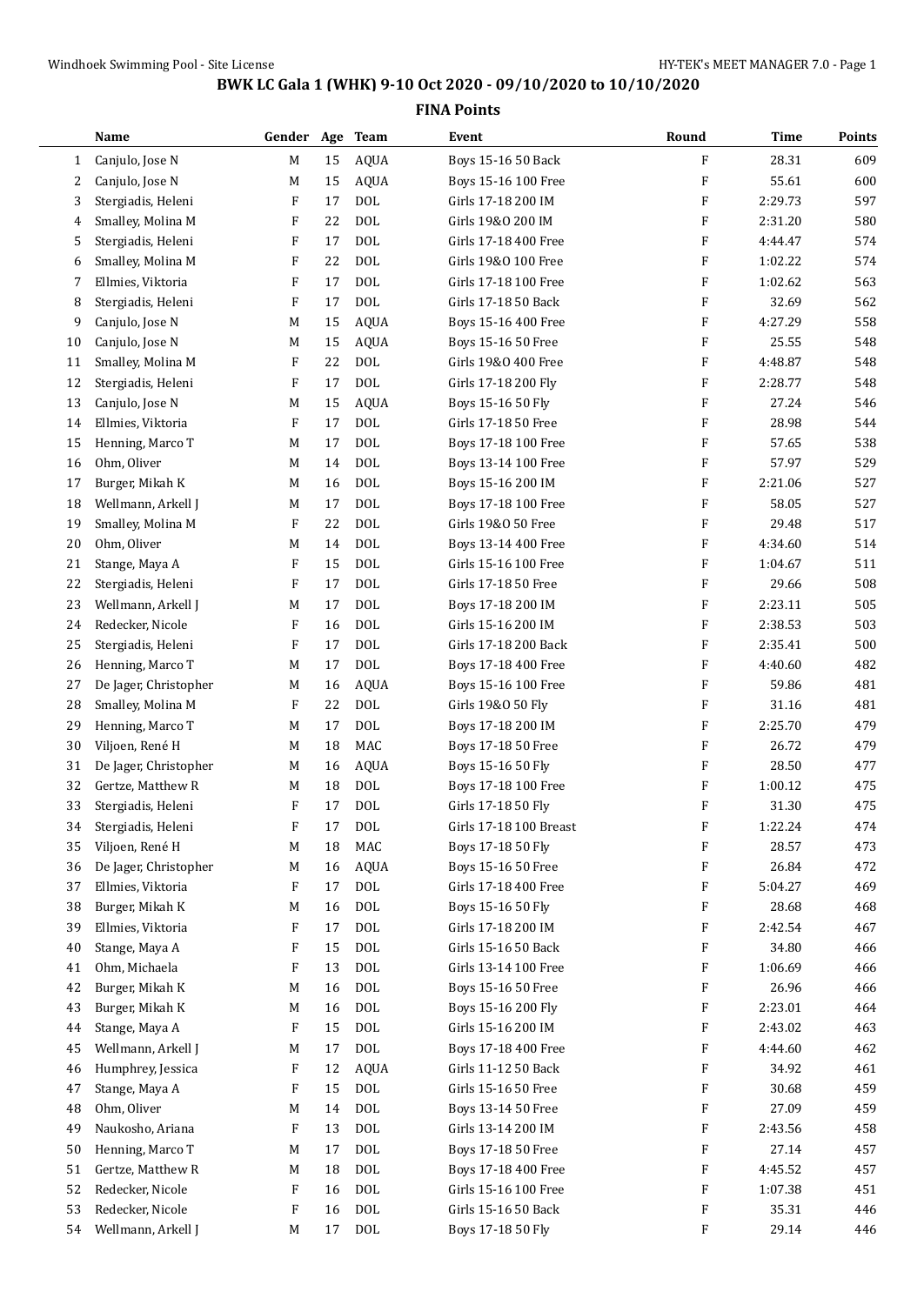$\sim$ 

## **BWK LC Gala 1 (WHK) 9-10 Oct 2020 - 09/10/2020 to 10/10/2020**

|     | Name                   | Gender  | Age | <b>Team</b>  | Event                       | Round                     | <b>Time</b> | Points |
|-----|------------------------|---------|-----|--------------|-----------------------------|---------------------------|-------------|--------|
| 55  | Wellmann, Arkell J     | M       | 17  | <b>DOL</b>   | Boys 17-18 200 Back         | $\boldsymbol{\mathrm{F}}$ | 2:26.57     | 445    |
| 56  | Wellmann, Arkell J     | M       | 17  | <b>DOL</b>   | Boys 17-18 50 Free          | $\boldsymbol{\mathrm{F}}$ | 27.37       | 445    |
| 57  | De Jager, Christopher  | M       | 16  | <b>AQUA</b>  | Boys 15-16 200 IM           | $\boldsymbol{\mathrm{F}}$ | 2:29.26     | 445    |
| 58  | Henning, Marco T       | М       | 17  | DOL          | Boys 17-18 50 Fly           | $\boldsymbol{\mathrm{F}}$ | 29.18       | 444    |
| 59  | Gertze, Matthew R      | М       | 18  | <b>DOL</b>   | Boys 17-18 200 IM           | F                         | 2:29.50     | 443    |
| 60  | Redecker, Nicole       | $\rm F$ | 16  | <b>DOL</b>   | Girls 15-16 100 Breast      | F                         | 1:24.16     | 442    |
| 61  | Henning, Marco T       | М       | 17  | <b>DOL</b>   | Boys 17-18 200 Fly          | F                         | 2:25.33     | 442    |
| 62  | Wellmann, Arkell J     | М       | 17  | <b>DOL</b>   | Boys 17-18 50 Back          | F                         | 31.49       | 442    |
| 63  | Ohm, Michaela          | F       | 13  | $\text{DOL}$ | Girls 13-14 50 Free         | $\boldsymbol{\mathrm{F}}$ | 31.07       | 442    |
| 64  | Nakaleke, Elias E      | М       | 17  | <b>AQUA</b>  | Boys 17-18 50 Free          | F                         | 27.48       | 440    |
| 65  | De Jager, Christopher  | М       | 16  | <b>AQUA</b>  | Boys 15-16 50 Back          | F                         | 31.57       | 439    |
| 66  | Durand, Oliver B       | М       | 13  | DOL          | Boys 13-14 200 IM           | F                         | 2:30.58     | 433    |
| 67  | Westerduin, Reza       | F       | 13  | <b>AQUA</b>  | Girls 13-14 50 Back         | $\boldsymbol{\mathrm{F}}$ | 35.65       | 433    |
| 68  | Gertze, Matthew R      | М       | 18  | <b>DOL</b>   | Boys 17-18 50 Fly           | $\boldsymbol{\mathrm{F}}$ | 29.42       | 433    |
| 69  | Ohm, Oliver            | M       | 14  | <b>DOL</b>   | Boys 13-14 200 IM           | $\boldsymbol{\mathrm{F}}$ | 2:30.73     | 432    |
| 70  | Magongo, Armas         | М       | 16  | <b>AQUA</b>  | Boys 15-16 100 Free         | $\boldsymbol{\mathrm{F}}$ | 1:02.15     | 430    |
| 71  | Engelhard, Lisa        | F       | 15  | $\rm DOL$    | Girls 15-16 50 Free         | F                         | 31.36       | 429    |
| 72  | Redecker, Nicole       | F       | 16  | <b>DOL</b>   | Girls 15-16 400 Free        | F                         | 5:13.83     | 427    |
| 73  | Naukosho, Ariana       | F       | 13  | <b>DOL</b>   | Girls 13-14 100 Free        | $\boldsymbol{\mathrm{F}}$ | 1:08.63     | 427    |
| 74  | Kinnaird, Brynne B     | F       | 14  | <b>DOL</b>   | Girls 13-14 200 IM          | $\boldsymbol{\mathrm{F}}$ | 2:47.62     | 425    |
| 75  | Redecker, Nicole       | F       | 16  | $\text{DOL}$ | Girls 15-16 200 Back        | $\boldsymbol{\mathrm{F}}$ | 2:43.98     | 425    |
| 76  | Burger, Mikah K        | М       | 16  | <b>DOL</b>   | Boys 15-16 100 Breast       | F                         | 1:15.69     | 424    |
| 77  | Naukosho, Ariana       | F       | 13  | $\rm DOL$    | Girls 13-14 50 Free         | F                         | 31.53       | 423    |
| 78  | Redecker, Nicole       | F       | 16  | <b>DOL</b>   | Girls 15-16 50 Fly          | F                         | 32.59       | 421    |
| 79  | Engelhard, Lisa        | F       | 15  | <b>DOL</b>   | Girls 15-16 50 Back         | $\boldsymbol{\mathrm{F}}$ | 35.97       | 421    |
| 80  | Redecker, Nicole       | F       | 16  | <b>DOL</b>   | Girls 15-16 50 Free         | $\boldsymbol{\mathrm{F}}$ | 31.56       | 421    |
| 81  | Engelhard, Lisa        | F       | 15  | <b>DOL</b>   | Girls 15-16 100 Free        | $\boldsymbol{\mathrm{F}}$ | 1:08.98     | 421    |
| 82  | De Jager, Christopher  | М       | 16  | <b>AQUA</b>  | Boys 15-16 100 Breast       | F                         | 1:15.95     | 420    |
| 83  | Westerduin, Reza       | F       | 13  | <b>AQUA</b>  | Girls 13-14 50 Free         | F                         | 31.62       | 419    |
| 84  | Westerduin, Reza       | F       | 13  | <b>AQUA</b>  | Girls 13-14 100 Free        | F                         | 1:09.12     | 418    |
| 85  | Ohm, Michaela          | F       | 13  | <b>DOL</b>   | Girls 13-14 400 Free        | F                         | 5:16.08     | 418    |
| 86  | Wellmann, Arkell J     | М       | 17  | $\text{DOL}$ | Boys 17-18 200 Fly          | F                         | 2:28.08     | 418    |
| 87  | Benade, Quelin H       | F       | 12  | <b>AQUA</b>  | Girls 11-12 200 IM          | F                         | 2:48.79     | 417    |
| 88  | Durand, Oliver B       | M       | 13  | <b>DOL</b>   | Boys 13-14 100 Free         | F                         | 1:02.80     | 416    |
| 89  | Spath, Mackenzie       | F       | 14  | DOL          | Girls 13-14 100 Free        | F                         | 1:09.23     | 416    |
| 90  | Benade, Quelin H       | F       | 12  | <b>AQUA</b>  | Girls 11-12 100 Free        | F                         | 1:09.53     | 411    |
| 91  | DOL 'A'                | M       |     | DOL          | Boys 11-12 400 Medley Relay | F                         | 4:39.04     | 409    |
| 92  | Rathenam, Keanet-Peter | M       | 15  | DOL          | Boys 15-16 100 Free         | F                         | 1:03.27     | 407    |
| 93  | Brinkmann, Maja J      | F       | 12  | DOL          | Girls 11-12 50 Back         | F                         | 36.45       | 405    |
| 94  | Ellmies, Viktoria      | F       | 17  | DOL          | Girls 17-18 50 Back         | F                         | 36.47       | 404    |
| 95  | Stange, Maya A         | F       | 15  | DOL          | Girls 15-16 400 Free        | F                         | 5:19.62     | 404    |
| 96  | Naukosho, Ariana       | F       | 13  | $\rm DOL$    | Girls 13-14 400 Free        | F                         | 5:19.88     | 403    |
| 97  | Westerduin, Reza       | F       | 13  | <b>AQUA</b>  | Girls 13-14 200 Back        | F                         | 2:46.89     | 403    |
| 98  | Ohm, Oliver            | M       | 14  | $\rm DOL$    | Boys 13-14 200 Back         | F                         | 2:31.52     | 403    |
| 99  | Westerduin, Reza       | F       | 13  | <b>AQUA</b>  | Girls 13-14 400 Free        | F                         | 5:20.08     | 403    |
| 100 | Nell, Noah S           | M       | 15  | AQUA         | Boys 15-16 100 Free         | F                         | 1:03.51     | 402    |
| 101 | Engelhard, Robin       | M       | 13  | $\rm DOL$    | Boys 13-14 50 Free          | F                         | 28.34       | 401    |
| 102 | Westerduin, Reza       | F       | 13  | <b>AQUA</b>  | Girls 13-14 200 IM          | F                         | 2:50.94     | 401    |
| 103 | Durand, Oliver B       | M       | 13  | DOL          | Boys 13-14 200 Back         | F                         | 2:31.81     | 400    |
| 104 | Durand, Oliver B       | M       | 13  | DOL          | Boys 13-14 400 Free         | F                         | 4:58.67     | 400    |
| 105 | Brinkmann, Maja J      | F       | 12  | DOL          | Girls 12&U 200 Back         | F                         | 2:47.50     | 399    |
| 106 | Gertze, Matthew R      | M       | 18  | DOL          | Boys 17-18 50 Free          | F                         | 28.42       | 398    |
| 107 | Gertze, Matthew R      | M       | 18  | DOL          | Boys 17-18 200 Back         | F                         | 2:32.21     | 397    |
| 108 | Tibazarwa, Sarah K     | F       | 15  | AQUA         | Girls 15-16 100 Free        | F                         | 1:10.46     | 395    |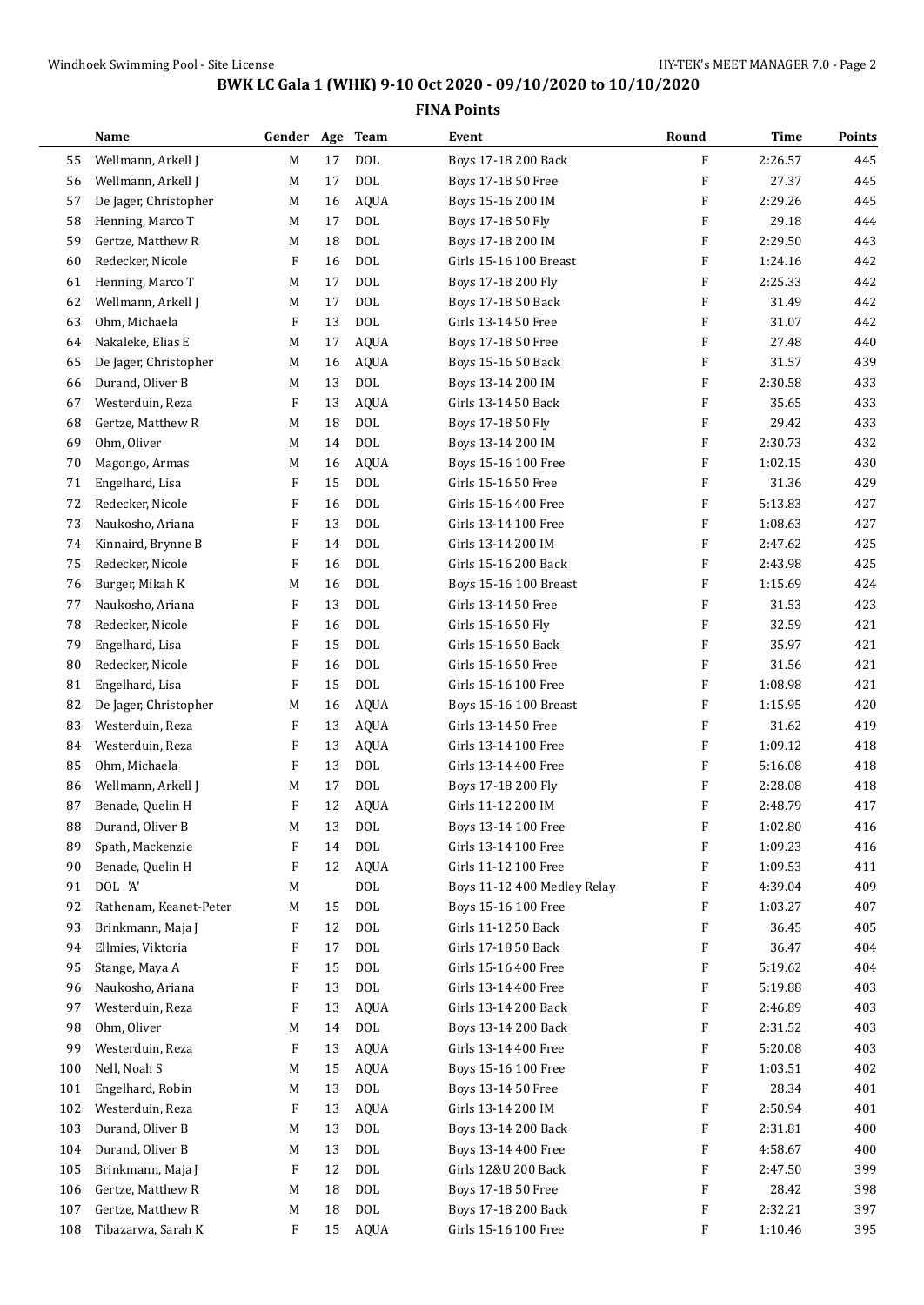|     | Name                   | Gender Age |    | <b>Team</b>  | Event                       | Round                     | <b>Time</b> | Points |
|-----|------------------------|------------|----|--------------|-----------------------------|---------------------------|-------------|--------|
| 109 | Engelhard, Lisa        | $\rm F$    | 15 | <b>DOL</b>   | Girls 15-16 50 Fly          | F                         | 33.29       | 395    |
| 110 | Humphrey, Jessica      | F          | 12 | <b>AQUA</b>  | Girls 11-12 100 Free        | F                         | 1:10.43     | 395    |
| 111 | Rossouw, Chloe         | F          | 13 | <b>DOL</b>   | Girls 13-14 100 Free        | F                         | 1:10.56     | 393    |
| 112 | Rathenam, Keanet-Peter | M          | 15 | <b>DOL</b>   | Boys 15-16 100 Breast       | $\boldsymbol{\mathrm{F}}$ | 1:17.62     | 393    |
| 113 | Humphrey, Jessica      | F          | 12 | <b>AQUA</b>  | Girls 11-12 200 IM          | F                         | 2:52.42     | 391    |
| 114 | Henning, Marco T       | M          | 17 | <b>DOL</b>   | Boys 17-18 200 Back         | F                         | 2:32.97     | 391    |
| 115 | Kinnaird, Brynne B     | F          | 14 | <b>DOL</b>   | Girls 13-14 400 Free        | F                         | 5:23.41     | 390    |
| 116 | Spath, Mackenzie       | F          | 14 | <b>DOL</b>   | Girls 13-14 200 IM          | F                         | 2:52.69     | 389    |
| 117 | Nell, Noah S           | M          | 15 | <b>AQUA</b>  | Boys 15-16 400 Free         | F                         | 5:01.52     | 388    |
| 118 | Humphrey, Jessica      | F          | 12 | <b>AQUA</b>  | Girls 11-12 50 Free         | F                         | 32.43       | 388    |
| 119 | Rathenam, Keanet-Peter | M          | 15 | <b>DOL</b>   | Boys 15-16 400 Free         | F                         | 5:01.69     | 388    |
| 120 | Kinnaird, Brynne B     | F          | 14 | <b>DOL</b>   | Girls 13-14 100 Free        | F                         | 1:10.90     | 387    |
| 121 | Rossouw, Chloe         | F          | 13 | <b>DOL</b>   | Girls 13-14 200 IM          | F                         | 2:53.05     | 387    |
| 122 | Rathenam, Keanet-Peter | M          | 15 | <b>DOL</b>   | Boys 15-16 50 Free          | F                         | 28.71       | 386    |
| 123 | Spath, Mackenzie       | F          | 14 | <b>DOL</b>   | Girls 13-14 50 Free         | F                         | 32.50       | 386    |
| 124 | Nakaleke, Elias E      | M          | 17 | <b>AQUA</b>  | Boys 17-18 50 Back          | F                         | 32.95       | 386    |
| 125 | Nakaleke, Elias E      | M          | 17 | <b>AQUA</b>  | Boys 17-18 50 Fly           | F                         | 30.57       | 386    |
| 126 | Benjamin, Zunaid M     | F          | 16 | <b>AQUA</b>  | Girls 15-16 50 Free         | F                         | 32.56       | 384    |
| 127 | Kinnaird, Brynne B     | F          | 14 | <b>DOL</b>   | Girls 13-14 50 Back         | F                         | 37.13       | 383    |
| 128 | Naukosho, Ariana       | F          | 13 | <b>DOL</b>   | Girls 13-14 50 Back         | F                         | 37.18       | 382    |
| 129 | DOL 'A'                | M          |    | <b>DOL</b>   | Boys 11-12 400 Medley Relay | F                         | 4:45.57     | 382    |
| 130 | Redecker, Nicole       | F          | 16 | <b>DOL</b>   | Girls 15-16 200 Fly         | F                         | 2:47.91     | 381    |
| 131 | Engelhard, Lisa        | F          | 15 | <b>DOL</b>   | Girls 15-16 200 IM          | F                         | 2:53.91     | 381    |
| 132 | Rey, Salome M          | F          | 13 | <b>AQUA</b>  | Girls 13-14 200 Back        | F                         | 2:50.54     | 378    |
| 133 | Westerduin, Reza       | F          | 13 | <b>AQUA</b>  | Girls 13-14 50 Fly          | F                         | 33.77       | 378    |
| 134 | Benade, Quelin H       | F          | 12 | <b>AQUA</b>  | Girls 12&U 200 Back         | F                         | 2:50.49     | 378    |
| 135 | Henning, Marco T       | M          | 17 | <b>DOL</b>   | Boys 17-18 50 Back          | F                         | 33.20       | 377    |
| 136 | Magongo, Armas         | M          | 16 | <b>AQUA</b>  | Boys 15-16 200 IM           | F                         | 2:37.74     | 377    |
| 137 | Magongo, Armas         | M          | 16 | <b>AQUA</b>  | Boys 15-16 50 Free          | F                         | 28.93       | 377    |
| 138 | Gertze, Matthew R      | M          | 18 | <b>DOL</b>   | Boys 17-18 50 Back          | F                         | 33.24       | 376    |
| 139 | Naukosho, Ariana       | F          | 13 | <b>DOL</b>   | Girls 13-14 100 Breast      | F                         | 1:28.83     | 376    |
| 140 | Ohm, Michaela          | F          | 13 | <b>DOL</b>   | Girls 13-14 50 Back         | F                         | 37.41       | 375    |
| 141 | Engelhard, Robin       | M          | 13 | <b>DOL</b>   | Boys 13-14 100 Free         | F                         | 1:05.07     | 374    |
| 142 | Ohm, Michaela          | F          | 13 | $\rm DOL$    | Girls 13-14 200 IM          | F                         | 2:55.16     | 373    |
| 143 | Leitner, Janine T      | F          | 24 | <b>AQUA</b>  | Girls 19&0 50 Free          | F                         | 32.87       | 373    |
| 144 | Coetzer, Caitlin A     | F          | 15 | <b>DOL</b>   | Girls 15-16 50 Free         | F                         | 32.88       | 373    |
| 145 | Ohm, Oliver            | M          | 14 | <b>DOL</b>   | Boys 13-14 50 Fly           | F                         | 30.92       | 373    |
| 146 | Ellmies, Viktoria      | F          | 17 | <b>DOL</b>   | Girls 17-18 100 Breast      | F                         | 1:29.08     | 373    |
| 147 | Durand, Oliver B       | M          | 13 | $\text{DOL}$ | Boys 13-14 50 Back          | F                         | 33.34       | 373    |
| 148 | Benade, Quelin H       | F          | 12 | AQUA         | Girls 11-12 50 Free         | F                         | 32.91       | 372    |
| 149 | Spath, Aleka R         | F          | 12 | DOL          | Girls 11-12 200 IM          | F                         | 2:55.30     | 372    |
| 150 | Rey, Salome M          | F          | 13 | <b>AQUA</b>  | Girls 13-14 50 Free         | F                         | 32.93       | 371    |
| 151 | Benade, Quelin H       | F          | 12 | <b>AQUA</b>  | Girls 12&U 400 Free         | F                         | 5:29.12     | 370    |
| 152 | Stange, Maya A         | F          | 15 | DOL          | Girls 15-16 100 Breast      | F                         | 1:29.27     | 370    |
| 153 | Kinnaird, Brynne B     | F          | 14 | <b>DOL</b>   | Girls 13-14 50 Free         | F                         | 33.00       | 369    |
| 154 | Rossouw, Chloe         | F          | 13 | <b>DOL</b>   | Girls 13-14 50 Free         | F                         | 32.99       | 369    |
| 155 | Kali, Kandali K        | F          | 14 | $\text{DOL}$ | Girls 13-14 100 Free        | F                         | 1:12.13     | 368    |
| 156 | Wellmann, Arkell J     | M          | 17 | $\rm DOL$    | Boys 17-18 100 Breast       | F                         | 1:19.37     | 368    |
| 157 | Nell, Noah S           | M          | 15 | <b>AQUA</b>  | Boys 15-16 50 Free          | F                         | 29.19       | 367    |
| 158 | Engelhard, Robin       | M          | 13 | <b>DOL</b>   | Boys 13-14 50 Fly           | F                         | 31.09       | 367    |
| 159 | Benjamin, Zunaid M     | F          | 16 | <b>AQUA</b>  | Girls 15-16 100 Free        | F                         | 1:12.27     | 366    |
| 160 | Brinkmann, Maja J      | F          | 12 | $\rm DOL$    | Girls 11-12 50 Free         | F                         | 33.11       | 365    |
| 161 | Tibazarwa, Sarah K     | F          | 15 | <b>AQUA</b>  | Girls 15-16 50 Free         | F                         | 33.11       | 365    |
| 162 | Nakaleke, Elias E      | M          | 17 | AQUA         | Boys 17-18 100 Free         | F                         | 1:05.62     | 365    |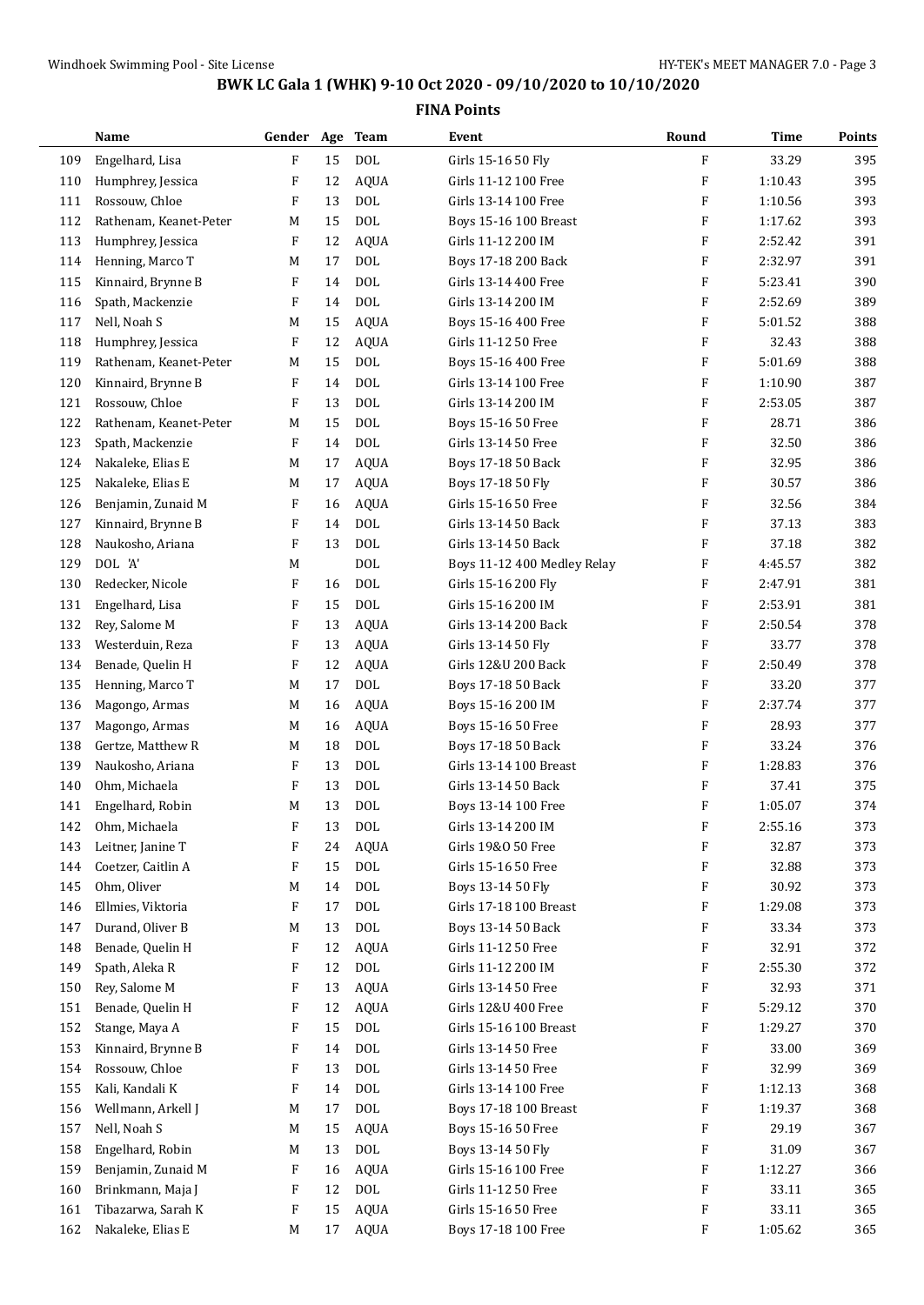|     | Name                   | Gender Age Team |    |              | Event                  | Round                     | <b>Time</b> | <b>Points</b> |
|-----|------------------------|-----------------|----|--------------|------------------------|---------------------------|-------------|---------------|
| 163 | Nell, Noah S           | M               | 15 | <b>AQUA</b>  | Boys 15-16 200 IM      | F                         | 2:39.65     | 364           |
| 164 | Hekandjo, Kgosi O      | M               | 13 | <b>AQUA</b>  | Boys 13-14 400 Free    | F                         | 5:08.09     | 364           |
| 165 | Coetzer, Caitlin A     | F               | 15 | <b>DOL</b>   | Girls 15-16 200 IM     | $\boldsymbol{\mathrm{F}}$ | 2:56.54     | 364           |
| 166 | Humphrey, Jessica      | F               | 12 | <b>AQUA</b>  | Girls 12&U 200 Back    | F                         | 2:52.75     | 364           |
| 167 | Brinkmann, Maja J      | F               | 12 | <b>DOL</b>   | Girls 11-12 100 Free   | F                         | 1:12.36     | 364           |
| 168 | Brinkmann, Maja J      | F               | 12 | <b>DOL</b>   | Girls 11-12 200 IM     | F                         | 2:56.73     | 363           |
| 169 | Rossouw, Chloe         | F               | 13 | <b>DOL</b>   | Girls 13-14 400 Free   | F                         | 5:31.18     | 363           |
| 170 | Ellmies, Viktoria      | F               | 17 | <b>DOL</b>   | Girls 17-18 200 Back   | F                         | 2:52.85     | 363           |
| 171 | Nitsche, Danielle      | F               | 13 | <b>AQUA</b>  | Girls 13-14 50 Free    | F                         | 33.19       | 362           |
| 172 | Balt, Caitlyn R        | F               | 13 | <b>DOL</b>   | Girls 13-14 100 Free   | F                         | 1:12.52     | 362           |
| 173 | Hekandjo, Kgosi O      | М               | 13 | <b>AQUA</b>  | Boys 13-14 100 Free    | F                         | 1:05.85     | 361           |
| 174 | Ohm, Michaela          | F               | 13 | <b>DOL</b>   | Girls 13-14 50 Fly     | F                         | 34.29       | 361           |
| 175 | Benade, Quelin H       | F               | 12 | <b>AQUA</b>  | Girls 11-12 50 Back    | ${\bf F}$                 | 37.87       | 361           |
| 176 | Benade, Quelin H       | F               | 12 | <b>AQUA</b>  | Girls 11-12 100 Breast | $\boldsymbol{\mathrm{F}}$ | 1:30.06     | 361           |
| 177 | Humphrey, Jessica      | F               | 12 | <b>AQUA</b>  | Girls 12&U 400 Free    | $\boldsymbol{\mathrm{F}}$ | 5:31.89     | 361           |
| 178 | Rey, Salome M          | F               | 13 | <b>AQUA</b>  | Girls 13-14 200 IM     | F                         | 2:57.12     | 361           |
| 179 | Leitner, Janine T      | F               | 24 | <b>AQUA</b>  | Girls 19&0 50 Back     | F                         | 37.92       | 360           |
| 180 | Naukushu, Sam          | M               | 17 | <b>AQUA</b>  | Boys 17-18 50 Free     | F                         | 29.41       | 359           |
| 181 | Coetzer, Caitlin A     | F               | 15 | <b>DOL</b>   | Girls 15-16 100 Free   | F                         | 1:12.78     | 358           |
| 182 | Engelhard, Lisa        | F               | 15 | <b>DOL</b>   | Girls 15-16 200 Fly    | $\boldsymbol{\mathrm{F}}$ | 2:51.52     | 358           |
| 183 | Durand, Oliver B       | M               | 13 | <b>DOL</b>   | Boys 13-14 50 Free     | F                         | 29.46       | 357           |
| 184 | Rey, Salome M          | F               | 13 | <b>AQUA</b>  | Girls 13-14 50 Back    | F                         | 38.07       | 355           |
| 185 | Engelhard, Lisa        | F               | 15 | <b>DOL</b>   | Girls 15-16 400 Free   | F                         | 5:33.70     | 355           |
| 186 | Engelhard, Robin       | M               | 13 | <b>DOL</b>   | Boys 13-14 50 Back     | F                         | 33.88       | 355           |
| 187 | Ohm, Oliver            | M               | 14 | <b>DOL</b>   | Boys 13-14 50 Back     | F                         | 33.95       | 353           |
| 188 | Naukushu, Sam          | M               | 17 | <b>AQUA</b>  | Boys 17-18 100 Free    | $\boldsymbol{\mathrm{F}}$ | 1:06.34     | 353           |
| 189 | Engelhard, Lisa        | F               | 15 | <b>DOL</b>   | Girls 15-16 200 Back   | F                         | 2:54.43     | 353           |
| 190 | Kinnaird, Brynne B     | F               | 14 | <b>DOL</b>   | Girls 13-14 200 Back   | F                         | 2:54.38     | 353           |
| 191 | Magongo, Armas         | M               | 16 | <b>AQUA</b>  | Boys 15-16 100 Breast  | $\boldsymbol{\mathrm{F}}$ | 1:20.54     | 352           |
| 192 | Coetzer, Caitlin A     | F               | 15 | <b>DOL</b>   | Girls 15-16 400 Free   | F                         | 5:35.07     | 351           |
| 193 | Stange, Maya A         | F               | 15 | <b>DOL</b>   | Girls 15-16 200 Back   | F                         | 2:54.78     | 351           |
| 194 | Naukushu, Elago        | M               | 19 | <b>AQUA</b>  | Boys 19&0 100 Free     | $\boldsymbol{\mathrm{F}}$ | 1:06.44     | 351           |
| 195 | Nakaleke, Ester        | F               | 15 | <b>AQUA</b>  | Girls 15-16 50 Free    | F                         | 33.54       | 351           |
| 196 | Balt, Caitlyn R        | F               | 13 | $\rm DOL$    | Girls 13-14 50 Free    | F                         | 33.57       | 350           |
| 197 | Naukushu, Elago        | M               | 19 | <b>AQUA</b>  | Boys 19&0 100 Breast   | F                         | 1:20.64     | 350           |
| 198 | Rathenam, Keanet-Peter | M               | 15 | $\text{DOL}$ | Boys 15-16 200 IM      | F                         | 2:41.67     | 350           |
| 199 | Hekandjo, Kgosi O      | M               | 13 | <b>AQUA</b>  | Boys 13-14 200 IM      | F                         | 2:41.79     | 349           |
| 200 | Rossouw, Chloe         | F               | 13 | $\rm DOL$    | Girls 13-14 200 Back   | F                         | 2:55.09     | 349           |
| 201 | Pretorius, Eldone D    | F               | 15 | <b>AQUA</b>  | Girls 15-16 50 Free    | F                         | 33.65       | 348           |
| 202 | Mutumbulua, Trisha     | F               | 15 | $\rm DOL$    | Girls 15-16 100 Free   | F                         | 1:13.51     | 348           |
| 203 | Rossouw, Chloe         | F               | 13 | $\rm DOL$    | Girls 13-14 100 Breast | F                         | 1:31.21     | 347           |
| 204 | Rey, Salome M          | F               | 13 | <b>AQUA</b>  | Girls 13-14 100 Free   | F                         | 1:13.57     | 347           |
| 205 | Spath, Aleka R         | F               | 12 | $\rm DOL$    | Girls 11-12 50 Back    | F                         | 38.42       | 346           |
| 206 | Nell, Noah S           | M               | 15 | <b>AQUA</b>  | Boys 15-16 50 Back     | F                         | 34.16       | 346           |
| 207 | Benjamin, Zunaid M     | F               | 16 | <b>AQUA</b>  | Girls 15-16 50 Fly     | F                         | 34.83       | 345           |
| 208 | Coetzer, Caitlin A     | F               | 15 | $\rm DOL$    | Girls 15-16 100 Breast | F                         | 1:31.49     | 344           |
| 209 | Benjamin, Zunaid M     | F               | 16 | <b>AQUA</b>  | Girls 15-16 200 IM     | F                         | 2:59.89     | 344           |
| 210 | Naukosho, Ariana       | F               | 13 | <b>DOL</b>   | Girls 13-14 200 Fly    | F                         | 2:53.97     | 343           |
| 211 | Rossouw, Chloe         | F               | 13 | <b>DOL</b>   | Girls 13-14 50 Back    | F                         | 38.52       | 343           |
| 212 | Balt, Caitlyn R        | F               | 13 | <b>DOL</b>   | Girls 13-14 200 IM     | F                         | 3:00.28     | 342           |
| 213 | Brinkmann, Maja J      | F               | 12 | $\text{DOL}$ | Girls 12&U 400 Free    | F                         | 5:38.05     | 342           |
| 214 | Durand, Oliver B       | M               | 13 | $\rm DOL$    | Boys 13-14 50 Fly      | F                         | 31.82       | 342           |
| 215 | Naukushu, Elago        | M               | 19 | <b>AQUA</b>  | Boys 19&0 50 Free      | F                         | 29.91       | 341           |
| 216 | Naukosho, Ariana       | F               | 13 | $\rm DOL$    | Girls 13-14 200 Back   | F                         | 2:56.41     | 341           |
|     |                        |                 |    |              |                        |                           |             |               |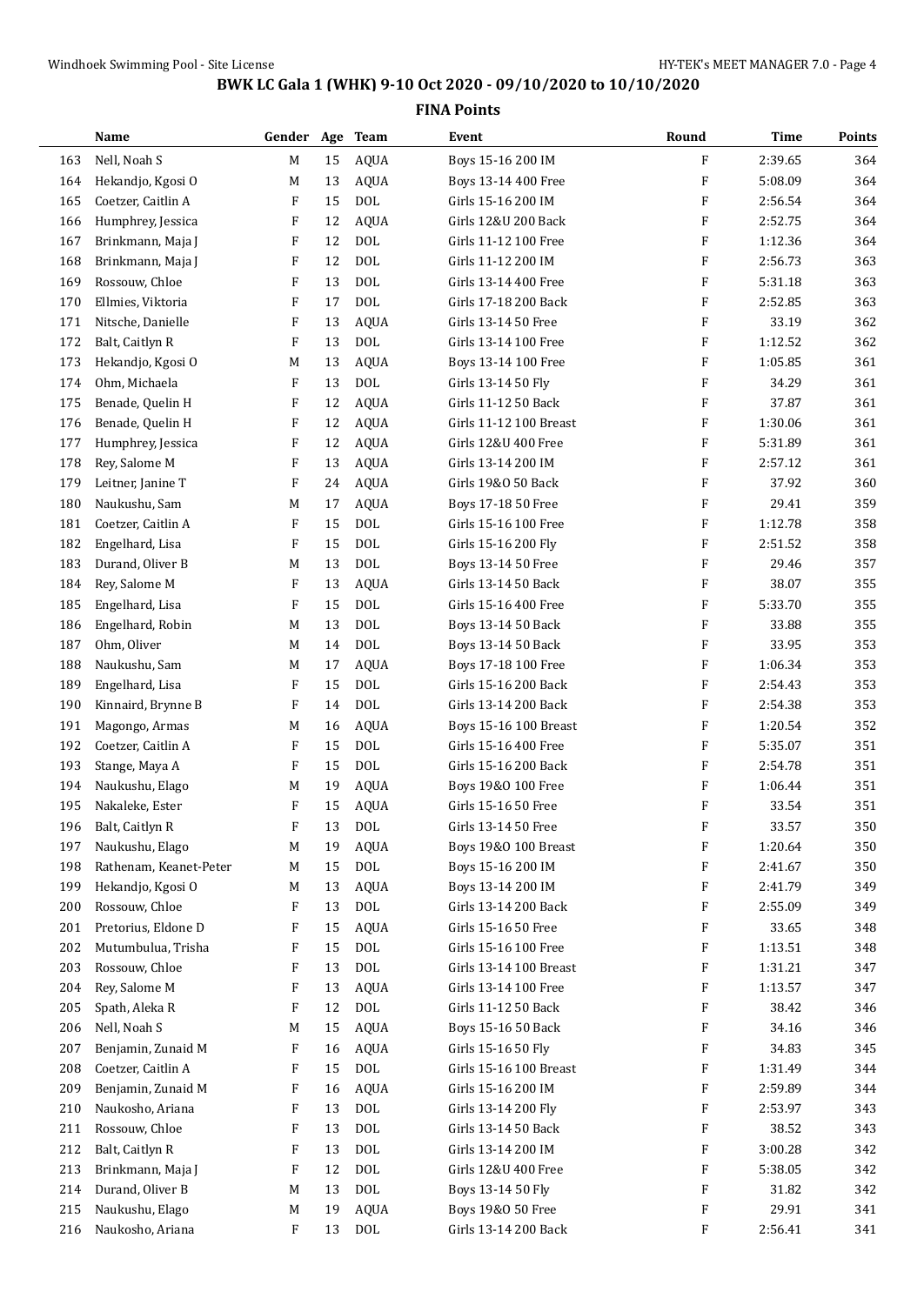|     | Name                   | Gender Age Team |    |              | Event                  | Round                     | Time    | Points |
|-----|------------------------|-----------------|----|--------------|------------------------|---------------------------|---------|--------|
| 217 | Spath, Bella R         | F               | 12 | <b>DOL</b>   | Girls 11-12 50 Free    | F                         | 33.90   | 340    |
| 218 | Rey, Salome M          | F               | 13 | <b>AQUA</b>  | Girls 13-14 100 Breast | $\boldsymbol{\mathrm{F}}$ | 1:31.80 | 340    |
| 219 | Spath, Aleka R         | F               | 12 | <b>DOL</b>   | Girls 11-12 100 Breast | $\boldsymbol{\mathrm{F}}$ | 1:31.87 | 340    |
| 220 | Tibazarwa, Sarah K     | F               | 15 | <b>AQUA</b>  | Girls 15-16 200 IM     | F                         | 3:00.90 | 338    |
| 221 | Tibazarwa, Sarah K     | F               | 15 | <b>AQUA</b>  | Girls 15-16 50 Back    | $\boldsymbol{\mathrm{F}}$ | 38.71   | 338    |
| 222 | Rey, Salome M          | F               | 13 | <b>AQUA</b>  | Girls 13-14 400 Free   | $\boldsymbol{\mathrm{F}}$ | 5:39.44 | 338    |
| 223 | Spath, Bella R         | F               | 12 | <b>DOL</b>   | Girls 11-12 200 IM     | $\boldsymbol{\mathrm{F}}$ | 3:01.16 | 337    |
| 224 | Spath, Bella R         | F               | 12 | <b>DOL</b>   | Girls 11-12 50 Fly     | $\boldsymbol{\mathrm{F}}$ | 35.10   | 337    |
| 225 | Spath, Bella R         | F               | 12 | <b>DOL</b>   | Girls 11-12 100 Free   | $\boldsymbol{\mathrm{F}}$ | 1:14.36 | 336    |
| 226 | Nitsche, Danielle      | F               | 13 | <b>AQUA</b>  | Girls 13-14 200 IM     | F                         | 3:01.29 | 336    |
| 227 | Kali, Kandali K        | F               | 14 | <b>DOL</b>   | Girls 13-14 200 IM     | F                         | 3:01.30 | 336    |
| 228 | Kinnaird, Brynne B     | F               | 14 | <b>DOL</b>   | Girls 13-14 100 Breast | $\boldsymbol{\mathrm{F}}$ | 1:32.25 | 335    |
| 229 | Zhou, Ruizhe           | M               | 14 | <b>DOL</b>   | Boys 13-14 200 IM      | $\boldsymbol{\mathrm{F}}$ | 2:44.05 | 335    |
| 230 | Spath, Mackenzie       | F               | 14 | <b>DOL</b>   | Girls 13-14 400 Free   | $\boldsymbol{\mathrm{F}}$ | 5:40.78 | 334    |
| 231 | Naukushu, Elago        | M               | 19 | <b>AQUA</b>  | Boys 19&0 200 IM       | $\boldsymbol{\mathrm{F}}$ | 2:44.36 | 333    |
| 232 | Naukushu, Elago        | M               | 19 | <b>AQUA</b>  | Boys 19&0 50 Fly       | F                         | 32.15   | 332    |
| 233 | Klein, Kaylynn J       | F               | 13 | <b>AQUA</b>  | Girls 13-14 50 Free    | F                         | 34.16   | 332    |
| 234 | Kali, Kandali K        | F               | 14 | <b>DOL</b>   | Girls 13-14 50 Free    | $\boldsymbol{\mathrm{F}}$ | 34.16   | 332    |
| 235 | Balt, Caitlyn R        | F               | 13 | <b>DOL</b>   | Girls 13-14 50 Back    | $\boldsymbol{\mathrm{F}}$ | 39.08   | 329    |
| 236 | Klein, Kaylynn J       | F               | 13 | <b>AQUA</b>  | Girls 13-14 50 Back    | $\boldsymbol{\mathrm{F}}$ | 39.10   | 328    |
| 237 | Klein, Kaylynn J       | F               | 13 | <b>AQUA</b>  | Girls 13-14 200 Back   | $\boldsymbol{\mathrm{F}}$ | 2:58.75 | 328    |
| 238 | Hekandjo, Kgosi O      | M               | 13 | <b>AQUA</b>  | Boys 13-14 50 Fly      | F                         | 32.26   | 328    |
| 239 | Lasso Drews, Daniel    | M               | 14 | <b>DOL</b>   | Boys 13-14 50 Fly      | F                         | 32.35   | 326    |
| 240 | Nell, Noah S           | M               | 15 | <b>AQUA</b>  | Boys 15-16 50 Fly      | $\boldsymbol{\mathrm{F}}$ | 32.41   | 324    |
| 241 | Engelhard, Robin       | M               | 13 | <b>DOL</b>   | Boys 13-14 200 IM      | $\boldsymbol{\mathrm{F}}$ | 2:45.93 | 324    |
| 242 | Lasso Drews, Daniel    | M               | 14 | <b>DOL</b>   | Boys 13-14 100 Free    | $\boldsymbol{\mathrm{F}}$ | 1:08.23 | 324    |
| 243 | Ohm, Michaela          | F               | 13 | <b>DOL</b>   | Girls 13-14 200 Back   | $\boldsymbol{\mathrm{F}}$ | 2:59.72 | 323    |
| 244 | Nitsche, Danielle      | F               | 13 | <b>AQUA</b>  | Girls 13-14 100 Free   | F                         | 1:15.32 | 323    |
| 245 | Zhou, Ruizhe           | M               | 14 | <b>DOL</b>   | Boys 13-14 100 Breast  | F                         | 1:22.86 | 323    |
| 246 | Durand, Oliver B       | M               | 13 | <b>DOL</b>   | Boys 13-14 100 Breast  | F                         | 1:22.97 | 322    |
| 247 | Durand, Oliver B       | M               | 13 | <b>DOL</b>   | Boys 13-14 200 Fly     | $\boldsymbol{\mathrm{F}}$ | 2:41.57 | 321    |
| 248 | Nell, Noah S           | M               | 15 | <b>AQUA</b>  | Boys 15-16 200 Back    | F                         | 2:43.32 | 321    |
| 249 | Leitner, Janine T      | F               | 24 | AQUA         | Girls 19&0 100 Free    | F                         | 1:15.58 | 320    |
| 250 | Matyayi, Rose          | F               | 9  | AQUA         | Girls 9-10 50 Back     | F                         | 39.48   | 319    |
| 251 | Tibazarwa, Sarah K     | F               | 15 | AQUA         | Girls 15-16 400 Free   | F                         | 5:46.22 | 318    |
| 252 | Mutumbulua, Trisha     | F               | 15 | <b>DOL</b>   | Girls 15-16 200 IM     | F                         | 3:04.98 | 316    |
| 253 | Lasso Drews, Daniel    | M               | 14 | <b>DOL</b>   | Boys 13-14 50 Free     | F                         | 30.68   | 316    |
| 254 | Rathenam, Keanet-Peter | M               | 15 | $\text{DOL}$ | Boys 15-16 50 Fly      | F                         | 32.67   | 316    |
| 255 | Klein, Kaylynn J       | F               | 13 | AQUA         | Girls 13-14 100 Free   | F                         | 1:15.94 | 315    |
| 256 | Klein, Kaylynn J       | F               | 13 | <b>AQUA</b>  | Girls 13-14 50 Fly     | F                         | 35.92   | 314    |
| 257 | Hekandjo, Kgosi O      | M               | 13 | <b>AQUA</b>  | Boys 13-14 50 Free     | F                         | 30.75   | 314    |
| 258 | Spath, Mackenzie       | F               | 14 | $\text{DOL}$ | Girls 13-14 50 Back    | F                         | 39.68   | 314    |
| 259 | Naukushu, Sam          | M               | 17 | AQUA         | Boys 17-18 100 Breast  | F                         | 1:23.67 | 314    |
| 260 | Balt, Caitlyn R        | F               | 13 | $\text{DOL}$ | Girls 13-14 400 Free   | F                         | 5:48.07 | 313    |
| 261 | Tibazarwa, Sarah K     | F               | 15 | <b>AQUA</b>  | Girls 15-16 50 Fly     | F                         | 35.96   | 313    |
| 262 | Kapapa, Alexandra      | F               | 11 | <b>AQUA</b>  | Girls 11-12 50 Back    | F                         | 39.71   | 313    |
| 263 | Spath, Aleka R         | F               | 12 | <b>DOL</b>   | Girls 11-12 50 Free    | F                         | 34.87   | 312    |
| 264 | Bekker, Jemima         | F               | 11 | MAC          | Girls 11-12 50 Free    | F                         | 34.95   | 310    |
| 265 | Klein, Kaylynn J       | F               | 13 | <b>AQUA</b>  | Girls 13-14 200 IM     | F                         | 3:06.25 | 310    |
| 266 | Coetzer, Caitlin A     | F               | 15 | $\text{DOL}$ | Girls 15-16 200 Back   | F                         | 3:02.35 | 309    |
| 267 | Mutumbulua, Trisha     | F               | 15 | $\text{DOL}$ | Girls 15-16 50 Back    | F                         | 39.95   | 308    |
| 268 | Nakaleke, Ester        | F               | 15 | AQUA         | Girls 15-16 100 Breast | F                         | 1:34.86 | 308    |
| 269 | Lasso Drews, Daniel    | M               | 14 | <b>DOL</b>   | Boys 13-14 400 Free    | F                         | 5:25.80 | 308    |
| 270 | Geyser, Mikayla        | F               | 11 | DOL          | Girls 11-12 200 IM     | F                         | 3:06.93 | 307    |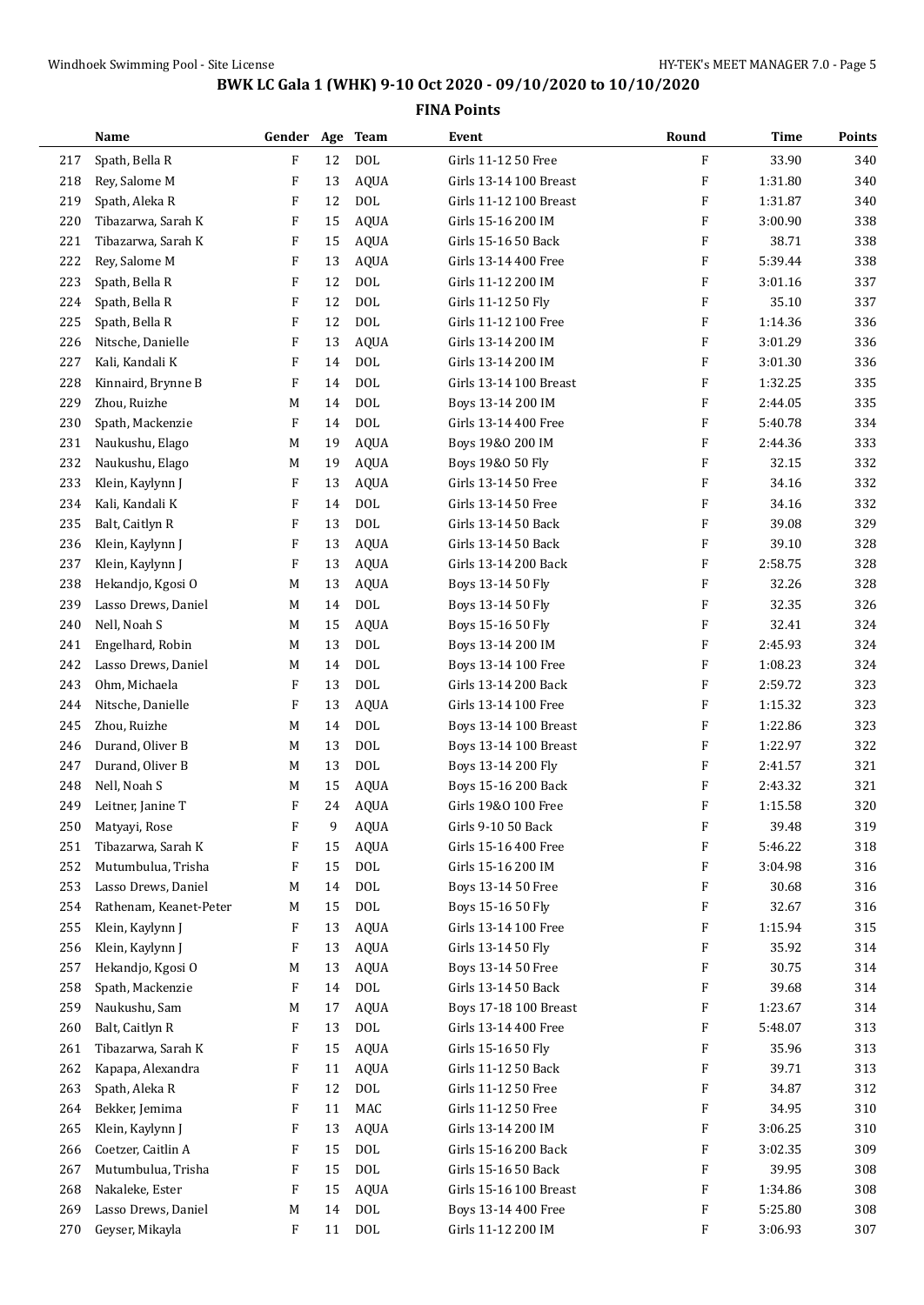|     | Name                   | Gender Age Team |    |             | Event                       | Round                     | <b>Time</b> | Points |
|-----|------------------------|-----------------|----|-------------|-----------------------------|---------------------------|-------------|--------|
| 271 | Hekandjo, Kgosi O      | M               | 13 | <b>AQUA</b> | Boys 13-14 50 Back          | F                         | 35.56       | 307    |
| 272 | Spath, Aleka R         | F               | 12 | <b>DOL</b>  | Girls 11-12 100 Free        | $\boldsymbol{\mathrm{F}}$ | 1:16.64     | 307    |
| 273 | Matyayi, Rose          | F               | 9  | <b>AQUA</b> | Girls 9-10 50 Free          | $\boldsymbol{\mathrm{F}}$ | 35.12       | 306    |
| 274 | Naukushu, Elago        | M               | 19 | <b>AQUA</b> | Boys 19&0 50 Back           | $\boldsymbol{\mathrm{F}}$ | 35.63       | 305    |
| 275 | Geyser, Mikayla        | F               | 11 | <b>DOL</b>  | Girls 11-12 50 Back         | F                         | 40.08       | 305    |
| 276 | Benjamin, Zunaid M     | F               | 16 | <b>AQUA</b> | Girls 15-16 50 Back         | $\boldsymbol{\mathrm{F}}$ | 40.05       | 305    |
| 277 | DOL 'A'                | M               |    | <b>DOL</b>  | Boys 11-12 400 Medley Relay | $\boldsymbol{\mathrm{F}}$ | 5:07.80     | 305    |
| 278 | Nell, Noah S           | M               | 15 | AQUA        | Boys 15-16 100 Breast       | $\boldsymbol{\mathrm{F}}$ | 1:24.50     | 305    |
| 279 | Prinsloo, Milan        | F               | 10 | <b>DOL</b>  | Girls 9-10 200 IM           | F                         | 3:07.55     | 304    |
| 280 | Ellmies, Viktoria      | F               | 17 | <b>DOL</b>  | Girls 17-18 50 Fly          | $\boldsymbol{\mathrm{F}}$ | 36.30       | 304    |
| 281 | Zhou, Ruizhe           | M               | 14 | <b>DOL</b>  | Boys 13-14 100 Free         | F                         | 1:09.80     | 303    |
| 282 | Coetzer, Caitlin A     | F               | 15 | <b>DOL</b>  | Girls 15-16 50 Back         | F                         | 40.21       | 302    |
| 283 | Engelhard, Robin       | M               | 13 | <b>DOL</b>  | Boys 13-14 200 Back         | $\boldsymbol{\mathrm{F}}$ | 2:47.00     | 301    |
| 284 | Steyn, Carissa L       | F               | 13 | <b>DOL</b>  | Girls 13-14 50 Free         | $\boldsymbol{\mathrm{F}}$ | 35.34       | 300    |
| 285 | Tibazarwa, Mark        | M               | 11 | <b>AQUA</b> | Boys 12&U 400 Free          | F                         | 5:28.60     | 300    |
| 286 | Kinnaird, Liam         | M               | 12 | <b>DOL</b>  | Boys 11-12 200 IM           | $\boldsymbol{\mathrm{F}}$ | 2:50.24     | 300    |
| 287 | Nakaleke, Ester        | F               | 15 | <b>AQUA</b> | Girls 15-16 100 Free        | $\boldsymbol{\mathrm{F}}$ | 1:17.18     | 300    |
| 288 | Spath, Aleka R         | F               | 12 | <b>DOL</b>  | Girls 11-12 50 Fly          | $\boldsymbol{\mathrm{F}}$ | 36.49       | 300    |
| 289 | Rey, Salome M          | F               | 13 | <b>AQUA</b> | Girls 13-14 50 Fly          | $\boldsymbol{\mathrm{F}}$ | 36.51       | 299    |
| 290 | Tibazarwa, Sarah K     | F               | 15 | AQUA        | Girls 15-16 100 Breast      | $\boldsymbol{\mathrm{F}}$ | 1:35.82     | 299    |
| 291 | Engelhard, Robin       | M               | 13 | <b>DOL</b>  | Boys 13-14 400 Free         | F                         | 5:28.93     | 299    |
| 292 | Kapapa, Alexandra      | F               | 11 | <b>AQUA</b> | Girls 11-12 200 IM          | $\boldsymbol{\mathrm{F}}$ | 3:08.58     | 299    |
| 293 | Naukosho, Ariana       | F               | 13 | <b>DOL</b>  | Girls 13-14 50 Fly          | $\boldsymbol{\mathrm{F}}$ | 36.50       | 299    |
| 294 | Hekandjo, Kgosi O      | M               | 13 | <b>AQUA</b> | Boys 13-14 200 Back         | $\boldsymbol{\mathrm{F}}$ | 2:47.48     | 298    |
| 295 | Spath, Mackenzie       | F               | 14 | <b>DOL</b>  | Girls 13-14 200 Back        | $\boldsymbol{\mathrm{F}}$ | 3:04.62     | 298    |
| 296 | Stange, Maya A         | F               | 15 | <b>DOL</b>  | Girls 15-16 50 Fly          | $\boldsymbol{\mathrm{F}}$ | 36.54       | 298    |
| 297 | Bekker, Johan          | M               | 51 | MAC         | Boys 19&0 100 Free          | F                         | 1:10.43     | 295    |
| 298 | Nakaleke, Eliphas      | M               | 11 | <b>AQUA</b> | Boys 11-12 200 IM           | $\boldsymbol{\mathrm{F}}$ | 2:51.61     | 293    |
| 299 | Lasso Drews, Daniel    | M               | 14 | <b>DOL</b>  | Boys 13-14 200 IM           | F                         | 2:51.55     | 293    |
| 300 | Balt, Caitlyn R        | F               | 13 | <b>DOL</b>  | Girls 13-14 200 Back        | $\boldsymbol{\mathrm{F}}$ | 3:05.64     | 293    |
| 301 | Spath, Aleka R         | F               | 12 | <b>DOL</b>  | Girls 12&U 200 Fly          | $\boldsymbol{\mathrm{F}}$ | 3:03.22     | 293    |
| 302 | Zhou, Ruizhe           | M               | 14 | <b>DOL</b>  | Boys 13-14 50 Free          | $\boldsymbol{\mathrm{F}}$ | 31.47       | 293    |
| 303 | Stange, Maya A         | F               | 15 | <b>DOL</b>  | Girls 15-16 200 Fly         | $\boldsymbol{\mathrm{F}}$ | 3:03.40     | 292    |
| 304 | Steyn, Fourie P        | M               | 12 | <b>DOL</b>  | Boys 11-12 200 IM           | F                         | 2:51.74     | 292    |
| 305 | Kali, Kandali K        | F               | 14 | <b>DOL</b>  | Girls 13-14 400 Free        | F                         | 5:56.58     | 291    |
| 306 | Kinnaird, Liam         | M               | 12 | <b>DOL</b>  | Boys 11-12 50 Back          | F                         | 36.21       | 291    |
| 307 | Drotsky, Nayla C       | F               | 13 | <b>DOL</b>  | Girls 13-14 200 IM          | F                         | 3:10.37     | 290    |
| 308 | Zhou, Ruizhe           | M               | 14 | DOL         | Boys 13-14 400 Free         | F                         | 5:32.37     | 290    |
| 309 | DOL 'B'                | M               |    | <b>DOL</b>  | Boys 11-12 400 Medley Relay | F                         | 5:13.23     | 289    |
| 310 | Senekal, Julitte       | F               | 11 | <b>DOL</b>  | Girls 11-12 200 IM          | F                         | 3:10.60     | 289    |
| 311 | Ohm, Oliver            | M               | 14 | <b>DOL</b>  | Boys 13-14 100 Breast       | F                         | 1:25.98     | 289    |
| 312 | Theron, Zanel Z        | F               | 13 | <b>DOL</b>  | Girls 13-14 50 Free         | F                         | 35.80       | 289    |
| 313 | Nitsche, Leila V       | F               | 12 | <b>AQUA</b> | Girls 11-12 50 Free         | F                         | 35.82       | 288    |
| 314 | Kali, Kandali K        | F               | 14 | <b>DOL</b>  | Girls 13-14 200 Back        | F                         | 3:06.74     | 288    |
| 315 | Stephanus, Oliwia E    | F               | 12 | <b>DOL</b>  | Girls 11-12 50 Free         | F                         | 35.82       | 288    |
| 316 | Esterhuizen, Lorenzo E | M               | 11 | AQUA        | Boys 12&U 200 Back          | F                         | 2:49.54     | 287    |
| 317 | Humphrey, Jessica      | F               | 12 | <b>AQUA</b> | Girls 11-12 50 Fly          | F                         | 37.04       | 286    |
| 318 | Stephanus, Oliwia E    | F               | 12 | <b>DOL</b>  | Girls 11-12 50 Back         | F                         | 40.92       | 286    |
| 319 | Nitsche, Danielle      | F               | 13 | <b>AQUA</b> | Girls 13-14 400 Free        | F                         | 5:58.76     | 286    |
| 320 | Spath, Bella R         | F               | 12 | <b>DOL</b>  | Girls 11-12 50 Back         | F                         | 40.94       | 286    |
| 321 | Pretorius, Eldone D    | F               | 15 | <b>AQUA</b> | Girls 15-16 100 Free        | F                         | 1:18.49     | 285    |
| 322 | Kinnaird, Liam         | M               | 12 | <b>DOL</b>  | Boys 12&U 200 Back          | F                         | 2:50.18     | 284    |
| 323 | Kinnaird, Liam         | M               | 12 | <b>DOL</b>  | Boys 12&U 400 Free          | F                         | 5:34.55     | 284    |
| 324 | Spath, Aleka R         | F               | 12 | DOL         | Girls 12&U 200 Back         | F                         | 3:07.60     | 284    |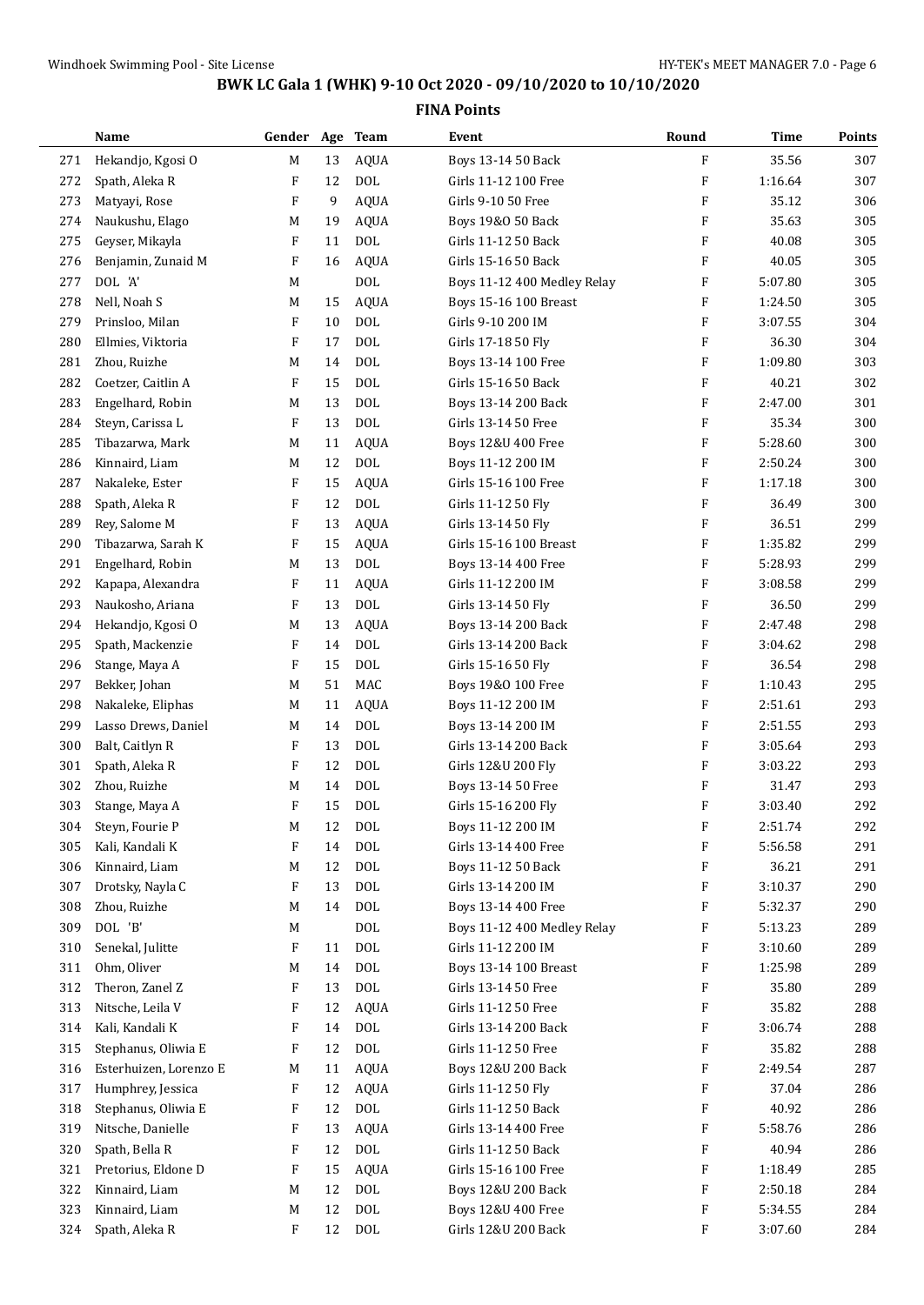|     | Name                     | Gender Age Team |    |             | Event                         | Round                     | Time    | Points |
|-----|--------------------------|-----------------|----|-------------|-------------------------------|---------------------------|---------|--------|
| 325 | Nakaleke, Eliphas        | M               | 11 | <b>AQUA</b> | Boys 11-12 50 Free            | $\mathbf{F}$              | 31.81   | 284    |
| 326 | Jansen, Ernst J          | M               | 10 | <b>DOL</b>  | Boys 12&U 400 Free            | $\boldsymbol{\mathrm{F}}$ | 5:34.93 | 283    |
| 327 | Klein, Kaylynn J         | F               | 13 | <b>AQUA</b> | Girls 13-14 100 Breast        | $\boldsymbol{\mathrm{F}}$ | 1:37.62 | 283    |
| 328 | Kali, Kandali K          | F               | 14 | <b>DOL</b>  | Girls 13-14 50 Back           | $\boldsymbol{\mathrm{F}}$ | 41.07   | 283    |
| 329 | Gertze, Matthew R        | M               | 18 | <b>DOL</b>  | Boys 17-18 100 Breast         | F                         | 1:26.70 | 282    |
| 330 | Tibazarwa, Sarah K       | F               | 15 | <b>AQUA</b> | Girls 15-16 200 Back          | $\boldsymbol{\mathrm{F}}$ | 3:08.01 | 282    |
| 331 | Kinnaird, Liam           | M               | 12 | <b>DOL</b>  | Boys 11-12 100 Free           | $\boldsymbol{\mathrm{F}}$ | 1:11.55 | 281    |
| 332 | Nakaleke, Eliphas        | M               | 11 | <b>AQUA</b> | <b>Boys 12&amp;U 200 Back</b> | $\boldsymbol{\mathrm{F}}$ | 2:51.03 | 280    |
| 333 | Steyn, Carissa L         | F               | 13 | <b>DOL</b>  | Girls 13-14 100 Free          | $\boldsymbol{\mathrm{F}}$ | 1:19.11 | 279    |
| 334 | Nakaleke, Eliphas        | M               | 11 | <b>AQUA</b> | Boys 11-12 100 Free           | $\boldsymbol{\mathrm{F}}$ | 1:11.73 | 279    |
| 335 | Magongo, Armas           | M               | 16 | <b>AQUA</b> | Boys 15-16 50 Back            | F                         | 36.70   | 279    |
| 336 | Brinkmann, Maja J        | F               | 12 | <b>DOL</b>  | Girls 11-12 100 Breast        | $\boldsymbol{\mathrm{F}}$ | 1:38.08 | 279    |
| 337 | Balt, Caitlyn R          | F               | 13 | <b>DOL</b>  | Girls 13-14 50 Fly            | $\boldsymbol{\mathrm{F}}$ | 37.39   | 278    |
| 338 | Leitner, Chelsea L       | F               | 25 | <b>AQUA</b> | Women 25-44 50 Free           | $\boldsymbol{\mathrm{F}}$ | 36.27   | 277    |
| 339 | Esterhuizen, Lorenzo E   | M               | 11 | <b>AQUA</b> | Boys 11-12 200 IM             | $\boldsymbol{\mathrm{F}}$ | 2:54.85 | 277    |
| 340 | Kinnaird, Brynne B       | F               | 14 | <b>DOL</b>  | Girls 13-14 50 Fly            | $\boldsymbol{\mathrm{F}}$ | 37.52   | 276    |
| 341 | Steyn, Fourie P          | M               | 12 | <b>DOL</b>  | Boys 11-12 50 Back            | $\boldsymbol{\mathrm{F}}$ | 36.84   | 276    |
| 342 | Bekker, Jemima           | F               | 11 | MAC         | Girls 11-12 50 Back           | $\boldsymbol{\mathrm{F}}$ | 41.43   | 276    |
| 343 | Senekal, Julitte         | F               | 11 | <b>DOL</b>  | Girls 11-12 50 Free           | $\boldsymbol{\mathrm{F}}$ | 36.36   | 275    |
| 344 | Pretorius, Eldone D      | F               | 15 | <b>AQUA</b> | Girls 15-16 200 IM            | $\boldsymbol{\mathrm{F}}$ | 3:13.96 | 274    |
| 345 | Kinnaird, Brynne B       | F               | 14 | <b>DOL</b>  | Girls 13-14 200 Fly           | $\boldsymbol{\mathrm{F}}$ | 3:07.36 | 274    |
| 346 | Steyn, Carissa L         | F               | 13 | <b>DOL</b>  | Girls 13-14 200 IM            | $\boldsymbol{\mathrm{F}}$ | 3:13.98 | 274    |
| 347 | Naukushu, Sam            | M               | 17 | <b>AQUA</b> | Boys 17-18 50 Back            | F                         | 36.99   | 273    |
| 348 | Drotsky, Nayla C         | F               | 13 | <b>DOL</b>  | Girls 13-14 50 Free           | $\boldsymbol{\mathrm{F}}$ | 36.45   | 273    |
| 349 | Langford, James J        | M               | 11 | <b>DOL</b>  | Boys 11-12 50 Back            | $\boldsymbol{\mathrm{F}}$ | 36.99   | 273    |
| 350 | Drotsky, Nayla C         | F               | 13 | <b>DOL</b>  | Girls 13-14 100 Free          | $\boldsymbol{\mathrm{F}}$ | 1:19.64 | 273    |
| 351 | Langford, James J        | M               | 11 | <b>DOL</b>  | Boys 11-12 200 IM             | $\boldsymbol{\mathrm{F}}$ | 2:55.64 | 273    |
| 352 | Rathenam, Keanet-Peter   | M               | 15 | <b>DOL</b>  | Boys 15-16 50 Back            | $\boldsymbol{\mathrm{F}}$ | 36.96   | 273    |
| 353 | Bauernschmitt, Michael B | M               | 12 | <b>DOL</b>  | Boys 11-12 50 Fly             | F                         | 34.31   | 273    |
| 354 | Magongo, Armas           | M               | 16 | <b>AQUA</b> | Boys 15-16 50 Fly             | F                         | 34.37   | 272    |
| 355 | Jansen, Ernst J          | M               | 10 | <b>DOL</b>  | <b>Boys 12&amp;U 200 Back</b> | $\boldsymbol{\mathrm{F}}$ | 2:52.53 | 272    |
| 356 | AQUA 'A'                 | M               |    | <b>AQUA</b> | Boys 11-12 400 Medley Relay   | F                         | 5:19.69 | 272    |
| 357 | Steyn, Fourie P          | M               | 12 | <b>DOL</b>  | Boys 12&U 400 Free            | F                         | 5:39.39 | 272    |
| 358 | Lasso Drews, Daniel      | M               | 14 | DOL         | Boys 13-14 50 Back            | F                         | 37.06   | 271    |
| 359 | Spath, Mackenzie         | F               | 14 | DOL         | Girls 13-14 50 Fly            | F                         | 37.72   | 271    |
| 360 | Steyn, Carissa L         | F               | 13 | <b>DOL</b>  | Girls 13-14 400 Free          | F                         | 6:04.98 | 271    |
| 361 | Prinsloo, Milan          | F               | 10 | <b>DOL</b>  | Girls 12&U 400 Free           | F                         | 6:05.81 | 270    |
| 362 | Spath, Mackenzie         | F               | 14 | <b>DOL</b>  | Girls 13-14 100 Breast        | F                         | 1:39.26 | 269    |
| 363 | Steyn, Carissa L         | F               | 13 | <b>DOL</b>  | Girls 13-14 200 Back          | F                         | 3:11.00 | 269    |
| 364 | Jansen, Ernst J          | M               | 10 | <b>DOL</b>  | Boys 9-10 200 IM              | F                         | 2:56.43 | 269    |
| 365 | Jiao, Naan               | M               | 10 | <b>DOL</b>  | Boys 12&U 400 Free            | F                         | 5:40.63 | 269    |
| 366 | Steyn, Fourie P          | M               | 12 | $\rm DOL$   | Boys 11-12 50 Free            | F                         | 32.37   | 269    |
| 367 | Matyayi, Rose            | F               | 9  | <b>AQUA</b> | Girls 9-10 200 IM             | F                         | 3:15.21 | 269    |
| 368 | Tibazarwa, Mark          | M               | 11 | <b>AQUA</b> | Boys 11-12 50 Fly             | F                         | 34.50   | 268    |
| 369 | Jiao, Naan               | M               | 10 | <b>DOL</b>  | Boys 9-10 200 IM              | F                         | 2:56.70 | 268    |
| 370 | Senekal, Julitte         | F               | 11 | <b>DOL</b>  | Girls 11-12 50 Back           | F                         | 41.81   | 268    |
| 371 | Nakaleke, Ester          | F               | 15 | <b>AQUA</b> | Girls 15-16 200 IM            | F                         | 3:16.03 | 266    |
| 372 | DOL 'A'                  | M               |    | <b>DOL</b>  | Boys 11-12 400 Medley Relay   | F                         | 5:22.08 | 266    |
| 373 | Spath, Bella R           | F               | 12 | <b>DOL</b>  | Girls 11-12 100 Breast        | F                         | 1:39.60 | 266    |
| 374 | Hekandjo, Kgosi O        | M               | 13 | <b>AQUA</b> | Boys 13-14 200 Fly            | F                         | 2:52.36 | 265    |
| 375 | Senekal, Julitte         | F               | 11 | $\rm DOL$   | Girls 11-12 100 Free          | F                         | 1:20.55 | 264    |
| 376 | Naukushu, Sam            | M               | 17 | <b>AQUA</b> | Boys 17-18 50 Fly             | F                         | 34.71   | 264    |
| 377 | Prinsloo, Milan          | F               | 10 | $\rm DOL$   | Girls 10&U 100 Free           | F                         | 1:20.70 | 263    |
| 378 | Steyn, Fourie P          | M               | 12 | $\rm DOL$   | Boys 11-12 100 Free           | $\boldsymbol{\mathrm{F}}$ | 1:13.16 | 263    |
|     |                          |                 |    |             |                               |                           |         |        |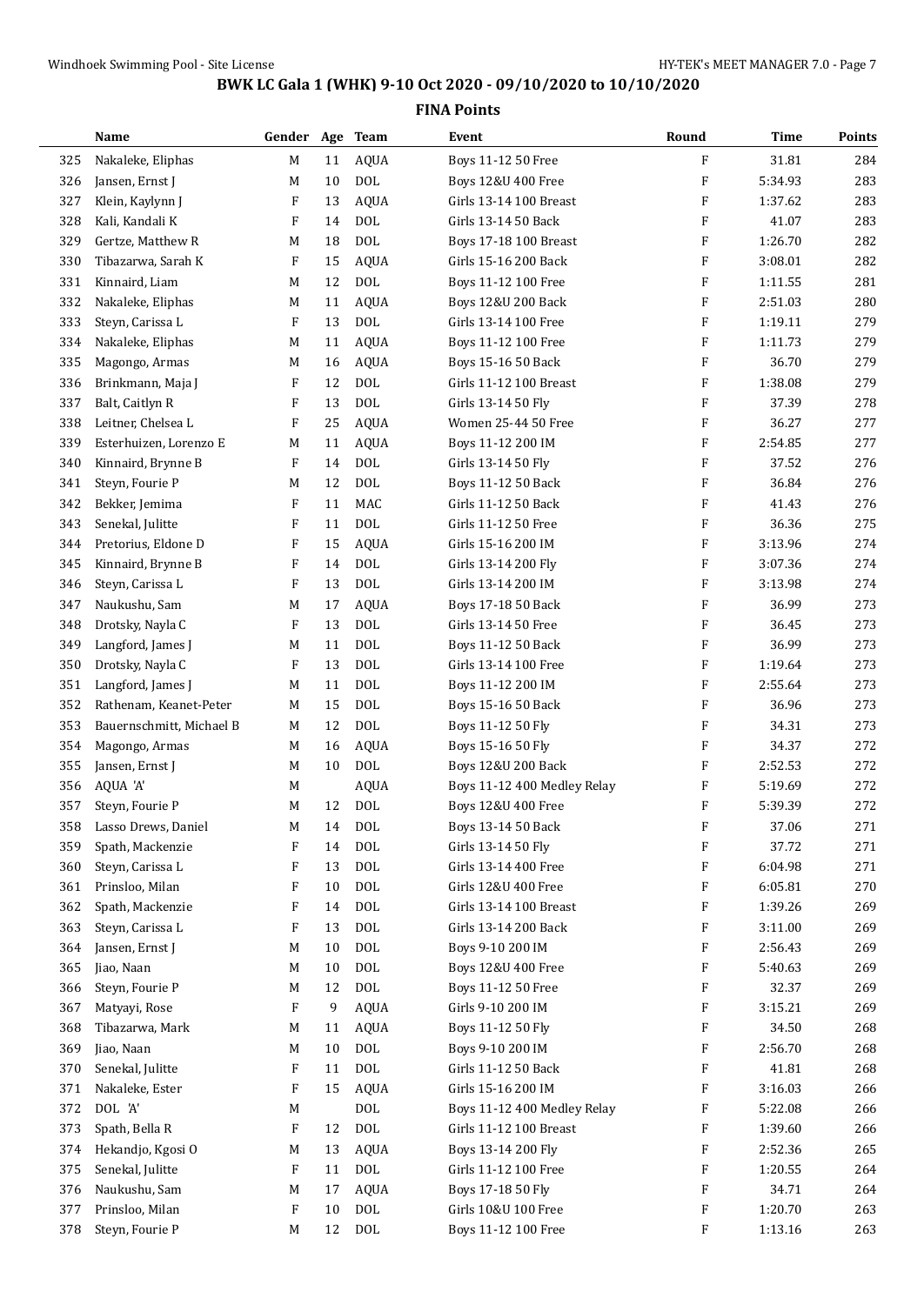|     | Name                     | Gender Age                |        | <b>Team</b>  | Event                  | Round   | Time    | Points |
|-----|--------------------------|---------------------------|--------|--------------|------------------------|---------|---------|--------|
| 379 | Brinkmann, Maja J        | F                         | 12     | <b>DOL</b>   | Girls 11-12 50 Fly     | F       | 38.10   | 263    |
| 380 | Kapapa, Alexandra        | F                         | 11     | <b>AQUA</b>  | Girls 11-12 50 Free    | F       | 36.94   | 263    |
| 381 | Prinsloo, Milan          | F                         | 10     | <b>DOL</b>   | Girls 9-10 50 Free     | F       | 36.91   | 263    |
| 382 | Nakaleke, Eliphas        | M                         | 11     | <b>AQUA</b>  | Boys 11-12 50 Back     | F       | 37.47   | 262    |
| 383 | Matyayi, Rose            | F                         | 9      | <b>AQUA</b>  | Girls 9-10 50 Fly      | F       | 38.21   | 261    |
| 384 | Nitsche, Leila V         | F                         | 12     | <b>AQUA</b>  | Girls 12&U 400 Free    | F       | 6:09.85 | 261    |
| 385 | Prinsloo, Milan          | F                         | 10     | <b>DOL</b>   | Girls 12&U 200 Back    | F       | 3:12.86 | 261    |
| 386 | Kinnaird, Liam           | M                         | 12     | <b>DOL</b>   | Boys 11-12 50 Free     | F       | 32.70   | 261    |
| 387 | Rossouw, Chloe           | F                         | 13     | <b>DOL</b>   | Girls 13-14 50 Fly     | F       | 38.21   | 261    |
| 388 | Bekker, Jeddidiah        | M                         | 14     | MAC          | Boys 13-14 100 Free    | F       | 1:13.36 | 261    |
| 389 | Spath, Bella R           | F                         | 12     | <b>DOL</b>   | Girls 12&U 400 Free    | F       | 6:10.25 | 260    |
| 390 | Nel, Amy-Isabella        | F                         | 11     | MAC          | Girls 11-12 50 Back    | F       | 42.25   | 260    |
| 391 | Kali, Kandali K          | F                         | 14     | <b>DOL</b>   | Girls 13-14 50 Fly     | F       | 38.23   | 260    |
| 392 | Kapapa, Alexandra        | F                         | 11     | <b>AQUA</b>  | Girls 11-12 100 Breast | F       | 1:40.37 | 260    |
| 393 | Steyn, Carissa L         | $\boldsymbol{\mathrm{F}}$ | 13     | <b>DOL</b>   | Girls 13-14 50 Back    | F       | 42.23   | 260    |
| 394 | Nitsche, Leila V         | F                         | 12     | <b>AQUA</b>  | Girls 11-12 200 IM     | F       | 3:17.50 | 260    |
| 395 | Kapapa, Alexandra        | F                         | 11     | <b>AQUA</b>  | Girls 12&U 200 Back    | F       | 3:13.35 | 259    |
| 396 | Matyayi, Rose            | $\boldsymbol{\mathrm{F}}$ | 9      | <b>AQUA</b>  | Girls 12&U 200 Back    | F       | 3:13.43 | 259    |
| 397 | Spath, Bella R           | F                         | 12     | <b>DOL</b>   | Girls 12&U 200 Fly     | F       | 3:11.06 | 259    |
| 398 | Nitsche, Leila V         | F                         | 12     | <b>AQUA</b>  | Girls 11-12 100 Breast | F       | 1:40.59 | 259    |
| 399 | Drotsky, Nayla C         | $\boldsymbol{\mathrm{F}}$ | 13     | <b>DOL</b>   | Girls 13-14 400 Free   | F       | 6:10.79 | 259    |
| 400 | Tibazarwa, Mark          | M                         | 11     | <b>AQUA</b>  | Boys 11-12 50 Free     | F       | 32.81   | 258    |
| 401 | Pretorius, Eldone D      | F                         | 15     | <b>AQUA</b>  | Girls 15-16 100 Breast | F       | 1:40.73 | 258    |
| 402 | Stephanus, Oliwia E      | $\boldsymbol{\mathrm{F}}$ | 12     | <b>DOL</b>   | Girls 11-12 200 IM     | F       | 3:18.09 | 258    |
| 403 | Nitsche, Leila V         | F                         | 12     | <b>AQUA</b>  | Girls 11-12 100 Free   | F       | 1:21.30 | 257    |
| 404 | Pretorius, Eldone D      | F                         | 15     | <b>AQUA</b>  | Girls 15-16 50 Back    | F       | 42.48   | 256    |
| 405 | Geyser, Mikayla          | F                         | 11     | <b>DOL</b>   | Girls 11-12 100 Free   | F       | 1:21.39 | 256    |
| 406 | Nakaleke, Ester          | F                         | 15     | <b>AQUA</b>  | Girls 15-16 50 Fly     | F       | 38.46   | 256    |
| 407 | Steyn, Fourie P          | M                         | 12     | <b>DOL</b>   | Boys 12&U 200 Back     | F       | 2:56.42 | 255    |
| 408 | Spath, Aleka R           | F                         | 12     | <b>DOL</b>   | Girls 12&U 400 Free    | F       | 6:12.85 | 255    |
| 409 | Nitsche, Danielle        | F                         | 13     | <b>AQUA</b>  | Girls 13-14 100 Breast | F       | 1:41.12 | 255    |
| 410 | Jiao, Naan               | M                         | 10     | <b>DOL</b>   | Boys 12&U 200 Back     | F       | 2:56.68 | 254    |
| 411 | Langford, James J        | М                         | 11     | <b>DOL</b>   | Boys 11-12 50 Free     | F       | 33.00   | 254    |
| 412 | Langford, James J        | M                         | $11\,$ | <b>DOL</b>   | Boys 11-12 50 Fly      | F       | 35.16   | 254    |
| 413 | Theron, Zanel Z          | F                         | 13     | $\rm DOL$    | Girls 13-14 50 Back    | F       | 42.64   | 253    |
| 414 | Nitsche, Leila V         | F                         | 12     | <b>AQUA</b>  | Girls 12&U 200 Back    | F       | 3:14.82 | 253    |
| 415 | Nel, Amy-Isabella        | F                         | 11     | MAC          | Girls 11-12 100 Free   | F       | 1:21.80 | 252    |
| 416 | Senekal, Julitte         | F                         | 11     | $\text{DOL}$ | Girls 12&U 200 Back    | F       | 3:15.27 | 252    |
| 417 | Balt, Caitlyn R          | F                         | 13     | $\rm DOL$    | Girls 13-14 100 Breast | F       | 1:41.43 | 252    |
| 418 | Rathenam, Keanet-Peter   | M                         | 15     | $\text{DOL}$ | Boys 15-16 200 Fly     | F       | 2:55.25 | 252    |
| 419 | Kapapa, Alexandra        | F                         | 11     | <b>AQUA</b>  | Girls 11-12 100 Free   | F       | 1:21.86 | 252    |
| 420 | Steyn, Ryan P            | М                         | 9      | $\rm DOL$    | Boys 9-10 200 IM       | F       | 3:00.63 | 251    |
| 421 | Stephanus, Oliwia E      | F                         | 12     | <b>DOL</b>   | Girls 11-12 100 Free   | F       | 1:22.03 | 250    |
| 422 | Bauernschmitt, Michael B | M                         | 12     | <b>DOL</b>   | Boys 11-12 50 Free     | F       | 33.19   | 250    |
| 423 | Steyn, Fourie P          | М                         | 12     | $\rm DOL$    | Boys 11-12 50 Fly      | F       | 35.38   | 249    |
| 424 | Langford, James J        | M                         | 11     | $\text{DOL}$ | Boys 11-12 100 Free    | F       | 1:14.54 | 249    |
| 425 | Zhou, Ruizhe             | М                         | 14     | $\rm DOL$    | Boys 13-14 200 Back    | F       | 2:57.90 | 248    |
| 426 | Bauernschmitt, Michael B | М                         | 12     | <b>DOL</b>   | Boys 11-12 50 Back     | F       | 38.25   | 247    |
| 427 | Esterhuizen, Lorenzo E   | М                         | 11     | <b>AQUA</b>  | Boys 11-12 50 Back     | F       | 38.24   | 247    |
| 428 | Nakaleke, Ester          | F                         | 15     | <b>AQUA</b>  | Girls 15-16 50 Back    | F       | 42.99   | 247    |
| 429 | Schnebel, Silke          | F                         | 13     | $\rm DOL$    | Girls 13-14 50 Back    | F       | 42.97   | 247    |
| 430 | Engelhard, Lisa          | F                         | 15     | $\text{DOL}$ | Girls 15-16 100 Breast | F       | 1:42.21 | 247    |
| 431 | Tibazarwa, Mark          | M                         | 11     | <b>AQUA</b>  | Boys 11-12 100 Free    | F       | 1:14.71 | 247    |
| 432 | Nitsche, Leila V         | $\mathbf{F}$              | 12     | AQUA         | Girls 11-12 50 Back    | $\rm F$ | 43.03   | 246    |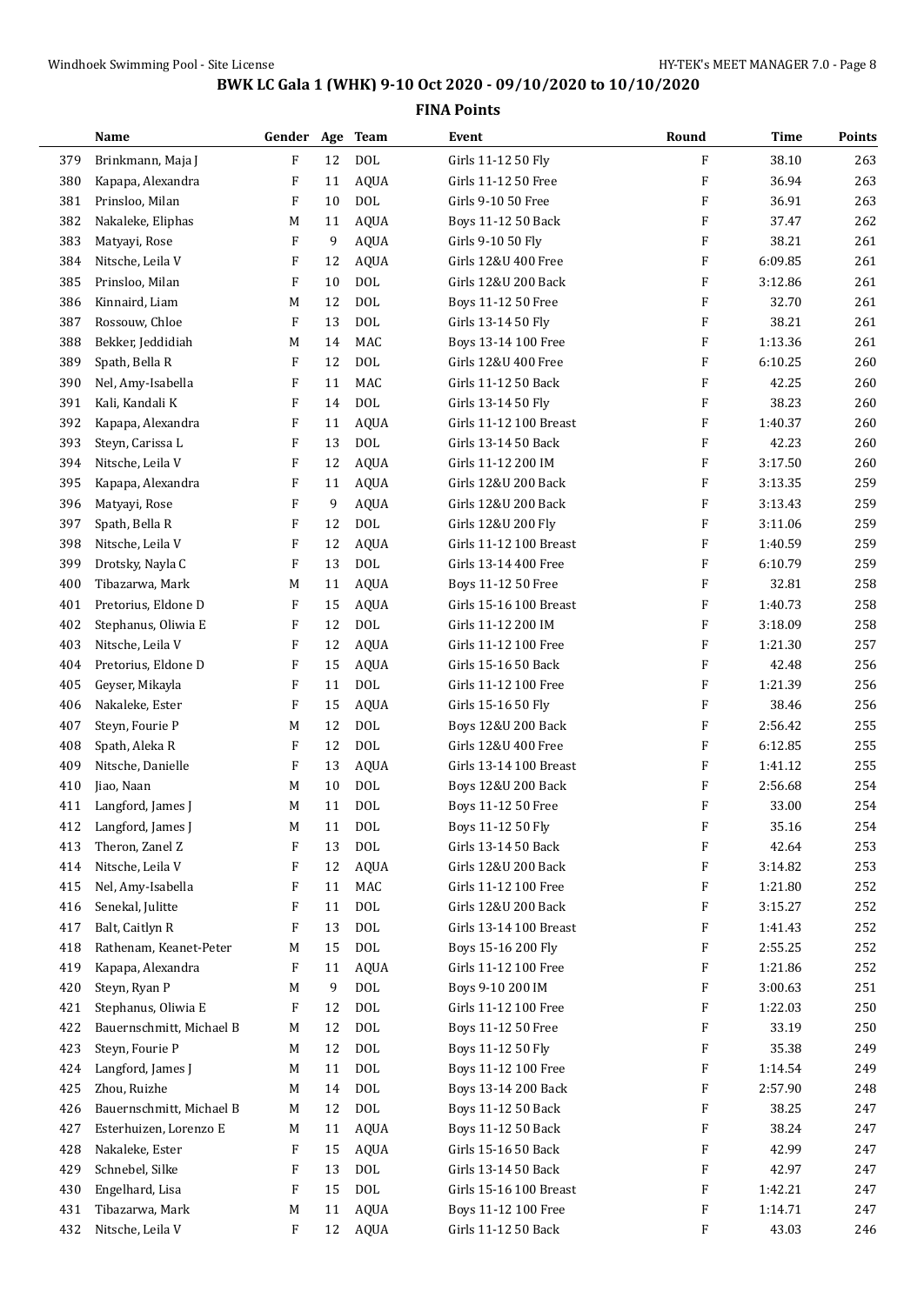|            | Name                                     | Gender Age Team |          |                           | Event                                                 | Round                     | <b>Time</b>        | Points     |
|------------|------------------------------------------|-----------------|----------|---------------------------|-------------------------------------------------------|---------------------------|--------------------|------------|
| 433        | Spath, Bella R                           | ${\bf F}$       | 12       | <b>DOL</b>                | Girls 12&U 200 Back                                   | $\mathbf{F}$              | 3:16.78            | 246        |
| 434        | Langford, James J                        | M               | 11       | <b>DOL</b>                | Boys 12&U 200 Back                                    | $\boldsymbol{\mathrm{F}}$ | 2:58.44            | 246        |
| 435        | Drotsky, Nayla C                         | F               | 13       | <b>DOL</b>                | Girls 13-14 200 Back                                  | $\boldsymbol{\mathrm{F}}$ | 3:17.07            | 245        |
| 436        | Naukosho, Ainoa                          | F               | 9        | <b>DOL</b>                | Girls 9-10 50 Back                                    | $\boldsymbol{\mathrm{F}}$ | 43.08              | 245        |
| 437        | Tibazarwa, Mark                          | M               | 11       | <b>AQUA</b>               | Boys 11-12 200 IM                                     | F                         | 3:02.61            | 243        |
| 438        | Zhou, Ruizhe                             | M               | 14       | <b>DOL</b>                | Boys 13-14 50 Back                                    | $\boldsymbol{\mathrm{F}}$ | 38.43              | 243        |
| 439        | Humphrey, Jessica                        | F               | 12       | <b>AQUA</b>               | Girls 11-12 100 Breast                                | $\boldsymbol{\mathrm{F}}$ | 1:42.71            | 243        |
| 440        | Prinsloo, Milan                          | F               | 10       | <b>DOL</b>                | Girls 9-10 50 Back                                    | $\boldsymbol{\mathrm{F}}$ | 43.26              | 242        |
| 441        | Stephanus, Oliwia E                      | F               | 12       | <b>DOL</b>                | Girls 12&U 200 Back                                   | $\boldsymbol{\mathrm{F}}$ | 3:17.82            | 242        |
| 442        | Drotsky, Nayla C                         | F               | 13       | <b>DOL</b>                | Girls 13-14 100 Breast                                | F                         | 1:42.85            | 242        |
| 443        | Senekal, Julitte                         | F               | 11       | <b>DOL</b>                | Girls 11-12 100 Breast                                | F                         | 1:42.88            | 242        |
| 444        | Steyn, Ryan P                            | M               | 9        | <b>DOL</b>                | Boys 12&U 200 Back                                    | $\boldsymbol{\mathrm{F}}$ | 2:59.56            | 242        |
| 445        | Theron, Zanel Z                          | F               | 13       | <b>DOL</b>                | Girls 13-14 100 Free                                  | $\boldsymbol{\mathrm{F}}$ | 1:23.04            | 241        |
| 446        | Jansen, Ernst J                          | M               | 10       | <b>DOL</b>                | Boys 10&U 100 Free                                    | $\boldsymbol{\mathrm{F}}$ | 1:15.29            | 241        |
| 447        | Naukosho, Ainoa                          | F               | 9        | <b>DOL</b>                | Girls 12&U 200 Back                                   | $\boldsymbol{\mathrm{F}}$ | 3:18.27            | 240        |
| 448        | Jansen, Ernst J                          | M               | 10       | <b>DOL</b>                | Boys 9-10 50 Back                                     | $\boldsymbol{\mathrm{F}}$ | 38.58              | 240        |
| 449        | Nitsche, Danielle                        | F               | 13       | <b>AQUA</b>               | Girls 13-14 50 Fly                                    | $\boldsymbol{\mathrm{F}}$ | 39.36              | 239        |
| 450        | Naukosho, Ainoa                          | F               | 9        | <b>DOL</b>                | Girls 10&U 100 Free                                   | $\boldsymbol{\mathrm{F}}$ | 1:23.33            | 238        |
| 451        | Naukosho, Ainoa                          | F               | 9        | <b>DOL</b>                | Girls 9-10 50 Free                                    | $\boldsymbol{\mathrm{F}}$ | 38.17              | 238        |
| 452        | Nell, Tristan T                          | M               | 12       | <b>AQUA</b>               | Boys 11-12 100 Free                                   | $\boldsymbol{\mathrm{F}}$ | 1:15.66            | 238        |
| 453        | Nitsche, Danielle                        | F               | 13       | <b>AQUA</b>               | Girls 13-14 50 Back                                   | $\boldsymbol{\mathrm{F}}$ | 43.50              | 238        |
| 454        | Esterhuizen, Lorenzo E                   | M               | 11       | <b>AQUA</b>               | Boys 12&U 400 Free                                    | $\boldsymbol{\mathrm{F}}$ | 5:55.26            | 237        |
| 455        | Schnebel, Silke                          | F               | 13       | <b>DOL</b>                | Girls 13-14 200 IM                                    | F                         | 3:23.54            | 237        |
| 456        | Kinnaird, Liam                           | M               | 12       | <b>DOL</b>                | Boys 11-12 50 Fly                                     | $\boldsymbol{\mathrm{F}}$ | 36.03              | 236        |
| 457        | Lasso Drews, Daniel                      | M               | 14       | <b>DOL</b>                | Boys 13-14 200 Back                                   | $\boldsymbol{\mathrm{F}}$ | 3:00.94            | 236        |
| 458        | Loxton, Dominic                          | M               | 15       | <b>AQUA</b>               | Boys 15-16 50 Free                                    | $\boldsymbol{\mathrm{F}}$ | 33.80              | 236        |
| 459        | Naukosho, Ainoa                          | F               | 9        | <b>DOL</b>                | Girls 9-10 200 IM                                     | $\boldsymbol{\mathrm{F}}$ | 3:24.07            | 236        |
| 460        | Coetzer, Caitlin A                       | F               | 15       | <b>DOL</b>                | Girls 15-16 50 Fly                                    | $\boldsymbol{\mathrm{F}}$ | 39.58              | 235        |
| 461        | Slinger, Gizelle                         | F               | 10       | <b>AQUA</b>               | Girls 9-10 50 Free                                    | $\boldsymbol{\mathrm{F}}$ | 38.33              | 235        |
| 462        | Matyayi, Rose                            | F               | 9        | <b>AQUA</b>               | Girls 10&U 100 Free                                   | F                         | 1:23.79            | 235        |
| 463        | Jiao, Naan                               | M               | 10       | <b>DOL</b>                | Boys 10&U 100 Free                                    | $\boldsymbol{\mathrm{F}}$ | 1:16.10            | 234        |
| 464        | Loxton, Dominic                          | M               | 15       | <b>AQUA</b>               | Boys 15-16 50 Fly                                     | $\boldsymbol{\mathrm{F}}$ | 36.13              | 234        |
| 465        | Nakaleke, Eliphas                        | M               | 11       | <b>AQUA</b>               | Boys 11-12 50 Fly                                     | F                         | 36.24              | 232        |
|            | Zhou, Ruizhe                             |                 |          |                           | Boys 13-14 50 Fly                                     |                           |                    | 231        |
| 466<br>467 | Slinger, Gizelle                         | M<br>F          | 14<br>10 | <b>DOL</b><br><b>AQUA</b> | Girls 9-10 50 Back                                    | F<br>F                    | 36.25<br>44.01     | 230        |
|            | Lasso Drews, Daniel                      |                 | 14       | <b>DOL</b>                | Boys 13-14 100 Breast                                 | F                         |                    | 229        |
| 468<br>469 | Bekker, Jemima                           | M<br>F          | 11       | MAC                       | Girls 11-12 100 Free                                  | F                         | 1:32.84<br>1:24.41 | 229        |
|            |                                          |                 |          | <b>DOL</b>                |                                                       | F                         |                    |            |
| 470        | Steyn, Fourie P<br>Hucke-McFarlane, Imme | M               | 12       | <b>DOL</b>                | <b>Boys 11-12 100 Breast</b><br>Women 45&0 100 Breast |                           | 1:32.98            | 228        |
| 471<br>472 | Steyn, Carissa L                         | F<br>F          | 46<br>13 | $\rm DOL$                 | Girls 13-14 100 Breast                                | F<br>F                    | 1:44.87<br>1:44.89 | 228<br>228 |
|            |                                          | F               |          |                           |                                                       | F                         | 3:26.28            |            |
| 473        | Slinger, Gizelle                         |                 | 10<br>12 | <b>AQUA</b><br><b>DOL</b> | Girls 9-10 200 IM                                     | F                         |                    | 228        |
| 474        | McFarlane, Max                           | M               |          | $\rm DOL$                 | Boys 11-12 50 Free<br>Girls 13-14 50 Back             | F                         | 34.20              | 228        |
| 475        | Drotsky, Nayla C                         | F               | 13       |                           |                                                       |                           | 44.21              | 227        |
| 476        | Nakaleke, Eliphas                        | M               | 11       | <b>AQUA</b>               | Boys 12&U 400 Free                                    | F                         | 6:00.30            | 227        |
| 477        | AQUA 'B'                                 | M               |          | <b>AQUA</b>               | Boys 11-12 400 Medley Relay                           | F                         | 5:39.39            | 227        |
| 478        | Leitner, Chelsea L                       | F               | 25       | AQUA                      | Women 25-44 100 Free                                  | F                         | 1:24.78            | 226        |
| 479        | Esterhuizen, Lorenzo E                   | M               | 11       | <b>AQUA</b>               | Boys 11-12 100 Free                                   | F                         | 1:16.99            | 226        |
| 480        | Bauernschmitt, Michael B                 | М               | 12       | <b>DOL</b>                | Boys 11-12 200 IM                                     | F                         | 3:07.26            | 225        |
| 481        | Benade, Quelin H                         | F               | 12       | <b>AQUA</b>               | Girls 11-12 50 Fly                                    | F                         | 40.15              | 225        |
| 482        | Loxton, Dominic                          | M               | 15       | <b>AQUA</b>               | Boys 15-16 100 Free                                   | F                         | 1:17.11            | 225        |
| 483        | Nell, Tristan T                          | M               | 12       | <b>AQUA</b>               | Boys 12&U 400 Free                                    | F                         | 6:01.75            | 225        |
| 484        | Nell, Tristan T                          | M               | 12       | <b>AQUA</b>               | Boys 11-12 200 IM                                     | F                         | 3:07.31            | 225        |
| 485        | Marggraff, Alex W                        | M               | 12       | $\rm DOL$                 | Boys 11-12 50 Back                                    | F                         | 39.47              | 224        |
| 486        | DOL 'B'                                  | M               |          | $\rm DOL$                 | Boys 11-12 400 Medley Relay                           | F                         | 5:41.12            | 224        |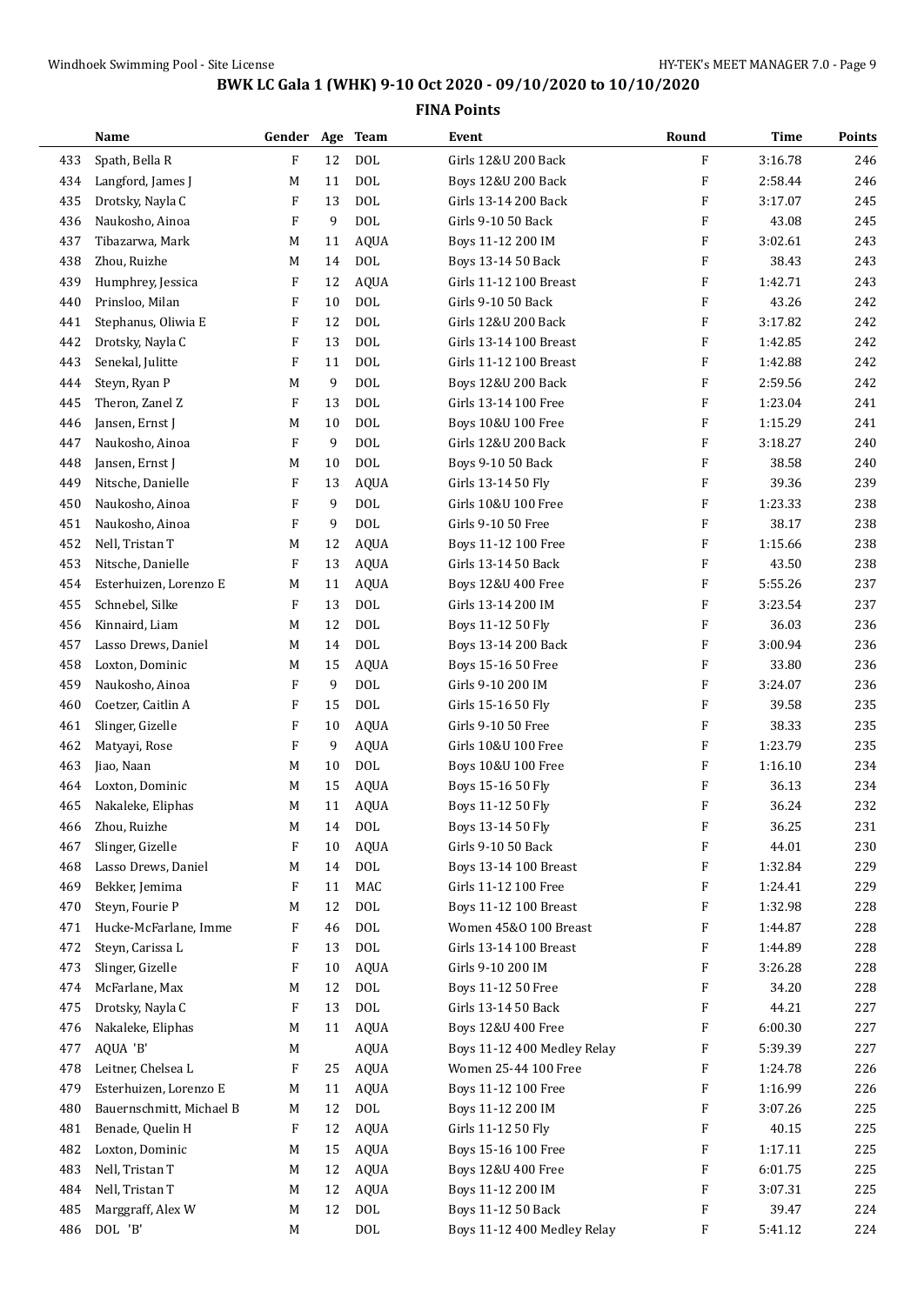|     | Name                     | Gender Age Team |    |             | Event                        | Round                     | Time    | <b>Points</b> |
|-----|--------------------------|-----------------|----|-------------|------------------------------|---------------------------|---------|---------------|
| 487 | Langford, James J        | M               | 11 | <b>DOL</b>  | Boys 12&U 400 Free           | F                         | 6:02.13 | 224           |
| 488 | Steyn, Ryan P            | M               | 9  | <b>DOL</b>  | Boys 9-10 50 Back            | $\boldsymbol{\mathrm{F}}$ | 39.51   | 224           |
| 489 | Bauernschmitt, Michael B | M               | 12 | <b>DOL</b>  | Boys 11-12 100 Free          | F                         | 1:17.15 | 224           |
| 490 | AQUA 'A'                 | M               |    | <b>AQUA</b> | Boys 11-12 400 Medley Relay  | F                         | 5:41.37 | 223           |
| 491 | Loxton, Dominic          | M               | 15 | <b>AQUA</b> | Boys 15-16 200 IM            | F                         | 3:07.80 | 223           |
| 492 | Slinger, Gizelle         | F               | 10 | AQUA        | Girls 10&U 100 Free          | F                         | 1:25.24 | 223           |
| 493 | Jiao, Naan               | M               | 10 | <b>DOL</b>  | Boys 9-10 50 Free            | $\boldsymbol{\mathrm{F}}$ | 34.53   | 222           |
| 494 | Jiao, Naan               | M               | 10 | <b>DOL</b>  | Boys 9-10 50 Back            | $\boldsymbol{\mathrm{F}}$ | 39.61   | 222           |
| 495 | Esterhuizen, Lorenzo E   | M               | 11 | <b>AQUA</b> | Boys 11-12 50 Free           | F                         | 34.49   | 222           |
| 496 | Marggraff, Alex W        | M               | 12 | <b>DOL</b>  | Boys 11-12 200 IM            | F                         | 3:08.13 | 222           |
| 497 | Jansen, Ernst J          | M               | 10 | <b>DOL</b>  | Boys 9-10 50 Free            | F                         | 34.56   | 221           |
| 498 | Nell, Tristan T          | M               | 12 | AQUA        | Boys 11-12 50 Free           | F                         | 34.60   | 220           |
| 499 | Leitner, Ulrike C        | F               | 52 | <b>AQUA</b> | Women 45&O 50 Free           | $\boldsymbol{\mathrm{F}}$ | 39.27   | 218           |
| 500 | Marggraff, Alex W        | M               | 12 | <b>DOL</b>  | Boys 12&U 400 Free           | $\boldsymbol{\mathrm{F}}$ | 6:05.14 | 218           |
| 501 | Engelhard, Robin         | M               | 13 | <b>DOL</b>  | Boys 13-14 100 Breast        | F                         | 1:34.44 | 218           |
| 502 | Ohm, Michaela            | F               | 13 | <b>DOL</b>  | Girls 13-14 100 Breast       | F                         | 1:46.50 | 218           |
| 503 | Nell, Noah S             | M               | 15 | <b>AQUA</b> | Boys 15-16 200 Fly           | $\boldsymbol{\mathrm{F}}$ | 3:03.98 | 218           |
| 504 | Theron, Zanel Z          | F               | 13 | <b>DOL</b>  | Girls 13-14 50 Fly           | F                         | 40.63   | 217           |
| 505 | Kali, Kandali K          | F               | 14 | <b>DOL</b>  | Girls 13-14 200 Fly          | $\boldsymbol{\mathrm{F}}$ | 3:22.97 | 216           |
| 506 | Bekker, Jeddidiah        | M               | 14 | <b>MAC</b>  | Boys 13-14 50 Back           | $\boldsymbol{\mathrm{F}}$ | 40.01   | 215           |
| 507 | Prinsloo, Milan          | F               | 10 | <b>DOL</b>  | Girls 10&U 100 Breast        | F                         | 1:47.10 | 214           |
| 508 | Tibazarwa, Mark          | M               | 11 | <b>AQUA</b> | Boys 12&U 200 Back           | F                         | 3:06.85 | 214           |
| 509 | Matyayi, Rose            | F               | 9  | <b>AQUA</b> | Girls 10&U 100 Breast        | F                         | 1:47.31 | 213           |
| 510 | De Klerk, Liza           | F               | 26 | <b>AQUA</b> | Women 25-44 50 Free          | F                         | 39.66   | 212           |
| 511 | Theron, Zanel Z          | F               | 13 | <b>DOL</b>  | Girls 13-14 400 Free         | $\boldsymbol{\mathrm{F}}$ | 6:36.48 | 212           |
| 512 | Kapapa, Alexandra        | F               | 11 | AQUA        | Girls 11-12 50 Fly           | $\boldsymbol{\mathrm{F}}$ | 40.93   | 212           |
| 513 | Pretorius, Eldone D      | F               | 15 | <b>AQUA</b> | Girls 15-16 50 Fly           | $\boldsymbol{\mathrm{F}}$ | 41.00   | 211           |
| 514 | Jiao, Naan               | M               | 10 | <b>DOL</b>  | Boys 12&U 200 Fly            | F                         | 3:05.78 | 211           |
| 515 | Steyn, Fourie P          | M               | 12 | <b>DOL</b>  | Boys 12&U 200 Fly            | F                         | 3:05.80 | 211           |
| 516 | Prinsloo, Milan          | F               | 10 | <b>DOL</b>  | Girls 12&U 200 Fly           | $\boldsymbol{\mathrm{F}}$ | 3:25.04 | 209           |
| 517 | Badenhorst, Dirk C       | M               | 11 | <b>DOL</b>  | Boys 12&U 400 Free           | F                         | 6:10.67 | 209           |
| 518 | Brinkmann, Emma M        | F               | 9  | <b>DOL</b>  | Girls 9-10 200 IM            | F                         | 3:32.32 | 209           |
| 519 | Bauernschmitt, Michael B | M               | 12 | <b>DOL</b>  | Boys 12&U 200 Back           | $\boldsymbol{\mathrm{F}}$ | 3:08.43 | 209           |
| 520 | Senekal, Julitte         | F               | 11 | <b>DOL</b>  | Girls 12&U 400 Free          | F                         | 6:38.10 | 209           |
| 521 | Kapapa, Alexandra        | F               | 11 | <b>AQUA</b> | Girls 12&U 400 Free          | F                         | 6:38.68 | 208           |
| 522 | Steyn, Ryan P            | M               | 9  | <b>DOL</b>  | Boys 10&U 100 Free           | $\boldsymbol{\mathrm{F}}$ | 1:19.11 | 208           |
| 523 | Rey, Candice J           | F               | 10 | AQUA        | Girls 9-10 50 Free           | F                         | 40.06   | 206           |
| 524 | Slinger, Gizelle         | F               | 10 | AQUA        | Girls 12&U 200 Back          | F                         | 3:28.62 | 206           |
| 525 | Langford, James J        | M               | 11 | $\rm DOL$   | <b>Boys 11-12 100 Breast</b> | F                         | 1:36.28 | 206           |
| 526 | Matyayi, Rose            | F               | 9  | <b>AQUA</b> | Girls 12&U 400 Free          | F                         | 6:39.84 | 206           |
| 527 | Steyn, Ryan P            | M               | 9  | <b>DOL</b>  | Boys 12&U 400 Free           | F                         | 6:12.24 | 206           |
| 528 | Esterhuizen, Lorenzo E   | M               | 11 | AQUA        | Boys 11-12 50 Fly            | F                         | 37.76   | 205           |
| 529 | Jiao, Naan               | M               | 10 | DOL         | Boys 9-10 50 Fly             | F                         | 37.73   | 205           |
| 530 | Stephanus, Oliwia E      | F               | 12 | <b>DOL</b>  | Girls 11-12 100 Breast       | F                         | 1:48.73 | 205           |
| 531 | Leitner, Ulrike C        | F               | 52 | AQUA        | Women 45&0 50 Back           | F                         | 45.81   | 204           |
| 532 | Gogol, Milano R          | M               | 11 | <b>DOL</b>  | Boys 11-12 50 Back           | F                         | 40.72   | 204           |
| 533 | Marggraff, Alex W        | M               | 12 | <b>DOL</b>  | Boys 11-12 50 Free           | F                         | 35.48   | 204           |
| 534 | Prinsloo, Milan          | F               | 10 | <b>DOL</b>  | Girls 9-10 50 Fly            | $\boldsymbol{\mathrm{F}}$ | 41.53   | 203           |
| 535 | Stephanus, Oliwia E      | F               | 12 | <b>DOL</b>  | Girls 12&U 400 Free          | F                         | 6:42.13 | 203           |
| 536 | Gogol, Milano R          | M               | 11 | <b>DOL</b>  | Boys 12&U 200 Back           | F                         | 3:10.18 | 203           |
| 537 | Nell, Tristan T          | M               | 12 | AQUA        | Boys 12&U 200 Back           | F                         | 3:10.67 | 202           |
| 538 | Marggraff, Alex W        | M               | 12 | <b>DOL</b>  | Boys 11-12 50 Fly            | F                         | 37.97   | 201           |
| 539 | Nell, Tristan T          | M               | 12 | AQUA        | Boys 11-12 50 Fly            | F                         | 37.98   | 201           |
| 540 | Nitsche, Leila V         | F               | 12 | AQUA        | Girls 11-12 50 Fly           | F                         | 41.77   | 200           |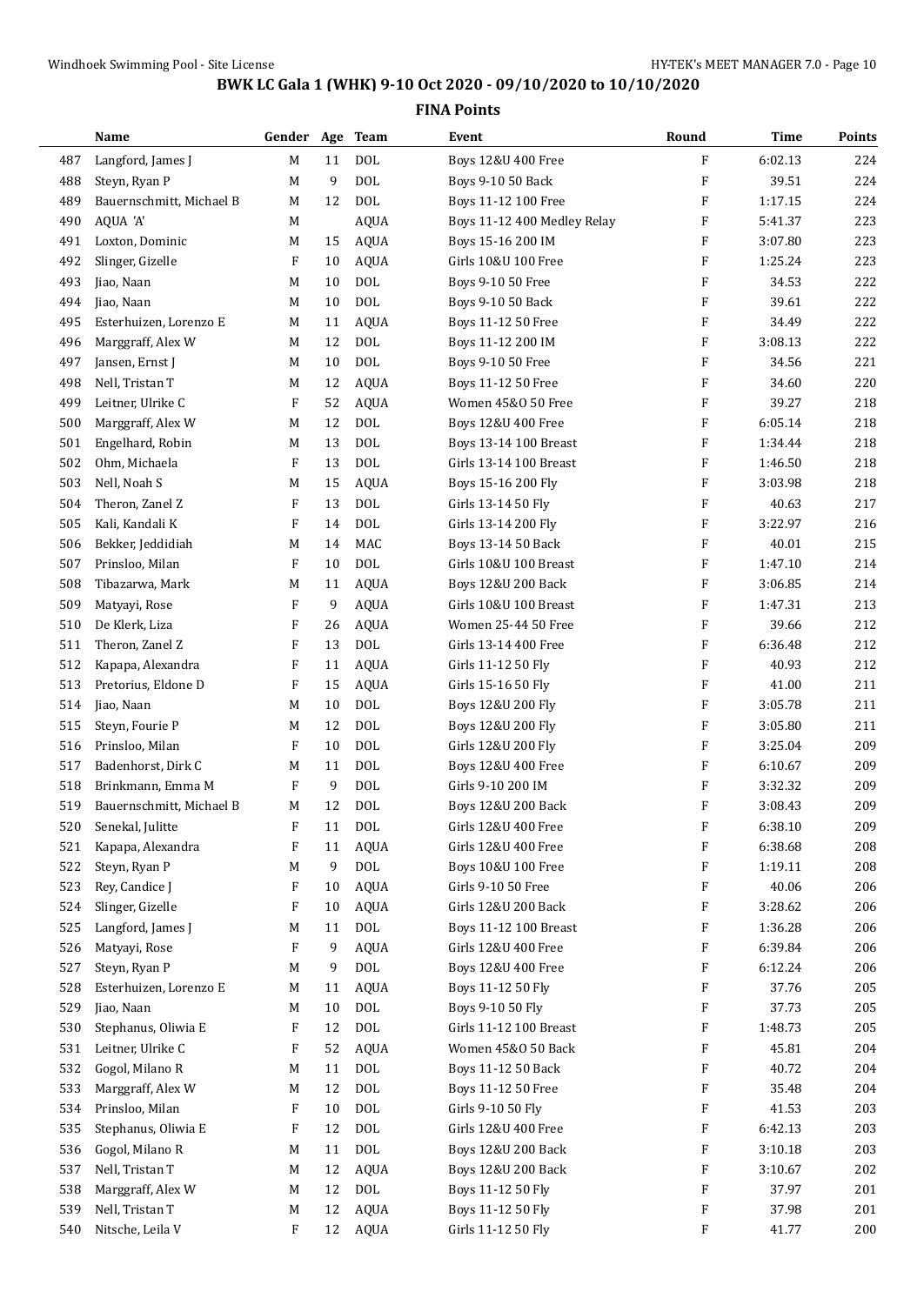|            | Name                                      | Gender Age |         | <b>Team</b> | Event                                             | Round                     | Time             | Points     |
|------------|-------------------------------------------|------------|---------|-------------|---------------------------------------------------|---------------------------|------------------|------------|
| 541        | Brinkmann, Emma M                         | ${\bf F}$  | 9       | <b>DOL</b>  | Girls 9-10 50 Back                                | F                         | 46.21            | 199        |
| 542        | Badenhorst, Andre                         | M          | 9       | <b>DOL</b>  | Boys 12&U 400 Free                                | $\boldsymbol{\mathrm{F}}$ | 6:16.75          | 199        |
| 543        | Tibazarwa, Mark                           | M          | 11      | <b>AQUA</b> | Boys 12&U 200 Fly                                 | $\boldsymbol{\mathrm{F}}$ | 3:09.84          | 198        |
| 544        | Schnebel, Silke                           | F          | 13      | <b>DOL</b>  | Girls 13-14 100 Free                              | $\boldsymbol{\mathrm{F}}$ | 1:28.69          | 198        |
| 545        | Naukosho, Ainoa                           | F          | 9       | <b>DOL</b>  | Girls 10&U 100 Breast                             | F                         | 1:50.35          | 196        |
| 546        | Hekandjo, Kabi A                          | M          | 9       | <b>AQUA</b> | Boys 12&U 400 Free                                | $\boldsymbol{\mathrm{F}}$ | 6:18.66          | 196        |
| 547        | Gogol, Milano R                           | M          | 11      | <b>DOL</b>  | Boys 11-12 200 IM                                 | $\boldsymbol{\mathrm{F}}$ | 3:16.40          | 195        |
| 548        | Kinnaird, Liam                            | M          | 12      | <b>DOL</b>  | Boys 11-12 100 Breast                             | $\boldsymbol{\mathrm{F}}$ | 1:38.12          | 194        |
| 549        | Marggraff, Alex W                         | M          | 12      | <b>DOL</b>  | Boys 11-12 100 Free                               | F                         | 1:20.90          | 194        |
| 550        | Bauernschmitt, Michael B                  | М          | 12      | <b>DOL</b>  | <b>Boys 11-12 100 Breast</b>                      | F                         | 1:38.38          | 193        |
| 551        | Loxton, Dominic                           | M          | 15      | <b>AQUA</b> | Boys 15-16 50 Back                                | F                         | 41.52            | 193        |
| 552        | Bauernschmitt, Michael B                  | M          | 12      | <b>DOL</b>  | Boys 12&U 400 Free                                | F                         | 6:21.32          | 192        |
| 553        | Jansen, Ernst J                           | M          | 10      | <b>DOL</b>  | Boys 9-10 50 Fly                                  | $\boldsymbol{\mathrm{F}}$ | 38.55            | 192        |
| 554        | Nell, Tristan T                           | M          | 12      | <b>AQUA</b> | Boys 11-12 50 Back                                | $\boldsymbol{\mathrm{F}}$ | 41.66            | 191        |
| 555        | Slinger, Gizelle                          | F          | 10      | <b>AQUA</b> | Girls 12&U 400 Free                               | $\boldsymbol{\mathrm{F}}$ | 6:50.52          | 191        |
| 556        | Brinkmann, Emma M                         | F          | 9       | <b>DOL</b>  | Girls 12&U 400 Free                               | $\boldsymbol{\mathrm{F}}$ | 6:50.98          | 190        |
| 557        | Nakaleke, Eliphas                         | M          | 11      | <b>AQUA</b> | Boys 11-12 100 Breast                             | F                         | 1:38.99          | 189        |
| 558        | Jiao, Naan                                | M          | 10      | <b>DOL</b>  | Boys 10&U 100 Breast                              | F                         | 1:39.12          | 188        |
| 559        | Bekker, Johan                             | M          | 51      | MAC         | Boys 19&0 50 Back                                 | $\boldsymbol{\mathrm{F}}$ | 41.86            | 188        |
| 560        | Tibazarwa, Mark                           | M          | 11      | AQUA        | Boys 11-12 50 Back                                | $\boldsymbol{\mathrm{F}}$ | 41.84            | 188        |
| 561        | Stephanus, Oliwia E                       | F          | 12      | <b>DOL</b>  | Girls 11-12 50 Fly                                | F                         | 42.66            | 187        |
| 562        | Drotsky, Nayla C                          | F          | 13      | <b>DOL</b>  | Girls 13-14 50 Fly                                | $\boldsymbol{\mathrm{F}}$ | 42.70            | 187        |
| 563        | Naukosho, Ainoa                           | F          | 9       | <b>DOL</b>  | Girls 12&U 400 Free                               | F                         | 6:53.57          | 186        |
| 564        | Badenhorst, Andre                         | M          | 9       | <b>DOL</b>  | Boys 9-10 200 IM                                  | F                         | 3:19.39          | 186        |
| 565        | Hekandjo, Kabi A                          | M          | 9       | <b>AQUA</b> | Boys 9-10 50 Free                                 | $\boldsymbol{\mathrm{F}}$ | 36.71            | 184        |
| 566        | Gogol, Milano R                           | M          | 11      | <b>DOL</b>  | Boys 11-12 50 Free                                | $\boldsymbol{\mathrm{F}}$ | 36.74            | 184        |
| 567        | Langford, James J                         | M          | 11      | <b>DOL</b>  | Boys 12&U 200 Fly                                 | $\boldsymbol{\mathrm{F}}$ | 3:14.74          | 183        |
| 568        | Badenhorst, Dirk C                        | M          | 11      | <b>DOL</b>  | Boys 11-12 200 IM                                 | $\boldsymbol{\mathrm{F}}$ | 3:20.80          | 182        |
| 569        | Badenhorst, Dirk C                        | M          | 11      | <b>DOL</b>  | Boys 11-12 100 Free                               | F                         | 1:22.72          | 182        |
| 570        | Hekandjo, Kabi A                          | M          | 9       | <b>AQUA</b> | Boys 10&U 100 Free                                | F                         | 1:22.67          | 182        |
| 571        | Hekandjo, Kabi A                          | M          | 9       | AQUA        | Boys 12&U 200 Back                                | $\boldsymbol{\mathrm{F}}$ | 3:17.25          | 182        |
| 572        | Badenhorst, Dirk C                        | M          | 11      | <b>DOL</b>  | Boys 11-12 50 Free                                | F                         | 36.99            | 180        |
| 573        | Zhou, Ruizhe                              | M          | 14      | <b>DOL</b>  | Boys 13-14 200 Fly                                | F                         | 3:15.89          | 180        |
| 574        | Armstrong, Lee-Jay N                      | M          | 12      | AQUA        | Boys 11-12 50 Free                                | F                         | 36.99            | 180        |
| 575        | Hekandjo, Kabi A                          | M          | 9       | <b>AQUA</b> | Boys 9-10 50 Back                                 | F                         | 42.46            | 180        |
| 576        | Brinkmann, Emma M                         | F          | 9       | <b>DOL</b>  | Girls 12&U 200 Back                               | F                         | 3:38.28          | 180        |
| 577        | Leitner, Ulrike C                         | F          | 52      | <b>AQUA</b> | Women 45&0 200 Back                               | F                         | 3:38.55          | 179        |
| 578        | Brinkmann, Emma M                         | F          | 9       | <b>DOL</b>  | Girls 9-10 50 Free                                | F                         | 41.96            | 179        |
| 579        | Kinnaird, Liam                            | M          | 12      | <b>DOL</b>  | Boys 12&U 200 Fly                                 | F                         | 3:16.41          | 179        |
| 580        | Steyn, Ryan P                             | M          | 9       | <b>DOL</b>  | Boys 9-10 50 Free                                 | F                         | 37.09            | 179        |
| 581        | Badenhorst, Andre                         | M          | 9       | <b>DOL</b>  | Boys 9-10 50 Back                                 | F                         | 42.62            | 178        |
| 582        | Badenhorst, Andre                         | M          | 9       | <b>DOL</b>  | Boys 10&U 100 Free                                | F                         | 1:23.40          | 177        |
| 583        | DOL 'A'                                   | M          |         | <b>DOL</b>  | Boys 11-12 400 Medley Relay                       | F                         | 6:09.36          | 176        |
| 584        | Theron, Zanel Z                           | F          | 13      | <b>DOL</b>  | Girls 13-14 100 Breast                            | F                         | 1:54.32          | 176        |
| 585        | Brinkmann, Emma M                         | F          | 9       | <b>DOL</b>  | Girls 10&U 100 Free                               | F                         | 1:32.11          | 176        |
| 586        | Steyn, Ryan P                             | M          | 9       | <b>DOL</b>  | Boys 9-10 50 Fly                                  | F                         | 39.92            | 173        |
| 587        | Slinger, Gizelle                          | F          | 10      | <b>AQUA</b> | Girls 9-10 50 Fly                                 | F                         | 43.98            | 171        |
|            |                                           | F          |         | <b>DOL</b>  |                                                   | F                         |                  |            |
| 588<br>589 | Naukosho, Ainoa<br>Esterhuizen, Lorenzo E | M          | 9<br>11 | AQUA        | Girls 9-10 50 Fly<br><b>Boys 11-12 100 Breast</b> | F                         | 43.99<br>1:42.46 | 171<br>171 |
|            | Bergh, Madison S                          | F          | 11      | AQUA        | Girls 11-12 50 Back                               | F                         | 48.52            | 171        |
| 590<br>591 | Gogol, Milano R                           | M          | 11      | <b>DOL</b>  | Boys 12&U 400 Free                                | F                         | 6:36.55          | 170        |
| 592        | Gogol, Milano R                           | M          | 11      | <b>DOL</b>  | Boys 11-12 50 Fly                                 | F                         | 40.18            | 170        |
| 593        | Benade, Kayleb G                          | M          | 10      | <b>AQUA</b> | Boys 9-10 50 Free                                 | F                         | 37.72            | 170        |
|            |                                           |            |         |             |                                                   | F                         |                  |            |
| 594        | Nell, Tristan T                           | M          | 12      | AQUA        | Boys 12&U 200 Fly                                 |                           | 3:19.66          | 170        |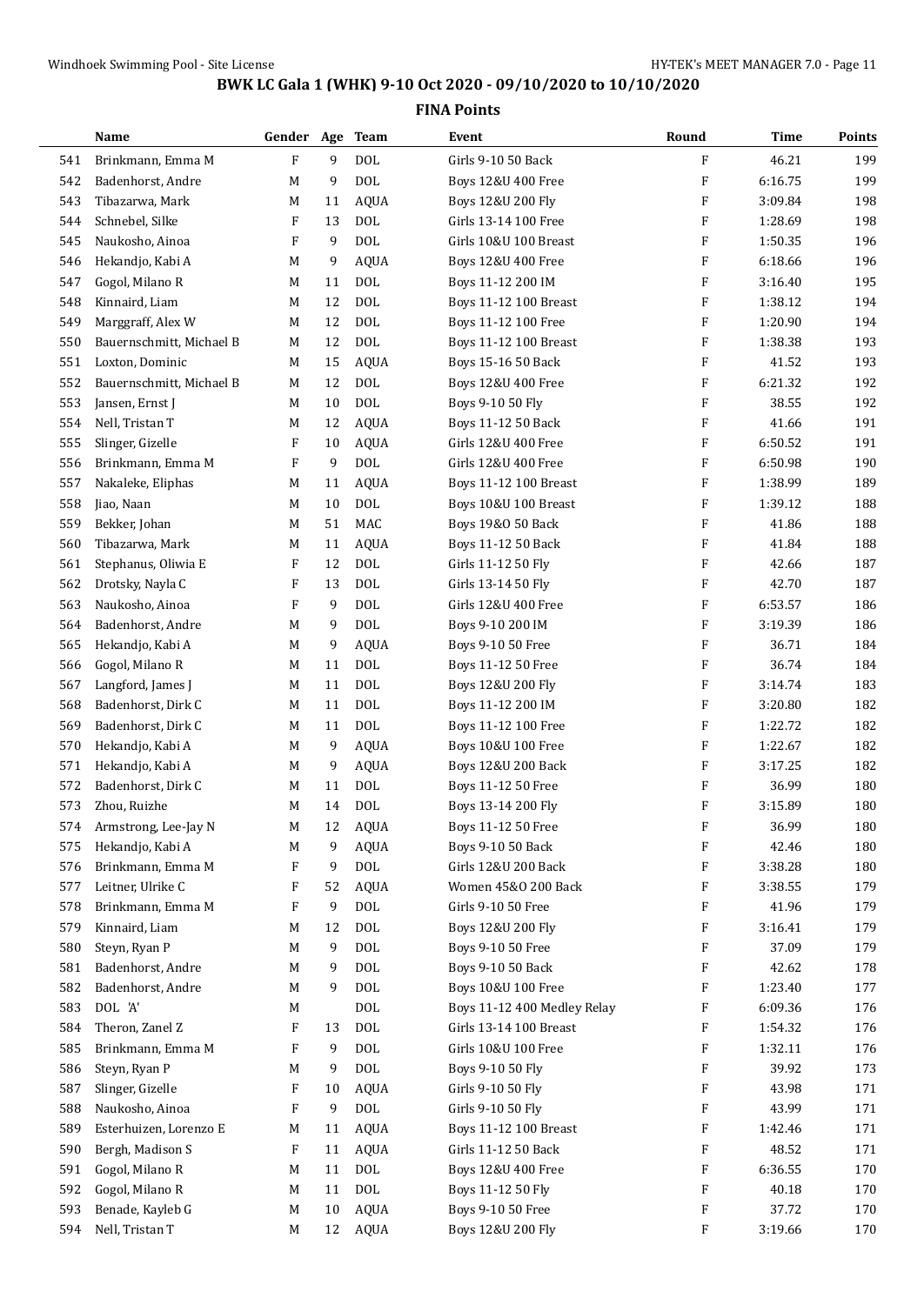|     | Name                 | Gender Age  |    | <b>Team</b> | Event                       | Round                     | Time    | Points |
|-----|----------------------|-------------|----|-------------|-----------------------------|---------------------------|---------|--------|
| 595 | Badenhorst, Andre    | $\mathbf M$ | 9  | <b>DOL</b>  | Boys 9-10 50 Free           | F                         | 37.79   | 169    |
| 596 | Brinkmann, Emma M    | F           | 9  | <b>DOL</b>  | Girls 10&U 100 Breast       | $\boldsymbol{\mathrm{F}}$ | 1:56.23 | 167    |
| 597 | Rey, Candice J       | F           | 10 | <b>AQUA</b> | Girls 12&U 200 Back         | $\boldsymbol{\mathrm{F}}$ | 3:44.00 | 166    |
| 598 | Marggraff, Alex W    | M           | 12 | <b>DOL</b>  | Boys 11-12 100 Breast       | F                         | 1:43.67 | 165    |
| 599 | Rey, Candice J       | F           | 10 | <b>AQUA</b> | Girls 9-10 200 IM           | F                         | 3:49.71 | 165    |
| 600 | Nell, Tristan T      | M           | 12 | <b>AQUA</b> | Boys 11-12 100 Breast       | $\boldsymbol{\mathrm{F}}$ | 1:43.81 | 164    |
| 601 | Mobbison, Solange A  | F           | 9  | <b>DOL</b>  | Girls 9-10 200 IM           | $\boldsymbol{\mathrm{F}}$ | 3:50.71 | 163    |
| 602 | Gogol, Milano R      | M           | 11 | <b>DOL</b>  | Boys 11-12 100 Free         | $\boldsymbol{\mathrm{F}}$ | 1:25.71 | 163    |
| 603 | Drotsky, Kayleigh R  | F           | 10 | <b>DOL</b>  | Girls 9-10 200 IM           | $\boldsymbol{\mathrm{F}}$ | 3:50.96 | 162    |
| 604 | McFarlane, Max       | M           | 12 | <b>DOL</b>  | Boys 11-12 100 Breast       | F                         | 1:44.27 | 162    |
| 605 | Rukewe, Omena T      | F           | 9  | <b>AQUA</b> | Girls 9-10 50 Free          | F                         | 43.50   | 161    |
| 606 | Steyn, Lara          | F           | 10 | <b>DOL</b>  | Girls 9-10 50 Free          | F                         | 43.44   | 161    |
| 607 | Rey, Candice J       | F           | 10 | <b>AQUA</b> | Girls 9-10 50 Back          | $\boldsymbol{\mathrm{F}}$ | 49.65   | 160    |
| 608 | Hekandjo, Kabi A     | M           | 9  | <b>AQUA</b> | Boys 9-10 200 IM            | $\boldsymbol{\mathrm{F}}$ | 3:30.02 | 159    |
| 609 | Rey, Candice J       | F           | 10 | <b>AQUA</b> | Girls 10&U 100 Free         | $\boldsymbol{\mathrm{F}}$ | 1:35.29 | 159    |
| 610 | De Klerk, Liza       | F           | 26 | <b>AQUA</b> | Women 25-44 50 Back         | $\boldsymbol{\mathrm{F}}$ | 49.87   | 158    |
| 611 | Steyn, Lara          | F           | 10 | <b>DOL</b>  | Girls 9-10 50 Back          | $\boldsymbol{\mathrm{F}}$ | 50.07   | 156    |
| 612 | Armstrong, Lee-Jay N | M           | 12 | <b>AQUA</b> | Boys 11-12 50 Back          | $\boldsymbol{\mathrm{F}}$ | 44.62   | 155    |
| 613 | Engelhard, Victor    | M           | 10 | <b>DOL</b>  | Boys 9-10 200 IM            | $\boldsymbol{\mathrm{F}}$ | 3:32.15 | 155    |
| 614 | Jansen, Christina H  | F           | 8  | <b>DOL</b>  | Girls 8&U 50 Free           | $\boldsymbol{\mathrm{F}}$ | 44.12   | 154    |
| 615 | Benade, Kayleb G     | M           | 10 | AQUA        | Boys 9-10 50 Fly            | $\boldsymbol{\mathrm{F}}$ | 41.49   | 154    |
| 616 | Bergh, Madison S     | F           | 11 | <b>AQUA</b> | Girls 11-12 50 Free         | $\boldsymbol{\mathrm{F}}$ | 44.12   | 154    |
| 617 | Loxton, Dominic      | M           | 15 | <b>AQUA</b> | Boys 15-16 200 Fly          | F                         | 3:27.07 | 152    |
| 618 | Loxton, Dominic      | M           | 15 | <b>AQUA</b> | Boys 15-16 400 Free         | F                         | 6:51.67 | 152    |
| 619 | Badenhorst, Dirk C   | M           | 11 | <b>DOL</b>  | Boys 12&U 200 Back          | $\boldsymbol{\mathrm{F}}$ | 3:30.07 | 151    |
| 620 | Senekal, Julitte     | F           | 11 | <b>DOL</b>  | Girls 11-12 50 Fly          | $\boldsymbol{\mathrm{F}}$ | 45.88   | 150    |
| 621 | Badenhorst, Dirk C   | M           | 11 | <b>DOL</b>  | Boys 11-12 50 Back          | $\boldsymbol{\mathrm{F}}$ | 45.14   | 150    |
| 622 | Drotsky, Kayleigh R  | F           | 10 | <b>DOL</b>  | Girls 10&U 100 Breast       | $\boldsymbol{\mathrm{F}}$ | 2:00.59 | 150    |
| 623 | Badenhorst, Jurie J  | M           | 9  | <b>DOL</b>  | Boys 12&U 400 Free          | F                         | 6:53.42 | 150    |
| 624 | Loxton, Dominic      | M           | 15 | <b>AQUA</b> | Boys 15-16 200 Back         | F                         | 3:30.70 | 149    |
| 625 | Jansen, Ernst J      | M           | 10 | <b>DOL</b>  | Boys 10&U 100 Breast        | $\boldsymbol{\mathrm{F}}$ | 1:47.24 | 149    |
| 626 | Nakaleke, Eliphas    | M           | 11 | AQUA        | Boys 12&U 200 Fly           | F                         | 3:29.20 | 148    |
| 627 | Badenhorst, Jurie J  | M           | 9  | <b>DOL</b>  | Boys 10&U 100 Free          | F                         | 1:28.82 | 147    |
| 628 | Benade, Kayleb G     | M           | 10 | AQUA        | Boys 10&U 100 Free          | F                         | 1:28.90 | 146    |
| 629 | Benade, Kayleb G     | M           | 10 | <b>AQUA</b> | Boys 9-10 200 IM            | F                         | 3:36.01 | 146    |
| 630 | Steyn, Ryan P        | M           | 9  | <b>DOL</b>  | Boys 10&U 100 Breast        | F                         | 1:47.94 | 146    |
| 631 | Jansen, Christina H  | F           | 8  | <b>DOL</b>  | Girls 8&U 50 Back           | F                         | 51.30   | 145    |
| 632 | Drotsky, Kayleigh R  | F           | 10 | <b>DOL</b>  | Girls 9-10 50 Back          | F                         | 51.28   | 145    |
| 633 | Steyn, Lara          | F           | 10 | <b>DOL</b>  | Girls 9-10 200 IM           | F                         | 4:00.20 | 144    |
| 634 | Badenhorst, Dirk C   | M           | 11 | <b>DOL</b>  | Boys 11-12 50 Fly           | F                         | 42.46   | 144    |
| 635 | Engelhard, Victor    | M           | 10 | <b>DOL</b>  | Boys 10&U 100 Free          | F                         | 1:29.58 | 143    |
| 636 | Drotsky, Kayleigh R  | F           | 10 | <b>DOL</b>  | Girls 9-10 50 Free          | F                         | 45.16   | 143    |
| 637 | Badenhorst, Jurie J  | M           | 9  | <b>DOL</b>  | Boys 9-10 200 IM            | F                         | 3:38.17 | 142    |
| 638 | Engelhard, Victor    | M           | 10 | <b>DOL</b>  | Boys 9-10 50 Free           | F                         | 40.05   | 142    |
| 639 | Badenhorst, Andre    | M           | 9  | <b>DOL</b>  | Boys 9-10 50 Fly            | F                         | 42.66   | 142    |
| 640 | Benade, Kayleb G     | M           | 10 | <b>AQUA</b> | Boys 12&U 400 Free          | F                         | 7:04.14 | 139    |
| 641 | Loxton, Dominic      | M           | 15 | <b>AQUA</b> | Boys 15-16 100 Breast       | F                         | 1:49.96 | 138    |
| 642 | Naukosho, Ainoa      | F           | 9  | <b>DOL</b>  | Girls 12&U 200 Fly          | F                         | 3:55.67 | 138    |
| 643 | Mobbison, Solange A  | F           | 9  | <b>DOL</b>  | Girls 9-10 50 Back          | F                         | 52.14   | 138    |
| 644 | Armstrong, Lee-Jay N | M           | 12 | AQUA        | Boys 11-12 100 Free         | F                         | 1:30.85 | 137    |
| 645 | Prinsloo, Martin J   | M           | 8  | <b>DOL</b>  | Boys 8&U 200 IM             | F                         | 3:40.95 | 137    |
| 646 | Slinger, Gizelle     | F           | 10 | AQUA        | Girls 10&U 100 Breast       | F                         | 2:04.69 | 136    |
| 647 | Benade, Kayleb G     | M           | 10 | <b>AQUA</b> | Boys 9-10 50 Back           | F                         | 46.59   | 136    |
| 648 | AQUA 'A'             | M           |    | AQUA        | Boys 11-12 400 Medley Relay | F                         | 6:42.26 | 136    |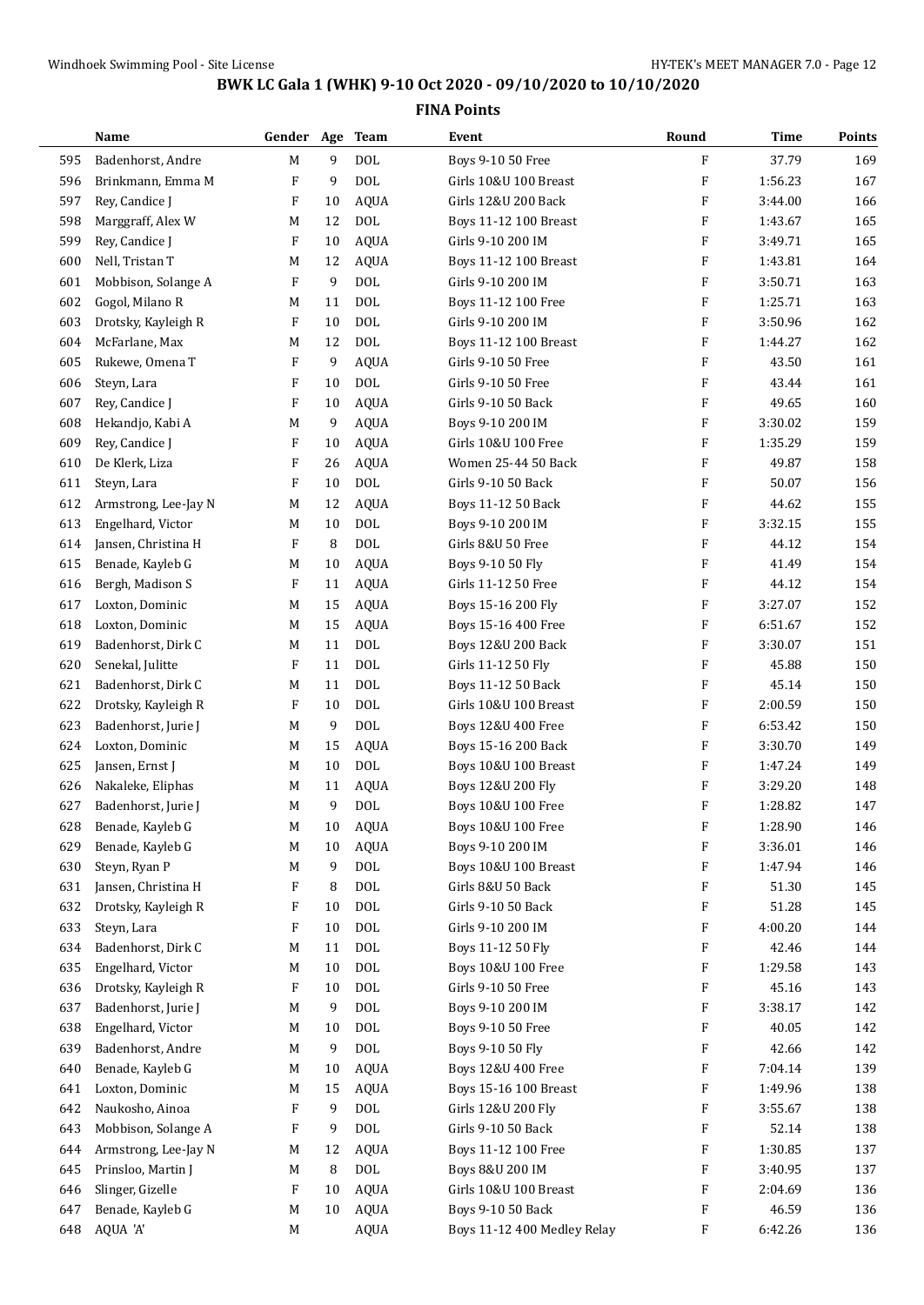|     | Name                 | Gender Age Team |    |             | Event                        | Round                     | <b>Time</b> | Points |
|-----|----------------------|-----------------|----|-------------|------------------------------|---------------------------|-------------|--------|
| 649 | Badenhorst, Dirk C   | M               | 11 | <b>DOL</b>  | Boys 11-12 100 Breast        | $\boldsymbol{\mathrm{F}}$ | 1:51.11     | 134    |
| 650 | Tibazarwa, Mark      | M               | 11 | <b>AQUA</b> | <b>Boys 11-12 100 Breast</b> | $\boldsymbol{\mathrm{F}}$ | 1:51.25     | 133    |
| 651 | Jansen, Christina H  | F               | 8  | <b>DOL</b>  | Girls 10&U 100 Free          | $\boldsymbol{\mathrm{F}}$ | 1:41.51     | 132    |
| 652 | DOL 'B'              | M               |    | <b>DOL</b>  | Boys 11-12 400 Medley Relay  | F                         | 6:48.86     | 130    |
| 653 | Rey, Candice J       | F               | 10 | <b>AQUA</b> | Girls 9-10 50 Fly            | F                         | 48.30       | 129    |
| 654 | Engelhard, Victor    | M               | 10 | <b>DOL</b>  | Boys 10&U 100 Breast         | $\boldsymbol{\mathrm{F}}$ | 1:52.49     | 129    |
| 655 | Rukewe, Omena T      | F               | 9  | <b>AQUA</b> | Girls 9-10 50 Back           | $\boldsymbol{\mathrm{F}}$ | 53.32       | 129    |
| 656 | Badenhorst, Jurie J  | M               | 9  | <b>DOL</b>  | Boys 9-10 50 Free            | $\boldsymbol{\mathrm{F}}$ | 41.44       | 128    |
| 657 | Jansen, Christina H  | F               | 8  | <b>DOL</b>  | Girls 10&U 100 Breast        | $\boldsymbol{\mathrm{F}}$ | 2:07.10     | 128    |
| 658 | Steyn, Lara          | F               | 10 | <b>DOL</b>  | Girls 10&U 100 Free          | F                         | 1:43.05     | 126    |
| 659 | Drotsky, Kayleigh R  | F               | 10 | <b>DOL</b>  | Girls 10&U 100 Free          | F                         | 1:43.07     | 126    |
| 660 | Prinsloo, Martin J   | M               | 8  | <b>DOL</b>  | Boys 8&U 50 Free             | $\boldsymbol{\mathrm{F}}$ | 41.71       | 125    |
| 661 | Mobbison, Solange A  | F               | 9  | <b>DOL</b>  | Girls 9-10 50 Free           | $\boldsymbol{\mathrm{F}}$ | 47.75       | 121    |
| 662 | McFarlane, Ayla      | F               | 9  | <b>DOL</b>  | Girls 9-10 50 Free           | $\boldsymbol{\mathrm{F}}$ | 47.81       | 121    |
| 663 | Steyn, Carissa L     | F               | 13 | <b>DOL</b>  | Girls 13-14 50 Fly           | $\boldsymbol{\mathrm{F}}$ | 49.28       | 121    |
| 664 | Benade, Kayleb G     | M               | 10 | <b>AQUA</b> | Boys 12&U 200 Back           | $\boldsymbol{\mathrm{F}}$ | 3:46.94     | 119    |
| 665 | Engelhard, Victor    | M               | 10 | <b>DOL</b>  | Boys 9-10 50 Back            | F                         | 48.67       | 119    |
| 666 | Engelhard, Victor    | M               | 10 | <b>DOL</b>  | Boys 9-10 50 Fly             | $\boldsymbol{\mathrm{F}}$ | 45.22       | 119    |
| 667 | Badenhorst, Jurie J  | M               | 9  | <b>DOL</b>  | Boys 9-10 50 Back            | $\boldsymbol{\mathrm{F}}$ | 48.72       | 119    |
| 668 | Badenhorst, Andre    | M               | 9  | <b>DOL</b>  | Boys 10&U 100 Breast         | $\boldsymbol{\mathrm{F}}$ | 1:55.78     | 118    |
| 669 | Benade, Kayleb G     | M               | 10 | <b>AQUA</b> | Boys 10&U 100 Breast         | $\boldsymbol{\mathrm{F}}$ | 1:56.01     | 117    |
| 670 | Gogol, Milano R      | M               | 11 | <b>DOL</b>  | Boys 11-12 100 Breast        | F                         | 1:56.43     | 116    |
| 671 | Mobbison, Solange A  | F               | 9  | <b>DOL</b>  | Girls 10&U 100 Free          | F                         | 1:45.99     | 116    |
| 672 | Prinsloo, Martin J   | M               | 8  | <b>DOL</b>  | Boys 10&U 100 Free           | F                         | 1:36.73     | 114    |
| 673 | Steyn, Lara          | F               | 10 | <b>DOL</b>  | Girls 10&U 100 Breast        | $\boldsymbol{\mathrm{F}}$ | 2:12.67     | 112    |
| 674 | Leitner, Zach M      | M               | 7  | <b>AQUA</b> | Boys 8&U 50 Back             | $\boldsymbol{\mathrm{F}}$ | 49.67       | 112    |
| 675 | Hekandjo, Kabi A     | M               | 9  | <b>AQUA</b> | Boys 9-10 50 Fly             | $\boldsymbol{\mathrm{F}}$ | 46.23       | 111    |
| 676 | Rukewe, Omena T      | F               | 9  | <b>AQUA</b> | Girls 10&U 100 Free          | $\boldsymbol{\mathrm{F}}$ | 1:48.12     | 109    |
| 677 | Brinkmann, Emma M    | F               | 9  | <b>DOL</b>  | Girls 9-10 50 Fly            | F                         | 51.00       | 109    |
| 678 | Bekker, Jemima       | F               | 11 | MAC         | Girls 11-12 50 Fly           | F                         | 51.09       | 109    |
| 679 | Jansen, Christina H  | F               | 8  | <b>DOL</b>  | Girls 8&U 50 Fly             | $\boldsymbol{\mathrm{F}}$ | 51.26       | 108    |
| 680 | Prinsloo, Martin J   | M               | 8  | DOL         | Boys 8&U 50 Back             | F                         | 50.95       | 104    |
| 681 | McNab, Aneurene      | F               | 9  | <b>DOL</b>  | Girls 10&U 100 Breast        | F                         | 2:16.44     | 103    |
| 682 | Drotsky, Kayleigh R  | F               | 10 | DOL         | Girls 9-10 50 Fly            | F                         | 52.77       | 99     |
| 683 | Pretorius, Jayd K    | F               | 7  | <b>AQUA</b> | Girls 8&U 50 Free            | F                         | 51.22       | 98     |
| 684 | Badenhorst, Jurie J  | M               | 9  | <b>DOL</b>  | Boys 10&U 100 Breast         | F                         | 2:03.35     | 98     |
| 685 | Prinsloo, Martin J   | M               | 8  | <b>DOL</b>  | <b>Boys 8&amp;U 50 Fly</b>   | F                         | 48.27       | 98     |
| 686 | Rukewe, Buno A       | F               | 7  | <b>AQUA</b> | Girls 8&U 50 Back            | F                         | 58.85       | 96     |
| 687 | Hekandjo, Kabi A     | M               | 9  | <b>AQUA</b> | Boys 10&U 100 Breast         | F                         | 2:04.02     | 96     |
| 688 | Armstrong, Lee-Jay N | M               | 12 | AQUA        | Boys 11-12 50 Fly            | F                         | 48.60       | 96     |
| 689 | McNab, Aneurene      | F               | 9  | $\rm DOL$   | Girls 9-10 50 Back           | F                         | 58.90       | 96     |
| 690 | Rey, Candice J       | F               | 10 | <b>AQUA</b> | Girls 10&U 100 Breast        | F                         | 2:21.97     | 92     |
| 691 | Mobbison, Solange A  | F               | 9  | <b>DOL</b>  | Girls 9-10 50 Fly            | F                         | 54.69       | 89     |
| 692 | Pretorius, Jayd K    | F               | 7  | <b>AQUA</b> | Girls 8&U 50 Back            | F                         | 1:00.29     | 89     |
|     |                      |                 |    | <b>DOL</b>  |                              |                           |             |        |
| 693 | McNab, Aneurene      | F               | 9  | <b>DOL</b>  | Girls 9-10 200 IM            | F                         | 4:43.45     | 88     |
| 694 | McNab, Aneurene      | F               | 9  |             | Girls 9-10 50 Free           | F                         | 54.29       | 82     |
| 695 | De Klerk, Elijah Y   | M               | 10 | DOL         | Boys 9-10 50 Free            | F                         | 48.52       | 80     |
| 696 | Leitner, Zach M      | M               | 7  | <b>AQUA</b> | Boys 8&U 50 Free             | F                         | 48.66       | 79     |
| 697 | De Klerk, Elijah Y   | M               | 10 | DOL         | Boys 9-10 50 Back            | F                         | 56.00       | 78     |
| 698 | Badenhorst, Jurie J  | M               | 9  | <b>DOL</b>  | Boys 9-10 50 Fly             | F                         | 53.66       | 71     |
| 699 | Leitner, Zach M      | M               | 7  | <b>AQUA</b> | Boys 10&U 100 Free           | F                         | 1:53.40     | $70\,$ |
| 700 | Steyn, Lara          | F               | 10 | DOL         | Girls 9-10 50 Fly            | F                         | 59.26       | $70\,$ |
| 701 | McNab, Aneurene      | F               | 9  | $\rm DOL$   | Girls 10&U 100 Free          | F                         | 2:05.07     | 70     |
| 702 | De Klerk, Elijah Y   | M               | 10 | $\rm DOL$   | Boys 10&U 100 Breast         | F                         | 2:23.31     | 62     |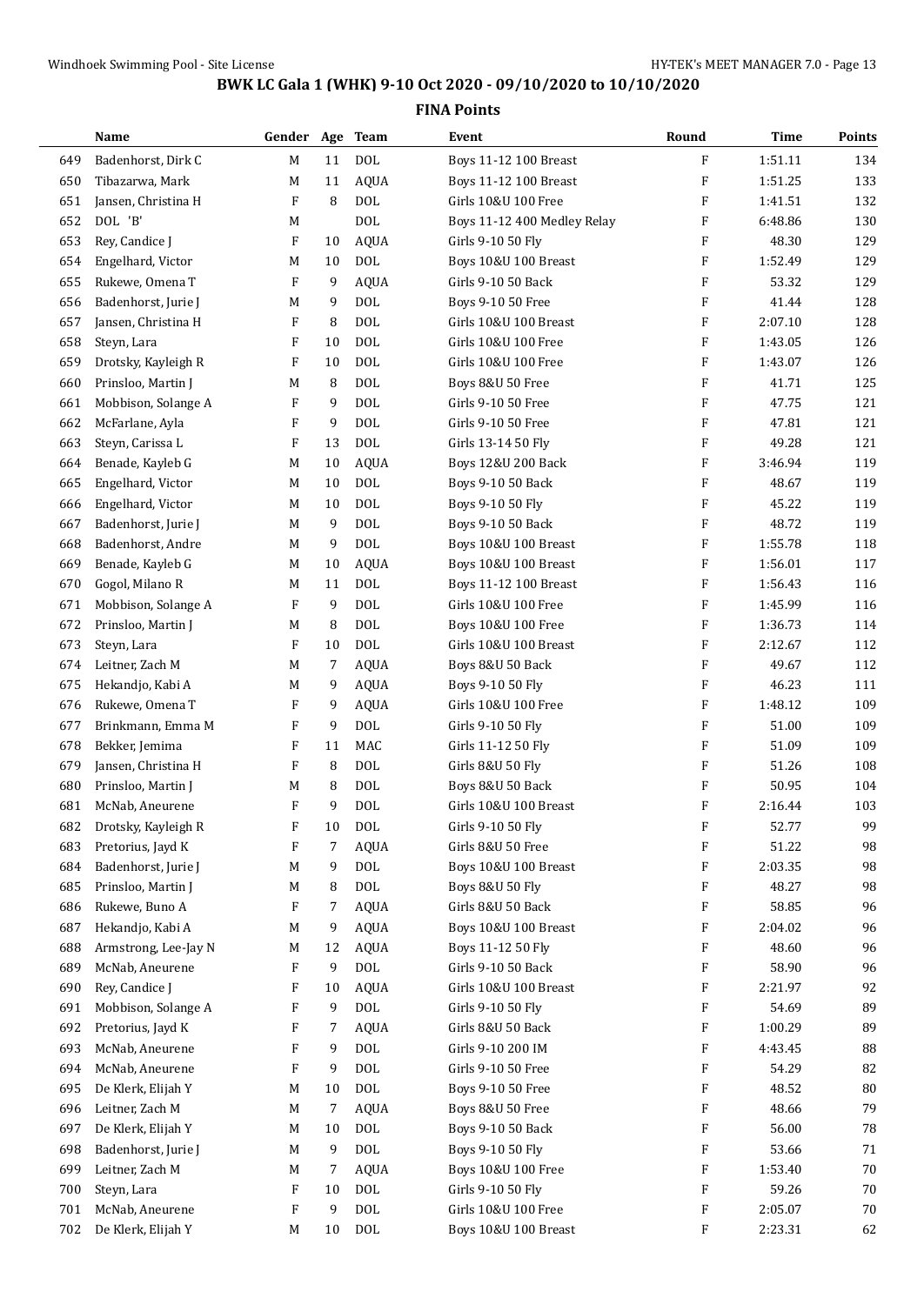|     | Name               | Gender | Age | Team        | Event              | Round | <b>Time</b> | <b>Points</b> |
|-----|--------------------|--------|-----|-------------|--------------------|-------|-------------|---------------|
| 703 | De Klerk, Elijah Y | м      | 10  | DOL         | Boys 10&U 100 Free |       | 1:59.38     | 60            |
| 704 | Rukewe, Buno A     |        |     | <b>AOUA</b> | Girls 8&U 50 Free  |       | 1:03.70     | 51            |
| 705 | Leitner. Zach M    | М      |     | <b>AOUA</b> | Boys 8&U 50 Fly    |       | 1:00.35     | 50            |
| 706 | McNab, Aneurene    |        |     | DOL         | Girls 9-10 50 Fly  |       | 1:12.00     | 39            |
| 707 | Pretorius, Jayd K  |        |     | <b>AOUA</b> | Girls 8&U 50 Fly   |       | 1:12.60     | 38            |